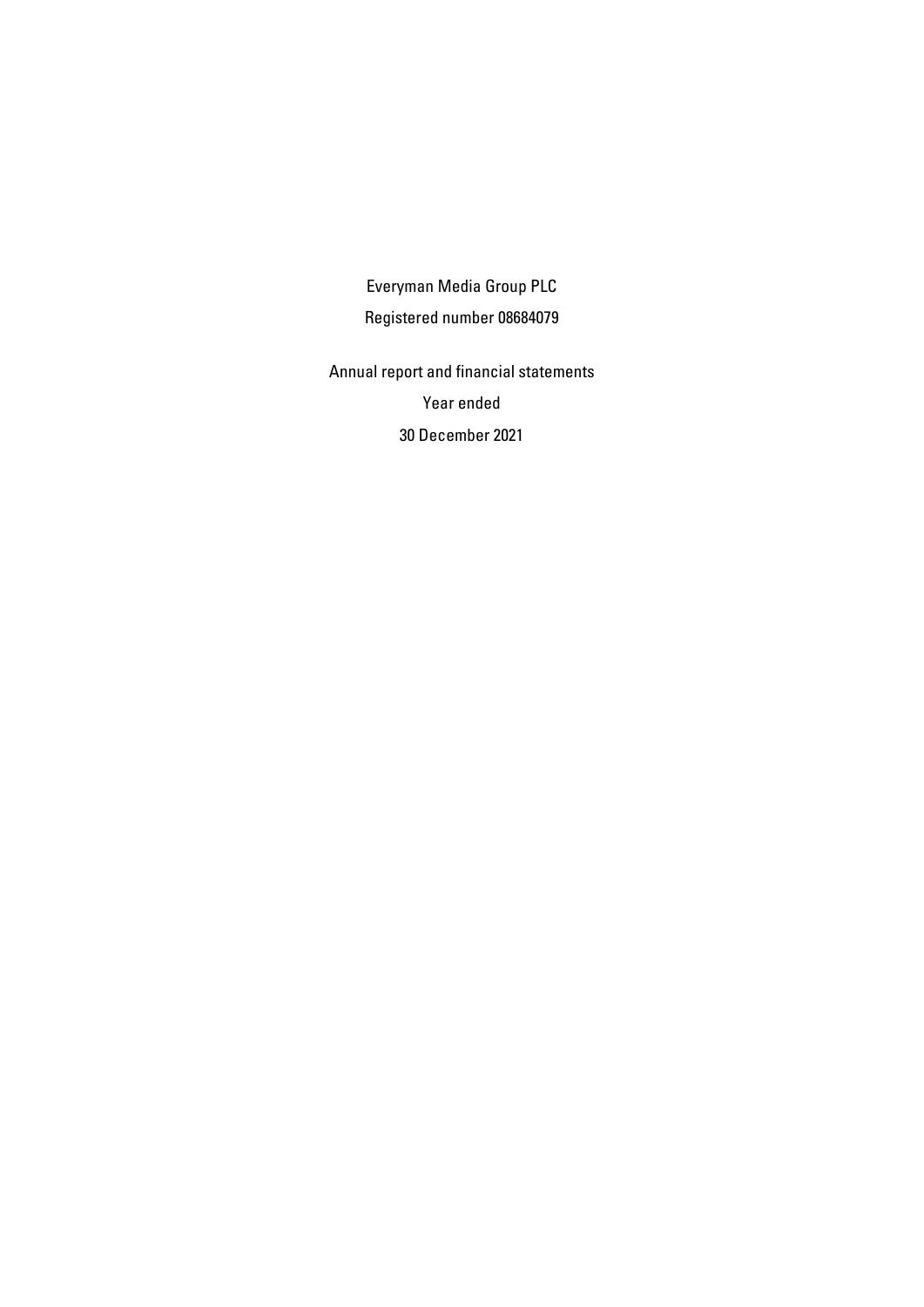### **Contents**

|                                                                                                   | Page |
|---------------------------------------------------------------------------------------------------|------|
| Company information                                                                               | 3    |
| Chairman's statement                                                                              | 4    |
| Chief Executive's statement                                                                       | 5    |
| Strategic report                                                                                  | 9    |
| Chief Financial Officer's statement                                                               | 11   |
| Section 172 statement                                                                             | 13   |
| Corporate governance                                                                              | 16   |
| Audit Committee report                                                                            | 19   |
| Remuneration Committee report                                                                     | 21   |
| Directors' report                                                                                 | 24   |
| Statement of Directors' responsibilities in respect of the annual report and financial statements | 30   |
| Independent auditor's report to the members of Everyman Media Group PLC                           | 31   |
| Consolidated statement of profit and loss and other comprehensive income                          | 40   |
| Consolidated balance sheet                                                                        | 42   |
| Consolidated statement of changes in equity                                                       | 43   |
| Consolidated cash flow statement                                                                  | 44   |
| Company balance sheet                                                                             | 45   |
| Company statement of changes in equity                                                            | 46   |
| Notes to the financial statements                                                                 | 47   |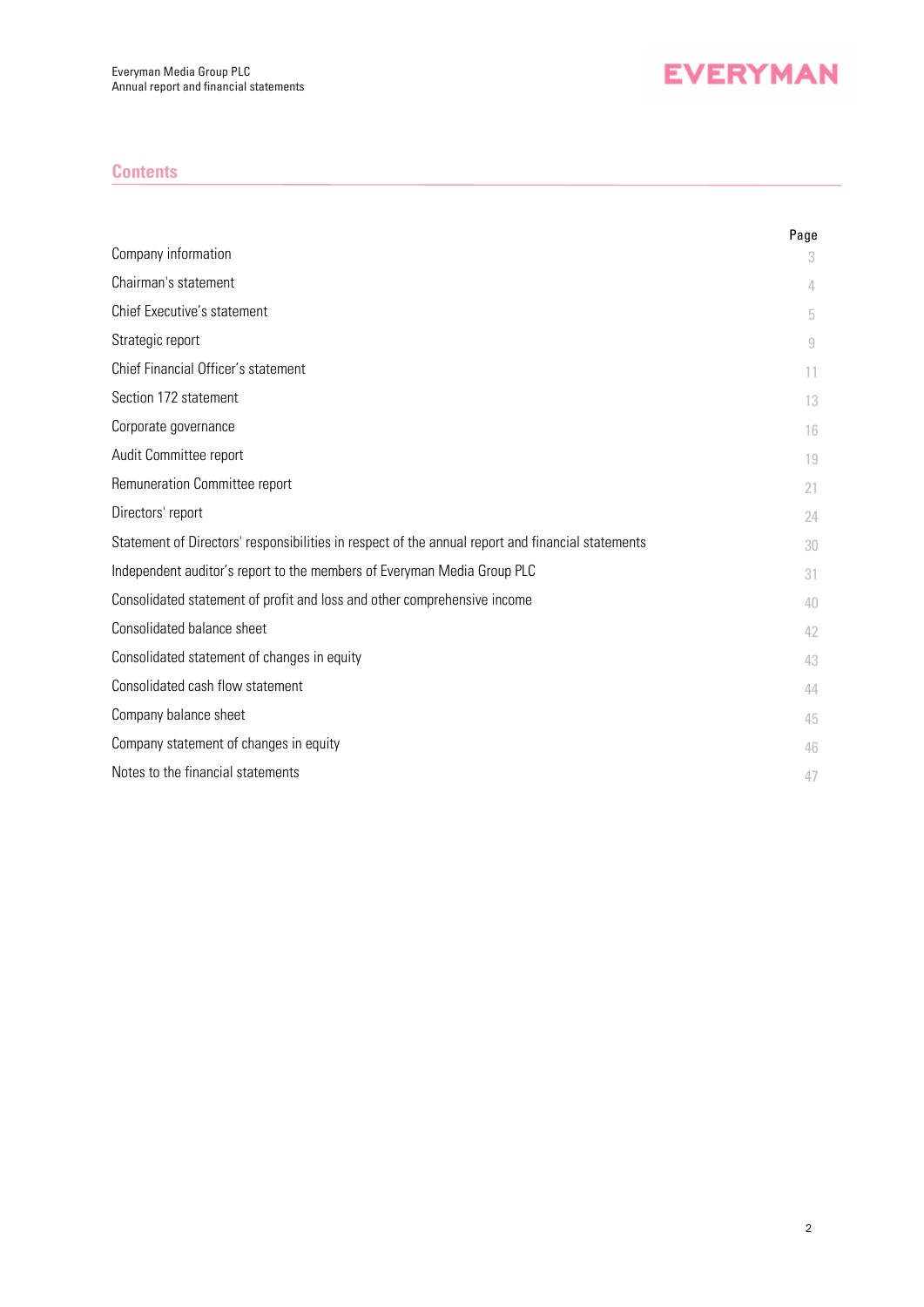#### **Company information**

**Directors Function**<br>Adam Kaye **Function** Alexander Scrimgeour (appointed 18 January 2021) Charles Dorfman **Charles Dorfman** Non-Executive Director<br>
Elizabeth Lake FCA **Non-Executive Director** Maggie Todd (appointed 14 July 2021)<br>Michael Rosehill FCA Michael Rosehill FCA Non-Executive Director<br>
Paul Wise Non-Executive Director<br>
Fxecutive Chairman Paul Wise<br>
Philip Jacobson FCA<br>
Philip Jacobson FCA<br>
Philip Jacobson FCA

Executive Director<br>Chief Executive Officer Chief Financial Officer<br>Non-Executive Director **Non-Executive Director** 

#### **Company secretary**

One Advisory Limited

#### **Registered office address of the Company**

Studio 4 2 Downshire Hill London NW3 1NR

**Company registration number**  08684079 (registered in England & Wales)

#### **Nominated adviser and broker**

Canaccord Genuity Ltd 88 Wood Street London EC2V 7QR

#### **Auditor to the Company**

BDO LLP Level 12 Thames Tower Station Road Reading RG1 1LX

#### **Solicitor to the Company**

Howard Kennedy No. 1 London Bridge London SE1 9BG

#### **Registrar to the Company**

Computershare Investor Services PLC The Pavilions Bridgwater Road Bristol BS13 8AE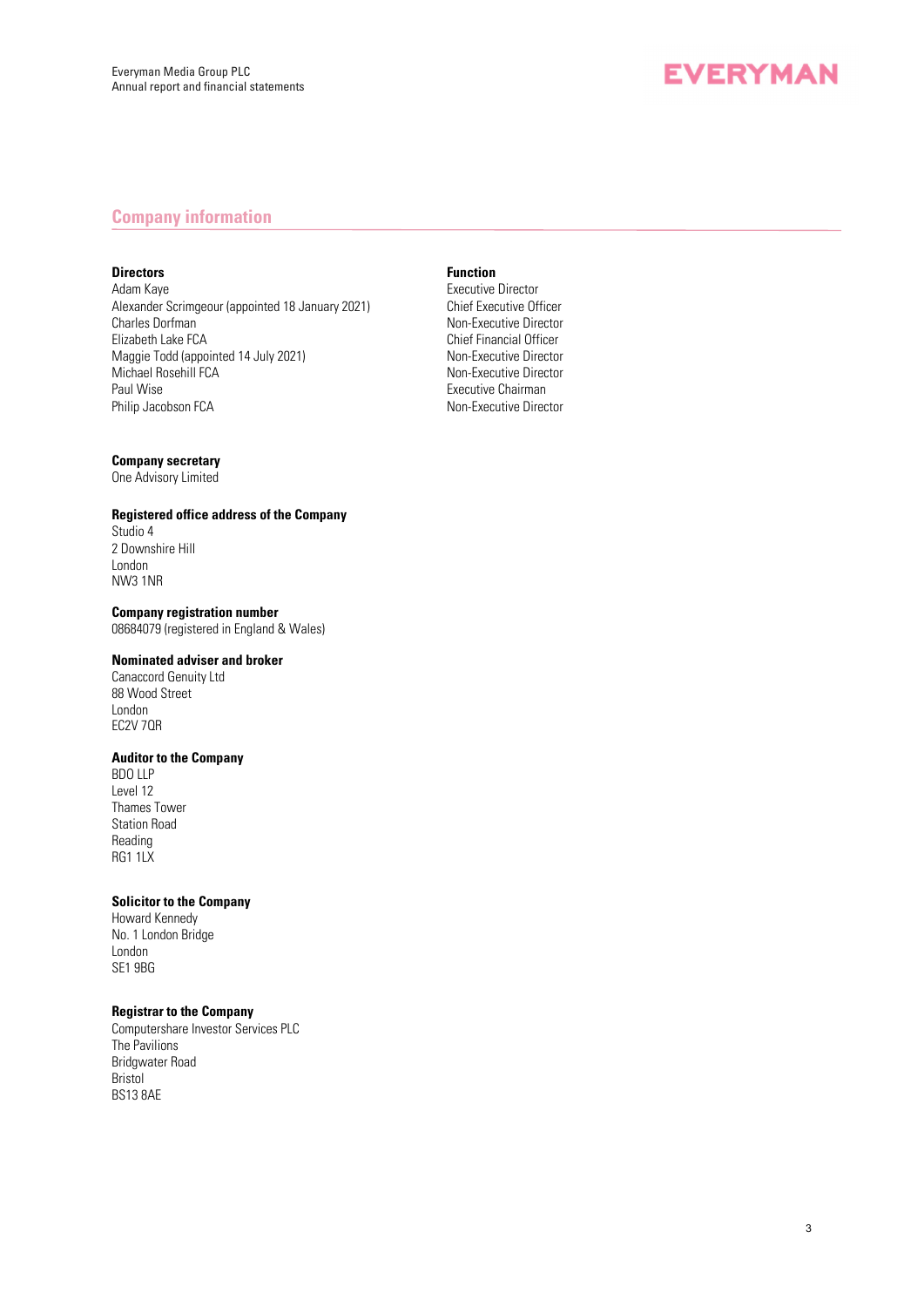

### **Chairman's statement**

#### **A year of two halves**

Early 2021 was dominated by Covid and Covid-related restrictions. However, by May 21 all venues were open and the Everyman community returned to our venues in very encouraging numbers.

We are very pleased to have been able to re-engage with our customers face to face, with good admissions levels enabling a return to our growth agenda.

Since re-opening we have delivered positive adjusted profits every month as well as enjoying admission levels and average spends higher than our expectations, supported by a strong film slate and our great food and drink offer.

#### **Review of the business**

Our share of the box office has grown to 4.5% from 3.2% in 2020. We remain the fifth largest UK cinema business, as defined by gross box office revenue (source: ComScore) reinforcing our position as a respected and highly regarded UK leisure brand.

In the year we were excited to open Borough Yards and to fully refurbish our Belsize Park venue. With 36 venues now open we continue to be proud of the positive impact that our venues have on high streets and communities, breathing new life into public spaces through regeneration, or new developments.

We were delighted that Alex Scrimgeour joined us as CEO on 18 January 2021. Alex's contribution has been impactful from the start with a number of new initiatives across the business. We were also very pleased to welcome Maggie Todd to the Board as an independent nonexecutive Director on 14 July, bringing with her a wealth of experience working with Disney and its associated brands.

We are conscious that our successful return has depended in large part on our teams, who have been amazing through what has been a year with some exceptionally difficult moments.

#### **Outlook**

We remain confident of people's appetite to enjoy making and watching films, as demonstrated by the strong demand seen for our offering once reopened. Everyman remains a great place to enjoy films of all genres, great hospitality, and to have an entertaining, affordable night out.

Current trading is in line with our expectations, and we look to the future with optimism.

Paul Wise

Executive Chairman 25 March 2022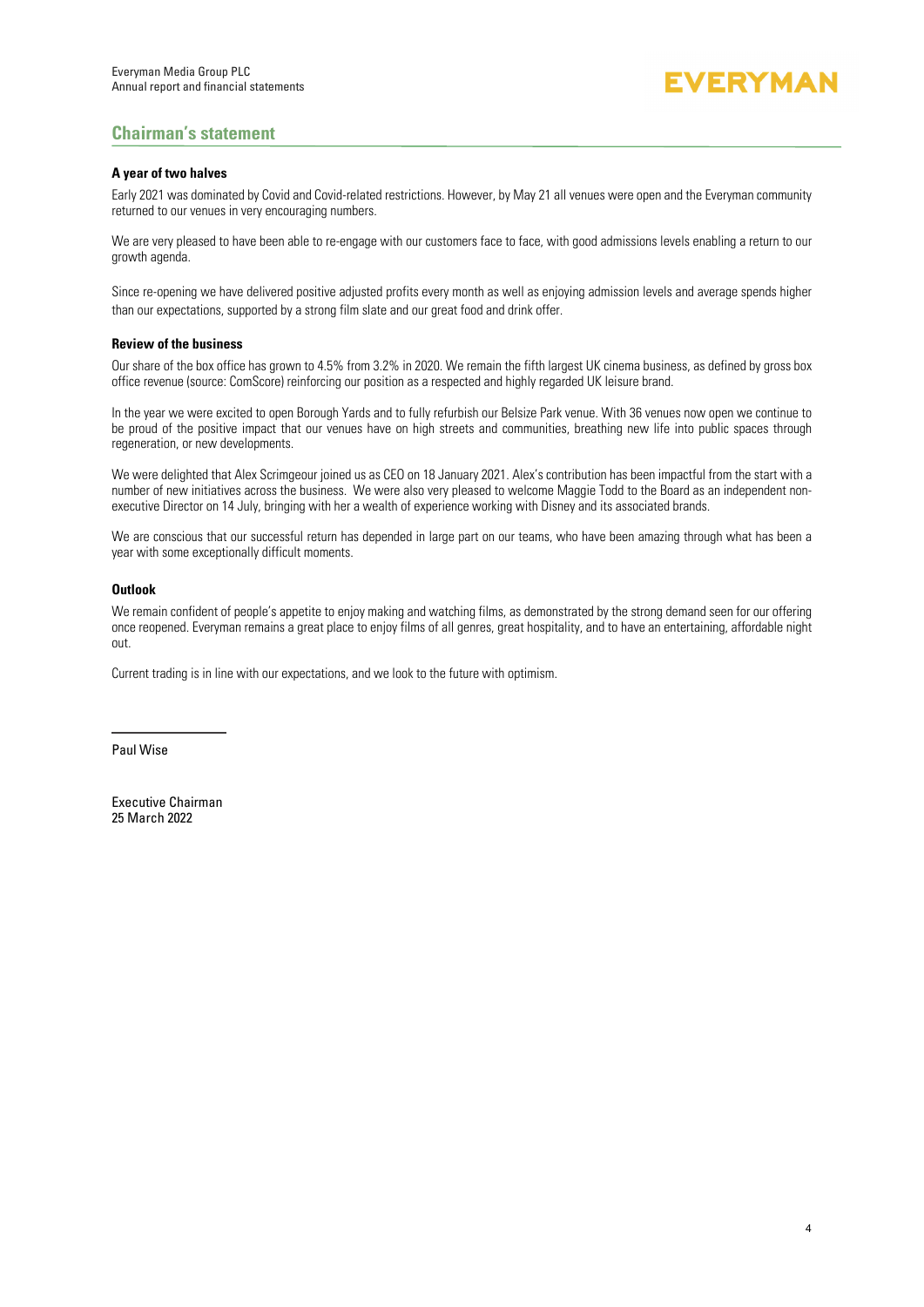# *JERYMAN*

### **Chief Executive's Statement**

#### **Business Model**

Everyman's business model remains simple, it is to bring together great food, drink, atmosphere, service and of course film, to create exceptional experiences for our customers.

Our model is a premium cinema experience that delivers benefits, with the premium experience warranting a premium price point and with more revenue generating activities offered than the traditional cinema. As we emerge from the pandemic and return to sustained growth, we will also benefit from increasingly efficient central costs, allowing top line revenue growth to reflect in adjusted profit from operations growth.

Our growth strategy is multi-faceted:

- Expanding our geographical footprint by establishing new venues in order to reach new customers.
- Continually evolving the quality of experience and breadth of choice we offer at our venues.
- Engaging in effective marketing activity.

During 2021 the ability to execute this model was hampered by the impact of the pandemic on our business, however our ambitions remain the same, and leaving 2021 we are increasingly confident in a return to the execution of our multi-faceted strategy.

#### **KPIs**

The Group uses the following key performance indicators, in addition to total revenues, to monitor the progress of the Group's activities:

|                                    |        | Year ended                        | Year ended                        |
|------------------------------------|--------|-----------------------------------|-----------------------------------|
|                                    |        | 30 December<br>2021<br>(52 weeks) | 31 December<br>2020<br>(52 weeks) |
| Admissions                         | $+69%$ | 2,023,390                         | 1,197,248                         |
| Box office average ticket price*   | $-3%$  | £11.44                            | £11.81                            |
| Food and beverage spend per head** | $+27%$ | £8.96                             | £7.08                             |

Admissions were up 69% year on year, and since re-opening on 17May admissions have been ahead of management expectations. For the period from 17 May to the year end admissions have been 87% of 2019 levels for the same period (on a non-like-for-like basis), and since restrictions were lifted towards the end of July, admissions have been 103% of 2019 for the same period (on a non-like-for-like basis).

\*The impacts of the different VAT rates throughout 2020 and 2021 have been removed from the Average Ticket Prices (ATP) above. The reduction in ATP of 3% is due to the film slate year on year resulting in the proportion of children's tickets being 6.5% higher in 2021, together with the regional split of ticket sales which was 5% higher outside London and the South East in 2021 v's 2020.

\*\*The Spend Per Head (SPH) has been adjusted to remove Deliveroo income and the impact of the different VAT rates throughout 2020 and 2021. Food and beverage spend per head has grown by 27%, driven by the roll out of hand-held ordering units, kitchen upgrades and consumer confidence growing, with customers showing a desire to treat themselves on returning to hospitality.

#### **Expansion of our geographical footprint**

Pre-pandemic we had planned to open six new venues in 2021 but following the work we did last year to reduce our capital commitments the pipeline of new openings was successfully pushed out. Once we were able to re-open and restart our growth plans, we were able to progress the development of our new two screen venue in Borough Yards, and were delighted to open to the public on 14 December 2021.

We have a pipeline of at least four new openings this year, Edinburgh (April), followed by Egham, Plymouth and Marlow. We also have two new venues signed and due to open in 2023 (Northallerton and Aberdeen), and have a strong pipeline under legal negotiations which will add to this list for 2023 over the coming weeks.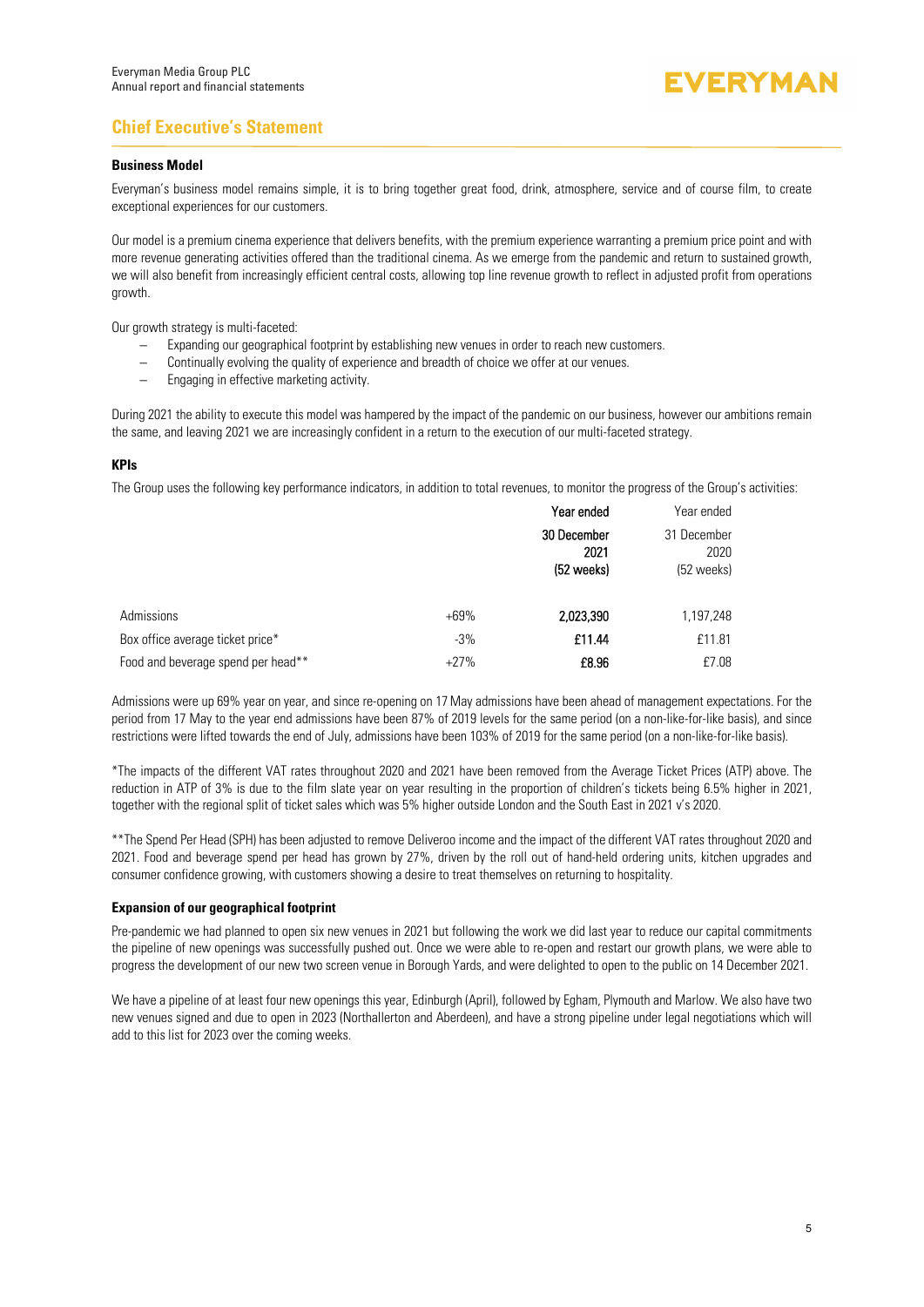

### **Chief Executive's Statement (cont.)**

The Group currently has venues in the following locations:

| Location            | Number of<br><b>Screens</b> | <b>Number of Seats</b> |
|---------------------|-----------------------------|------------------------|
| Altrincham          | 4                           | 247                    |
| Birmingham          | $\sqrt{3}$                  | 328                    |
| Bristol             | $\sqrt{3}$                  | 439                    |
|                     |                             |                        |
| Cardiff             | $\overline{5}$              | 253                    |
| Chelmsford          | 5                           | 379                    |
| Clitheroe           | 4                           | 255                    |
| Esher               | 4                           | 336                    |
| Gerrards Cross      | 3                           | 257                    |
| Glasgow             | $\sqrt{3}$                  | 201                    |
| Harrogate           | $\mathbf 5$                 | 410                    |
| Horsham             | 3                           | 239                    |
| Leeds               | 5                           | 611                    |
| Lincoln             | $\overline{4}$              | 291                    |
| Liverpool           | 4                           | 288                    |
| London, 13 venues*  | 37                          | 3,136                  |
| Manchester          | 3                           | 247                    |
| Newcastle           | 4                           | 215                    |
| Oxted               | $\sqrt{3}$                  | 212                    |
| Reigate             | $\overline{2}$              | 170                    |
| Stratford-Upon-Avon | 4                           | 384                    |
| Walton-On-Thames    | $\overline{2}$              | 158                    |
| Winchester          | $\overline{2}$              | 236                    |
| Wokingham           | 3                           | 289                    |
| York                | $\sqrt{4}$                  | 329                    |
|                     | 119                         | 9,910                  |

\*One new venue opened in 2021 at Borough Yards, London

#### **COVID-19 response**

With venues closed until 17 May 2021, the Group continued to work hard to preserve cash through working with our partners and using Government support. Whilst we continue to monitor the situation closely, since being able to re-open and the relaxation of all COVID restrictions, we are optimistic for the future.

Government support was received in terms of rates relief, the VAT reduction, and the grants for the hospitality sector. We are grateful for the support received and have used it in the spirit it was intended, to protect jobs and our business, and safeguard its future.

A significant part of our costs are property related, and we are therefore pleased to have continued to work closely with our landlords. We would like to take this opportunity to again thank our landlords for their support and understanding throughout the pandemic.

We also continued to delay a number of site refurbishments and new venue openings, which significantly reduced the Group's capital commitments in the first half of 2021. With the removal of Government restrictions we have returned to our growth strategy and were able to open one new venue in December 2021 and have at least four new openings in 2022.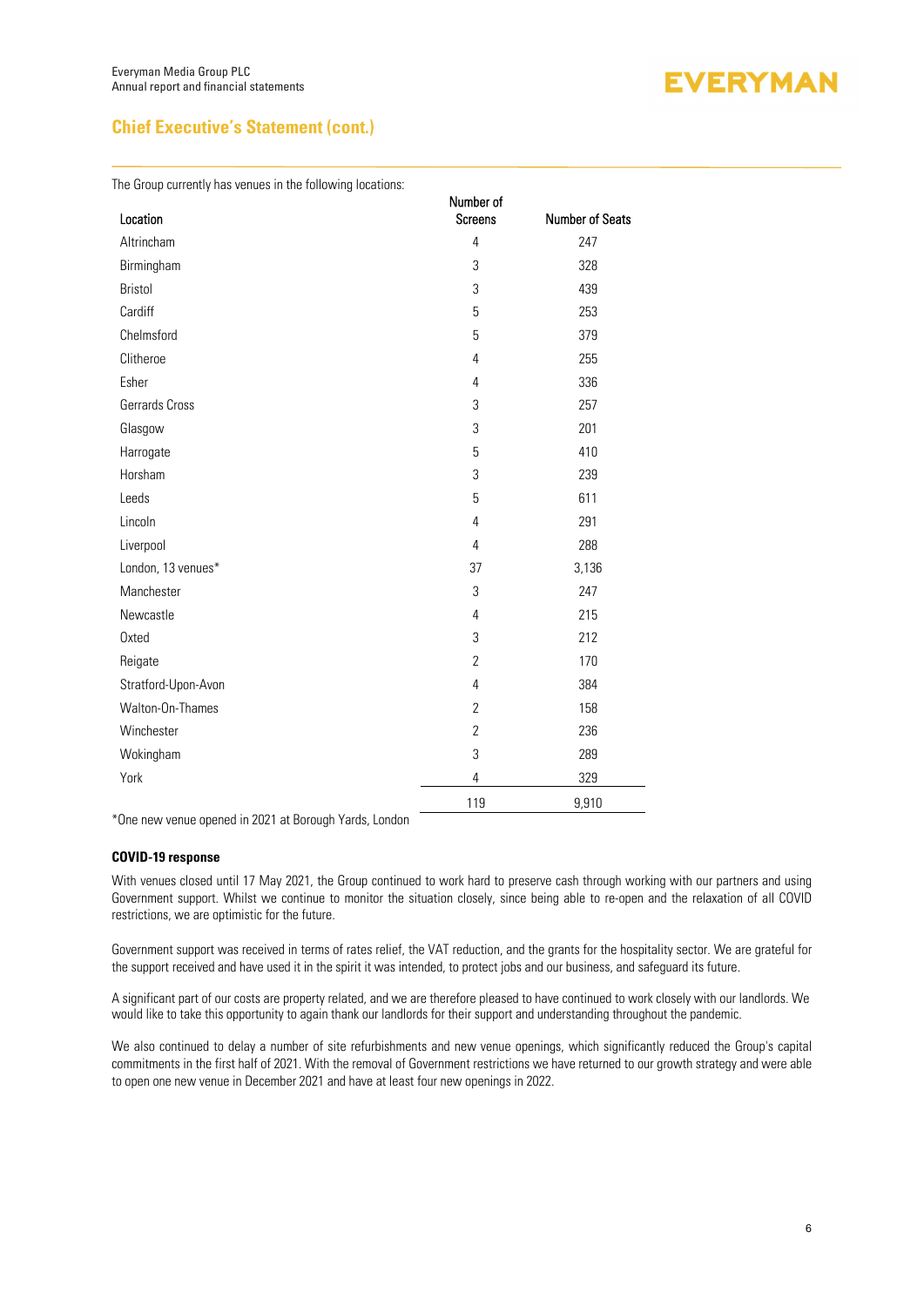# **/ERYMAN**

## **Chief Executive's Statement (cont.)**

#### **Continued engagement with key stakeholders**

At the heart of Everyman's proposition are our customers and our people, we have consistently engaged with all our key stakeholders throughout the pandemic.

We used social media to maintain a wide dialogue with customers during the period of closure at the beginning of the year. By the end of 2021 the website had seen 6.5 million users, up 55% on 2020.

We continued to engage with our loyal members through digital communications and the sending of small gifts and cards. Our members' ongoing support and enthusiasm for film has been greatly appreciated during lockdown. It has been incredibly pleasing to see this engagement reciprocated since reopening, with our loyal members returning to our venues.

Supporting the wellbeing of staff during the pandemic has been paramount. Regular engagement with our team during the period of closure at the beginning of the year has continued since we re-opened.

#### **Innovation**

As a leader in cinema, innovation has and always will be essential, and it is something in which we take great pride. This year it has continued to be critical to embrace innovation to produce a compelling slate of programming, as well as innovating in our food and beverage offering.

We have used the period of closure to our advantage in terms of a programme of minor kitchen upgrades and relatively small refurbishments. Kitchen upgrades have been completed in 22 venues, with ordering, payment and kitchen technology upgrades in all 36 venues.

We have successfully launched a new seafood range with additions to the offering including the shrimp burger and tempura prawns. Since 5 January, across all venues, we have added some exciting new items such as Nduja, caramelised onion and fresh oregano pizza, vegan artichoke and sun-dried tomato pizza, truffle artichoke dip and flat bread, hot honey halloumi, and a vegan Bischoff milkshake. In addition, we added buttermilk chicken, truffle burger and a vegan cheeseburger to our Spielburger venues.

#### **Market developments**

As a result of the pandemic and its impact on theatrical releases, film studios began to experiment with various new film delivery models. Notwithstanding this experimentation, we firmly believe there will always be a strong demand for cinema. Cinema offers a unique experiential component and at Everyman we provide customers with not just the chance to enjoy a film, but a chance to enjoy it as part of a social event - an evening of entertainment with food, drink, and exceptional service.

Since re-opening, the industry has moved away from the 16-week window and towards a minimum of 31 or 45 days based on the scope of the release. We do not anticipate this having a significant impact on the box office as historically films take the bulk of their revenue in the first few weeks. What it has led to is greater flexibility on show requirements, which has allowed us to screen a broader range of titles and diversify our offering.

We are also seeing an increase in films being released into the market, notably from streamers such as Netflix, Amazon and Apple. We continue to believe that streaming and cinema can not only co-exist but in fact complement each other, paving the way for more creative opportunities and partnerships.

#### **People**

We recognise that this has been another challenging period for our team, and we would like to thank them for their ongoing patience and understanding during such unprecedented times. When our sites re-opened on 17 May, our staff showed true professionalism and made sure that customers felt safe and comfortable.

While for some weeks during the year we faced the same recruitment challenges that were felt across the whole of the hospitality industry, Everyman is an attractive proposition, and we were therefore able to fill our vacancies.

Our staff also rose to the challenge as we headed into winter and the Omicron variant started to dominate, and were very flexible in filling in gaps and moving locations, to ensure that we maintained our signature level of hospitality.

I would like to thank all our dedicated staff for their commitment and enthusiasm to our customers, to each other and to the business.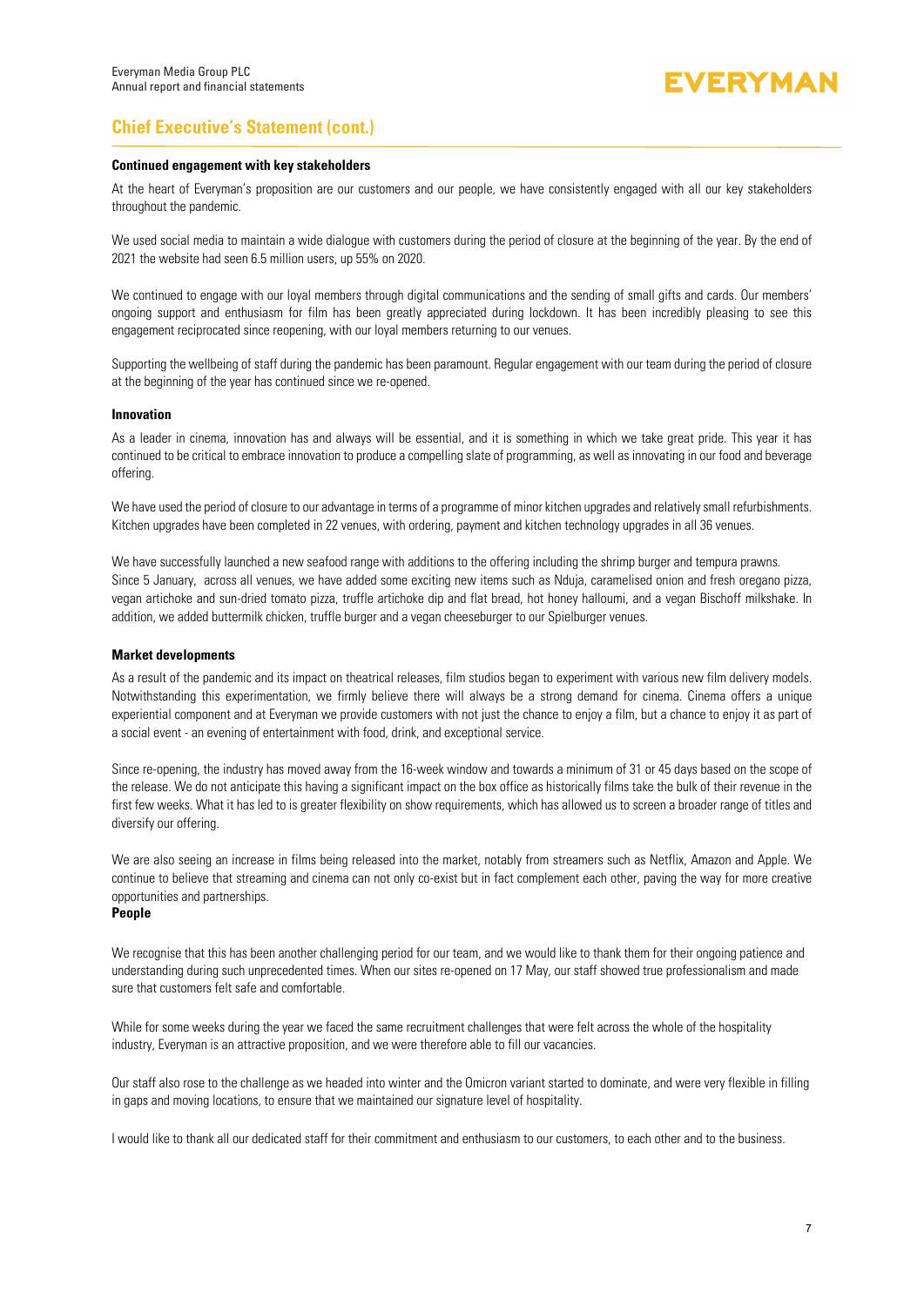## **Chief Executive's Statement (cont.)**

#### **Outlook**

Since full re-opening on 21 July, we have been encouraged by a strong recovery in admissions levels, with interest generated across all venues and excellent customer feedback. Admission levels since 21 July have reached 103% of 2019 levels (on a non-like-for-like basis) for the same period, exceeding management expectations and signalling the sustained consumer demand for a premium cinema experience. Highlights since re-opening include hosting the world premiere of 'Cinderella' at Broadgate, Everyman parties across all sites on the opening night of 'No Time To Die', premiere's in collaboration with Netflix and an opening party for Everyman Borough Yards in collaboration with Disney, recreating a scene from 'West Side Story' to mention just a few.

Looking ahead we are optimistic. Everyman is a much loved consumer brand with a unique offering, which we are confident will be in demand for the longer term. The 2022 film slate is very strong, we have good opportunities to further develop the Everyman experience, and to increase the number of potential new venues across the UK. We have significant liquidity, with a strong balance sheet, and supportive stakeholders across the business and therefore look forward to returning to our growth strategy.

Alex Scrimgeour CEO 25 March 2022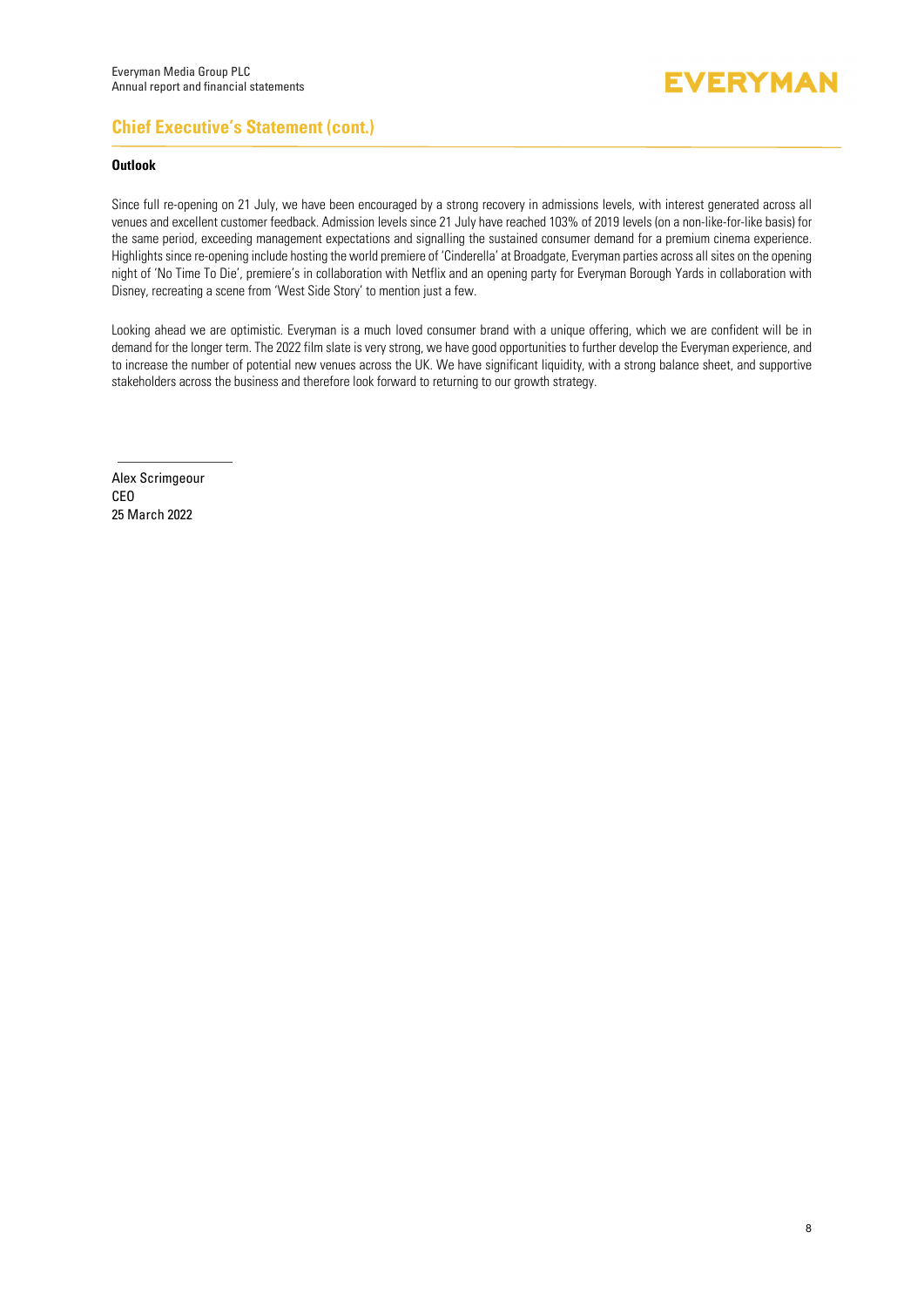

### **Strategic Report**

The Directors present their strategic report for the Group for the year ended 30 December 2021 (comparative period: 52 weeks 31 December 2020). Comprising the Chief Executive's statement and the Chief Financial Officer's statement.

#### **Review of the business**

The Group made a loss after tax of £5,430,000 (2020: £20,119,000 - restated).

The Chief Financial Officers report contains a detailed financial review. Further details are also shown in the Chairman's statement and consolidated statement of profit and loss and other comprehensive income, together with the related notes to the financial statements.

#### **Impact of COVID-19 on strategy**

Due to the pandemic, the growth strategy was paused and the focus shifted to securing the balance sheet and increasing liquidity, together with reducing costs. This was achieved by working closely with our partners including suppliers, landlords, banks and shareholders.

Since re-opening on 17 May 2021 we have seen a strong return of customers to Everyman venues and have returned to our growth strategy, albeit with a prudent level of caution, whilst we navigate through to what hopefully appears to be the end of the pandemic.

#### Situation in Ukraine

Following the year end we have seen the geopolitical situation deteriorate with the Russian invasion of Ukraine. This has brought further uncertainties outside the normal range of risks we see. The Board has considered the potential impacts on the business and have concluded that there is no current material impact. Whilst one of the immediate results of the war has been to see a significant rise in energy prices, the Group has a fixed rate agreement in place with one of the largest energy suppliers which continues until October 2023.

In response to the humanitarian issues that have resulted Everyman is donating £1 for every Spielburger that is sold from the spring menu.

The principal risks and uncertainties reflect the new risks that have arisen due to the pandemic.

#### **Principal risks and uncertainties**

The Board considers risk assessment to be important in achieving its strategic objectives. There is a process of evaluation of performance targets through regular reviews by senior management to forecasts. Project milestones and timelines are reviewed regularly. A risk register is in place which the Board reviews and updates on an ad-hoc basis during meetings.

- **COVID-19 pandemic** Group revenues are entirely dependent on being open and able to show films and serve food and beverage. The pandemic meant that until 17 May 2021 all venues were closed as part of Government policy to tackle the pandemic. On reopening, capacity was restricted to 50%, this was then lifted on 21 July. Whilst the situation has improved significantly the Group remains vigilant to further impacts which may arise. To mitigate this, the Group has processes and policies that can be brought back if needed. The Group has successfully negotiated reduced costs with certain landlords/suppliers during periods of enforced Government closure. In addition, the Group has more flexible employment contracts allowing temporarily reduced working hours. The Group also has effective opening and closure procedures in place to reduce costs. Everyman works closely with the UK Cinema Association and the Department for Culture, Media and Sport to ensure that the interests of the business are represented in all policy discussions.
- **Banking** The Group's ability to manage liquidity during the pandemic has partly depended on the Group's banking arrangements. This risk is managed through maintaining ongoing dialogue with our banking partners through which achievable covenants are set for the facility. These are monitored closely to ensure the Group remains within those covenants. In addition the Board ensure there are alternative sources of funding available.
- 3 **Alternative media channels** The proliferation of alternative media channels, including streaming, has introduced new competitive forces for the film-going audience, and this has been accelerated by the pandemic. To date this has proven to be a virtuous relationship, both increasing the investment in film production and further fuelling an overall interest in film with customers of all ages. The Board considers that the Everyman business model works well alongside other film channels. It remains an ever-present caution that to maintain this position we must continue to deliver an exceptional experience in order to deliver real added value for our customers who choose to see a film at our venues.
- **Film release schedule** The level of the Group's box office revenues fluctuates throughout the course of any given year and are largely dependent on the timing of film releases, over which the Group has no control. This risk has increased during the pandemic, with major studios delaying releases of tent pole films until confidence in the level of expected admissions returns. However, we are cautiously optimistic about the film slate going forward as there are many exciting films that were delayed and will be released in 2022. The Board mitigates this risk by widening the sources for new content to include streaming platforms and TV, as well as focusing on creating a great overall experience at venues independent from the films themselves.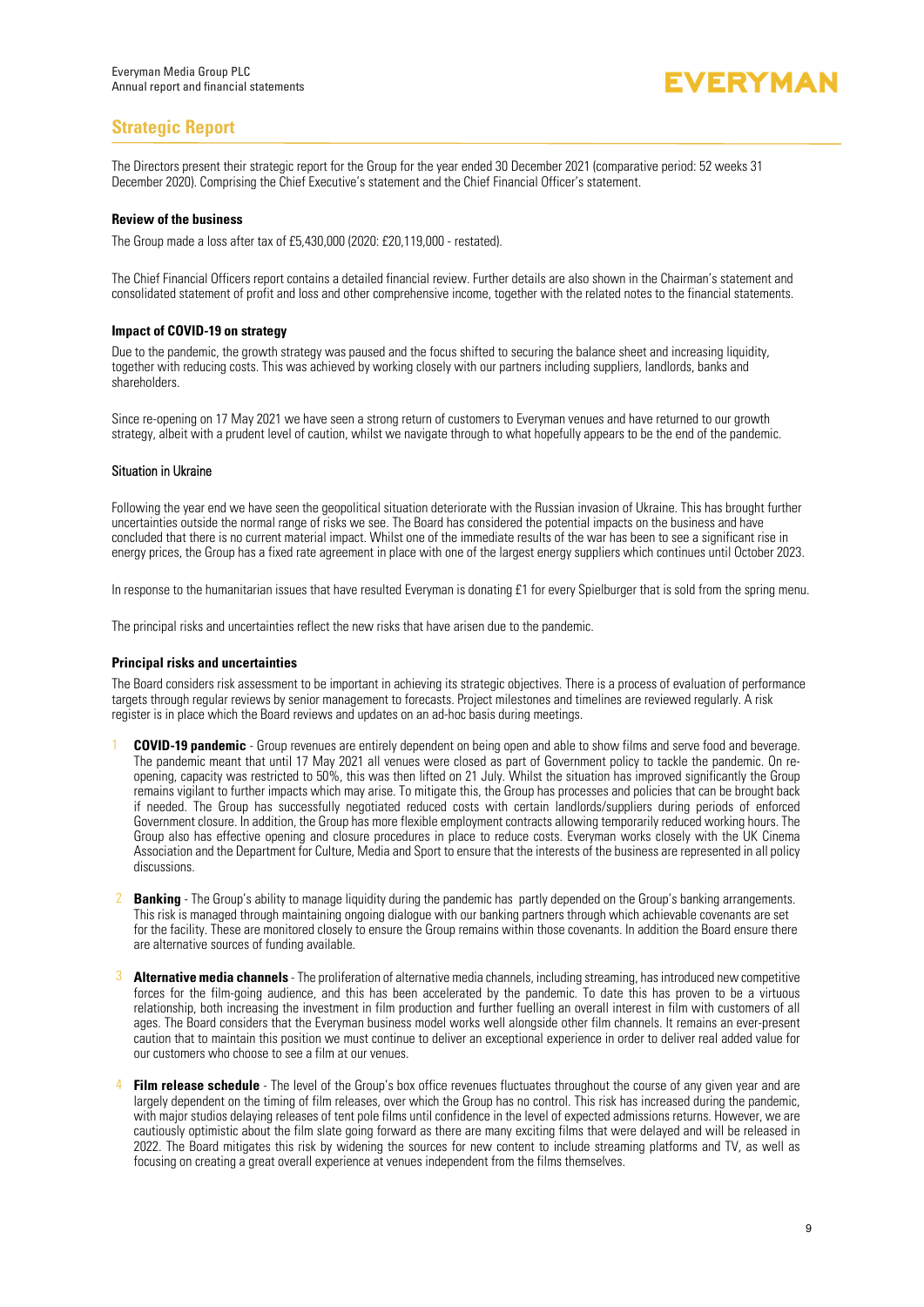### **Strategic Report (cont.)**

- **Inflationary environment** Given the current economic and geopolitical situation there is a risk to the cost base from inflation. To mitigate this the Group enters into long term contracts for the supply of power and works very closely with suppliers to improve efficiencies and limit costs. Thanks to its size the Group can take advantage of lower price points for higher volumes. Furthermore, payroll costs are closely monitored and managed to the level of admissions. We remain cautious when considering passing on price increases.
- 6 **Climate change** The Group's business could suffer because of extreme or unseasonal weather conditions. Cinema admissions are affected by periods of abnormal, severe, or unseasonal weather conditions, such as exceptionally hot weather or heavy snowfall. Climate change is also high on the agenda for investors and increasingly institutional investors are looking closely at the actions being taken by business to reduce carbon emissions. The Group is working towards developing a net zero carbon emissions strategy to mitigate this risk.
- 7 **National events and consumer environment** Specific large events can temporarily reduce cinema admissions, for example large sporting events, elections or royal weddings. These are managed by working the release schedule around large known events. In addition, a reduction in consumer spending because of broader economic factors could impact the Group's revenues. The risk of inflation and higher interest rates due to the pandemic and geopolitical events have increased. Historically, the cinema industry has been incredibly resilient to recession with it remaining an affordable treat during such times for most consumers. However, the Group constantly monitors long term trends as well as the broader leisure market.
- 8 **Data and cyber security** The possibility of data breaches and system attacks would have a material impact on the business through potentially exposing the business to a reduction in service availability for customers, potentially significant levels of fines, and reputational damage. To mitigate this risk the IT infrastructure is upgraded to ensure the latest security patches are in place and that ongoing security processes are regularly updated. This is supported by regular pen testing and back-ups.
- Film piracy Film piracy, aided by technological advances, continues to be a real threat to the cinema industry generally. Any theft within our venues may result in distributors withholding content to the business. Everyman's typically smaller, more intimate auditoria, with much higher occupancy levels than the industry average, make our venues less appealing to film thieves. As we see the numbers returning to cinema coming close to pre-pandemic levels, we see this risk reducing to a pre-pandemic level.
- 10 **Reputation** The strong positive reputation of the Everyman brand is a key benefit, helping to ensure the successful future performance and growth which also serves to mitigate many of the risks identified above. The Group consistently focuses on customer experience and monitors feedback from many different sources. A culture of partnership and respect for customers and our suppliers is fostered within the business at all levels. Since re-opening we have seen our market share increase and received positive customer feedback.
- 11 **Brexit** Risks linked to Brexit include consumer confidence, a lack of availability of certain food items and staff. Whilst the full business impacts of Brexit will unfold in the future, the Board believes the Group is well positioned to react to the potential challenges and opportunities ahead. The Group has no exchange rate exposure and is only directly impacted by a fall in sterling through cost pressure on a small number of imported food and beverage purchases.

#### **Financial risks**

The pandemic created a liquidity risk due to the business having to close venues through the Government response to controlling the pandemic. The business successfully mitigated this risk through raising shareholder funds in 2020 and negotiating new banking covenants in March 2021. The Group reverts to the original banking covenants in June 2022 and is already operating within those covenants as at 24 March 2022. The Board monitors this risk on a regular basis through reviewing forecasts and working closely with banking partners.

The Group has direct exposure to interest rate movements in relation to interest charges on bank borrowings, with a 1% increase in rates resulting in an increase in interest charges of £0.2m on current forecast borrowings over the next twelve months. The Board manages this risk by minimising bank borrowings and reviewing forecast borrowing positions.

The Group takes out suitable insurance against property and operational risks where considered material to the anticipated revenue of the Group.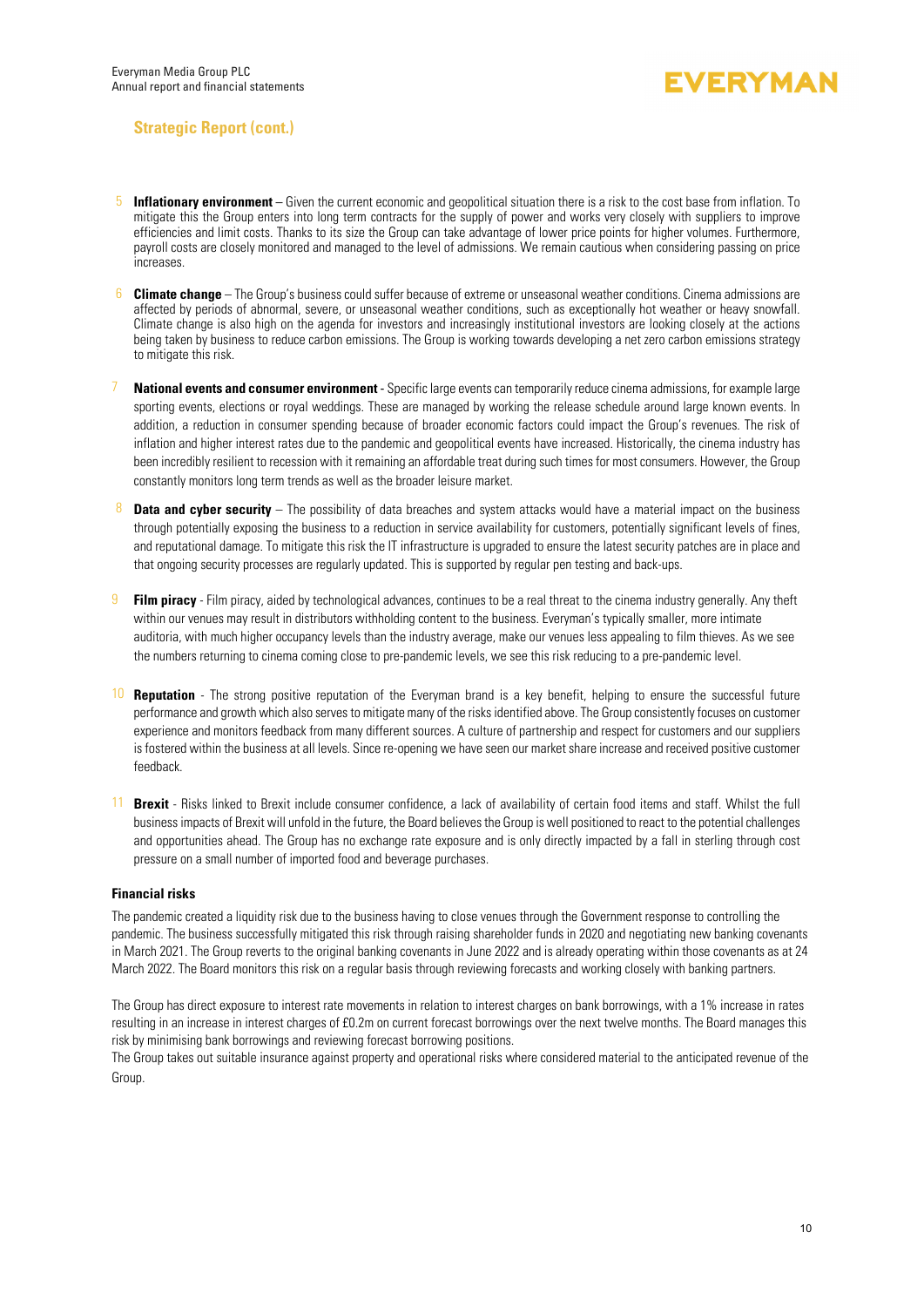### **Chief Financial Officer's Statement**

#### **Summary**

- Since re-opening on 17 May 2021 the business has performed well with admissions ahead of management expectations.
- The COVID-19 pandemic had a material impact on the performance of the business during 2021 due to closure of all venues until 17 May 2021.
- Group revenue however increased by 102% to £49.0m (2020: £24.2m) with trading returning close to pre-pandemic levels once the venues re-opened and all restrictions had been lifted on 21 July. In 2021 we were closed for 4.7 months, with a further 2 months at 50% capacity, compared with 2020.
- Non-GAAP adjusted profit from operations was £8.3m (2020: £0.3m loss)
- Operating loss of £2.2m (2020: £18.8m loss)
- Net banking debt £8.4m (2020: £8.7m) with significant headroom in facilities

#### **Revenue and Operating Profit**

The business was closed except for Deliveroo trade from a handful of venues until 17 May 2021. Since re-opening the business has traded well, reaching 87% of 2019 admissions (on a non-like-for-like basis), despite a further two months of 50% capacity restrictions. Since venues have been fully opened with no capacity restrictions, admissions have been 103% of 2019 admissions (on a non-like-for-like basis). The prior year was impacted by five full months of closure and then further localised closures and restrictions on capacity and operations.

During the period since re-opening on 17 May 2021, average spend per head excluding Deliveroo and the VAT benefit has grown 27%. driven by handheld ordering technology, menu enhancements and customers desire to treat themselves when returning to cinema. The film slate has been much stronger compared with 2020 as studios had more confidence to release films as the risks of further lockdowns receded.

As a result, revenue in the period was up 102%

Reported gross margin was 63.0% (2020: 62.2%), with the increase due to a greater proportion of food and beverage revenue which carries a higher margin.

Other operating income of £3.8m (2020: £6.1m) is from Government support through the Job Retention Scheme (JRS) and the Business Support Grants (BSG). The Group received £2.8m (2020: £5.7m) in JRS income and has taken full advantage of the scheme with all but a skeleton staff working during periods of closure. For staff where 80% of their pay is above the £2,500 maximum supported by the scheme, the business topped up their pay to 80%.

In addition to the JRS support from the Government the business also received £1.0m (2020: £0.4m) in BSG. In December 2021 further support was announced for the hospitality sector, in the form of one-off grants of up to £6k per premises, which is being administered by local authorities, and Everyman has claimed these additional grants.

Further Government assistance in the form of a rates holiday and reduced rates since April 2021 resulted in a saving of £0.8m (2020: £1.1m). Further assistance was received through the reduction in VAT rates with the standard rate for hospitality (excluding alcoholic beverages) of 5% from May to September, increasing to 12.5% from October.

Further landlord discussions were held to complete agreements on rent concessions. The cash savings from variations to lease agreements were £0.9m in the year (2020: £1.4m). We would like to thank all our partners for the support they have given throughout the period.

Within the operating loss there is a reversal of £2.5m for impairment of right-of-use assets and property, plant and equipment. The Board carried out a full impairment review at the year end, based on judgement of future cash flows by each venue. Due to the improved outlook compared with 31 December 2020, forecast performance has improved and therefore the impairment review resulted in a reversal for all four venues. Details of the review carried out and the allocation of the impairment against classes of assets is in note 17.

During the period there was a development in IFRS relating to software capitalisation following an IFRIC agenda decision in April 2021. This decision relates to the treatment of customisation and configuration costs in cloud/SaaS computing arrangements. Historically implementation costs have been capitalised in line with Everyman accounting policy, however in light of the IFRIC decision the policy has been changed in 2021 to expense the costs to the P&L as incurred. This has resulted in a charge to administrative expenses of £0.5m there is no material impact on amounts capitalised in previous periods. The impact in the current period arises due to the implementation of a new ERP system and developments to other back office systems.

The operating loss of £2.2m has improved significantly compared with the loss in 2020 of £18.8m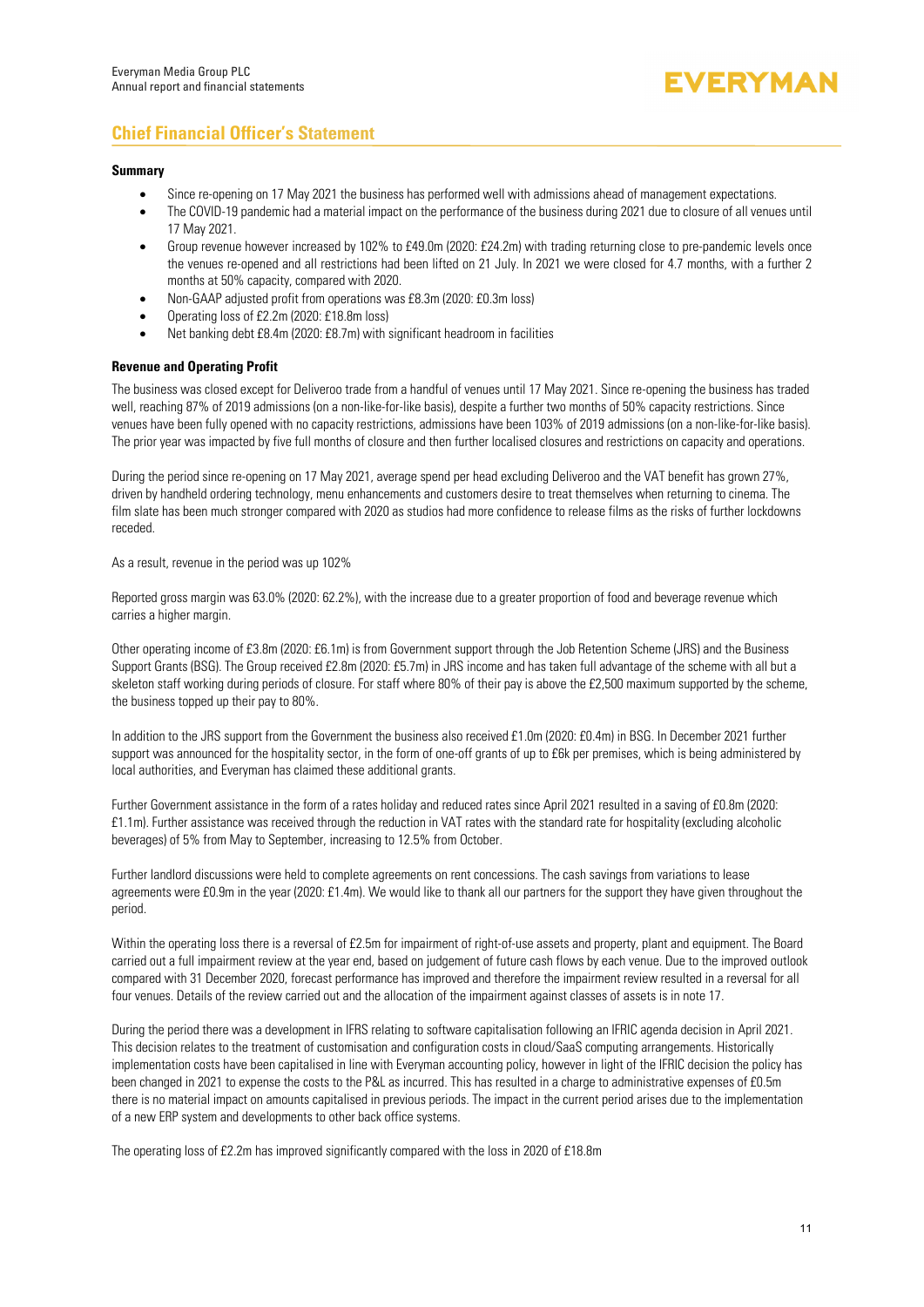## **Chief Financial Officer's Statement (cont.)**

#### **Non-GAAP adjusted loss from operations**

Non-GAAP adjusted profit from operations was £8.3m, compared with a loss in 2020 of £0.3m. In addition to performance measures directly observable in the financial statements, additional performance measures (Non-GAAP) adjusted profit/(loss) from operations, Admissions, Average Ticket Price and Spend per Head are used internally by management to assess performance. Management believes that these measures provide useful information to evaluate performance of the business as well as individual venues, to analyse trends in cash-based operating expenses, and to establish operational goals and allocate resources.

Non-GAAP adjusted loss from operations is defined as earnings before interest, taxes, depreciation, amortisation, impairment, share based payments and one-off lease costs arising due to COVID-19.

The reconciliation between operating loss and non-GAAP adjusted loss from operations is shown at the end of the consolidated statement of profit and loss on page 42.

#### **Cash Flows**

The Directors believe the Group balance sheet remains well capitalised, with sufficient working capital to service all of its day-to-day requirements. Net banking debt at the balance sheet date was £8.4m (2020: £8.7m). The funds raised from shareholders in April 2020 have been used to fund losses during periods of closure and existing capital commitments.

Net cash generated in operating activities was £12.2m (2020 restated: £5.4m outflow). Net cash inflows for the year, before financing, were £4.4m (2020 restated: £13.9m outflow). This includes £7.4m on the acquisition of property plant and machinery (2020: £8.1m), which was contracted spend relating to ongoing projects.

Cash held at the end of the year was £4.2m (2020: £0.3m).

The Group has banking facilities totalling £40m in place at the year end. £25m is in a Revolving Credit Facility (RCF) and £15m is in a Government backed Coronavirus Large Business Interruption Loan Scheme (" CLIBILS") RCF, both mature in January 2024. At the year end the Group had drawn down £12.5 m (2020: £9.0 m) of the available funds, and therefore £27.5m of the facility was undrawn (2019: £21.0m).

As part of extending banking facilities from a £30m RCF at the end of 2020 to the facilities above, new liquidity and EBITDA loss covenants were agreed which are in place until June 2022 to support the business through the pandemic. The liquidity covenant requires cash plus undrawn facility to exceed £7m, and there is a last twelve months rolling EBITDA covenant set at 30% below management estimates. The Board reviews forecast scenarios on an ongoing basis and believes the business can operate with sufficient headroom.

From June the arrangements revert to the original covenants, from December 2021 the business has been operating within the original covenants and the current forecasts show that the business will remain within the covenants going forward.

#### **Pre-opening costs**

Pre-opening costs, which have been expensed within administrative expenses, were £0.1m (2020: £0.2m restated). These costs include expenses which are necessarily incurred in the period prior to a new venue being opened but which are specific to the opening of that venue.

#### **Restatement of accounting for leases**

The financial statements include the correction of prior period errors in respect of two leases and a change in accounting policy relating to the application of the practical expedient for Covid related rent concessions which impact lease payments prior to June 2022. A detailed explanation and reconciliation of previously reported numbers is included in Note 2.

#### **Annual general meeting**

The annual general meeting of the Company will be held at 09:30 a.m. on 14 June 2022 at Everyman Cinema Hampstead, 5 Holly Bush Vale, London NW3 6TX.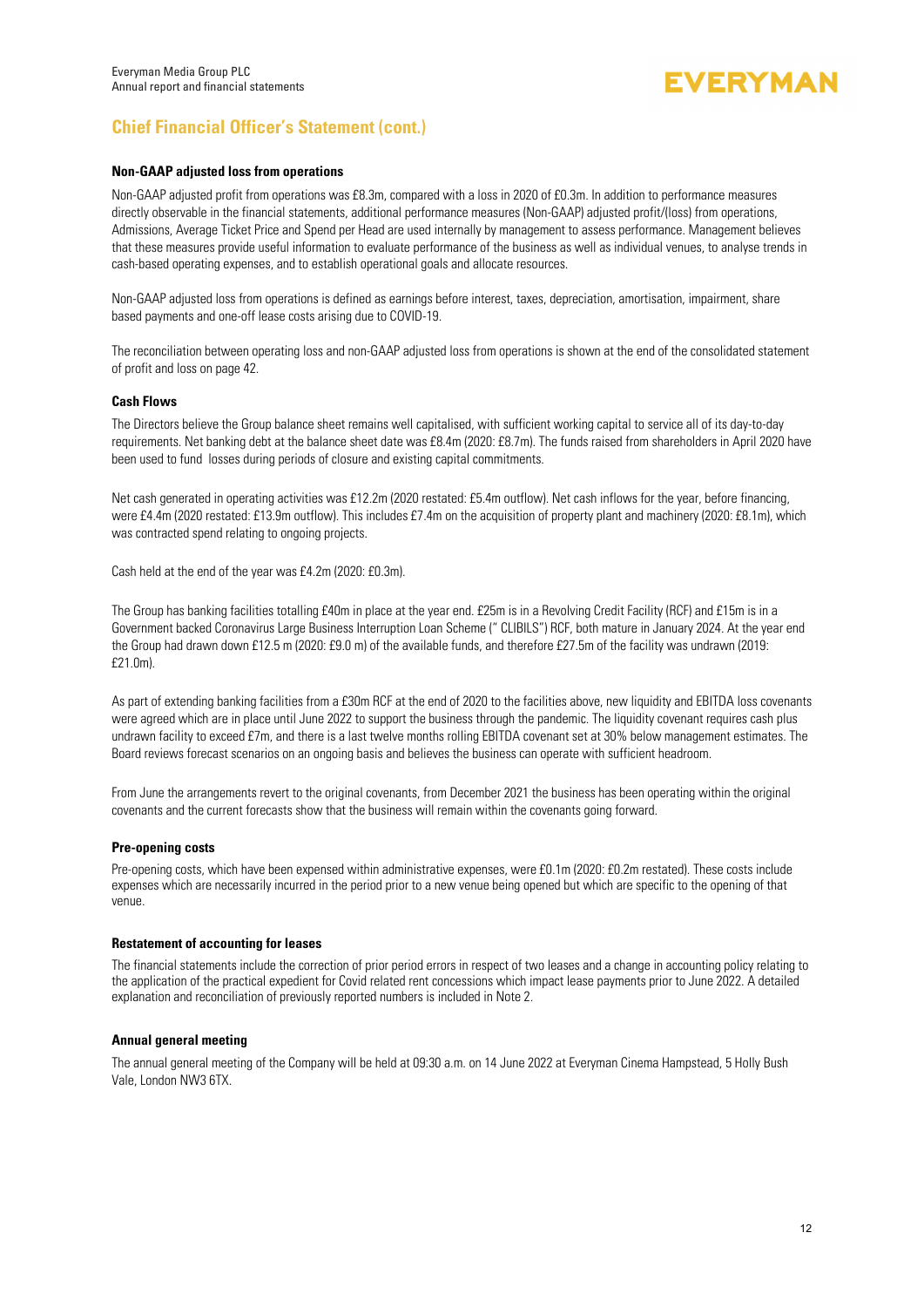### **Companies Act s172 Statement**

We believe that considering our stakeholders in key business decisions is not only the right thing to do but is fundamental to our ability to drive value creation over the longer term. Now, as we enter a new financial year in the midst of recovering from a global pandemic, balancing the needs and expectations of our stakeholders has never been a more important or challenging task.

Our Board of Directors are bound by their duties under the Companies Act 2006 (the "Act") to promote the success of the company for the benefit of our members as a whole taking into account the factors listed in section 172 of the Act. In doing so, however, they must have regard for the interests of all of our stakeholders, to ensure the long-term sustainability of the Company. The Board is therefore responsible for ensuring that it fulfils its obligations to those impacted by our business, in its stakeholder consideration and engagement.

The ongoing sustainable success of Everyman is dependent on its relationship with a wide range of stakeholders, including consumers, employees, Governments & regulators, customers, suppliers, and investors. Engagement with our shareholders and wider stakeholder groups plays an essential role throughout Everyman's business. We are aware that each stakeholder group requires a tailored engagement approach in order to foster effective and mutually beneficial relationships. Our understanding of stakeholders is then factored into Boardroom discussions, regarding the potential long-term impacts of our strategic decisions on each group, and how we might best address their needs and concerns. The Board understands that it is not always possible to provide positive outcomes for all stakeholders and therefore, sometimes must make decisions based on the competing priorities of stakeholders however the Board acts in the best long-term interests of the Company and its stakeholders generally.

In addition, effective engagement with stakeholders at Board level and throughout our business is crucial to fulfilling Everyman's purpose. While the importance of giving due consideration to our stakeholders is not new, we are taking the opportunity this year to explain in more detail how the Board engages with our stakeholders. We keep in close contact with investors, employees, customers, suppliers and local communities so we are aware of their views. This ensures we can appropriately consider their interests in decision making.

Throughout this Annual Report, we provide examples of how we:

- Take into account the likely consequences of long-term decisions;
- The interests of the Company's employees;
- The need to foster the Company's business relationships with suppliers, customers and others;
- Understand our impact on our local community and the environment;
- The desirability of the Company maintaining a reputation for high standards of business conduct; and
- The need to act fairly as between members of the Company.

This section serves as our section 172 statement and should be read in conjunction with the Strategic Report and the Company's Corporate Governance Statement. Section 172 of the Companies Act 2006 requires Directors to take into consideration the interests of stakeholders in their decision making. The Directors continue to have regard to the interests of the Company's employees and other stakeholders, including the impact of its activities on the community, the environment and the Company's reputation, when making decisions. Acting in good faith and fairly between members, the Directors consider what is most likely to promote the success of the Company for its members in the long term.

The principles underpinning section 172 are not only considered at Board level, the differing interests of stakeholders are taken into consideration by management when making wider business decisions. The Board regularly reviews our principal stakeholders and how we engage with them. The stakeholder voice is brought into the Boardroom throughout the annual cycle through information provided by management and also by direct engagement with stakeholders themselves. The relevance of each stakeholder group may increase or decrease depending on the matter or issue in question, so the Board seeks to consider the needs and priorities of each stakeholder group during its discussions and as part of its decision making.

With the continuing global impacts of the Covid-19 pandemic and its variants, the Company has continually re-assessed and analysed its business strategy with the key focus being minimising the impact on critical work streams, ensuring business continuity and conserving cash flows. As such, increased stakeholder engagement and open communication have become increasingly important in decision making for the Board. Specific related items have been added to our Board meeting agendas and we have continued to hold additional Board meetings to gain the Board's continued insight and experience in helping the business to manage the situation in a way that respects our people, our customers, our stakeholders and the environment.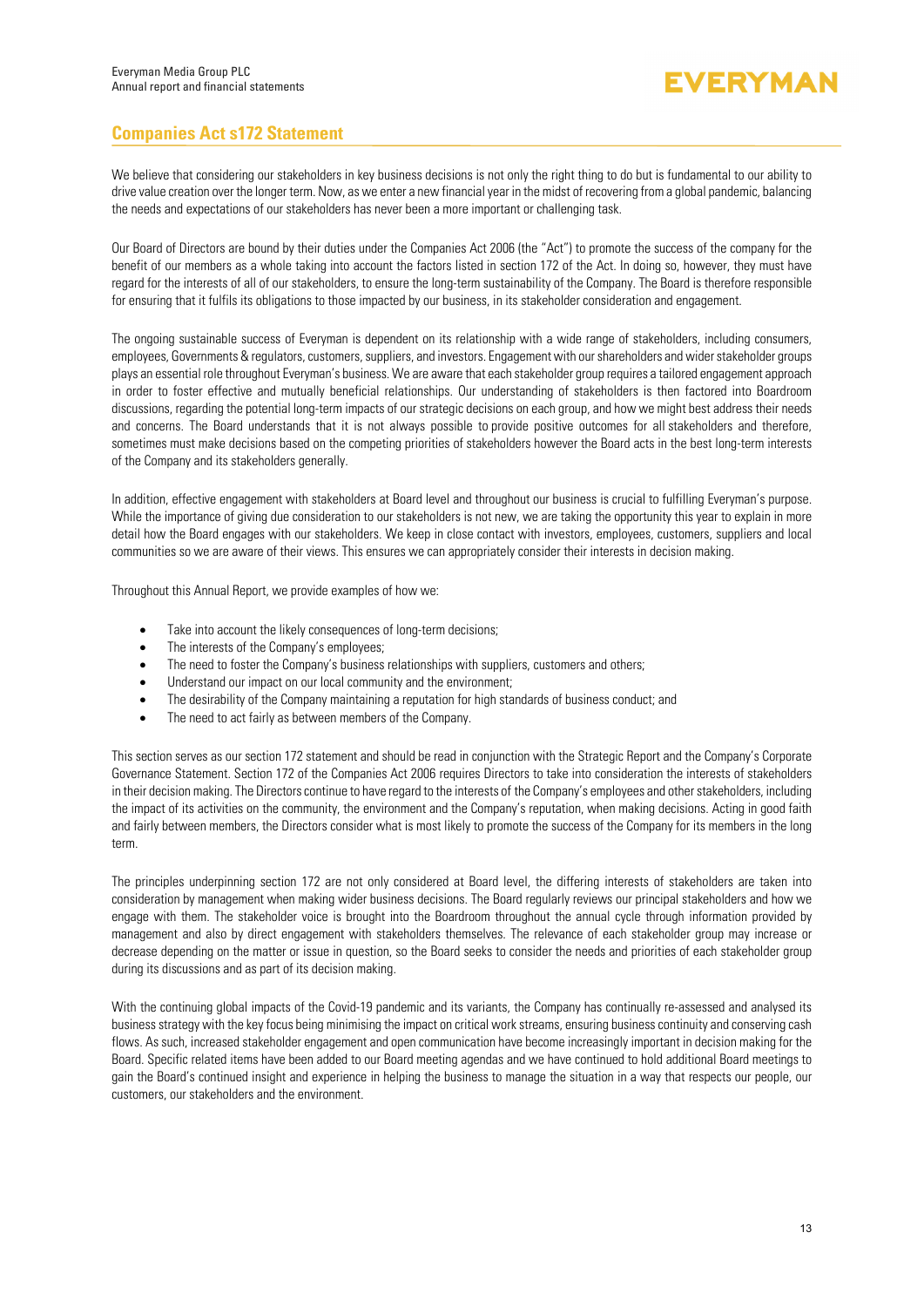## **Companies Act s172 Statement (cont.)**

Key decisions taken during the year following consultations with key stakeholders include:

- Tight cash management to preserve cash during periods of closure
- New banking covenants agreed with banking partners to provide additional liquidity during the pandemic
- Ongoing negotiations with landlords to secure rent reductions during periods of closure
- Freezing of customer membership payments during periods of closure
- A return to developing a property pipeline as we see trade returning to near pre-pandemic levels
- Rewarding our employees through reinstatement of pay rises and bonus

While the Covid-19 crisis has interrupted our regular physical face to face interactions with various stakeholders internally and externally, we do consider them to be important in maintaining open communications and team cohesion and will be reintroducing these gradually provided it is safe to do so in line with Government guidelines and the needs of individual attendees. In the meantime, we have taken advantage of various video conferencing platforms where appropriate.

The table below acts as our s172(1) statement by setting out the key stakeholder groups, their interests and how Everyman has engaged with them over the reporting period. However, given the importance of stakeholder focus, long-term strategy and reputation, these themes are also discussed throughout this Annual Report.

| Stakeholder                  | Their interests                                                                                                                                                                                                                                                                                | How we engage                                                                                                                                                                                                                                                                                          | 2021 highlights                                                                                                                                                                                                                                                                                                                                      |
|------------------------------|------------------------------------------------------------------------------------------------------------------------------------------------------------------------------------------------------------------------------------------------------------------------------------------------|--------------------------------------------------------------------------------------------------------------------------------------------------------------------------------------------------------------------------------------------------------------------------------------------------------|------------------------------------------------------------------------------------------------------------------------------------------------------------------------------------------------------------------------------------------------------------------------------------------------------------------------------------------------------|
| Our employees                | Training, development and<br>$\bullet$<br>career prospects.<br>Health and Safety<br>$\bullet$<br>Working conditions<br>$\bullet$<br>Diversity and Inclusion<br>$\bullet$<br>Human Rights and modern<br>$\bullet$<br>slavery<br>Fair pay, employee benefits                                     | Workforce posters and<br>$\bullet$<br>communications<br>Ongoing training and<br>development opportunities<br>Whistleblowing procedures<br>$\bullet$<br>Publication of Modern Slavery<br>$\bullet$<br>Statement<br>Employee benefits packages<br>$\bullet$<br>Employee questionnaires<br>Staff intranet | Introduced company-<br>$\bullet$<br>wide training schemes<br>Standardised contracts<br>$\bullet$<br>across the Group<br>All vacancies were<br>$\bullet$<br>advertised internally<br>resulting in increased<br>numbers of internal<br>promotions<br>New role of People<br>$\bullet$<br>Director recruited<br>Ensured covid<br>$\bullet$<br>compliance |
| Our customers                | Comfort and hospitality.<br>$\bullet$<br>Good quality food and drink<br>$\bullet$<br>High quality viewing<br>$\bullet$<br>environment<br>Ease of access<br>Safety<br>Data security                                                                                                             | Venue staff welcome every<br>$\bullet$<br>customer<br>Focus on in-theatre service<br>Regular review of menu quality<br>$\bullet$<br>High specification auditoria<br>$\bullet$<br>Customer support service<br>Marketing and<br>$\bullet$<br>communications                                              | Improved at seat service<br>$\bullet$<br>Upgraded a number of<br>$\bullet$<br>kitchens to provide faster<br>high quality service<br>Menu development<br>$\bullet$<br>Customer engagement<br>$\bullet$<br>through all digital<br>channels                                                                                                             |
| Our suppliers &<br>landlords | Workers' rights<br>$\bullet$<br>Supplier engagement and<br>$\bullet$<br>management to prevent<br>modern slavery<br>Fair trading and payment terms<br>$\bullet$<br>Sustainability and<br>$\bullet$<br>environmental impact<br>Collaboration<br>$\bullet$<br>Long-term partnerships<br>$\bullet$ | Initial meetings and<br>$\bullet$<br>negotiations<br>KPIs and Feedback<br>Board approval on significant<br>$\bullet$<br>changes to suppliers<br>Direct engagement between<br>suppliers and specified<br>company contact                                                                                | Standardised contractual<br>$\bullet$<br>terms to comply with<br>IR35 changes<br>Implemented new ERP to<br>$\bullet$<br>streamline processes<br>from purchase to<br>payment                                                                                                                                                                          |
| Our Investors                | Comprehensive review of<br>$\bullet$<br>financial performance of the<br>business<br>Business sustainability<br>$\bullet$<br>High standard of governance<br>$\bullet$<br>Success of the business<br>Ethical behaviour<br>Awareness of long-term<br>strategy and direction                       | Regular reports and analysis<br>$\bullet$<br>on investors and shareholders<br>Investor roadshows<br>Annual Report<br>Company website<br>$\bullet$<br>Shareholder circulars<br>AGM<br>Stock exchange<br>announcements                                                                                   | Regular communication<br>$\bullet$<br>with investors throughout<br>the pandemic                                                                                                                                                                                                                                                                      |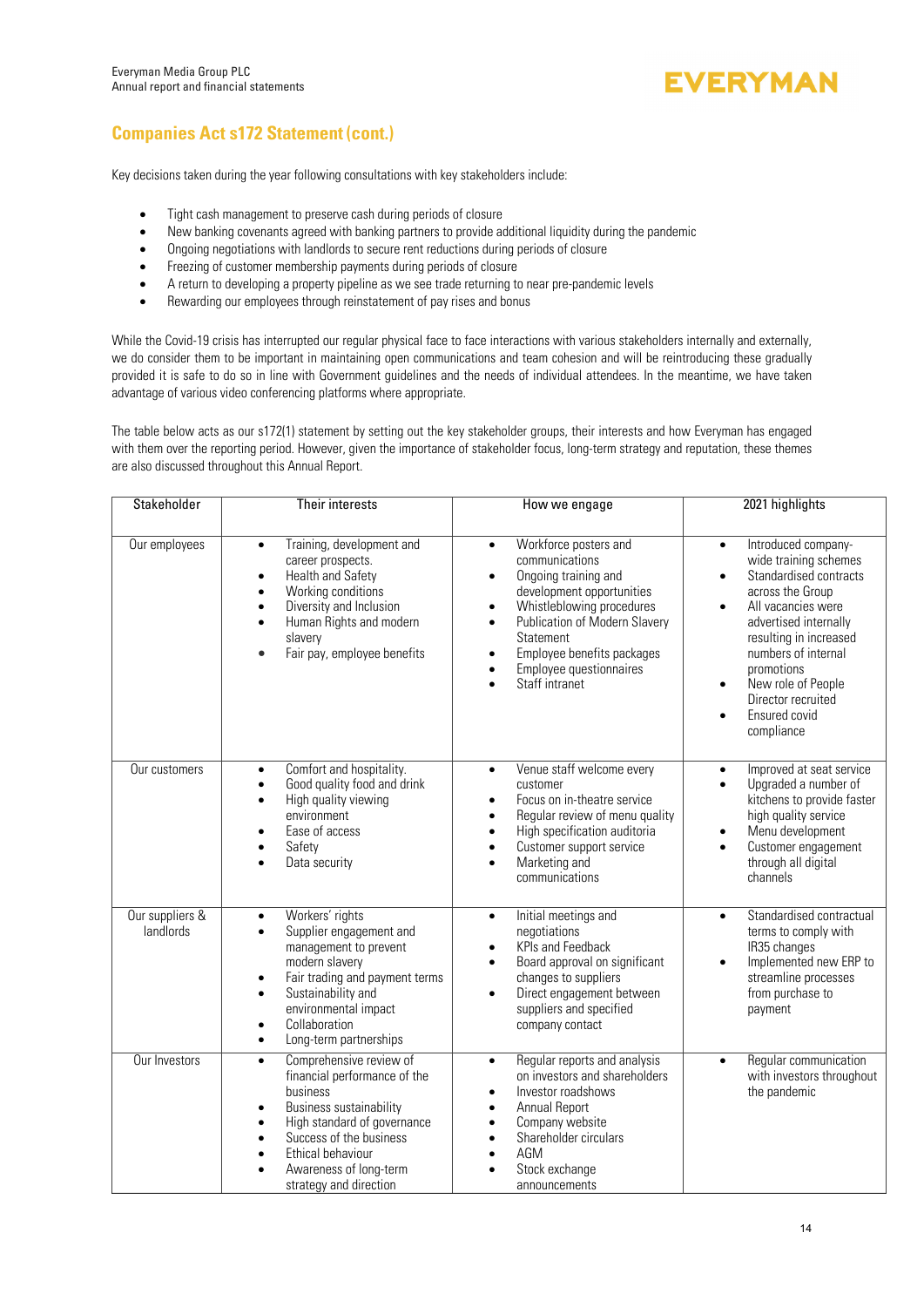

## **Companies Act s.172 Statement (cont.)**

| Stakeholder                  | Their interests                                                                                                                                                                                                                   | How we engage                                                                                                                                                                     | 2021 highlights                                                                                                                                                                |
|------------------------------|-----------------------------------------------------------------------------------------------------------------------------------------------------------------------------------------------------------------------------------|-----------------------------------------------------------------------------------------------------------------------------------------------------------------------------------|--------------------------------------------------------------------------------------------------------------------------------------------------------------------------------|
| Our banking<br>partners      | Business performance &<br>$\bullet$<br>forecast accuracy<br>Cash management and<br>$\bullet$<br>financial control<br>Compliance with laws and<br>regulations<br>High standard of governance<br>Ethical behaviour<br>Data security | Regular meetings & updates<br>Regular reports and analysis<br>Annual Report<br>Stock exchange<br>announcements                                                                    | Regular communications<br>with latest capex<br>estimates and cashflows                                                                                                         |
| Regulatory bodies            | Compliance with regulations<br>$\bullet$<br>Worker pay and conditions<br>Gender Pay<br>Health and Safety<br><b>Treatment of Suppliers</b><br>Brand reputation<br>Waste and environment<br>Insurance                               | Company website<br>Stock exchange<br>announcements<br>Annual Report<br>Direct contact with regulators<br>Compliance updates at Board<br><b>Meetings</b><br>Consistent risk review | Full review of pay across<br>$\bullet$<br>all roles<br>Gender pay reporting<br>used to inform decision<br>making<br>NOMAD attended Board<br>meeting to update on<br>compliance |
| Community and<br>Environment | Sustainability<br>$\bullet$<br>Human Rights<br>Energy usage<br>Recycling<br>Waste Management<br>Community outreach and CSR                                                                                                        | Philanthropy<br>$\bullet$<br>Oversight of corporate<br>responsibility plans<br><b>CSR</b> initiatives<br>Workplace recycling policies<br>and processes                            | Supported employees<br>fundraising for various<br>charities<br>Special screenings for<br>local communities                                                                     |

Within the Corporate Governance Report on pages 17 to 19 we describe how the Board operates and the culture of the business including employee engagement.

Elizabeth Lake CFO 25 March 2022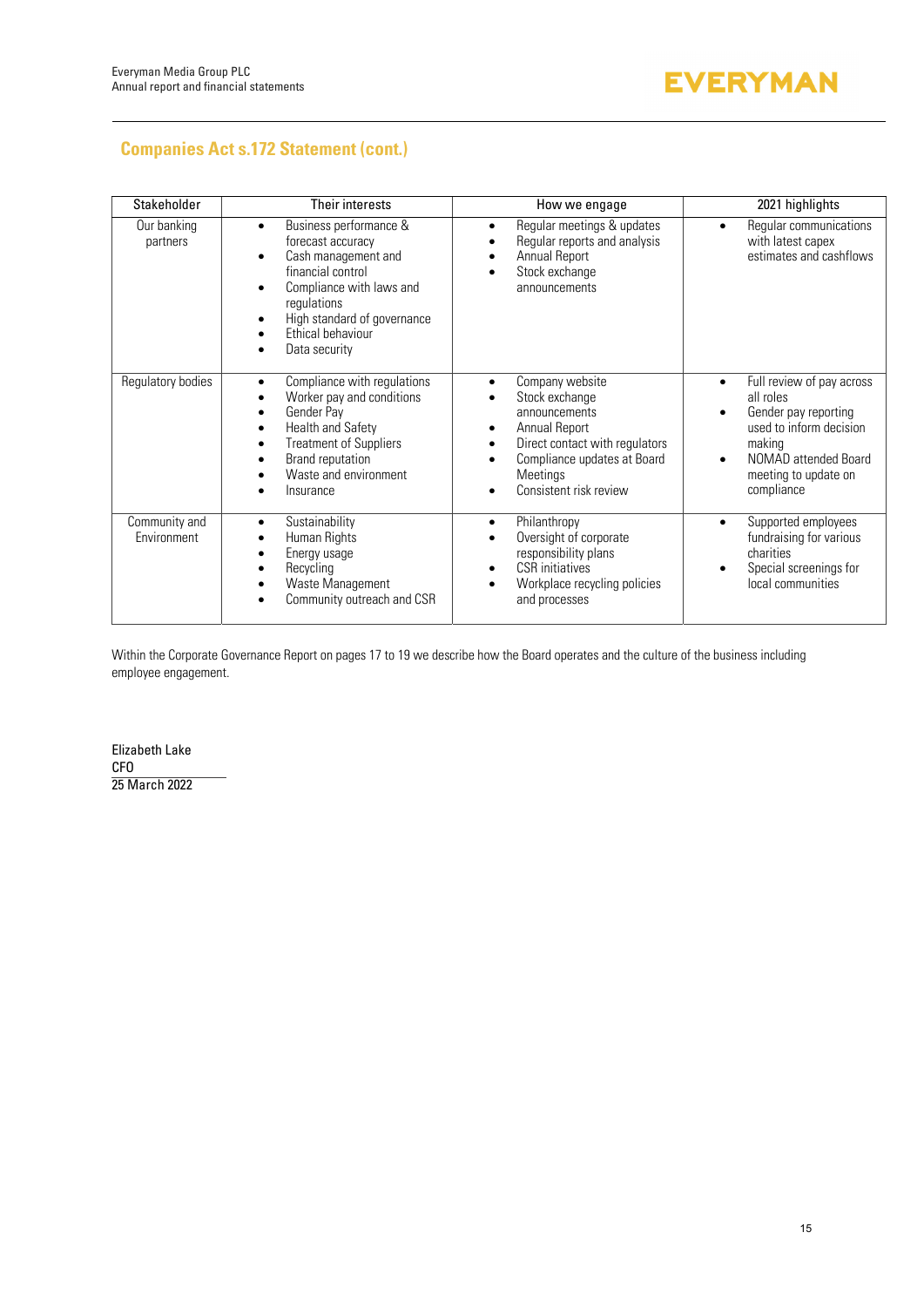### **Corporate Governance**

It is the responsibility of the Chairman of the Board of Directors of Everyman Media Group PLC to ensure that the Group has both sound corporate governance and an effective Board. This is managed by ensuring that the Group and the Board are acting in the best interests of shareholders, and by making sure that the Board discharges its responsibilities appropriately. This includes creating the right Board dynamic and ensuring that all important matters, in particular strategic decisions, receive adequate time and attention at Board meetings. The Executive Chairman also has a key role in creating and planning the strategic direction of the Group and is intimately involved in the branding and creative direction of the Group and its venues. The Board considers that the Group complies with the QCA Code so far as it is practicable having regard to the size, nature and current stage of development of the Group. The Board recognises that the Group does not fully comply with the 10 principles and general provisions of the QCA code but does use it as a benchmark in assessing its corporate governance standards. Areas of non-compliance are disclosed below.

While seeking to build a strong governance framework, the Board is mindful to ensure that the Group takes a proportionate approach and that processes remain fit for purpose as well as embedded within the culture of the organisation. Good governance provides a framework that allows the right decisions to be taken by the right people at the right time.

#### **QCA principles**

A description of the Group's business model and strategy can be found in the Chairman's report along with key challenges in their execution and information in relation to the Group's risk management.

#### **Board of Directors**

#### Paul Wise

#### Executive Chairman

Paul Wise has been a proprietary trader, specialising in exchange traded derivatives, for 25 years and was a Director of The Kyte Group until its sale to NASDAQ quoted GFI Group in 2010. Paul was appointed as a Director on 10 September 2013. The Directors do not consider Paul to be independent in line with the Quoted Companies Alliance Corporate Governance Code for small and mid-size quoted companies due to the executive nature of his employment at the Company.

#### Alex Scrimgeour

#### Executive Director – Group Chief Executive Officer

Alex joined Everyman from Côte Brasserie, the UK's largest French restaurant Group which he joined as a start-up business in 2008, appointed as joint Managing Director in 2011 and CEO in 2015. Alex has extensive experience in the hospitality sector and most recently founded Côte at Home the new e-commerce platform. Alex was appointed to the Board on 18 January 2021.

#### Adam Kaye

#### Executive Director

Adam founded ASK Central plc with his brother Sam in 1993. Adam studied catering at Westminster College, London and subsequently worked at City Centre Restaurants, before opening the first ASK restaurant at Haverstock Hill in 1993. ASK Central plc was sold in 2004. Adam was appointed to the Board on 8 October 2013.

#### Elizabeth Lake FCA

#### Executive Director – Group Chief Financial Officer

Elizabeth is a senior finance executive with 30 years business experience, and a Fellow of the Institute of Chartered Accountants in England & Wales. During this time Elizabeth has gained extensive experience across all aspects of finance, holding senior roles at Marks and Spencer, Hugo Boss and most recently CFO at Science in Sport plc an AIM listed business. Elizabeth was appointed to the Board on 16 September 2019.

#### Philip Jacobson FCA

#### Independent Non-Executive Director

Philip is a Fellow of the Institute of Chartered Accountants in England & Wales and previously a partner at BDO LLP, where he was involved in a number of flotations in the leisure sector. Philip was appointed to the Board on 8 October 2013. Since retiring, Philip has acted as family office to a small number of families. Philip has an interest in 98,336 Ordinary Shares and holds 100,000 options over Ordinary Shares which were granted to him as part of the Group's admission to AIM. Neither Philip Jacobson nor the other Directors believe his shareholding or options are significant in assessing his independence.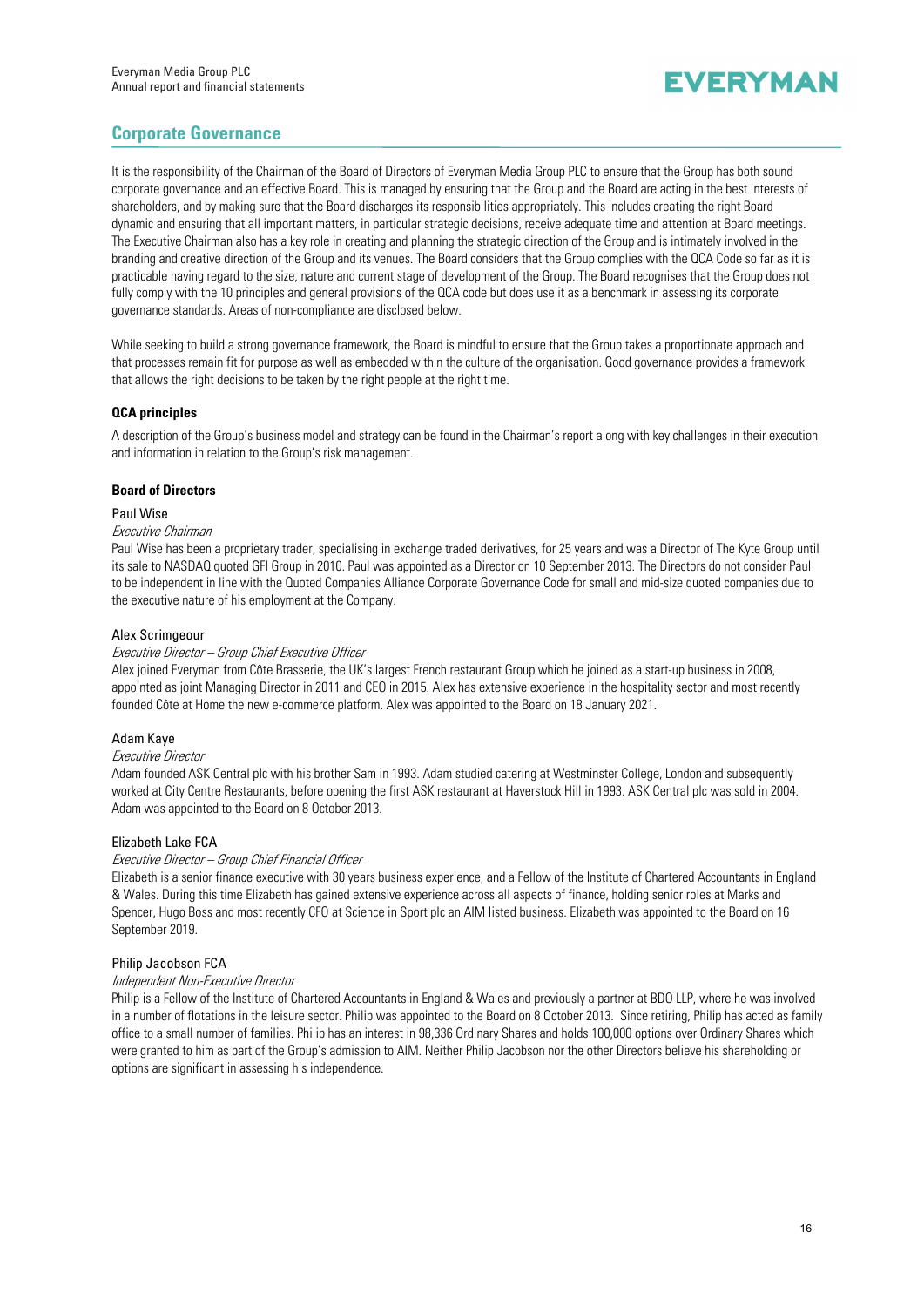### **Corporate Governance (cont.)**

#### Charles Dorfman

#### Non-Executive Director

Charles was co-founder of Esselco properties serviced office business (now known as The Office Group). He was involved in the financing of the development phase of the Oscar winning 'The King's Speech' with See Saw films and became the Executive Producer, following this success by producing titles such as 'Untouchable' and 'The Lost Daughter'. He is CEO of Dorfman Media Holdings, Chairman of Media Finance Capital and Chairs the Young Patrons of the National Theatre. Charles was appointed as a Director on 8 October 2013.

#### Margaret Jane Todd

#### Non-Executive Director

Margaret Todd (Maggie) joined Everyman from the Walt Disney Studios Motion Pictures European marketing leadership team where she most recently held the role of Vice President of Communications for twelve years.

Maggie has extensive experience in the media industry and until recently was responsible for managing and executing communications strategies for every major Disney launch in the UK and Europe. Maggie is adept at building and maintaining senior stakeholder relationships and has a passion for working with creative talent to design immersive experiences that drive consumer engagement. As the Co-executive sponsor of women at Disney, and a key diversity and inclusion mentor, Maggie demonstrated her commitment to supporting and empowering women whilst working at the company. In addition to Disney, Maggie has experience at Twentieth Century Fox, in the music industry and has delivered campaigns for BAFTA, AMPAS (Academy of Motion Picture Arts & Sciences) Awards and world-renowned European film festivals.

Maggie was appointed as a Director on 14 July 2021. The Directors consider Ms Todd to be independent in line with the Quoted Companies Alliance Corporate Governance Code for small and mid-size quoted companies.

#### Michael Rosehill FCA

#### Non-Executive Director

Michael is a Fellow of the Institute of Chartered Accountants in England & Wales and has spent most of his career at the Lewis Trust Group (owners of the River Island group of companies) in both the finance and private equity divisions. Michael is a Director of Blue Coast Private Equity L.P and therefore also has an interest in the shareholding of Blue Coast Private Equity L.P in the Ordinary Shares of the Company.

All Directors are encouraged to challenge and to bring independent judgement to bear on all matters, both strategic and operational. Biographical details of the Directors can be found on the Group's website.

All Non-Executive Directors are expected to dedicate at least one day per month to the Group. The Chairman dedicates approximately 10 days per month. The Board is satisfied that each of the Directors are able to allocate sufficient time to the Group to discharge their responsibilities effectively. The number of meetings of the Board and its Committees are outlined below:

| Attendance by Directors     | <b>Board</b> | Audit | Remuneration | Nomination |
|-----------------------------|--------------|-------|--------------|------------|
| Paul Wise                   | 12           | n/a   | n/a          | n/a        |
| Alex Scrimgeour*            | 12           | n/a   | n/a          | n/a        |
| Adam Kaye                   |              | n/a   | n/a          | n/a        |
| Elizabeth Lake              |              | 3     | n/a          | n/a        |
| Maggie Todd**               | 6            | n/a   | n/a          | n/a        |
| Philip Jacobson             | 12           | 3     | 9            |            |
| <b>Charles Dorfman</b>      |              | n/a   |              |            |
| Michael Rosehill            | 12           | 3     |              |            |
| Total meetings held         | 12           | 3     | 9            | っ          |
| $\sim$ $\sim$ $\sim$ $\sim$ |              |       |              |            |

\*Appointed 18 January 2021

The Directors have both a breadth and depth of skills and experience to fulfil their roles. The Company believes that the current balance of skills in the Board as a whole are appropriate and beneficial for all shareholders and stakeholders. Each Director has significant experience in building a successful business and offer key expertise that are beneficial to the Group as a whole.

To enable each Director to keep their skill-set up to date, individual training needs are identified as part of the annual Board evaluation process and training is provided as required. All Directors receive regular updates on legal, regulatory and governance issues. In addition, there are regular 'deep dives' from across the business at Board level to ensure the Directors' understanding of the operational aspects of the business are kept up to date.

<sup>\*\*</sup>Appointed 14 July 2021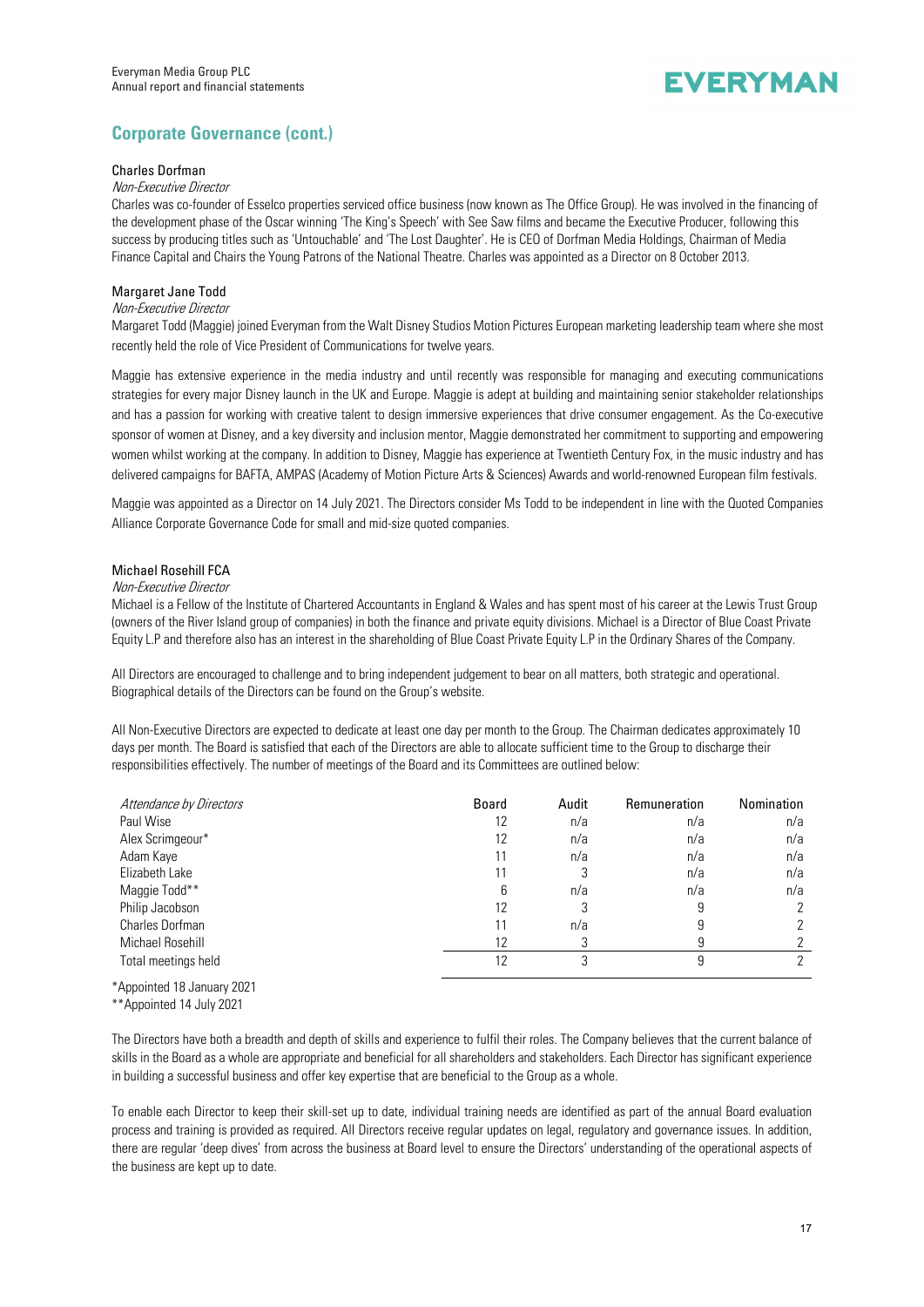### **Corporate Governance (cont.)**

#### **Advisors**

One Advisory acts as Group Secretary and support to ensure the necessary information is supplied to Directors on a timely basis and to enable them to discharge their duties effectively. All Directors have access to the advice of the Group's solicitors as well as access to independent professional advice, at the Group's expense, as and when required.

Neither the Board nor its Committees have sought external advice on a significant matter.

#### **Board evaluation**

The Board accepts that the Group does not fully comply with this aspect of the QCA code and has not implemented a Board evaluation. In the frequent Board meetings, Directors can discuss any areas where they feel a change would benefit the Group, and the independent Group Secretary and other Group advisers remain on hand to provide impartial advice.

#### **Culture**

The Board recognises that its decisions regarding strategy and risk will impact the corporate culture of the Group as a whole and that this will impact the performance of the Group. Similarly, the tone and culture set by the Board will greatly impact all aspects of the Group as a whole and the way employees behave. The Corporate Governance arrangements that the Board has adopted are designed to ensure that the Group delivers long term value to its shareholders and that shareholders have the opportunity to express their views and expectations for the Group in a manner that encourages open dialogue with the Board. Therefore, the importance of sound ethical values and behaviours is crucial to the ability of the Group to successfully achieve its corporate objectives.

A large part of the Group's activities are centred on an open and respectful dialogue with employees, customers and other stakeholders. Therefore, the importance of sound ethical values and behaviours is crucial to the ability of the Group to successfully achieve its corporate objectives. The Board places great importance on this aspect of corporate life and seeks to ensure that this flows through all that the Group does. The Directors consider that the Group has an open culture facilitating comprehensive dialogue and feedback that enables positive and constructive challenge.

The Board also recognises that as an operator of cinemas within local communities, it has responsibility to engage openly, transparently and effectively with community stakeholders, local planning and Government agencies.

The Group places considerable emphasis on maintaining good relations with all its employees. The Group places great importance on managers at each venue being well trained and capable of recruiting, training and developing a strong team and equips them with the necessary tools in order to provide a positive working environment. The Group regularly communicates important updates with employees and seeks engagement and consultation whenever making decisions that affect them or their interests. Employees are provided with regular on-the-job training, including a staff handbook and career development opportunities. The Group places a significant importance on developing from within.

The Group is an equal opportunities employer and is committed to the employment of people with disabilities and guarantees an interview for those who meet the minimum selection criteria. The Group provides training and development for people with disabilities tailored, where appropriate, to ensure they have the opportunity to achieve their potential. If an employee becomes disabled while in our employment the Group will do its best to retain them, including consulting with them about their requirements, making reasonable and appropriate adjustments and providing alternative suitable employment where possible.

The Group has an anti-bribery and confidentiality policy in place to ensure the highest standards of personal and professional ethical behaviour are adhered to. The Company has adopted a code for Directors' and employees' dealings in securities in relation to its Ordinary Shares and related securities which is compliant with AIM as well as being in accordance with the requirements of the Market Abuse Regulation which came into effect in 2016 and was transposed into British law following Brexit.

There is a system in place for financial reporting and the Board receives regular reports to enable it to carry out these functions in the most efficient manner. These procedures include the preparation of management accounts, forecast variance analysis and other ad-hoc reports. There are clearly defined authority limits throughout the Group, including those matters which are reserved specifically for the Board.

The Board has responsibility for the effectiveness of the internal financial control framework. Such a system can only provide reasonable and not absolute assurance against material misstatement. The Group does not currently have, nor considers there is currently a need for, an internal audit function. As the number of venues operated by the Group increases, the Board intends to regularly assess the ongoing need for strengthening internal financial controls.

The Board's financial risk management, objectives and policies together with the Board's policies in respect of credit risk, liquidity risk and cash flow risk are set out in the notes to the financial statements.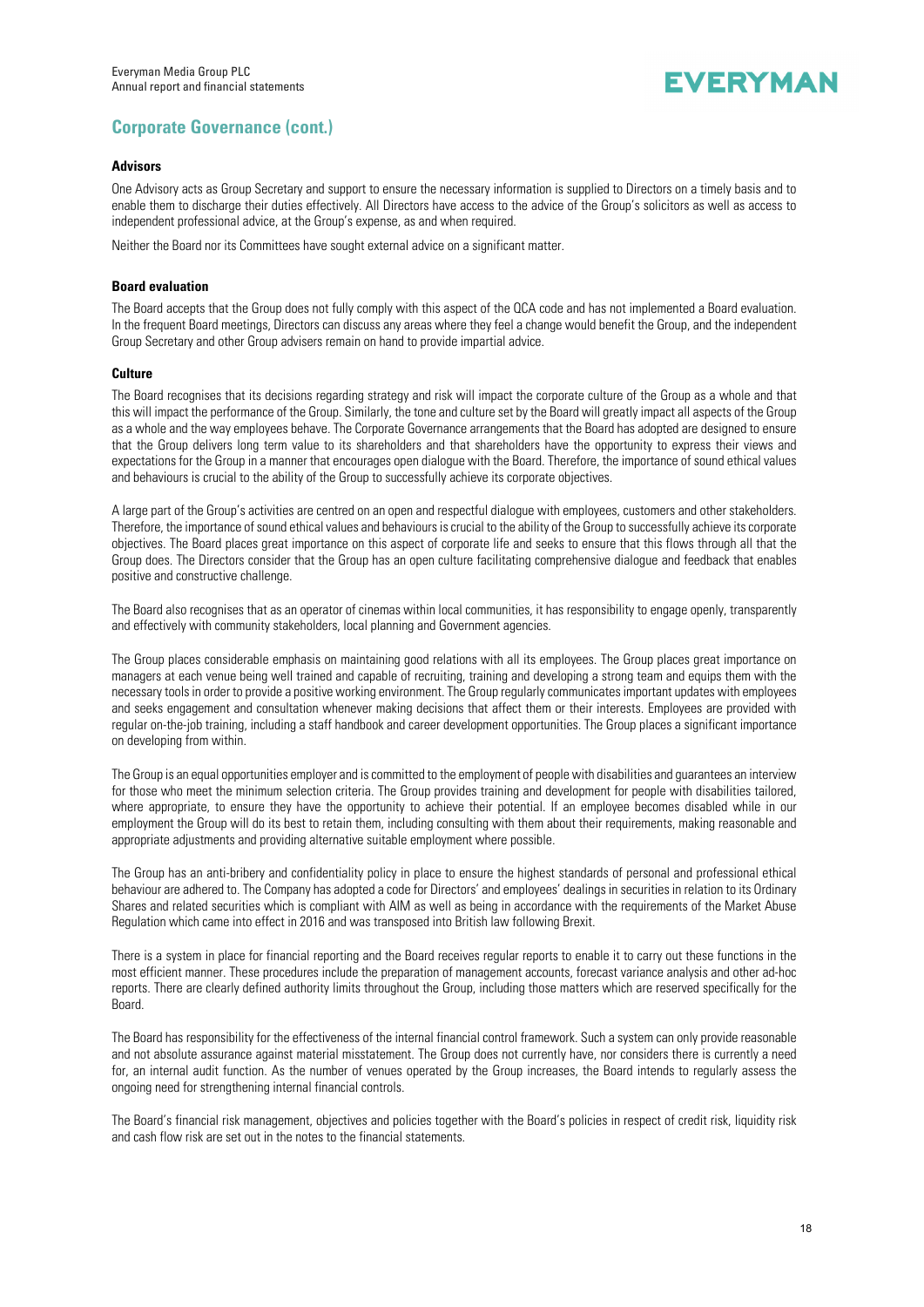# FVFRYMAN

### **Audit Committee Report**

#### **Overview**

The Audit Committee is chaired by Philip Jacobson FCA and also includes Michael Rosehill FCA, both of whom have extensive experience as Chartered Accountants working both within audit practice and industry. The Audit Committee met three times during the year. The external auditors attended two of these meetings at the invitation of the Committee Chairman. The Committee also met with the external auditors without the presence of Executive Directors or management.

In the coming year, in addition to the Committee's ongoing duties, the Committee plans to:

- continue to review the impact of Covid-19 on the business and its projected cash flows
- review the progress of the project to replace the existing finance software Sage, with Microsoft Dynamics 365, and the skills and experience required in the finance team following the system and process changes,
- undertake assessments of the external auditor's performance.

#### **Objectives and Responsibilities**

The Committee, operating under its Terms of Reference, discharged its responsibilities by, amongst other things, reviewing and monitoring:

- the consistency of, and any changes to, accounting policies both on a year-on-year basis and across the parent Company and the Group.
- the methods used to account for significant or unusual transactions.
- whether the Company has followed appropriate accounting standards and made appropriate estimates and judgments, taking into account the views of the external auditors.
- the effectiveness of the external auditors and considering and making recommendations on the reappointment of the external auditors.
- the adequacy and effectiveness of the Company's internal financial controls and internal control and risk management systems.
- the clarity of disclosure in the Company's financial reports and the context in which statements are made; and
- all material information presented with the financial statements, such as the operating and financial review including the audit and risk management statements within the corporate governance report.

#### **Financial Reporting**

The Committee concluded that the Annual Report and financial statements, taken as a whole, were fair, balanced, and understandable and provided the information necessary for shareholders to assess the Company's and the Group's financial position, performance, business model and strategy.

The principal matters the Committee considered concerning the 2021 financial statements were in relation to the impacts of Covid-19, The Committee reviewed the impact of Covid-19 on the business and its projected cash flows, considering the impact of potential sensitivities on the Group's cash flows and assessed that the statements made in relation to going concern were appropriate. These forecasts were also reviewed to assess the level of impairment of the Group's assets.

Considering the rent concessions, the Group had achieved, the Committee also reviewed the adoption of the amendments to IFRS16 allowing lessees not to account for rent concessions as lease modifications if they were a direct consequence of Covid-19 and met certain criteria.

With respect to the 2022 financial year, the Committee continues to monitor the impact of these matters highlighted and the ongoing impact on both financial performance and reporting.

The Committee reviewed the 2021 full-year and half-year results announcements and considered matters raised by the external auditors identifying certain issues requiring its attention.

The Committee has continued its monitoring of the financial reporting process and its integrity, risk management systems and assurance.

#### **External Audit**

The Committee will meet with the auditor at least twice a year, once at the planning stage, where the nature and scope of the audit will be considered, and once post audit at the reporting stage. The Committee is responsible for reviewing and approving the annual audit plan with the auditor and ensuring that it is consistent with the scope of the audit engagement and the effectiveness of the audit. In addition, the Committee is responsible for reviewing the findings of the audit with the external auditor which shall include but not be limited to discussing major issues which arose on the audit, any accounting and audit judgements, levels of errors identified during the audit and the effectiveness of the audit.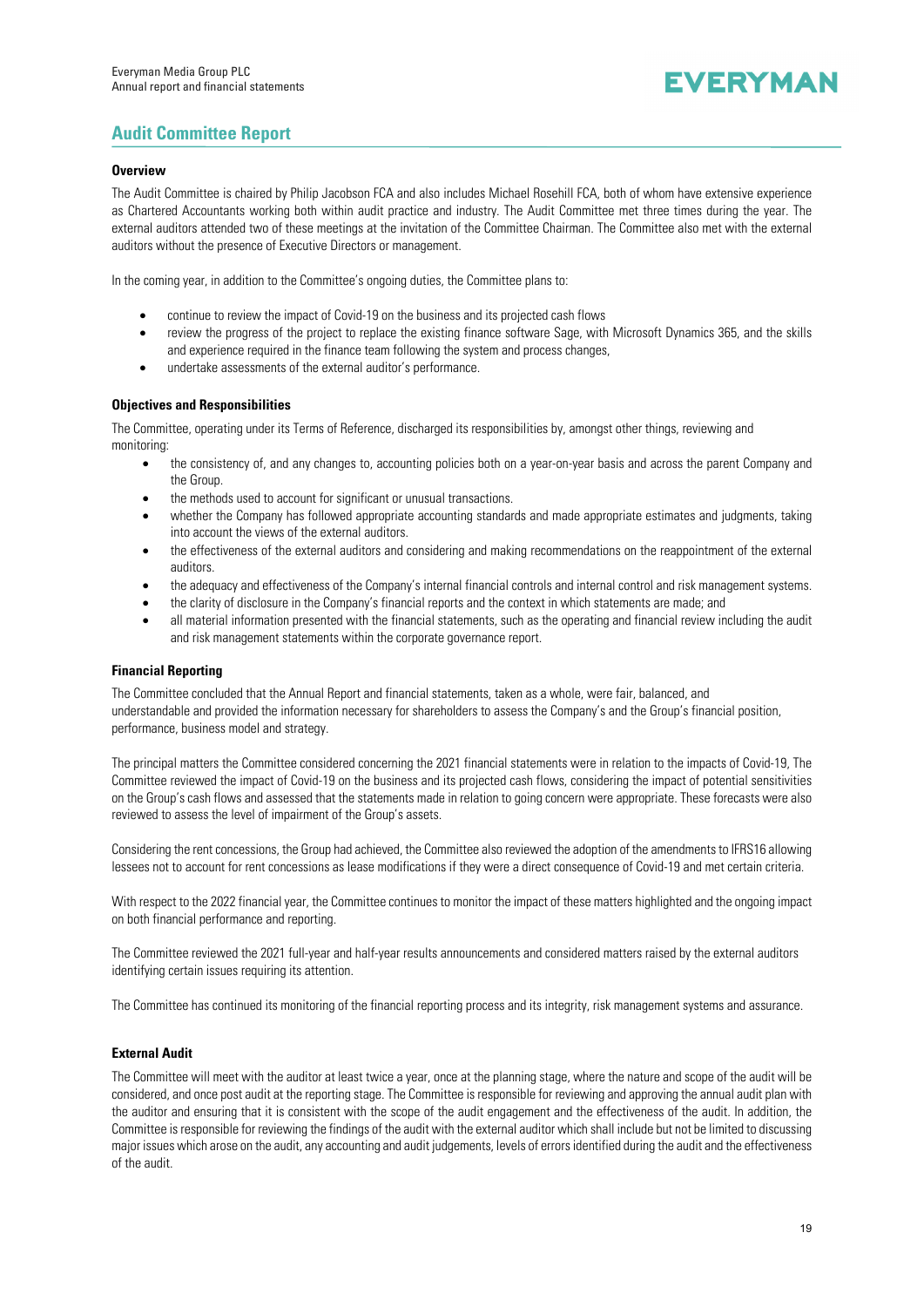## **Audit Committee Report (cont.)**

BDO LLP were appointed as external auditors in 2020 following an audit tender process carried out in 2020. The Company will look to rotate auditors through an external audit tender by 2029.

The Committee will engage in discussions with the auditor regarding fees, internal controls and such issues as compliance with accounting standards and any proposals which the external auditor has made regarding the Company's internal auditing standards.

#### **Risk Management and Internal Controls**

The Committee shall keep under review the adequacy and effectiveness of the Company's internal financial controls and risk management systems including monitoring the proper implementation of such controls and will review and approve the statements to be included in the annual report concerning internal controls and risk management. The Committee will also consider annually whether there is a need for an internal audit function and make a recommendation to the Board. At present, the function is not yet considered necessary as day-to-day control is sufficiently exercised by the Company's Executive Directors. Further details on the Company's risk management and internal controls can be found on pages 10 to 11.

The Committee also has a responsibility to review the adequacy of the Company's arrangements for its employees and contractors to confidentially raise any concerns about possible wrongdoings regarding financial reporting or other matters. The Audit Committee shall ensure that these arrangements allow proportionate and independent investigation of such matters and appropriate follow up action. In addition, the Committee shall review the Company's procedures for detecting fraud and the Company's systems and controls for the prevention of bribery and receive reports on non-compliance. The Committee will also monitor and ensure the Company's adherence to its AIM Rules compliance policy.

#### **Significant issues considered by the Audit Committee during the year**

During the year the Committee, Management and the external auditor considered and concluded what the significant risks and issues were in relation to the financial statements and how these would be addressed. In relation to the 2021 Group financial statements, significant risks have been identified which are outlined as follows:

- Impairment of goodwill, property, plant and equipment and right-of-use assets
- IFRS 16 impact of rent concessions and lease modifications
- Impairment of investments in subsidiaries (company only)
- Management override of controls
- Going concern

#### **Auditor's Independence**

The Committee approves the external auditor's terms of engagement, scope of work, the process for the interim review and the annual audit. It also reviews and discusses with the auditor the written reports submitted and the findings of their work. It has primary responsibility for making recommendations to the Board, for it to put to the shareholders for their approval at a general meeting, in relation to the appointment, re-appointment, and removal of the external auditor.

The Committee is also responsible for reviewing and monitoring external auditor's independence and objectivity as well as their qualifications, expertise and resources and the effectiveness of the audit process, taking into consideration relevant UK and other relevant professional and regulatory requirements. The Group have considered the auditor's independence and continues to believe that BDO is independent within the meaning of all UK regulatory and professional requirements and the objectivity of the audit engagement partner and audit staff are not impaired.

Philip Jacobson Chair Audit Committee 25 March 2022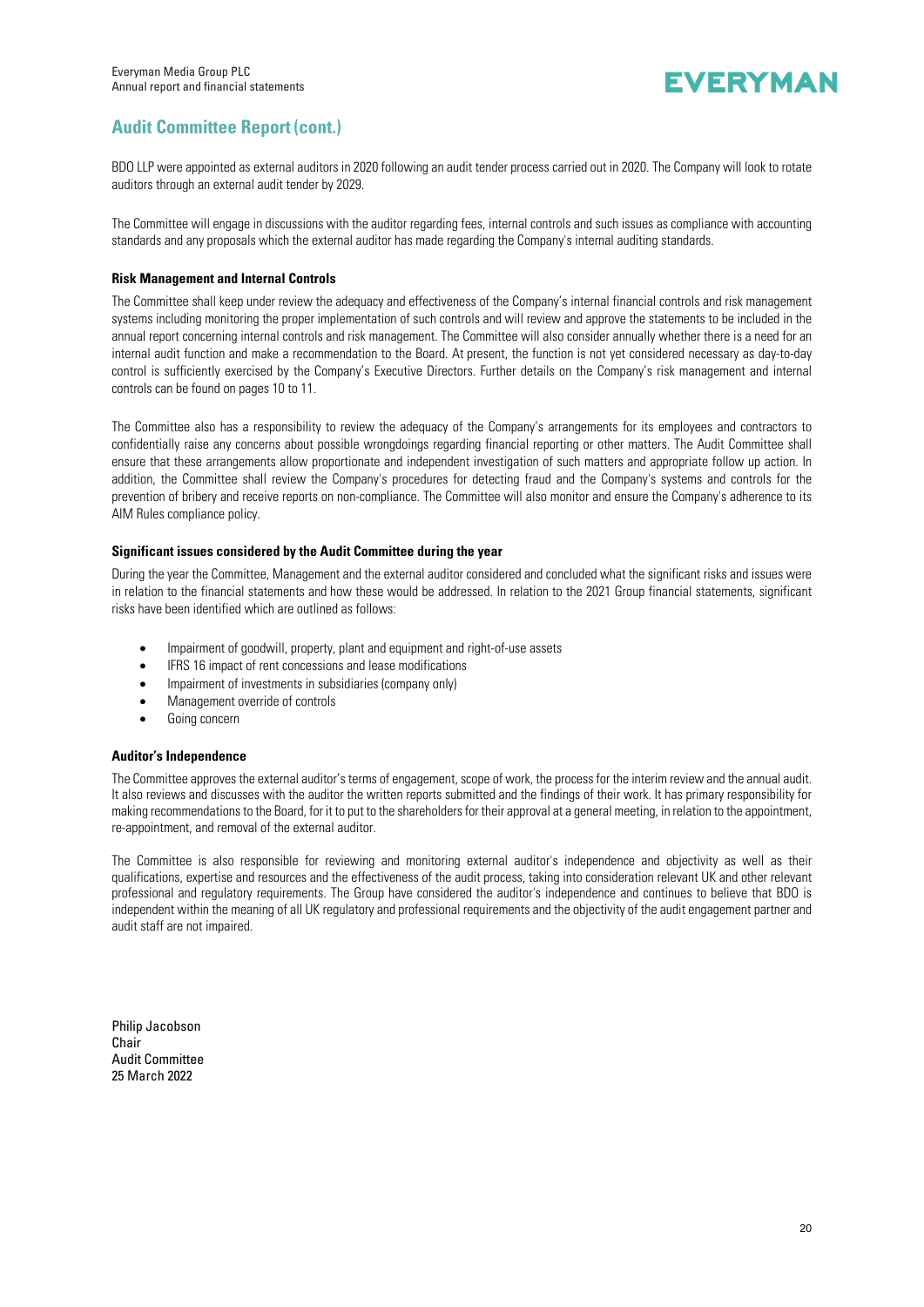### **Remuneration Committee Report**

The Remuneration Committee is chaired by Philip Jacobson (independent non-executive Director) and includes Charles Dorfman and Michael Rosehill. The Committee meets as required during the year and invites recommendations as to remuneration levels, incentive arrangements for senior executives and proposals regarding share option awards from the Chief Executive Officer.

The Remuneration Committee reviews the performance of the Executive Directors and makes recommendations to the Board on matters relating to their remuneration and terms of service. The Remuneration Committee also makes recommendations to the Board on proposals for the granting of share options and other equity incentives pursuant to any employee share option scheme or equity incentive plans in operation. The Remuneration Committee meets as and when necessary and met 9 times during 2021.

Bonus plans, share option awards and the Company's LTIP scheme are regularly reviewed by the Committee to ensure that they are appropriately incentivising key management.

#### **Responsibilities**

The Committee's principal responsibilities include:

- Determining and agreeing with the Board the framework or broad policy for the remuneration of Executive Management;
- Reviewing and having regard to pay and employment conditions across the Company when setting remuneration policy for Executive Management and especially when determining salary increases;
- Approving the design of and determining targets for any performance-related pay schemes operated by the Company;
- Overseeing the design and application of share options and any other such reward plan in conjunction with the Board; and
- Determining the policy for and scope of pension arrangements for Executive Management.

The Non-Executive Directors, whose remuneration is determined by the Board as a whole, receive fees in connection with their services provided to the Group, to the Board and to Board Committees.

Certain senior staff and Executive Directors receive basic salaries, annual bonuses according to performance against defined targets, and certain benefits in kind.

#### **Basic salary**

The base salary, benefits in kind and Company pension contributions are determined by the Committee with reference to the experience and responsibilities of each individual and having regard to prevailing market conditions.

#### **Annual Bonus**

In December 2021, the Committee recommended the Board approve a bonus to the Executive Chair, Chief Executive Office, Chief Financial Officer, and Executive Director based on the recovery performance targets that were met for the 2021 financial year, which the Committee believes were excellent achievements in what have been challenging business conditions.

#### **Share Options**

The Group's policy is that in addition to their salaries and bonuses, Executive Directors and senior management should be awarded share options in order that their interests may be more closely aligned with those of shareholders. The company operates a Long-Term Incentive Plan (LTIP) and the Committee recommended to the Board that share options were awarded and set the performance criteria (see note 30).

As part of the award package offered to the new CEO, 1m unapproved options were granted, and a further award of 2m A ordinary shares in a subsidiary company, Everyman Media Holdings Limited was made. The growth shares may be exchanged for new ordinary shares in Everyman Media Group PLC in the future subject to meeting certain vesting conditions and criteria. The conditions for these awards are set out in note 31.

The Group also operates a non-approved share incentive plan, and believes that all the venue managers, head office staff, and the Executive and senior management team should have the opportunity to participate, alongside shareholders, in the long-term growth and success of the Group. During the year awards were recommended by the Committee (see note 31).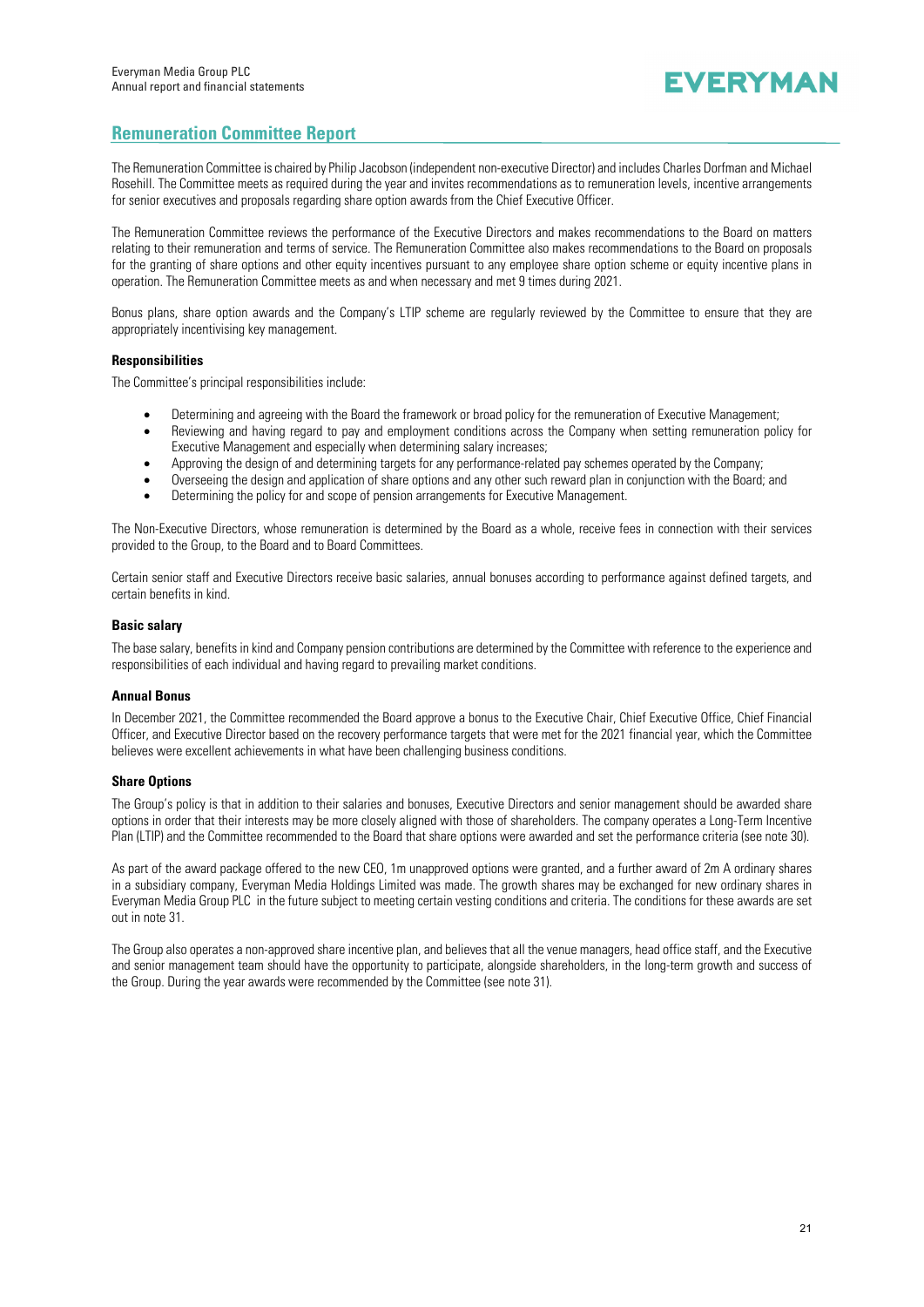

### **Remuneration Committee Report (cont.)**

#### **Directors' remuneration**

For the year ended 30 December 2021

|                      |               |                          | <b>Pension</b>       |                          |              | <b>Share-based</b>       |              |
|----------------------|---------------|--------------------------|----------------------|--------------------------|--------------|--------------------------|--------------|
| <b>Director</b>      | <b>Salary</b> | <b>Fees</b>              | <b>Contributions</b> | <b>Other</b><br>benefits | <b>Bonus</b> | payments                 | <b>Total</b> |
|                      | £'000         | f'000                    | £'000                | £'000                    | f'000        | £'000                    | £'000        |
| Alex Scrimgeour      | 244           | -                        | 9                    | 15                       | 40           | 750                      | 1,058        |
| Elizabeth Lake FCA   | 177           |                          | 6                    | 3                        | 43           | (142)                    | 87           |
| Paul Wise            | 158           | -                        |                      |                          | 19           | 56                       | 233          |
| Adam Kaye            | 100           | $\overline{\phantom{a}}$ |                      |                          | 13           | 56                       | 169          |
| Philip Jacobson FCA  | 30            | $\overline{\phantom{a}}$ |                      |                          |              | $\overline{\phantom{a}}$ | 30           |
| Charles Dorfman      | 10            |                          |                      |                          |              |                          | 10           |
| Michael Rosehill FCA | 10            | -                        |                      |                          |              |                          | 10           |
| Maggie Todd          | 19            | -                        |                      |                          |              |                          | 19           |
|                      | 748           |                          | 15                   | 18                       | 115          | 720                      | 1,616        |

For the year ended 31 December 2020

|                        |                        |                      | <b>Pension</b>                | <b>Other</b>             |                       | <b>Share-based</b> |                |
|------------------------|------------------------|----------------------|-------------------------------|--------------------------|-----------------------|--------------------|----------------|
| <b>Director</b>        | <b>Salary</b><br>£'000 | <b>Fees</b><br>£'000 | <b>Contributions</b><br>£'000 | <b>benefits</b><br>£'000 | <b>Bonus</b><br>£'000 | payments<br>f'000  | Total<br>£'000 |
| Crispin Lilly          | 256                    |                      |                               |                          |                       | (171)              | 87             |
| Elizabeth Lake FCA     | 140                    |                      |                               |                          |                       | 120                | 262            |
| Paul Wise              | 94                     | 8                    |                               |                          |                       | 53                 | 155            |
| Adam Kaye              | 67                     | ۰                    |                               |                          |                       | 53                 | 120            |
| Philip Jacobson FCA    | 30                     |                      |                               |                          |                       |                    | 30             |
| <b>Charles Dorfman</b> | 10                     |                      |                               |                          |                       |                    | 10             |
| Michael Rosehill FCA   | 8                      |                      |                               |                          |                       |                    | 8              |
| Streisan Bevan         | 13                     |                      |                               |                          |                       |                    | 13             |
|                        | 618                    | 8                    |                               | 4                        |                       | 55                 | 685            |

Other benefits include interest in respect of an amount of uncalled share capital due in respect of the issue of performance shares in Everyman Media Holdings Limited, a subsidiary of the Company, to Alex Scrimgeour.

Share based payments are valued using the share price at the original grant date.

#### Remuneration policy for 2022 and future years

The Group remuneration policy is designed to support strategy and promote long-term sustainable success. It is committed to complying with the principles of good corporate governance in relation to the design of the Group's remuneration policy. As such, our policy takes account of the QCA Corporate Governance Code, against which the Company formally reports compliance. The Committee also considers other best practice guidance such as the QCA Remuneration Committee Guide and the Investment Association's Principles of Remuneration, as far as is appropriate to the Group's management structure, size and listing.

Future salary awards and increases will be set in line with relevant market levels, economic changes and to retain and attract high quality executives. Performance elements of remuneration will have clearly defined and challenging targets that link rewards to business performance in the short and medium-term. All variable elements of remuneration are subject to clawback or repayment in the event of serious financial misstatement or misconduct.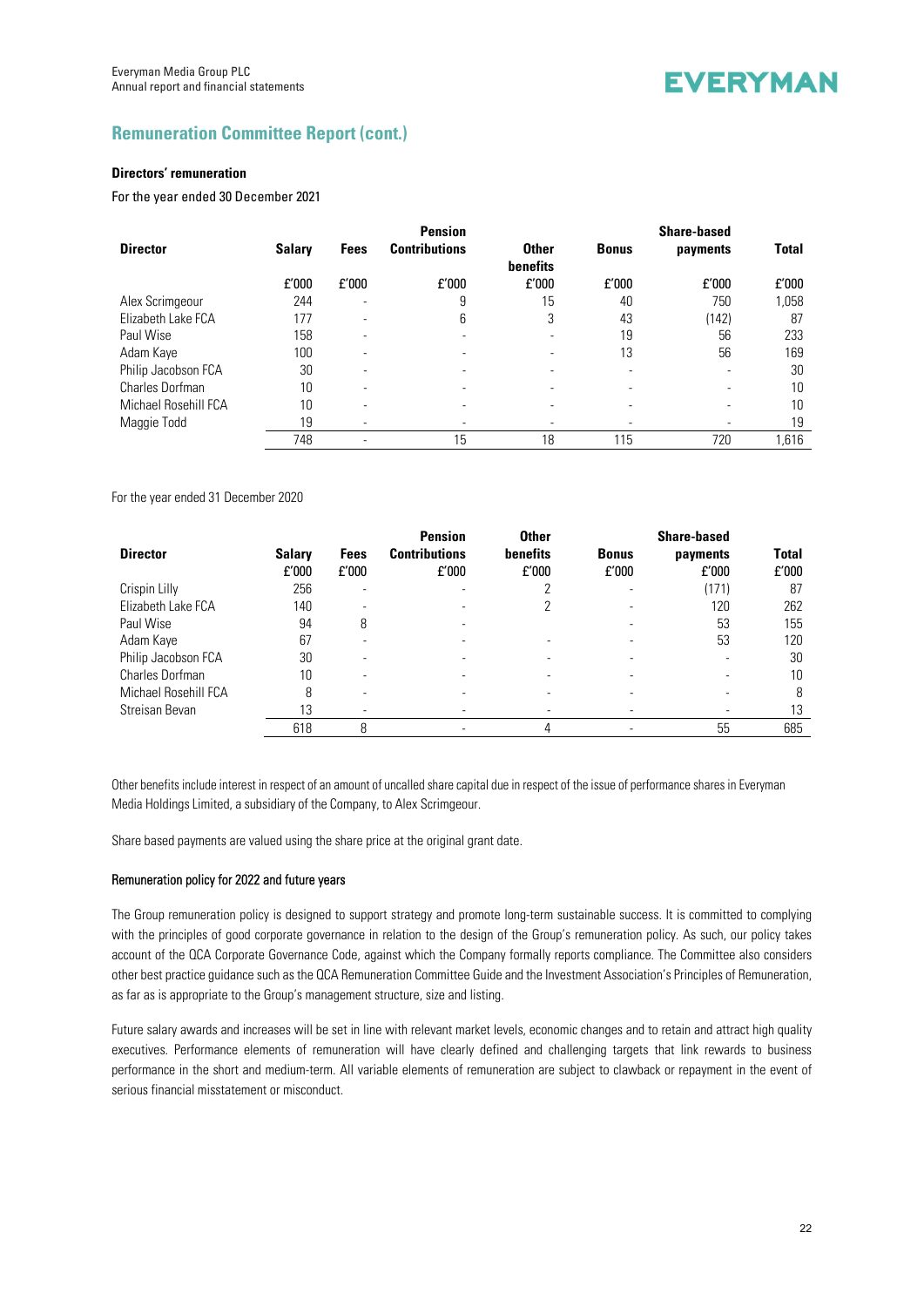### **Remuneration Committee Report (cont.)**

#### Consideration of Shareholder Views

The Remuneration Committee considers feedback received from Shareholders during any meetings or otherwise from time to time, when undertaking the Group's annual review of its Policy. In addition, the Chairman of the Remuneration Committee will seek to engage directly with institutional Shareholders and their representative bodies should any material changes be made to the Policy.

#### Consideration of employment conditions elsewhere in the Group

The Remuneration Committee considers any general basic salary increase for the broader employee population when determining the annual salary increases for the Executive Directors. The Remuneration Committee did not consult with other employees regarding remuneration of the Executive Directors.

Philip Jacobson Chair Remuneration Committee 25 March 2022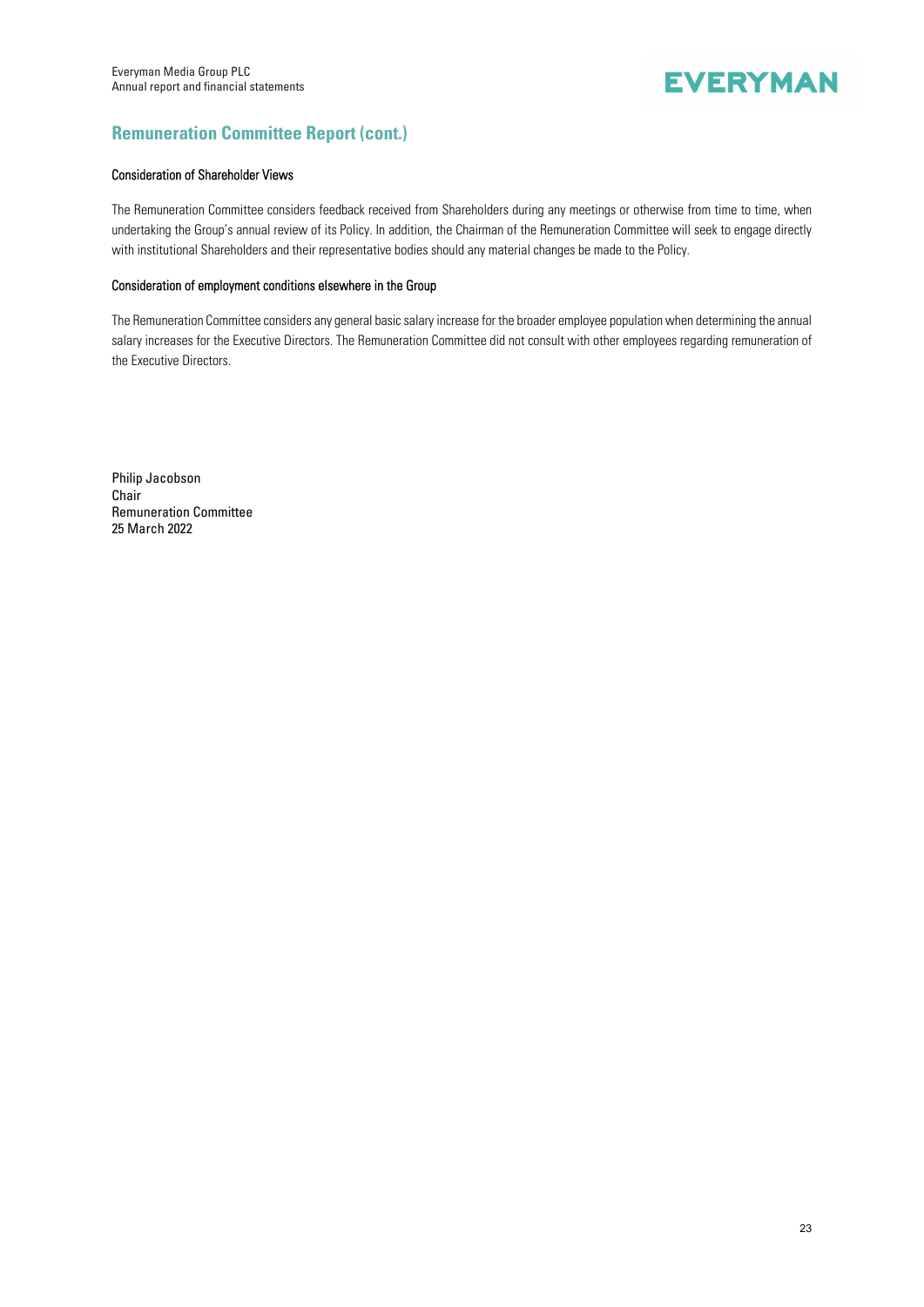### **Director's report**

The Directors present their annual report and audited financial statements for the Group for the year ended 30 December 2021 (comparative period: year ended 31 December 2020).

#### **Results and dividends**

The results of the Group are included in the strategic report. Further details are shown in the consolidated statement of profit and loss and other comprehensive income and the related notes to the financial statements. The Group generated a loss after tax for the year of £5.4m (2020: £20.1m loss - as restated). The Directors do not recommend the payment of a dividend (2020: £nil).

#### **Principal activity**

The Group is a leading independent cinema group in the UK. Further information is contained in the strategic report. The subsidiaries of the Group are set out in the related notes to the financial statements.

#### **Financial risk management: objectives and policies**

The financial and other risks to which the Group is exposed, together with the Group's objectives and policies in respect of these risks, are set out in the strategic report.

#### **Energy and carbon**

Everyman recognises that its operation has an environmental impact globally and is committed to monitoring and reducing its emissions. The Group is also aware of the reporting obligations under The Companies and Limited Liability Partnerships Regulations 2018. The table below summarises emissions and energy usage to increase the transparency with which the business communicates about the environmental impact to stakeholders.

| <b>Emissions Source</b>                        | 2021       | 2020       |
|------------------------------------------------|------------|------------|
| Natural Gas                                    | 875        | 1.044      |
| Electricity                                    | 1.493      | 1,887      |
| Fuel for transport (employees only)            | 19         | 21         |
| Total tCO <sub>2</sub> e                       | 2.387      | 2.952      |
| Total Energy Usage (kWh)                       | 11,888,938 | 13,858,082 |
| Energy Intensity – $CO2$ t per ft <sup>2</sup> | 0.062      | 0.047      |

The EMA methodology has been used to calculate the GhG emissions is in accordance with the relevant requirements of the following standards:

- GHG Reporting Protocol: Corporate Standard
- Internal Organisation for Standardisation, ISO (ISO 14064-1:2018)
- The Global Reporting Initiative Sustainability Reporting Guidelines

In the period covered by the report, the Group has undertaken the following emissions and energy reduction initiatives:

- Air conditioning controls enabling timing, temperature regulation and demand-controlled ventilation for Auditoria based on occupancy levels
- Installation of heat recovery reclaiming a portion of the energy used in heating, venting and air conditioning
- Installation of LED lamps and Passive Infrared Sensors in areas of infrequent occupancy to conserve electricity usage
- Use of energy saving catering electrical kitchen equipment

#### **Capital structure**

The number of Ordinary shares in issue at 30 December 2021 was 91.2m (2020: 91.1m). The Group also issued options over the share capital of the Company to members of the Board and to certain employees which amounted to 6.9m Ordinary shares (2020: 6.6m Ordinary shares) which, if exercised, would comprise 7.2% (2020: 7.2%) of the current issued share capital of the Company (see also Directors' interests below and the related notes). The shares of the Company are quoted on the London AIM market.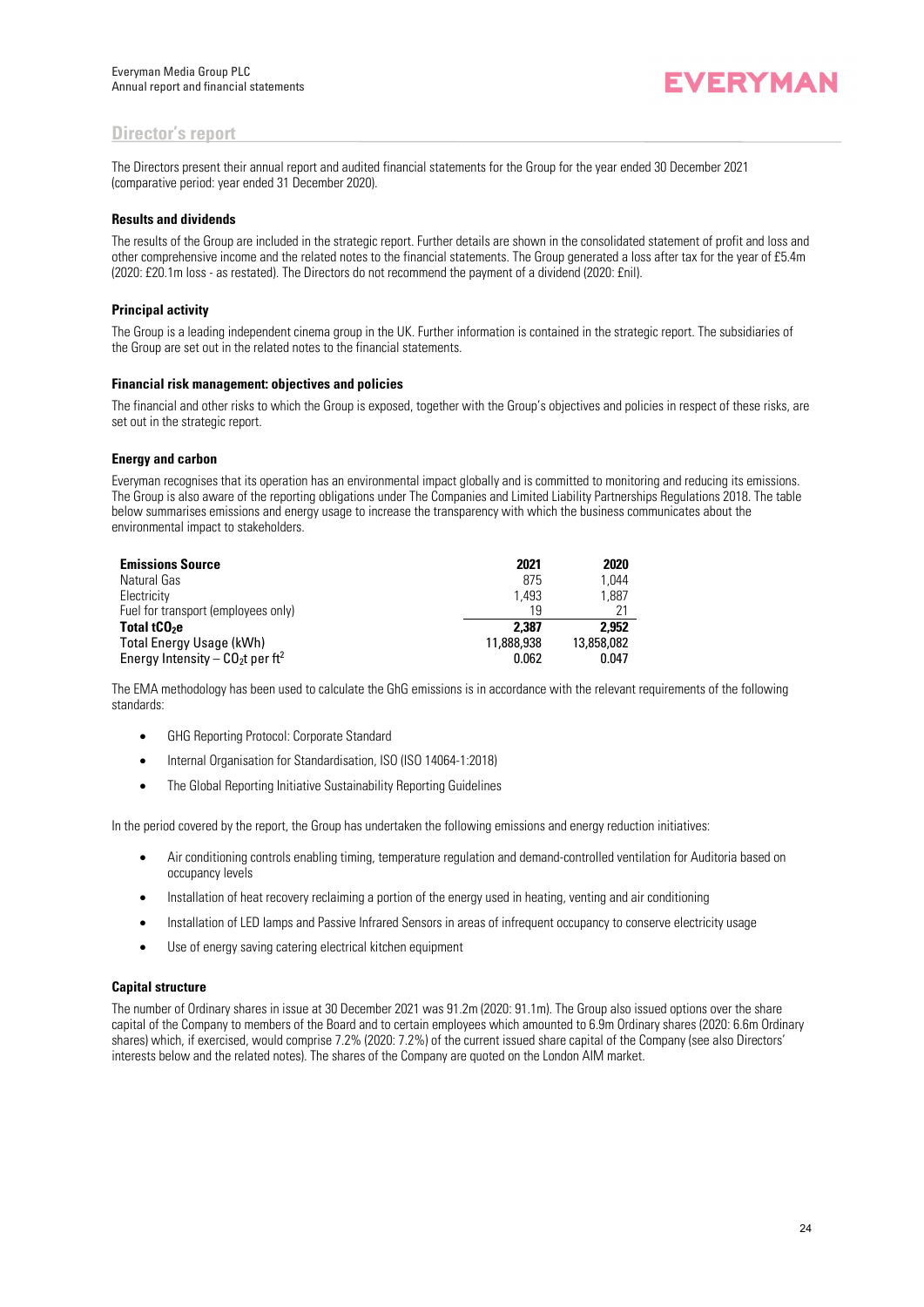### **Director's report (cont.)**

#### **Going concern**

At the beginning of the year the Group had a Revolving Credit Facility ("RCF") in place for £30m, this was agreed on 16 January 2019 and is repayable in full on or before 15 January 2024. As at 31 December 2020, the Group had drawn down £9m of this facility and closed the year with £0.4m of cash, therefore the opening net bank debt position in January 2021 was £8.7m, with the undrawn facility at £21.4m. The banking covenants for the facility had been waived for the period April 2020 to March 2021, and a single liquidity covenant introduced for the period.

The Group's financing arrangements were amended in the first quarter of 2021 to provide longer term liquidity if required should the roadmap out of the pandemic extend further than anticipated. The arrangement consists of a £25m Revolving Credit Facility ("RCF") and a £15m Coronavirus Large Business Interruption Loan Scheme ("CLIBILS") and both are repayable in full on or before 15 January 2024.

The facility covenants were amended temporarily to provide liquidity through the pandemic, when the facility amendments were made in the first quarter of 2021. The liquidity covenant requires cash plus undrawn facility to exceed £7m, and there is a last twelve months rolling EBITDA covenant set at 30% below management estimates.

From June 2022, the covenants return to the pre-pandemic tests based on leverage and fixed cover charge. Since December 2021 the business has operated within all sets of covenants.

The continuing uncertainty due to the COVID-19 pandemic has been considered as part of the Group's adoption of the going concern basis. In particular the recovery profile of admissions in the sensitivity of forecasts. The forecast period considered is the 15 months from the balance sheet date up to 31 March 2023.

#### Base case Scenario

The Board approved budget and latest forecasts are based on a scenario where the business remains open with no further Government enforced closures. The forecast assumes admits return to pre-pandemic levels on a non-like-for-like basis in 2022, excluding the impact of increased capacity from venues opened since 2019. Increases in forecast costs reflect the current inflationary environment and the increases announced in national insurance rates. New openings are forecast at 4 for 2022, with the corresponding capital investments.

In this scenario the Group maintains significant headroom in its banking facilities.

#### Stress testing

The Board is cognisant of the potential for COVID-19 to impact further whilst the pandemic continues. Given this possibility the Board have considered a severe but plausible scenario of reduced admissions on the basis that COVID-19 may continue to affect consumer behaviour and there could potentially be further disruption to the film slate . A reduction in budgeted admissions of 20% each month from January 2022 has been modelled and a corresponding reduction in capital expenditure for non-committed projects This scenario would cause a breach in the leverage covenant in October 2022.

If this scenario were to arise there are a number of levers to secure the financial position and covenants that would be brought into play, including mothballing projects to reduce borrowings and reducing costs to reduce the impact on EBITDA. Taking mitigating actions into consideration, the leverage covenant would not be breached in October 2022.

The Directors believe that the Group is well placed to manage its financing and other business risks satisfactorily and have a reasonable expectation that the Group will have adequate resources to continue in operation for at least 12 months from the signing date of these consolidated financial statements. The Board considers that a 20% reduction in budgeted admissions is plausible but unlikely, particularly in light of business performance in January and February 2022 and the current film slate, and that the Group has sufficient levers to navigate the severe but plausible downside scenario described above. As a result, the Board does not believe this to represent a material uncertainty, therefore the Board consider it appropriate to adopt the going concern basis of accounting in preparing the financial statements. The forecasts are under continuous review given current market conditions. The business has the ability to remain trading for a period of at least 12 months from the date of signing of these financial statements.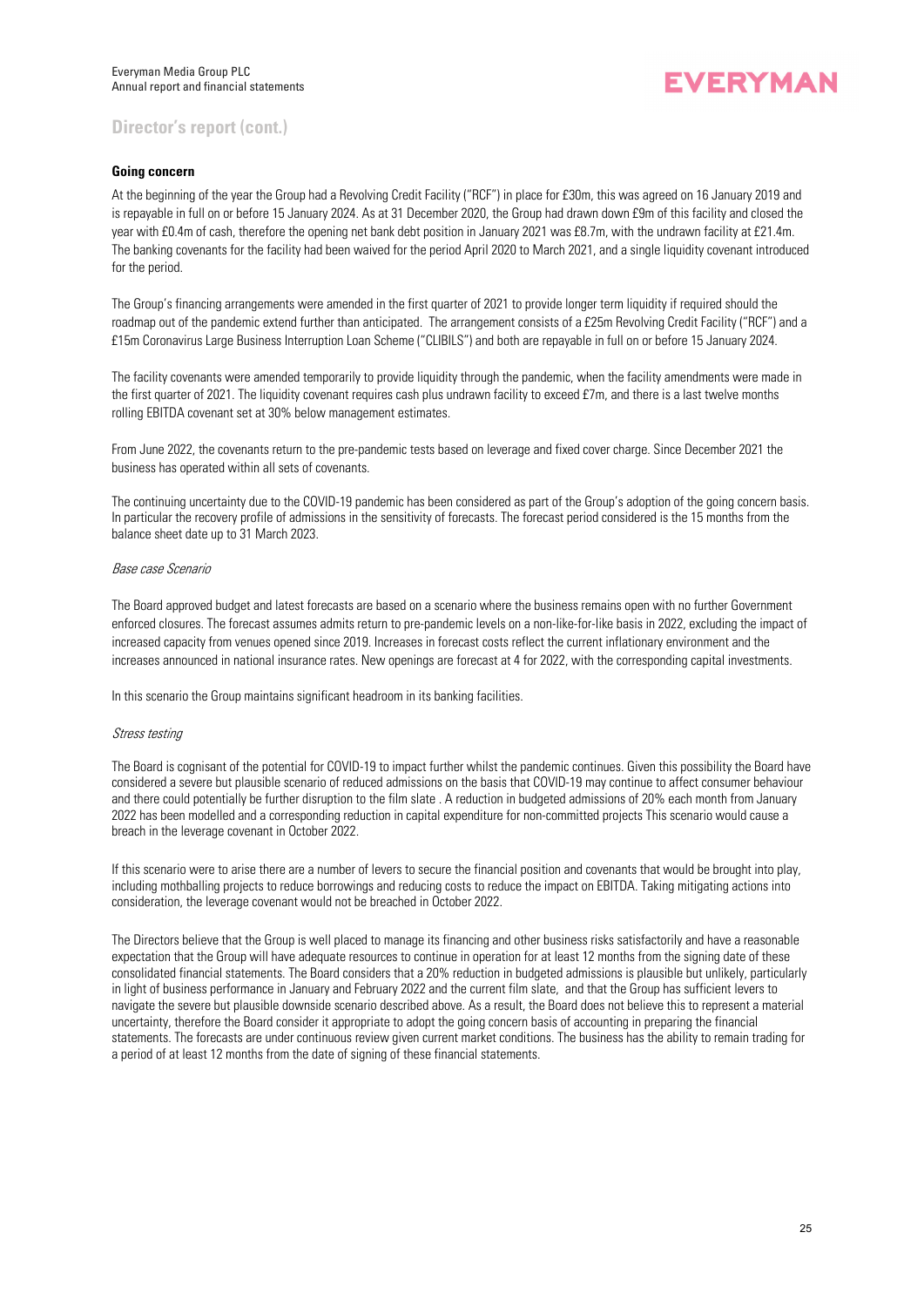### **Director's report (cont.)**

#### **Substantial shareholdings**

As at 30 December 2021 the Company was aware of the following interests in 3% or more of the Company's Ordinary share capital as set out below.

| Shareholder                         | % of issued share<br>capital 2021 | % of issued share<br>capital 2020 |
|-------------------------------------|-----------------------------------|-----------------------------------|
| Blue Coast Private Equity LP        | 18.98%                            | 18.99%                            |
| <b>BlackRock</b>                    | 8.40%                             | 9.55%                             |
| Canaccord Genuity Wealth Management | 8.72%                             | 9.05%                             |
| Tellworth Investments               | 9.03%                             | 8.57%                             |
| Charles Dorfman*                    | 6.44%                             | 6.44%                             |
| Adam Kaye                           | 5.87%                             | 5.98%                             |
| Samuel Kaye                         | 5.20%                             | 5.20%                             |
| Schroder Investment Management      | 3.80%                             | 4.07%                             |
| Gresham House Asset Management      | 3.97%                             | 3.97%                             |
| Otus Capital Management             | $5.02\%$                          | 3.49%                             |
| <b>Shore Capital</b>                | 3.29%                             | 3.29%                             |
| Paul Wise**                         | 3.24%                             | 3.25%                             |

\*Of the 5,870,027 Ordinary shares Charles Dorfman is interested in 3,213,876 (2020:3,213,876) Ordinary shares are held by the Lloyd Dorfman Children's Settlement. Charles Dorfman is one of the potential beneficiaries of the settlement.

\*\*Of the 2,956,752 Ordinary shares Paul Wise is interested in, 2,260,052 (2020: 2,260,052 Ordinary shares are held by the Paul Wise Family Trust. Paul Wise is one of the potential beneficiaries of the Trust.

#### **Directors**

Biographical details of continuing Directors are set out on the Company's website: investors.everymancinema.com.

The Directors of the Company during the year were:

**Directors Function**<br> **Adam Kave Function**<br> **Executive** Alex Scrimgeour (appointed 18 January 2021) Charles Dorfman (R,N)<br>
Elizabeth Lake FCA<br>
Chief Financial Officer Maggie Todd (appointed 14 July 2021)<br>Michael Rosehill FCA (R.N.A) **Independent Non-Executive Director** Michael Rosehill FCA (R,N,A)<br>Paul Wise Paul Wise Chairman (Paul Wise Chairman (Philip Jacobson FCA (R.N.A) (Paul VIII Paul VIII Paul VIII Paul VIII P<br>Philip Jacobson FCA (R.N.A) (Paul VIII Paul VIII Paul VIII Paul VIII Paul VIII Paul VIII Paul VIII Paul VIII P

R = Member of the remuneration committee  $N =$  Member of the nominations committee A = Member of the audit committee

Executive Director<br>Chief Executive Officer Chief Financial Officer<br>Independent Non-Executive Director Independent Non-Executive Director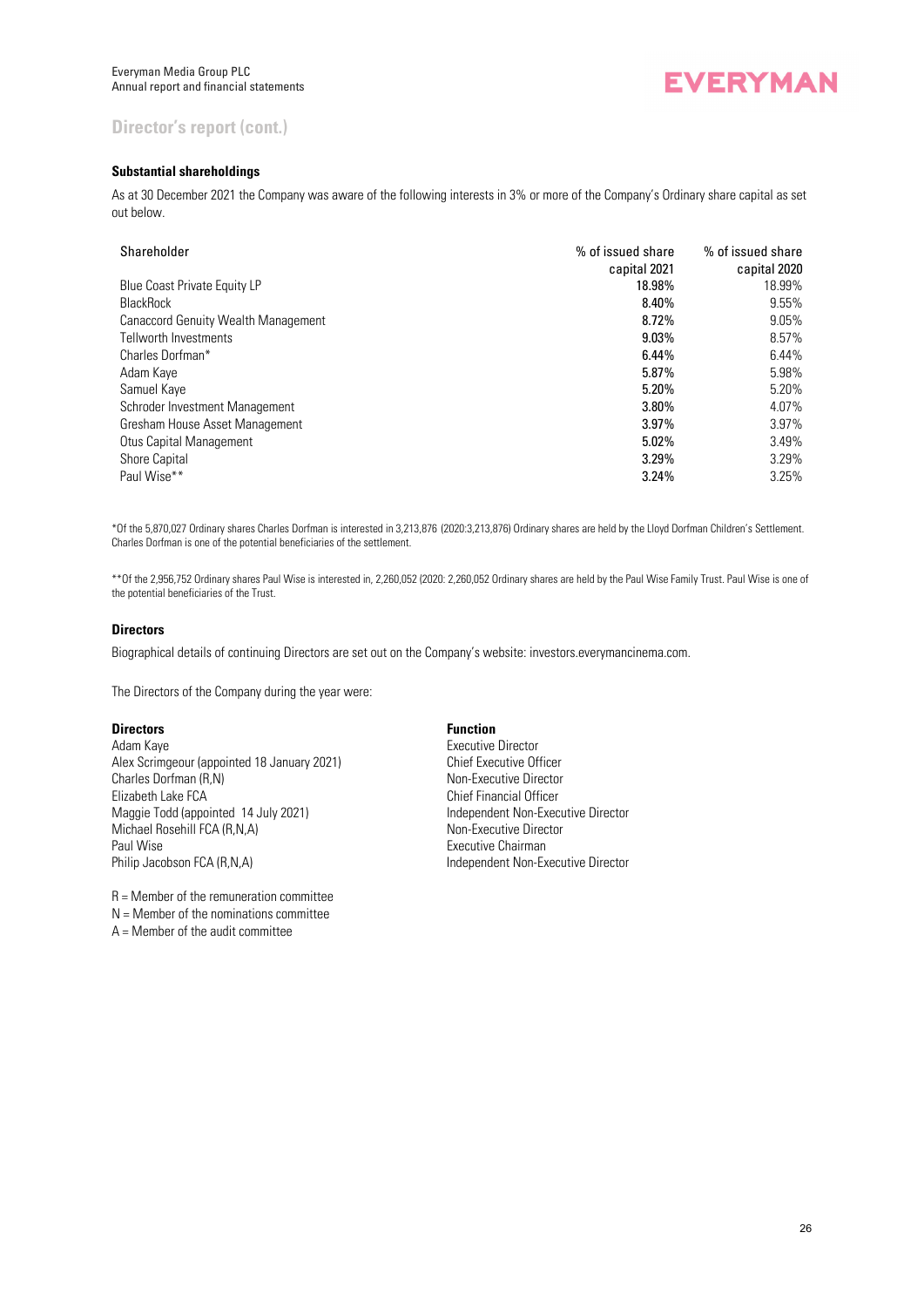### **Director's report (cont.)**

#### **Directors' interests in the Company**

The following Directors held shares in the Company at the year-end (there were no significant changes between the shareholdings at the year end and the date of this report):

| <b>Director</b>        | Number of<br><b>Ordinary shares</b><br>2021 | % of issued<br>share capital<br>2021 | Number of<br><b>Ordinary shares</b><br>2020 | $%$ of issued<br>share capital<br>2020 |
|------------------------|---------------------------------------------|--------------------------------------|---------------------------------------------|----------------------------------------|
| <b>Charles Dorfman</b> | 5,870,027                                   | 6.44%                                | 5,870,027                                   | 6.44%                                  |
| Adam Kaye              | 5,349,956                                   | 5.87%                                | 5.449.956                                   | 5.98%                                  |
| Paul Wise              | 2,956,752                                   | 3.24%                                | 2,956,752                                   | 3.25%                                  |
| Alex Scrimgeour        | 240,974                                     | $0.26\%$                             |                                             | $\overline{\phantom{0}}$               |
| Michael Rosehill FCA*  | 218,710                                     | 0.24%                                | 218,710                                     | 0.24%                                  |
| Philip Jacobson FCA    | 98,336                                      | 0.11%                                | 98.336                                      | 0.12%                                  |
| Elizabeth Lake FCA     | 10,000                                      | $0.01\%$                             | 10.000                                      | 0.01%                                  |

\*Michael Rosehill is a Director of Blue Coast Private Equity and therefore has an interest in its shareholding.

As at the date of this document, the following options over Ordinary shares were held by the Directors (see also notes to the financial statements):

| <b>Director</b>        | <b>Grant Date</b> | <b>Exercise</b><br><b>Price</b><br>Pence | 31<br><b>December</b><br>2020<br><b>Number</b> | <b>Issued in</b><br>the year<br><b>Number</b> | Lapsed in<br>the year<br><b>Number</b> | <b>Exercised</b><br>in the year<br><b>Number</b> | <b>30 December</b><br>2021<br><b>Number</b> |
|------------------------|-------------------|------------------------------------------|------------------------------------------------|-----------------------------------------------|----------------------------------------|--------------------------------------------------|---------------------------------------------|
| Alex Scrimgeour        | 8 April 21        | 100                                      |                                                | 1,000,000                                     |                                        |                                                  | 1,000,000                                   |
|                        | 30 July 21        | 10                                       |                                                | 120,430                                       |                                        |                                                  | 120.430                                     |
| Elizabeth Lake         | 24 Sept 19        | 184                                      | 250,000                                        | $\overline{\phantom{a}}$                      | (250,000)                              |                                                  |                                             |
|                        | 1 July 20         | 10                                       | 82,250                                         |                                               | (82, 250)                              |                                                  |                                             |
|                        | 30 Sept 20        | 76.5                                     | 200,000                                        |                                               | (200,000)                              |                                                  |                                             |
|                        | 22 Dec 20         | 109.5                                    | 250,000                                        | $\overline{\phantom{a}}$                      | (250,000)                              |                                                  |                                             |
|                        | 30 July 21        | 10                                       |                                                | 73,118                                        | (73, 118)                              |                                                  |                                             |
| Paul Wise              | 12 Nov 20         | 94                                       | 800,000                                        |                                               |                                        |                                                  | 800,000                                     |
| Adam Kaye              | 12 Nov 20         | 94                                       | 800,000                                        |                                               |                                        |                                                  | 800,000                                     |
| Philip Jacobson        | 29 Oct 13         | 83                                       | 100,000                                        |                                               |                                        |                                                  | 100,000                                     |
| <b>Charles Dorfman</b> | 29 Oct 13         | 83                                       | 50,000                                         |                                               |                                        |                                                  | 50,000                                      |
| Michael Rosehill       | 04 Nov 13         | 83                                       | 50,000                                         |                                               |                                        |                                                  | 50,000                                      |
| Total                  |                   |                                          | 2,582,250                                      | 1,193,548                                     | (855, 368)                             |                                                  | 2,920,430                                   |

In addition to the options in the table above, Alex Scrimgeour was awarded Growth Shares in Everyman Media Holdings Limited which subject to certain performance conditions can be exchanged for new shares in Everyman Media Group PLC.

| Director        | Grant<br>Date | Vestina<br>Conditions | Exercise<br>Price<br>Pence | 31 December<br>2020<br>Number | Issued in<br>the vear<br>Number | Lapsed in<br>the vear<br>Number | Exercised<br>in the year<br>Number | 30 December<br>2021<br>Number |
|-----------------|---------------|-----------------------|----------------------------|-------------------------------|---------------------------------|---------------------------------|------------------------------------|-------------------------------|
| Alex Scrimgeour | 10 June 21    | 19                    | 10                         | ٠                             | ,000,000                        | $\overline{\phantom{a}}$        | $\overline{\phantom{a}}$           | 1,000,000                     |
|                 | 10 June 21    | 19                    |                            | $\overline{\phantom{a}}$      | .000.000                        |                                 | -                                  | 1,000,000                     |
| Total           |               |                       |                            | $\overline{\phantom{a}}$      | 2.000.000                       | $\overline{\phantom{a}}$        | $\overline{\phantom{a}}$           | 2,000,000                     |

Details of the option scheme vesting and performance conditions are set out at note 31 of the financial statements. No share options (2020: Nil) were exercised by Directors during the year.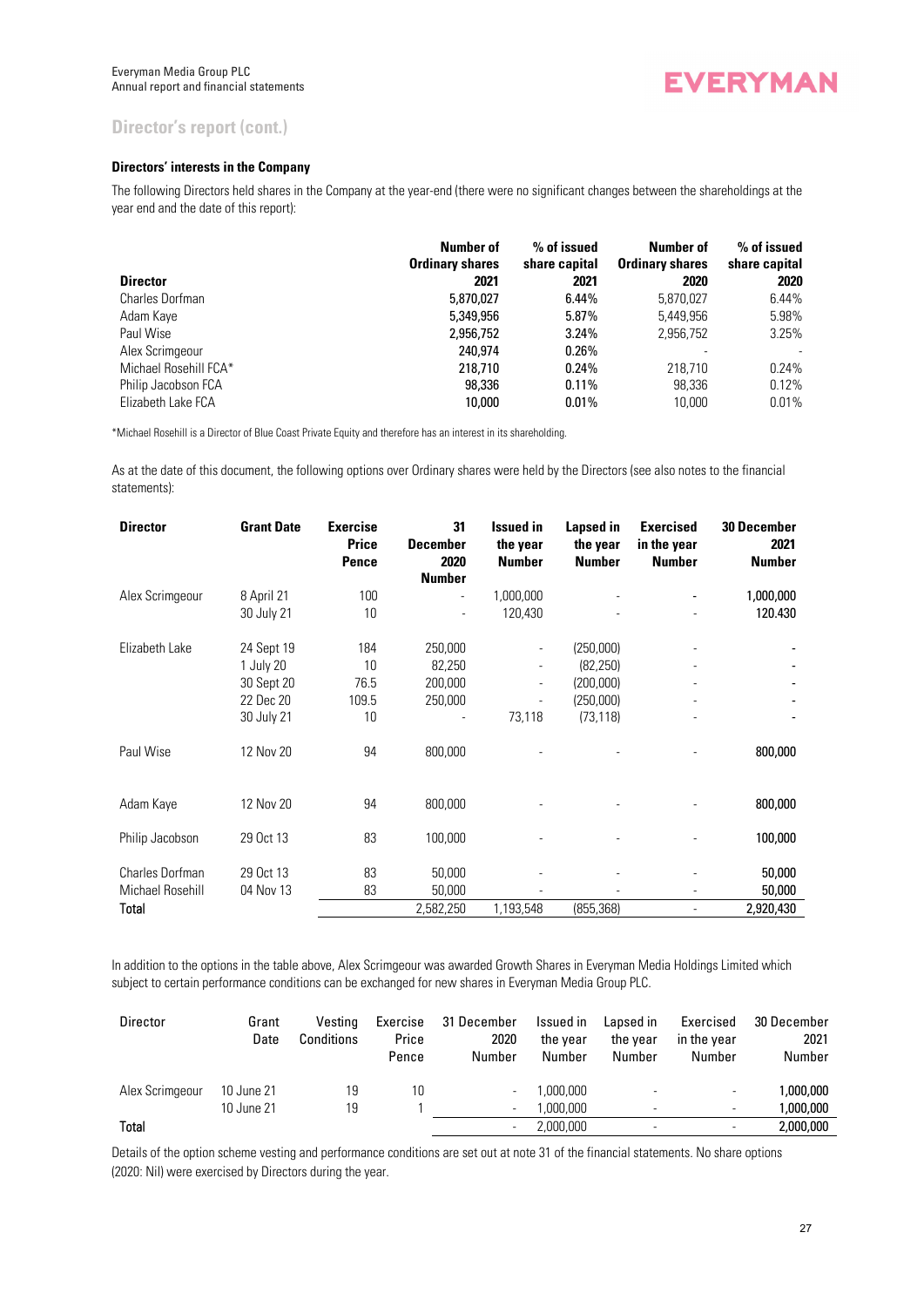### **Director's report (cont.)**

#### **Policy and practice on the payment of creditors**

The policy of the Group is to settle supplier invoices within the terms and conditions of trade agreed with individual suppliers, unless other arrangements have been agreed.

#### **Employees**

#### Employee involvement

The Group places considerable emphasis on maintaining good relations with all its employees. The Group places great importance on managers at each venue being well trained and capable of recruiting, training and developing a strong team and the Group equips them with the necessary tools in order to provide a positive working atmosphere.

The year has again been challenging for all our employees, and the Group has maintained regularly communication throughout the year, particularly during periods of closure and furlough. The Group has continued to seek engagement and consultation whenever making decisions that affect them or their interests. Employees are provided with regular on-the-job training and career development opportunities and the Group places a significant importance on developing from within.

#### Employment of disabled persons

The Group is an equal opportunities employer and is committed to the employment of people with disabilities and guarantees an interview for those who meet the minimum selection criteria. The Group provides training and development for people with disabilities tailored. where appropriate, to ensure they have the opportunity to achieve their potential. If a Group employee becomes disabled while in our employment the Group will do its best to retain them, including consulting with them about their requirements, making reasonable and appropriate adjustments and providing alternative suitable employment where possible.

#### **Political and charitable donations**

The Group did not make any charitable donations in the year (2020: £44,000).

#### **Post balance sheet events**

There have been no significant events after the balance sheet date.

#### **Disclosure of information to auditor**

In the case of each person who was a Director at the time this report was approved:

- So far as that each Director was aware, there was no relevant available information of which the Company's auditor is unaware
- − Each Director has taken all steps that they ought to have taken as a Director to make himself aware of any relevant audit information and to establish that the Company's auditor was aware of that information.

#### **Auditor**

In accordance with s489 of the Companies Act 2006, a resolution for the re-appointment of BDO LLP as auditor of the Company is to be proposed at the forthcoming annual general meeting.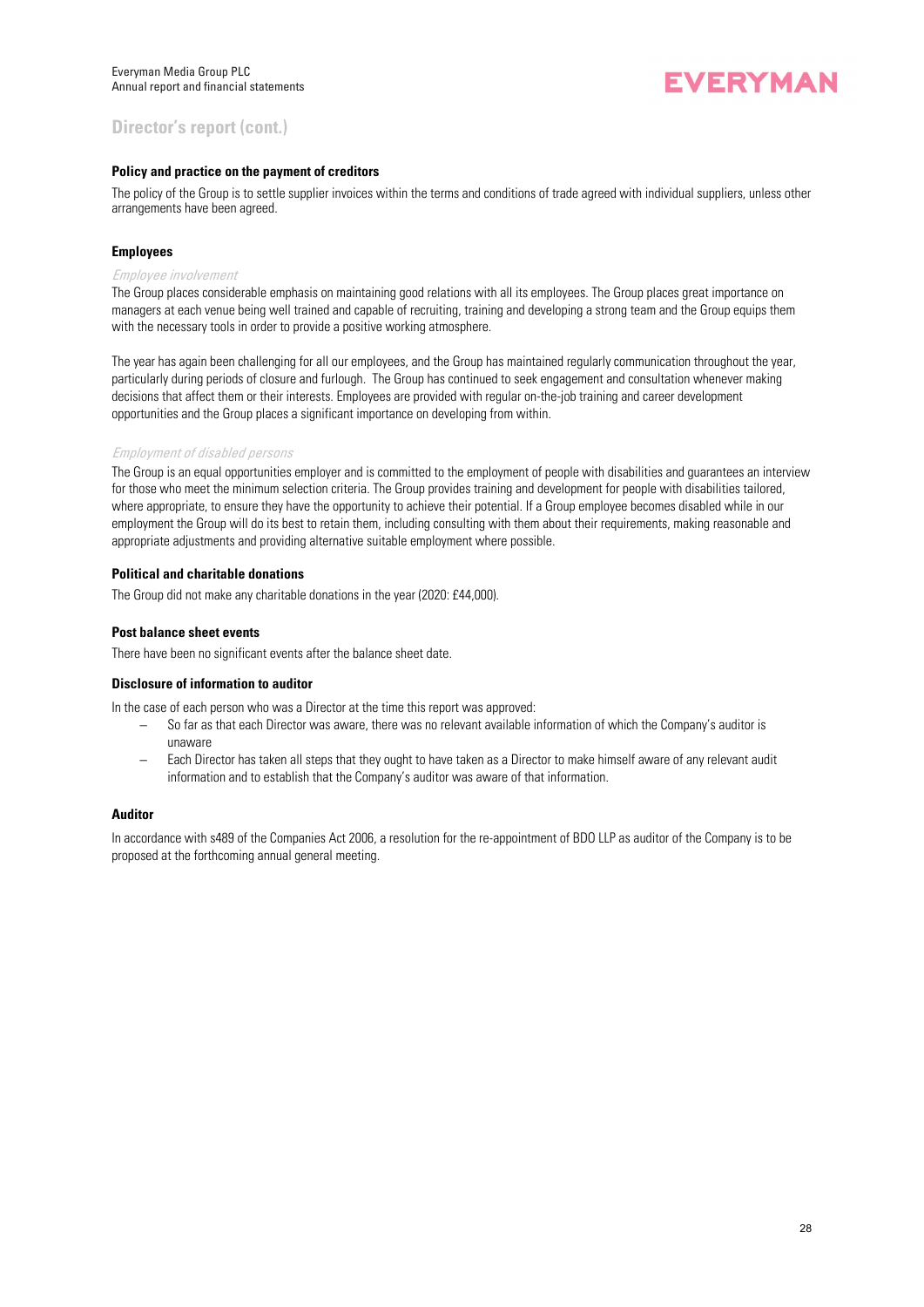### **Director's report (cont.)**

#### **Internal financial control**

The Group operates a system of internal financial controls commensurate with its current size and activities, which is designed to ensure that the possibility of misstatement or loss is kept to a minimum. There is a system in place for financial reporting and the Board receives regular reports to enable it to carry out these functions in the most efficient manner. These procedures include the preparation of management accounts, forecast variance analysis and other ad hoc reports. There are clearly defined authority limits throughout the Group, including those matters which are reserved specifically for the Board.

The Board has responsibility for the effectiveness of the internal financial control framework. Such a system can only provide reasonable and not absolute assurance against material misstatement. The Group does not currently have, nor considers there is currently a need for, an internal audit function. As the number of sites operated by the Group increases the Board intends to regularly assess the ongoing need for strengthening internal financial controls.

The Board's financial risk management, objectives and policies together with the Board's policies in respect of price risk, credit risk, liquidity risk and cash flow risk are set out in the notes to the financial statements.

On behalf of the Board A Scrimgeour CEO Everyman Media Group PLC Studio 4, 2 Downshire Hill London NW3 1NR 25 March 2022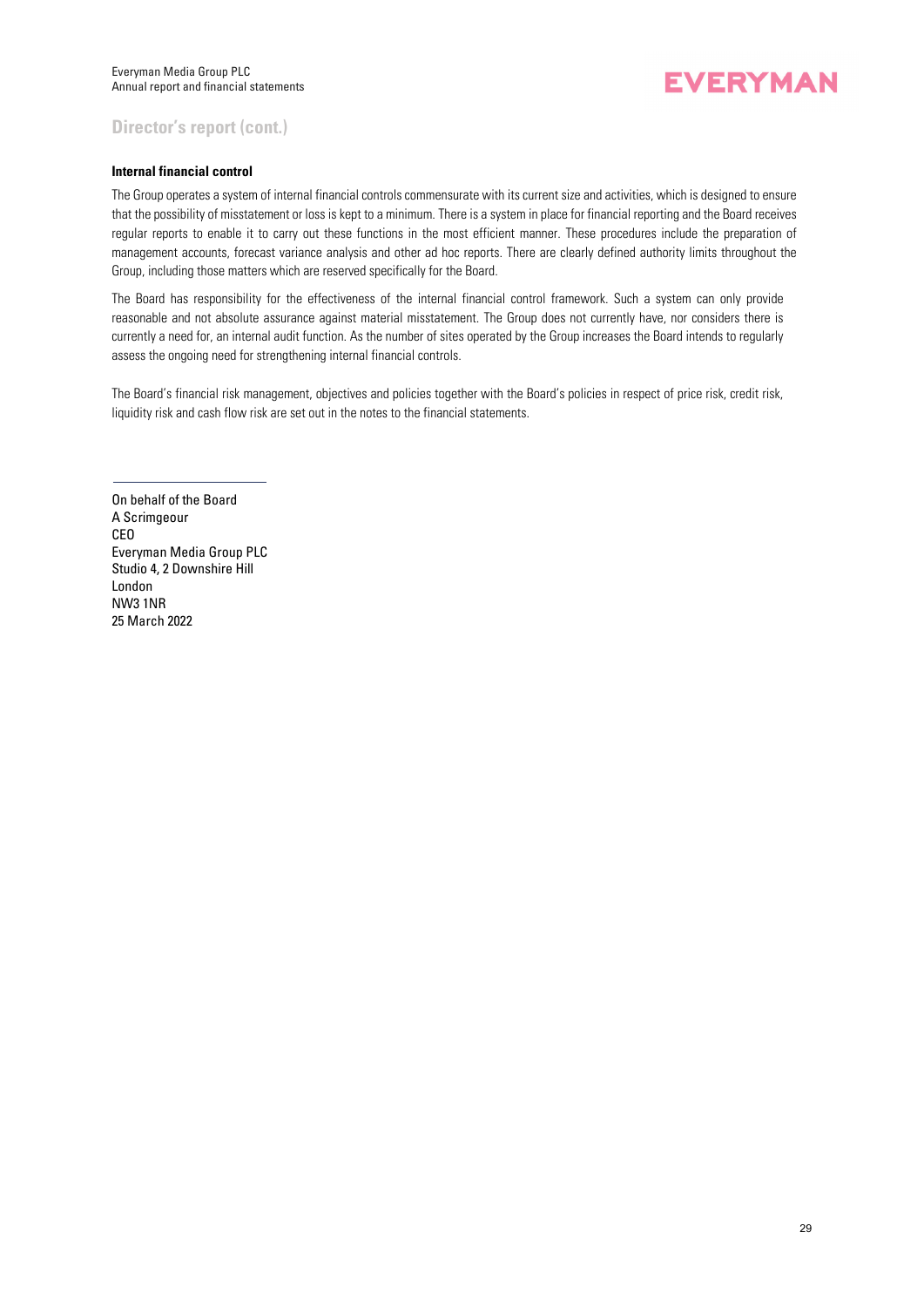# **/ERYMAN**

#### **Statement of Directors' responsibilities in respect of the annual report and financial statements**

The Directors are responsible for preparing the annual report and the Group and parent Company financial statements in accordance with applicable laws and regulations.

Company law requires the Directors to prepare financial statements for each financial year. Under that law the Directors are required to prepare the Group financial statements in accordance with UK adopted International Accounting Standards and the parent Company financial statements in accordance with United Kingdom Generally Accepted Accounting Practice (United Kingdom Accounting Standards and applicable law.

Under company law, the Directors must not approve the financial statements unless they are satisfied that they give a true and fair view of the state of affairs of the Group and parent Company and of the profit or loss of the Group.

In preparing each of the Group and Parent company financial statements, the Directors are required to:

- Select suitable accounting policies and then apply them consistently.
- Make judgements and estimates that are reasonable, relevant, reliable and prudent.
- For the Group financial statements, state whether they have been prepared in accordance with UK adopted international accounting standards subject to any material departures disclosed and explained in the financial statements.
- For the parent Company financial statements, state whether applicable UK accounting standards have been followed, subject to any material departures disclosed and explained in the financial statements.
- Prepare the financial statements on the going concern basis unless it is inappropriate to presume that the Group and parent Company will continue in business.

The Directors are responsible for keeping adequate accounting records that are sufficient to show and explain the parent Company's transactions and disclose with reasonable accuracy at any time the financial position of the parent Company and enable them to ensure that its financial statements comply with the Companies Act 2006. They are responsible for such internal control as they determine is necessary to enable the preparation of financial statements that are free from material misstatement, whether due to fraud or error, and have general responsibility for taking such steps as are reasonably open to them to safeguard the assets of the Group and to prevent and detect fraud and other irregularities.

The Directors are responsible for ensuring the annual report and the financial statements are made available on a website. Financial statements are published on the company's website in accordance with legislation in the United Kingdom governing the preparation and dissemination of financial statements, which may vary from legislation in other jurisdictions. The maintenance and integrity of the company's website is the responsibility of the Directors. The Directors' responsibility also extends to the ongoing integrity of the financial statements contained therein.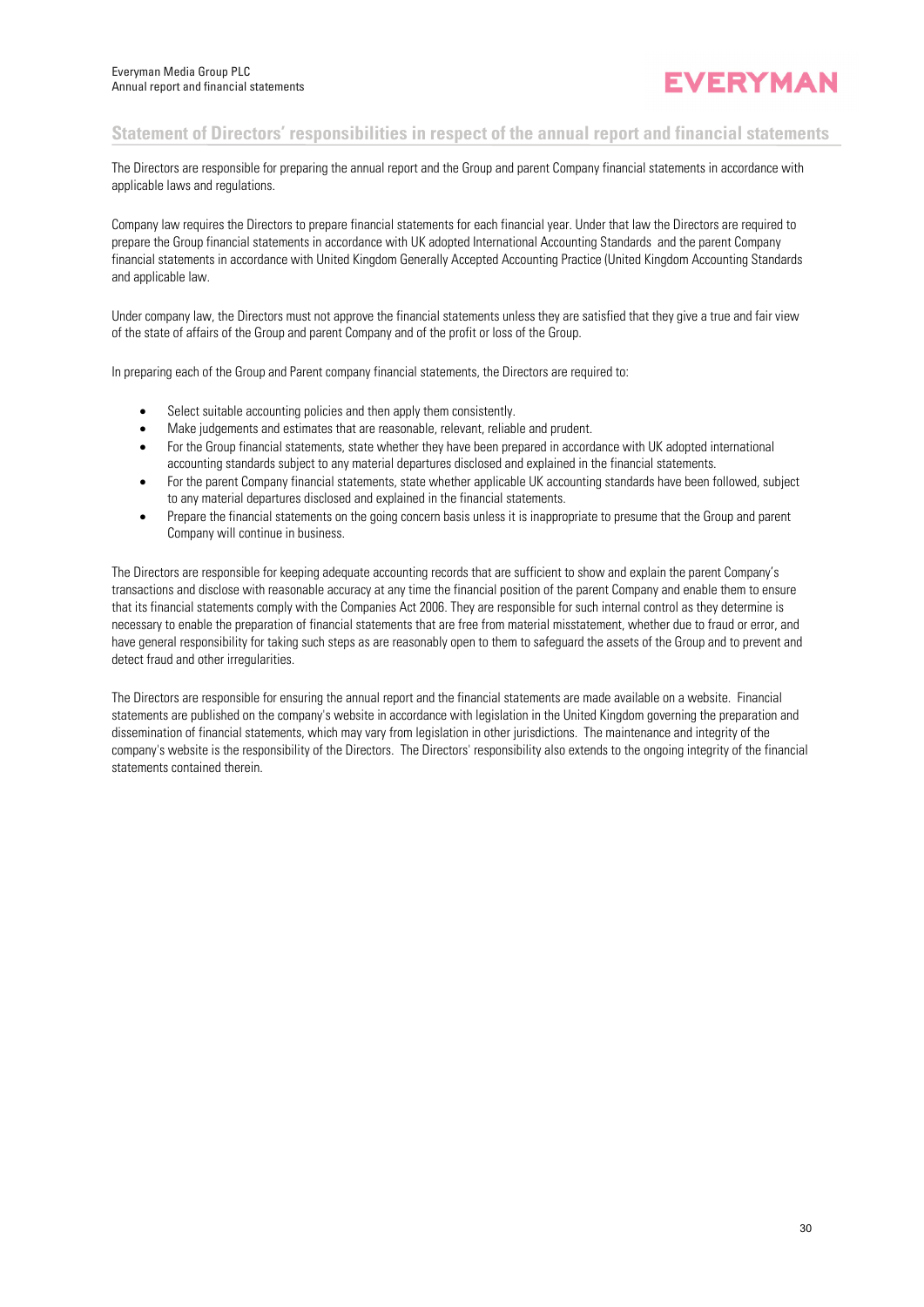**Independent auditor's report to the members of Everyman Media Group PLC** 

#### Opinion on the financial statements

In our opinion:

- the financial statements give a true and fair view of the state of the Group's and of the Parent Company's affairs as at 30 December 2021 and of the Group's loss for the year then ended;
- the Group financial statements have been properly prepared in accordance with UK adopted international accounting standards;
- the Parent Company financial statements have been properly prepared in accordance with United Kingdom Generally Accepted Accounting Practice; and
- the financial statements have been prepared in accordance with the requirements of the Companies Act 2006.

We have audited the financial statements of Everyman Media Group Plc (the 'Parent Company') and its subsidiaries (the 'Group') for the year ended 30 December 2021 which comprise of the consolidated statement of profit and loss and other comprehensive income, the consolidated balance sheet, the consolidated statement of changes in equity, the consolidated cash flow statement, the company balance sheet, the company statement of changes in equity and notes to the financial statements, including a summary of significant accounting policies.

The financial reporting framework that has been applied in the preparation of the Group financial statements is applicable law and UK adopted international accounting standards. The financial reporting framework that has been applied in the preparation of the Parent Company financial statements is applicable law and United Kingdom Accounting Standards, including Financial Reporting Standard 101 *Reduced Disclosure Framework* (United Kingdom Generally Accepted Accounting Practice).

#### Basis for opinion

We conducted our audit in accordance with International Standards on Auditing (UK) (ISAs) (UK)) and applicable law. Our responsibilities under those standards are further described in the Auditor's responsibilities for the audit of the financial statements section of our report. We believe that the audit evidence we have obtained is sufficient and appropriate to provide a basis for our opinion.

#### Independence

We remain independent of the Group and the Parent Company in accordance with the ethical requirements that are relevant to our audit of the financial statements in the UK, including the FRC's Ethical Standard as applied to listed entities, and we have fulfilled our other ethical responsibilities in accordance with these requirements.

#### Conclusions relating to going concern

In auditing the financial statements, we have concluded that the Directors' use of the going concern basis of accounting in the preparation of the financial statements is appropriate. An explanation of how we evaluated the Directors' assessment of going concern is set out in the related key audit matter section of this report.

Based on the work we have performed, we have not identified any material uncertainties relating to events or conditions that, individually or collectively, may cast significant doubt on the Group and the Parent Company's ability to continue as a going concern for a period of at least twelve months from when the financial statements are authorised for issue.

Our responsibilities and the responsibilities of the Directors with respect to going concern are described in the relevant sections of this report.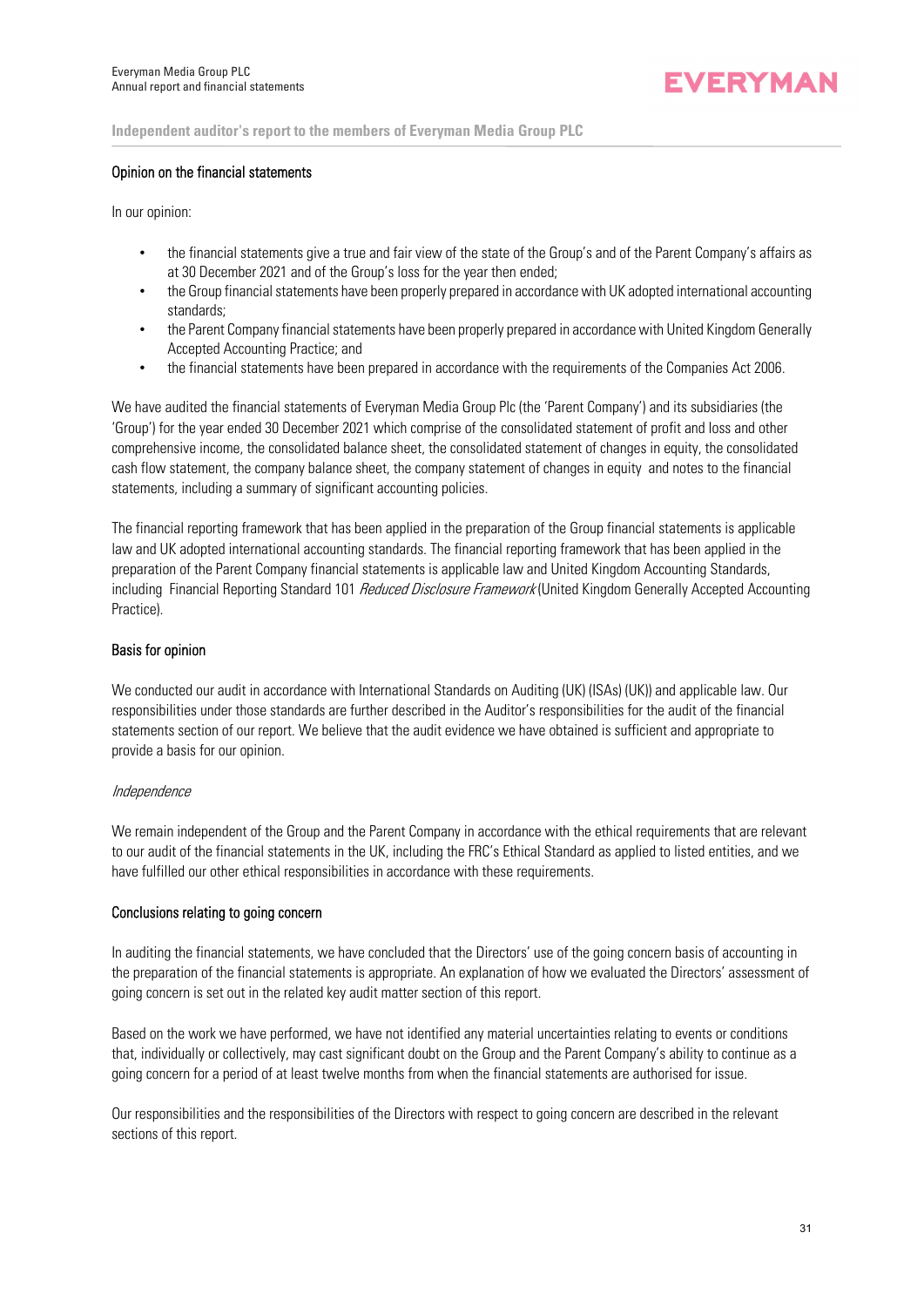### **Overview**

| Coverage <sup>1</sup> | 100% (2020: 100%) of Group revenue<br>99% (2020: 98%) of Group assets                                                                                                                                                                                                                                                                                                                                      |                           |      |  |  |
|-----------------------|------------------------------------------------------------------------------------------------------------------------------------------------------------------------------------------------------------------------------------------------------------------------------------------------------------------------------------------------------------------------------------------------------------|---------------------------|------|--|--|
|                       |                                                                                                                                                                                                                                                                                                                                                                                                            | 2021                      |      |  |  |
|                       | Impairment of goodwill, property, plant and equipment and right-of-<br>use asset                                                                                                                                                                                                                                                                                                                           |                           | 2020 |  |  |
| Key audit matters     |                                                                                                                                                                                                                                                                                                                                                                                                            |                           |      |  |  |
|                       | Leases - Impact of rent concessions and modifications                                                                                                                                                                                                                                                                                                                                                      |                           | ✓    |  |  |
|                       | Going concern assessment and disclosure                                                                                                                                                                                                                                                                                                                                                                    | ✓                         |      |  |  |
|                       | Impairment of investment in subsidiaries (Parent Company)                                                                                                                                                                                                                                                                                                                                                  | $\boldsymbol{\mathsf{x}}$ |      |  |  |
|                       | We consider impairment of investment in subsidiaries to no longer be a key audit matter due to<br>there being significant headroom in the prior year impairment review, and due to there being a<br>current year write back of impairment of the Cash Generating Units (CGUs) from the improving trade<br>and performance of the Group. For these reasons, it was not considered to be a significant risk. |                           |      |  |  |
| Materiality           | Group financial statements as a whole                                                                                                                                                                                                                                                                                                                                                                      |                           |      |  |  |
|                       | £460,000 (2020: £430,000) based on 0.9% (2019: 0.9%) of revenue recorded for the year ended 30<br>December 2021.                                                                                                                                                                                                                                                                                           |                           |      |  |  |

### An overview of the scope of our audit

Our Group audit was scoped by obtaining an understanding of the Group and its environment, including the Group's system of internal control, and assessing the risks of material misstatement in the financial statements. We also addressed the risk of management override of internal controls, including assessing whether there was evidence of bias by the Directors that may have represented a risk of material misstatement.

We analysed the key financial metrics and risk factors of the Group's components to determine those we consider significant to the Group. We considered Everyman Media Group Plc, Everyman Media Holdings Limited, and Everyman Media Limited to be significant components. As such, these companies were subject to full scope audits to their respective component materiality performed by the Group engagement team.

In respect of non-significant components we performed analytical procedures together with further limited procedures over certain balance sheet and expense items where these were material. We considered each key audit matter identified below in respect of the non-significant components to ensure that these risks were appropriately addressed through our work performed at a Group level.

The Group audit team obtained an understanding of the internal control environment related to the financial reporting process and assessed the appropriateness, completeness and accuracy of Group journals and other adjustments performed on consolidation.

<sup>&</sup>lt;sup>1</sup> These are areas which have been subject to a full scope audit by the Group engagement team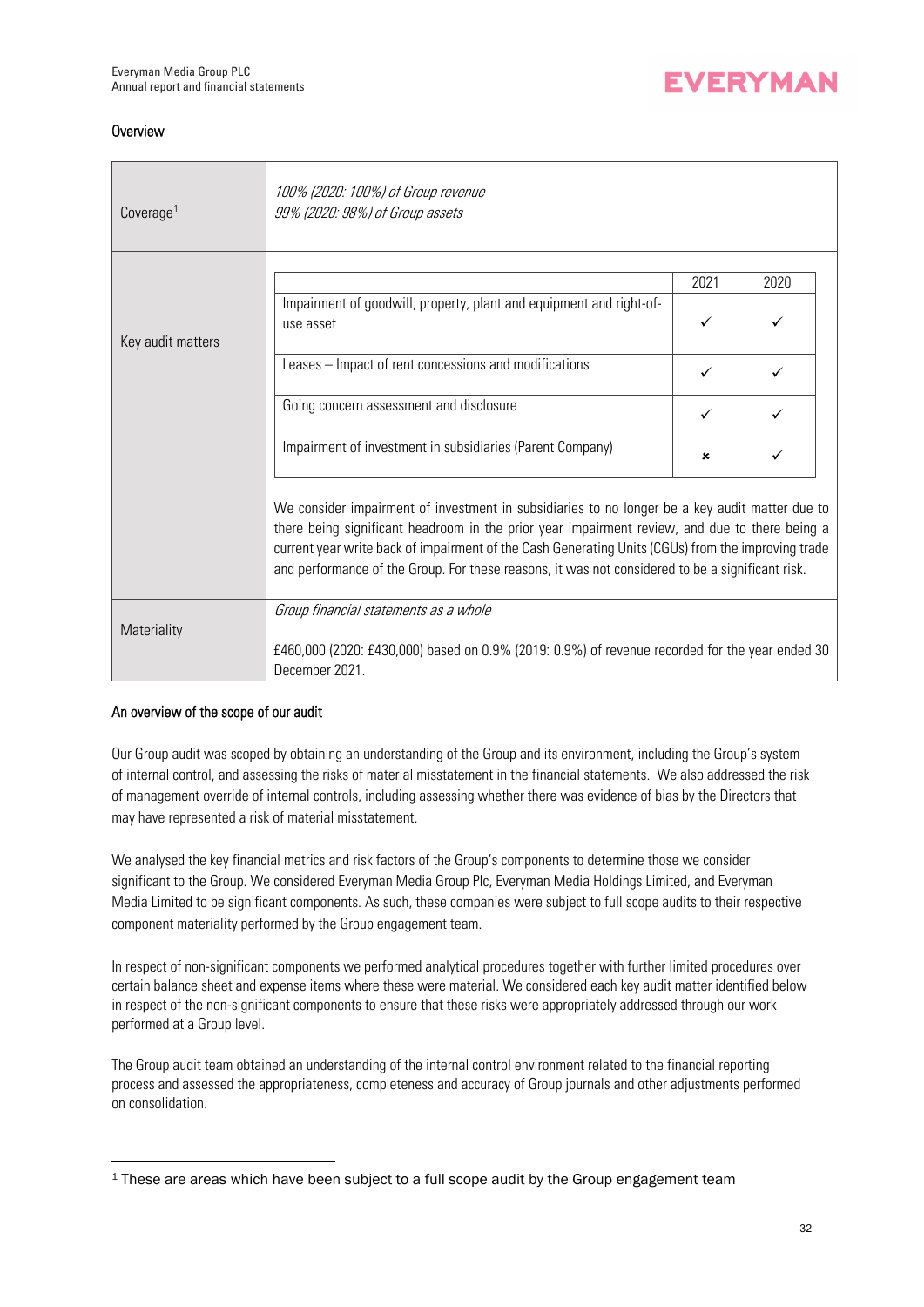### Key audit matters

Key audit matters are those matters that, in our professional judgement, were of most significance in our audit of the financial statements of the current period and include the most significant assessed risks of material misstatement (whether or not due to fraud) that we identified, including those which had the greatest effect on: the overall audit strategy, the allocation of resources in the audit, and directing the efforts of the engagement team. These matters were addressed in the context of our audit of the financial statements as a whole, and in forming our opinion thereon, and we do not provide a separate opinion on these matters.

| Key audit matter                 |                                                                             | How the scope of our audit addressed the key audit matter       |
|----------------------------------|-----------------------------------------------------------------------------|-----------------------------------------------------------------|
| Impairment of                    | Goodwill<br>and<br>plant<br>and<br>property,                                | We have obtained managements impairment analysis and:           |
| goodwill,                        | equipment (PPE), including the right-of-                                    |                                                                 |
| property, plant                  | use assets (ROU Assets) recognised in                                       | checked the mathematical accuracy of the cash flow<br>$\bullet$ |
| and equipment                    | the Group are significant balances.                                         | forecasts and impairment models, checking consistency           |
| and right-of use                 | Goodwill is subject to annual impairment                                    | with the requirements of the applicable accounting              |
| asset                            | reviews and PPE and ROU assets have                                         | standard;                                                       |
|                                  | been subject to an impairment trigger                                       |                                                                 |
| See accounting                   | analysis as a result of the COVID-19                                        | agreed the budgeted performance data to board<br>$\bullet$      |
| policy in note 2,                | pandemic continuing.                                                        | approved forecasts and evaluated the process by which           |
| note 15 Property,                |                                                                             | management prepared its forecast, including whether it          |
| plant and                        | Following the better than expected                                          | appropriately factored in the potential impacts of Covid-       |
| equipment, note                  | recovery and forecasted performance                                         | 19, and any expected decline in consumer spending;              |
| 16 Leases, note                  | since COVID-19, the Group has                                               |                                                                 |
| 17 Goodwill,                     | recognised a impairment reversal to PPE                                     | challenged the appropriateness of key estimates and             |
| intangible assets                | and ROU assets.                                                             | assumptions used by management within the forecast              |
| and impairment.                  |                                                                             | model including admissions, average ticket price and            |
|                                  | The Group operates in a competitive                                         | spend per head, comparing these against prior periods,          |
| Impairment                       | industry where box office revenues                                          | industry peers and external sources of data including           |
| reversal -                       | along with food and beverage revenue is                                     | industry outlook reports;                                       |
| Property plant                   | dependent on admissions.                                                    |                                                                 |
| and equipment                    | Impairment reviews require use of                                           | reviewed management's sensitivity analysis and                  |
| £1.4m and Right-<br>of-use asset | assumptions, including forecast                                             | considered whether a reasonable change in assumptions           |
| £1.1m                            | admissions, average ticket price and<br>spend per head, consumer confidence | could indicate a potential impairment; and                      |
| (2020: Goodwill                  | and timing of new film releases impact                                      |                                                                 |
| £1.6m, Right-of-                 | forecast admissions.                                                        | with the use of our internal valuation experts, we              |
| use assets                       |                                                                             | assessed the appropriateness of the discount rate and           |
| £1.9m, Corporate                 | The assessment of any potential                                             | impairment model used.                                          |
| assets £0.1m,                    | impairment of the carrying values are                                       |                                                                 |
| and Property                     | subject to management judgment and                                          | Key observations:                                               |
| plant and                        | estimation uncertainty where there is a                                     | We are satisfied that the judgements applied, impairments       |
| equipment                        | requirement to estimate the recoverable                                     | reversals recorded and disclosures within the financial         |
| f2.1m.                           | amount.                                                                     | statements are appropriate.                                     |
|                                  |                                                                             |                                                                 |
|                                  | Due to the high degree of estimation                                        |                                                                 |
|                                  | uncertainty included in impairment                                          |                                                                 |
|                                  | models we consider this to be a                                             |                                                                 |
|                                  | significant risk and key audit matter.                                      |                                                                 |
|                                  |                                                                             |                                                                 |
|                                  |                                                                             |                                                                 |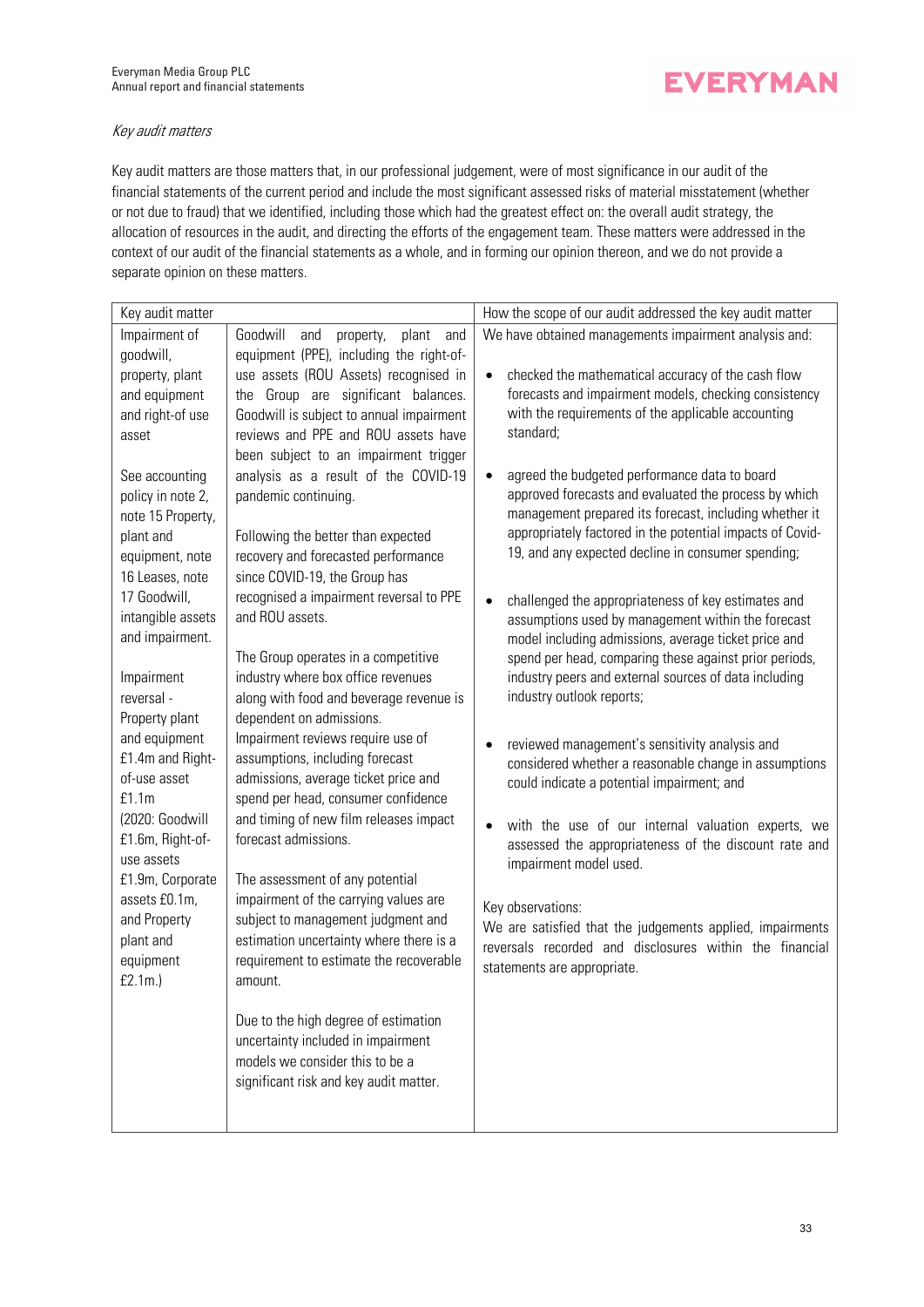| Key audit matter      |                                         | How the scope of our audit addressed the key audit matter             |  |  |  |
|-----------------------|-----------------------------------------|-----------------------------------------------------------------------|--|--|--|
| Leases - Impact of    | Property costs are the second           | We have obtained details of all leases where concessions have         |  |  |  |
| rent concessions      | largest overhead in the business        | been impacted due to the amendments to the practical                  |  |  |  |
| and modifications     | and in response to Covid-19 the         | expedient and assessed management's judgement as to                   |  |  |  |
|                       | Group has agreed variations to          | whether the extension to the practical expedient is applicable,       |  |  |  |
| See accounting        | lease agreements with landlords         | based on whether the agreed terms meet the specific criteria.         |  |  |  |
| policy in note 2 and  | representing the majority of the        |                                                                       |  |  |  |
| note 16 Leases.       | estate.                                 | We selected a sample of lease payments made during and post           |  |  |  |
|                       |                                         | year end, agreeing them back to the schedule of lease                 |  |  |  |
| The application of    | There is a risk that the practical      | concessions received, to evidence completeness of rent                |  |  |  |
| the practical         | expedient, issued to provide relief     | concessions;                                                          |  |  |  |
| expedient in          | for lessees in accounting for rent      |                                                                       |  |  |  |
| accounting for        | concessions granted as a direct         | Where the practical expedient has been taken we have                  |  |  |  |
| Covid-19 related      | consequence of Covid-19, is applied     | performed the following procedures:                                   |  |  |  |
| rent concessions      | to rent concessions that do not         |                                                                       |  |  |  |
| has resulted in a     | qualify for this simpler treatment.     | assessed management's decision against the requirements               |  |  |  |
| reduction of total    |                                         | of the amendment, agreeing key assumptions to                         |  |  |  |
| lease liabilities of  | Following approval of the 2020          | supporting documentation (i.e. signed lease amendments);              |  |  |  |
| £0.7m in 2021 and a   | financial statements, a subsequent      | and                                                                   |  |  |  |
| retrospective         | amendment was made to the               |                                                                       |  |  |  |
| reduction to 2020 of  |                                         | reviewed the calculations prepared by management,                     |  |  |  |
|                       | practical expedient to update the       | agreeing the key inputs to supporting lease agreements.               |  |  |  |
| £0.5m following       | condition to apply the relief to a      |                                                                       |  |  |  |
| extension of the      | reduction in lease payments due on      |                                                                       |  |  |  |
| expedient (2020:      | or before 30 June 2022 from 30          | Where the practical expedient is not available we have                |  |  |  |
| £1.2m restated) and   | June 2021. The application of this      | performed the following procedures:                                   |  |  |  |
| a corresponding       | revised condition is retrospective      |                                                                       |  |  |  |
| profit recorded in    | resulting in an adjustment needing      | assessed management's judgement with regards to the                   |  |  |  |
| the financial year.   | to be made to the prior year            | lease term, with reference to the underlying agreement;               |  |  |  |
|                       | financial statements. This is a         | and                                                                   |  |  |  |
| Rent modifications    | complex and judgemental area and        |                                                                       |  |  |  |
| not eligible for the  | there is a risk that that it is applied | with the use of internal valuation experts, assessed the<br>$\bullet$ |  |  |  |
| practical expedient   | to leases that do not qualify for this  | Incremental Borrowing Rate applied.                                   |  |  |  |
| have resulted in an   | simpler treatment.                      |                                                                       |  |  |  |
| increase in lease     |                                         | Key observations:                                                     |  |  |  |
| liabilities of £0.3m  | Where the practical expedient is not    | We found the accounting for rent concessions and modifications        |  |  |  |
| (2020: £1.7m) with a  | available there is a risk that lease    | in the financial statements to be appropriate, including the          |  |  |  |
| corresponding         | modifications are accounted for         | retrospective application of the extension of the rent concession     |  |  |  |
| increase in the       | incorrectly and that assumptions of     | expedient.                                                            |  |  |  |
| Right- of- use asset. | the lease term or incremental           |                                                                       |  |  |  |
|                       | borrowing rate are inappropriate.       |                                                                       |  |  |  |
|                       | Small changes in these assumptions      |                                                                       |  |  |  |
|                       | across a number of leases could lead    |                                                                       |  |  |  |
|                       | to a material change in the valuation   |                                                                       |  |  |  |
|                       | of right of use assets or lease         |                                                                       |  |  |  |
|                       | liabilities.                            |                                                                       |  |  |  |
|                       |                                         |                                                                       |  |  |  |
|                       | Due to the complex nature of the        |                                                                       |  |  |  |
|                       | accounting for rent concessions and     |                                                                       |  |  |  |
|                       | modifications we consider this to be    |                                                                       |  |  |  |
|                       | a significant risk and a key audit      |                                                                       |  |  |  |
|                       | matter.                                 |                                                                       |  |  |  |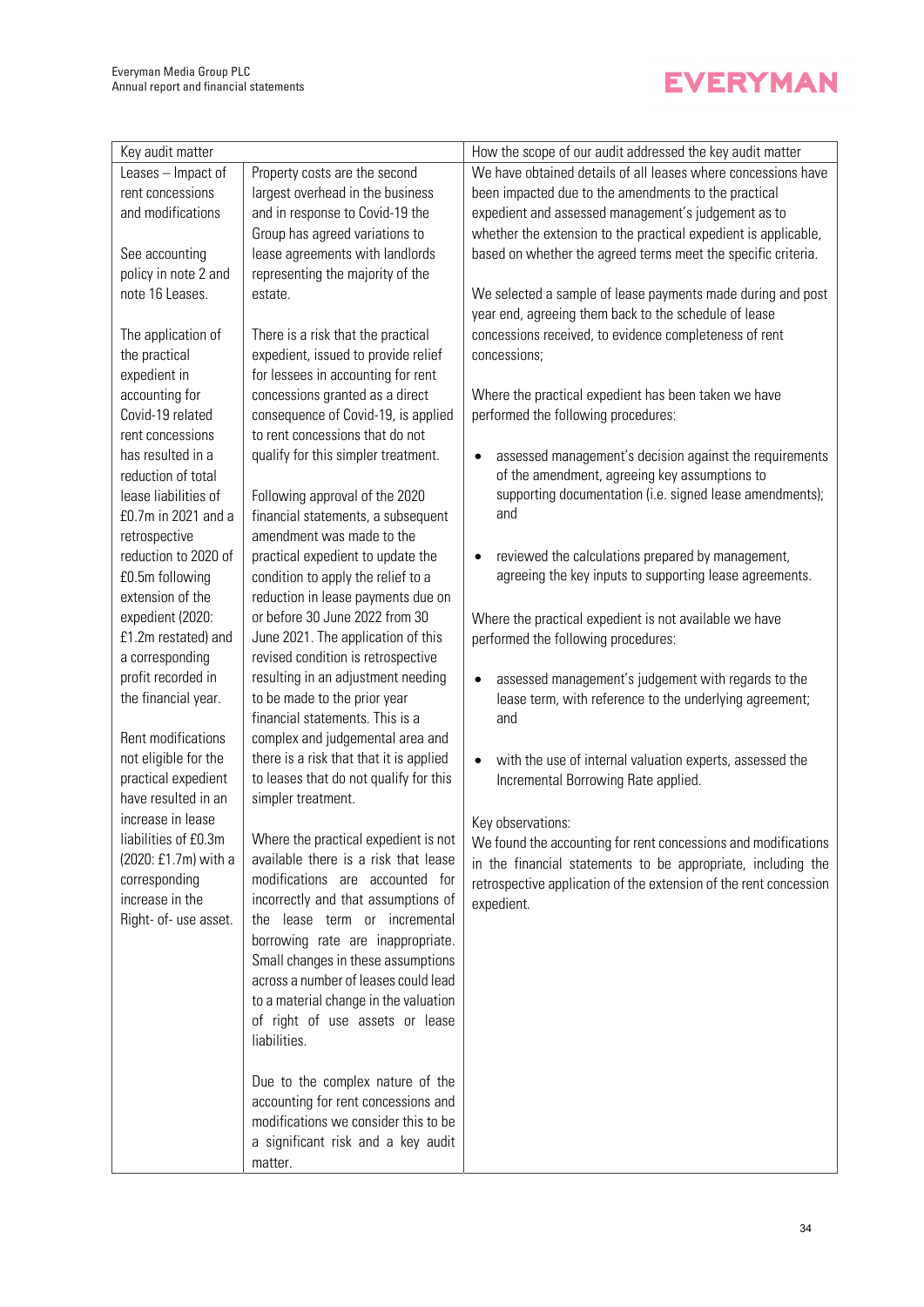| Key audit matter                    |                                                                                                                                                                                                                                                                                                                                  | How the scope of our audit addressed the key audit matter                                                                                                                                                                                                                                                                                                                                                                                                                                                                   |  |  |  |
|-------------------------------------|----------------------------------------------------------------------------------------------------------------------------------------------------------------------------------------------------------------------------------------------------------------------------------------------------------------------------------|-----------------------------------------------------------------------------------------------------------------------------------------------------------------------------------------------------------------------------------------------------------------------------------------------------------------------------------------------------------------------------------------------------------------------------------------------------------------------------------------------------------------------------|--|--|--|
| Going concern                       | The financial statements explain                                                                                                                                                                                                                                                                                                 | We considered whether these risks could plausibly affect the                                                                                                                                                                                                                                                                                                                                                                                                                                                                |  |  |  |
| assessment and                      | how the Board has formed a                                                                                                                                                                                                                                                                                                       | liquidity or covenant compliance in the going concern period by                                                                                                                                                                                                                                                                                                                                                                                                                                                             |  |  |  |
| disclosure<br>(Group and Parent     | judgement that it is appropriate to<br>adopt the going concern basis of<br>preparation for the Group and                                                                                                                                                                                                                         | assessing the Directors' sensitivities over the level of available<br>financial resources and covenant thresholds. Our procedures<br>included:                                                                                                                                                                                                                                                                                                                                                                              |  |  |  |
| Company)                            | Parent Company.                                                                                                                                                                                                                                                                                                                  |                                                                                                                                                                                                                                                                                                                                                                                                                                                                                                                             |  |  |  |
| See accounting<br>policy in note 2. | Trading has improved from the<br>prior period however admissions<br>have not yet returned to their pre-<br>pandemic levels. Geopolitical<br>uncertainty following events in<br>Ukraine, rising inflation and                                                                                                                     | obtaining an understanding of how the Directors undertook<br>the going concern assessment process to determine if we<br>considered it to be appropriate for the current economic<br>circumstances. This included checking that it included an<br>assessment of the impact of rising inflation, reduction in<br>consumer disposable income and any residual impact of the<br>Covid-19 pandemic on demand;                                                                                                                    |  |  |  |
|                                     | energy prices represent risks to<br>consumer confidence and<br>availability of discretionary<br>income. The Group has a banking<br>facility that has been partially<br>drawn down, and has covenants<br>to comply with.<br>The risk for our audit is whether<br>or not the above, or related<br>matters, are such that they      | obtaining the Directors' base case forecast and stress test<br>scenarios underlying the going concern assessment and<br>considering sensitivities over the level of financial resources<br>indicated by the Group's financial forecasts. Key estimates<br>and assumptions within the forecasts, included admissions,<br>average ticket prices and spend per head, the<br>reasonableness of which were considered with reference to<br>historical levels achieved both pre-Covid-19 and following<br>re-opening in May 2021; |  |  |  |
|                                     | amount to a material uncertainty<br>that may have cast significant<br>doubt about the ability to<br>continue as a going concern. Had<br>they been such, then that fact<br>would have been required to have<br>been disclosed, and therefore<br>there is also a risk of the going<br>concern disclosures not being<br>sufficient. | confirming compliance with loan covenants is expected<br>during the forecast period based on the above scenarios to<br>identify the existence of breaches.                                                                                                                                                                                                                                                                                                                                                                  |  |  |  |
|                                     |                                                                                                                                                                                                                                                                                                                                  | comparing post year end trading performance against the<br>forecasts to evaluate the achievability of the forecasts<br>prepared; and                                                                                                                                                                                                                                                                                                                                                                                        |  |  |  |
|                                     |                                                                                                                                                                                                                                                                                                                                  | considering whether the going concern disclosures in note 2<br>to the financial statements gives a full and accurate<br>description of the Directors' assessment of going concern.                                                                                                                                                                                                                                                                                                                                          |  |  |  |
|                                     |                                                                                                                                                                                                                                                                                                                                  | Key observations:<br>As disclosed above in the Conclusions relating to going concern<br>section, we found the going concern disclosure in note 2 without<br>any material uncertainty to be acceptable (2020: acceptable).                                                                                                                                                                                                                                                                                                   |  |  |  |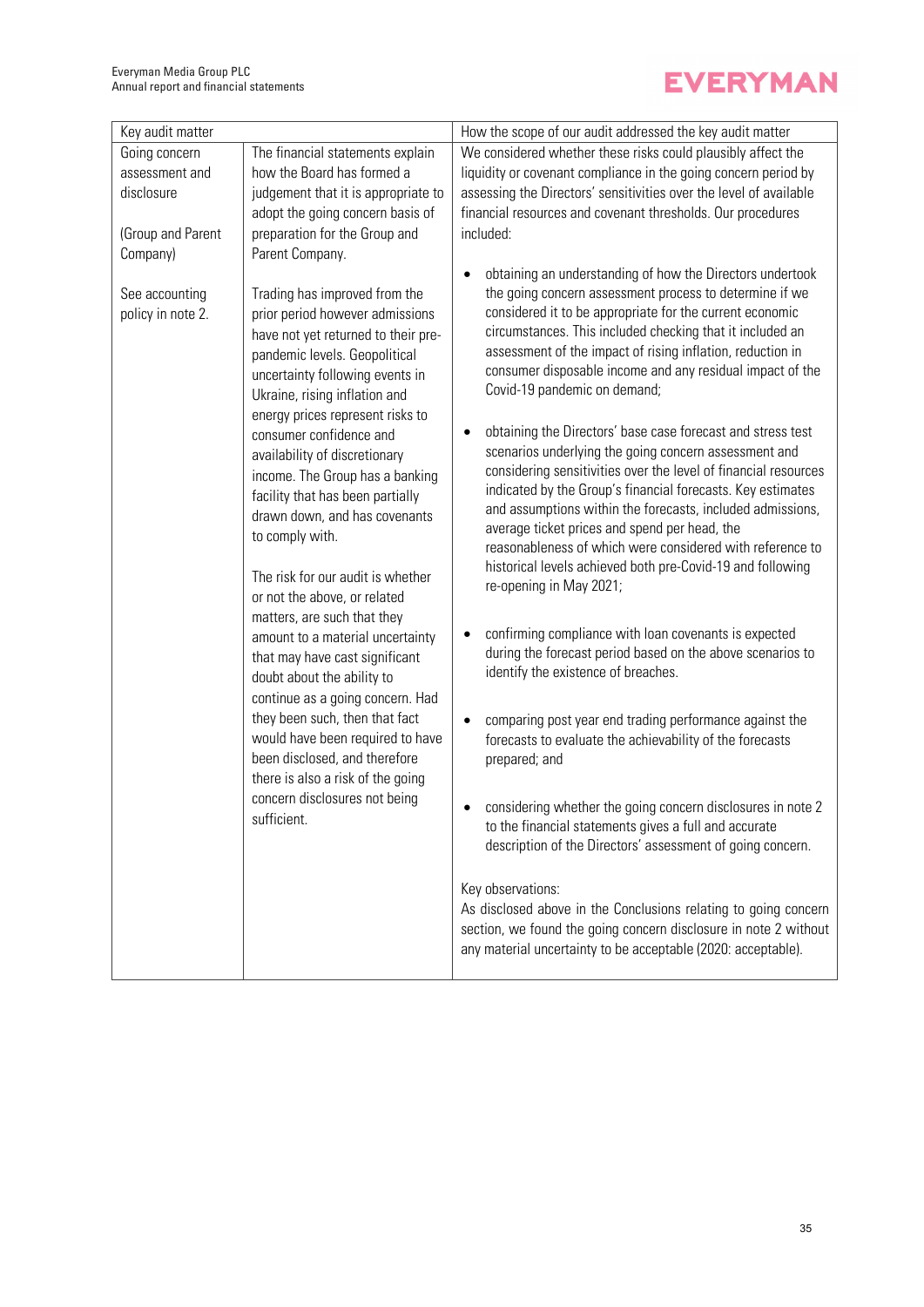### Our application of materiality

We apply the concept of materiality both in planning and performing our audit, and in evaluating the effect of misstatements. We consider materiality to be the magnitude by which misstatements, including omissions, could influence the economic decisions of reasonable users that are taken on the basis of the financial statements.

In order to reduce to an appropriately low level the probability that any misstatements exceed materiality, we use a lower materiality level, performance materiality, to determine the extent of testing needed. Importantly, misstatements below these levels will not necessarily be evaluated as immaterial as we also take account of the nature of identified misstatements, and the particular circumstances of their occurrence, when evaluating their effect on the financial statements as a whole.

Based on our professional judgement, we determined materiality for the financial statements as a whole and performance materiality as follows:

|                                                       |                                                                                                 | Group financial statements                | Parent Company financial statements                 |                                            |  |  |
|-------------------------------------------------------|-------------------------------------------------------------------------------------------------|-------------------------------------------|-----------------------------------------------------|--------------------------------------------|--|--|
|                                                       | 2021                                                                                            | 2020                                      |                                                     | 2020                                       |  |  |
| Materiality                                           | £460,000                                                                                        | £430,000                                  | £220,000                                            | £200,000                                   |  |  |
| Basis for determining                                 | 0.9% of Group                                                                                   | 0.9% of average                           | 0.2% of Company net                                 | 0.4% of Company net                        |  |  |
| materiality                                           | revenue                                                                                         | Group revenue                             | assets                                              | assets                                     |  |  |
| Rationale<br>the<br>for                               |                                                                                                 | As the Group continues to expand through  | We have selected net assets as the appropriate      |                                            |  |  |
| benchmark applied                                     |                                                                                                 | investment in new venues, advertising and | benchmark as it most accurately reflects the Parent |                                            |  |  |
|                                                       |                                                                                                 | promotion, we consider revenue to be a    |                                                     | Company's status as a non- trading holding |  |  |
|                                                       |                                                                                                 | more stable measure on which to base      | company.                                            |                                            |  |  |
|                                                       |                                                                                                 | materiality and provides users of the     |                                                     |                                            |  |  |
|                                                       | financial<br>statements                                                                         | with the<br>most                          |                                                     |                                            |  |  |
|                                                       | appropriate                                                                                     | benchmark<br>to<br>assess                 |                                                     |                                            |  |  |
|                                                       | performance of the Group.                                                                       |                                           |                                                     |                                            |  |  |
| Performance materiality                               | £322,000                                                                                        | £279,500                                  | £154,000                                            | £130,000                                   |  |  |
| Basis for determining                                 | 70%<br>Group<br>0f                                                                              | 0f<br>65%<br>Group                        | 70%<br>0f<br>Group                                  | 65% of Group materiality                   |  |  |
| performance materiality<br>Materiality<br>materiality |                                                                                                 | Materiality                               |                                                     |                                            |  |  |
| for<br>the<br><b>Rationale</b>                        | In setting the level of performance materiality, we have considered the level of specific risk  |                                           |                                                     |                                            |  |  |
| benchmark applied                                     | associated with the audit, including the potential for aggregation and sampling risk across the |                                           |                                                     |                                            |  |  |
|                                                       | Group.                                                                                          |                                           |                                                     |                                            |  |  |

#### Component materiality

We set materiality for each component of the Group based on Group the size and our assessment of the risk of material misstatement of that component. Component materiality ranged from £144,000 to £450,000, with the higher range used for Everyman Media Limited as the sole cinema operating trading entity. In the audit of each component, we further applied performance materiality levels of 70% of the component materiality to our testing to ensure that the risk of errors exceeding component materiality was appropriately mitigated.

### Reporting threshold

We agreed with the Audit Committee that we would report to them all individual audit differences in excess of £18,400 (2020: £17,000). We also agreed to report differences below this threshold that, in our view, warranted reporting on qualitative grounds.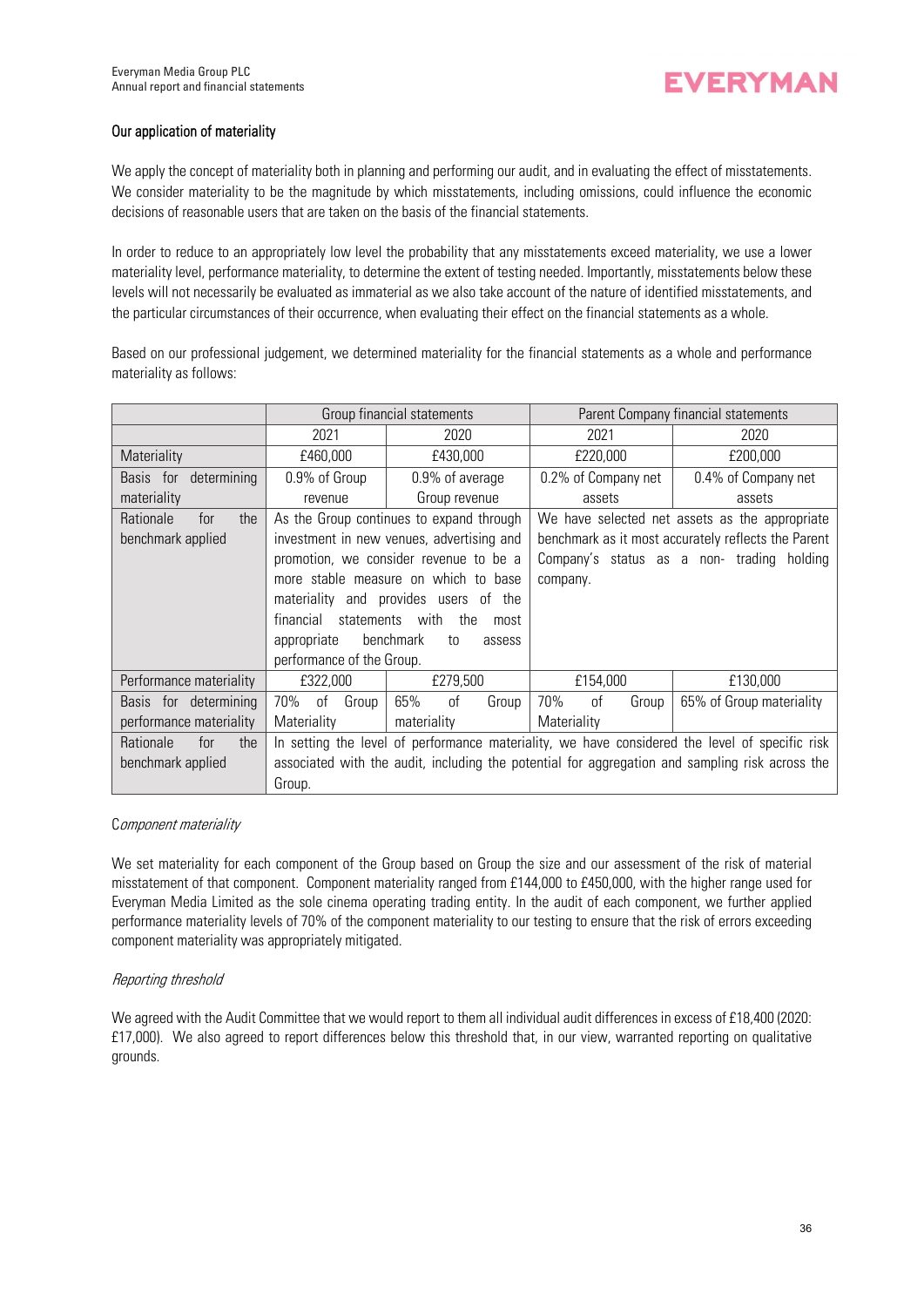## Other information

The Directors are responsible for the other information. The other information comprises the information included in the Annual report and financial statements other than the financial statements and our auditor's report thereon. Our opinion on the financial statements does not cover the other information and, except to the extent otherwise explicitly stated in our report, we do not express any form of assurance conclusion thereon. Our responsibility is to read the other information and, in doing so, consider whether the other information is materially inconsistent with the financial statements or our knowledge obtained in the course of the audit, or otherwise appears to be materially misstated. If we identify such material inconsistencies or apparent material misstatements, we are required to determine whether this gives rise to a material misstatement in the financial statements themselves. If, based on the work we have performed, we conclude that there is a material misstatement of this other information, we are required to report that fact.

We have nothing to report in this regard.

## Other Companies Act 2006 reporting

Based on the responsibilities described below and our work performed during the course of the audit, we are required by the Companies Act 2006 and ISAs (UK) to report on certain opinions and matters as described below.

| Strategic report         | In our opinion, based on the work undertaken in the course of the audit:                                                                                                                                                                                                                                                                                                                                                                                        |
|--------------------------|-----------------------------------------------------------------------------------------------------------------------------------------------------------------------------------------------------------------------------------------------------------------------------------------------------------------------------------------------------------------------------------------------------------------------------------------------------------------|
| and Directors'<br>report | the information given in the Strategic report and the Directors' report for the financial year for<br>$\bullet$<br>which the financial statements are prepared is consistent with the financial statements; and<br>the Strategic report and the Directors' report have been prepared in accordance with applicable<br>legal requirements.                                                                                                                       |
|                          | In the light of the knowledge and understanding of the Group and Parent Company and its environment<br>obtained in the course of the audit, we have not identified material misstatements in the strategic<br>report or the Directors' report.                                                                                                                                                                                                                  |
| Matters on which         | We have nothing to report in respect of the following matters in relation to which the Companies                                                                                                                                                                                                                                                                                                                                                                |
| we are required to       | Act 2006 requires us to report to you if, in our opinion:                                                                                                                                                                                                                                                                                                                                                                                                       |
| report by                |                                                                                                                                                                                                                                                                                                                                                                                                                                                                 |
| exception                | adequate accounting records have not been kept by the Parent Company, or returns<br>adequate for our audit have not been received from branches not visited by us; or<br>the Parent Company financial statements are not in agreement with the accounting records<br>and returns; or<br>certain disclosures of Directors' remuneration specified by law are not made; or<br>we have not received all the information and explanations we require for our audit. |

## Responsibilities of Directors

As explained more fully in the Directors' responsibilities statement, the Directors are responsible for the preparation of the financial statements and for being satisfied that they give a true and fair view, and for such internal control as the Directors determine is necessary to enable the preparation of financial statements that are free from material misstatement, whether due to fraud or error.

In preparing the financial statements, the Directors are responsible for assessing the Group's and the Parent Company's ability to continue as a going concern, disclosing, as applicable, matters related to going concern and using the going concern basis of accounting unless the Directors either intend to liquidate the Group or the Parent Company or to cease operations, or have no realistic alternative but to do so.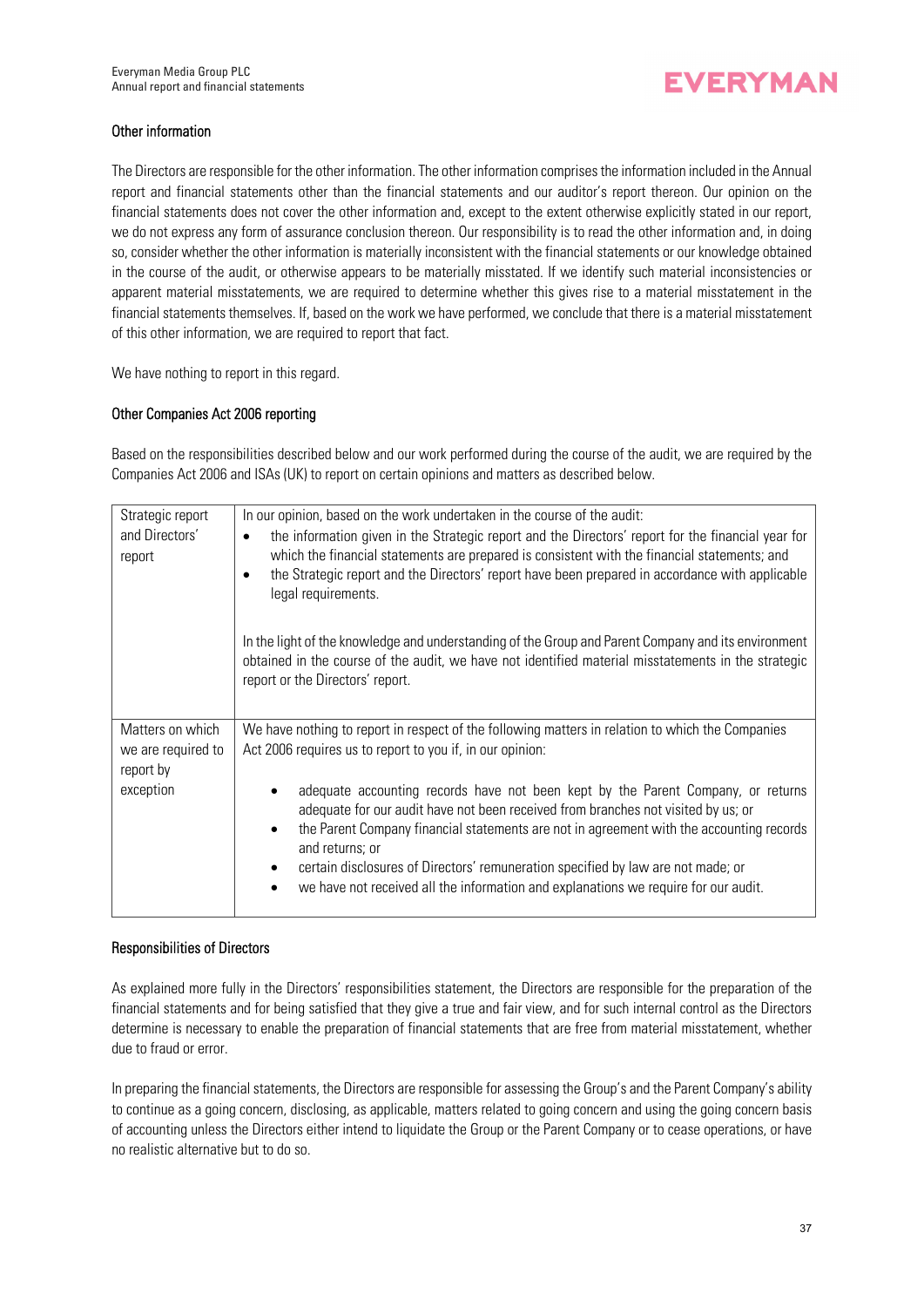## Auditor's responsibilities for the audit of the financial statements

Our objectives are to obtain reasonable assurance about whether the financial statements as a whole are free from material misstatement, whether due to fraud or error, and to issue an auditor's report that includes our opinion. Reasonable assurance is a high level of assurance, but is not a guarantee that an audit conducted in accordance with ISAs (UK) will always detect a material misstatement when it exists. Misstatements can arise from fraud or error and are considered material if, individually or in the aggregate, they could reasonably be expected to influence the economic decisions of users taken on the basis of these financial statements.

## Extent to which the audit was capable of detecting irregularities, including fraud

Irregularities, including fraud, are instances of non-compliance with laws and regulations. We design procedures in line with our responsibilities, outlined above, to detect material misstatements in respect of irregularities, including fraud. The extent to which our procedures are capable of detecting irregularities, including fraud is detailed below:

## Identifying and assessing potential risks related to irregularities

In identifying and assessing risks of material misstatement in respect of irregularities, including fraud and non-compliance with laws and regulations, our procedures included the following:

- obtaining an understanding of the legal and regulatory frameworks that the Group operates in, focusing on those laws and regulations that had a direct effect on the financial statements or that had a fundamental effect on the operations of the Group. The significant laws and regulations we considered in this context included the UK Companies Act, the accounting frameworks, Alternative Investment Market (AIM) rules and relevant tax legislation.
- enquiring of management and the audit committee, including obtaining and reviewing supporting documentation, concerning the Group's policies and procedures relating to:
	- o identifying, evaluating and complying with laws and regulations and whether they were aware of any instances of non-compliance;
	- o detecting and responding to the risks of fraud and whether they have knowledge of any actual, suspected or alleged fraud;
	- o the internal controls established to mitigate risks related to fraud or non-compliance with laws and regulations; and
- discussing among the engagement team how and where fraud might occur in the financial statements and any potential indicators of fraud. As part of this discussion, we identified potential for fraud in revenue recognition, specifically in relation to recording of journal postings. We also identified areas where significant estimation uncertainty and judgements are required as a potential fraud risk. These areas included property leases and impairment testing of goodwill, leases and property, plant and equipment as set out in the key audit matters section.

## Audit response to risks identified

Our procedures to respond to risks identified included the following:

- reviewing the financial statement disclosures and testing to supporting documentation to assess compliance with relevant laws and regulations discussed above;
- enquiring of management and the audit committee concerning actual and potential litigation and claims;
- performing analytical procedures to identify any unusual or unexpected relationships that may indicate risks of material misstatement due to fraud;
- reading minutes of meetings of those charged with governance and reviewing correspondence with HMRC;
- in addressing the risk of fraud through management override of controls, testing the appropriateness of journal entries and other adjustments; assessing whether the judgements made in making accounting estimates are indicative of a potential bias; and assessing if there were any significant transactions that are unusual, and if so, evaluating the business rationale; and
- assessing management's calculation of prior period errors for evidence of potential bias.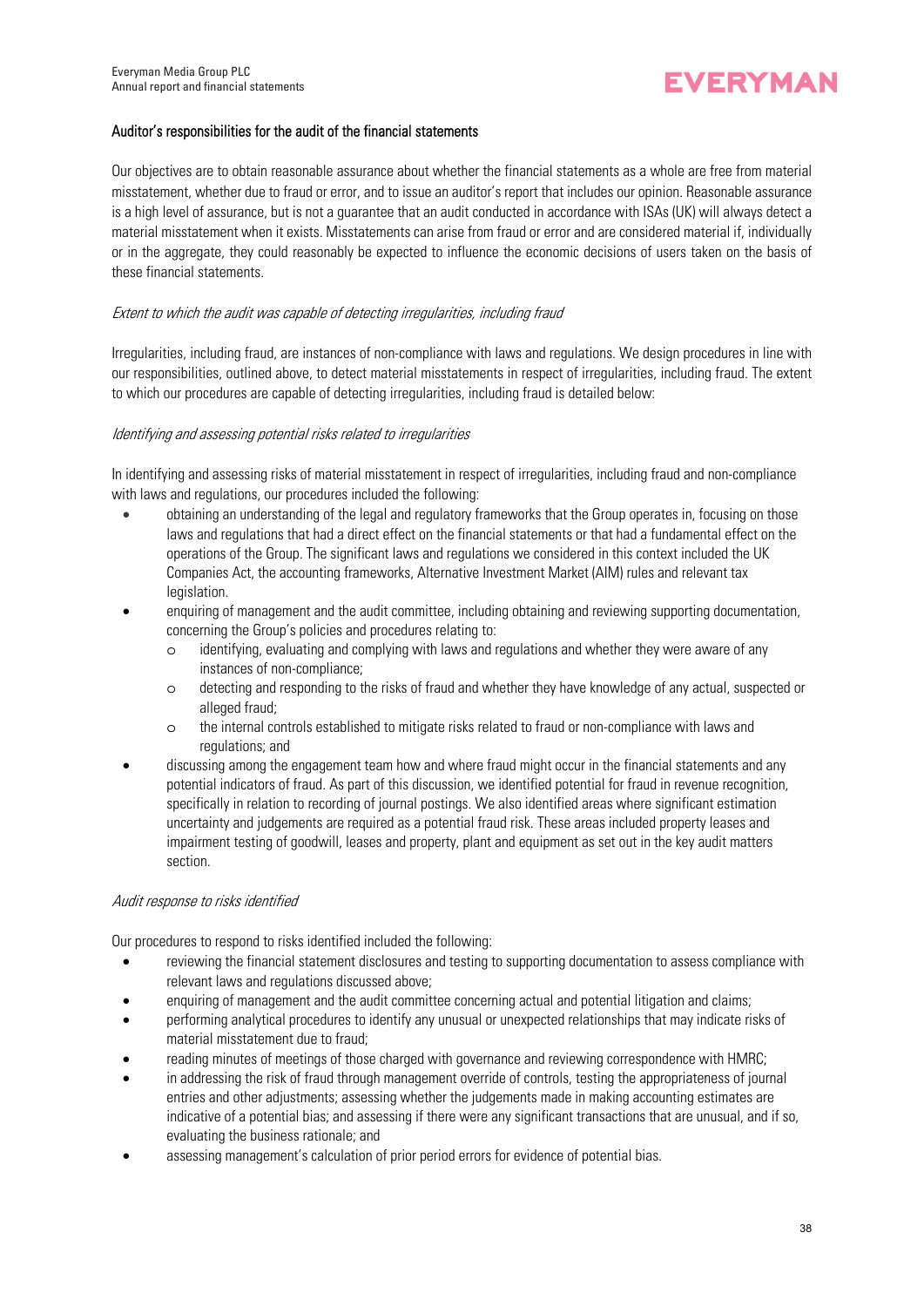

We also communicated relevant identified laws and regulations and potential fraud risks to all engagement team members and remained alert to any indications of fraud or non-compliance with laws and regulations throughout the audit.

Our audit procedures were designed to respond to risks of material misstatement in the financial statements, recognising that the risk of not detecting a material misstatement due to fraud is higher than the risk of not detecting one resulting from error, as fraud may involve deliberate concealment by, for example, forgery, misrepresentations or through collusion. There are inherent limitations in the audit procedures performed and the further removed non-compliance with laws and regulations is from the events and transactions reflected in the financial statements, the less likely we are to become aware of it.

A further description of our responsibilities is available on the Financial Reporting Council's website at: www frc org.uk/auditorsresponsibilities. This description forms part of our auditor's report.

## Use of our report

This report is made solely to the Parent Company's members, as a body, in accordance with Chapter 3 of Part 16 of the Companies Act 2006. Our audit work has been undertaken so that we might state to the Parent Company's members those matters we are required to state to them in an auditor's report and for no other purpose. To the fullest extent permitted by law, we do not accept or assume responsibility to anyone other than the Parent Company and the Parent Company's members as a body, for our audit work, for this report, or for the opinions we have formed.

Daniel Henwood (Senior Statutory Auditor) For and on behalf of BDO LLP, Statutory Auditor Reading United Kingdom 25 March 2022

BDO LLP is a limited liability partnership registered in England and Wales (with registered number OC305127).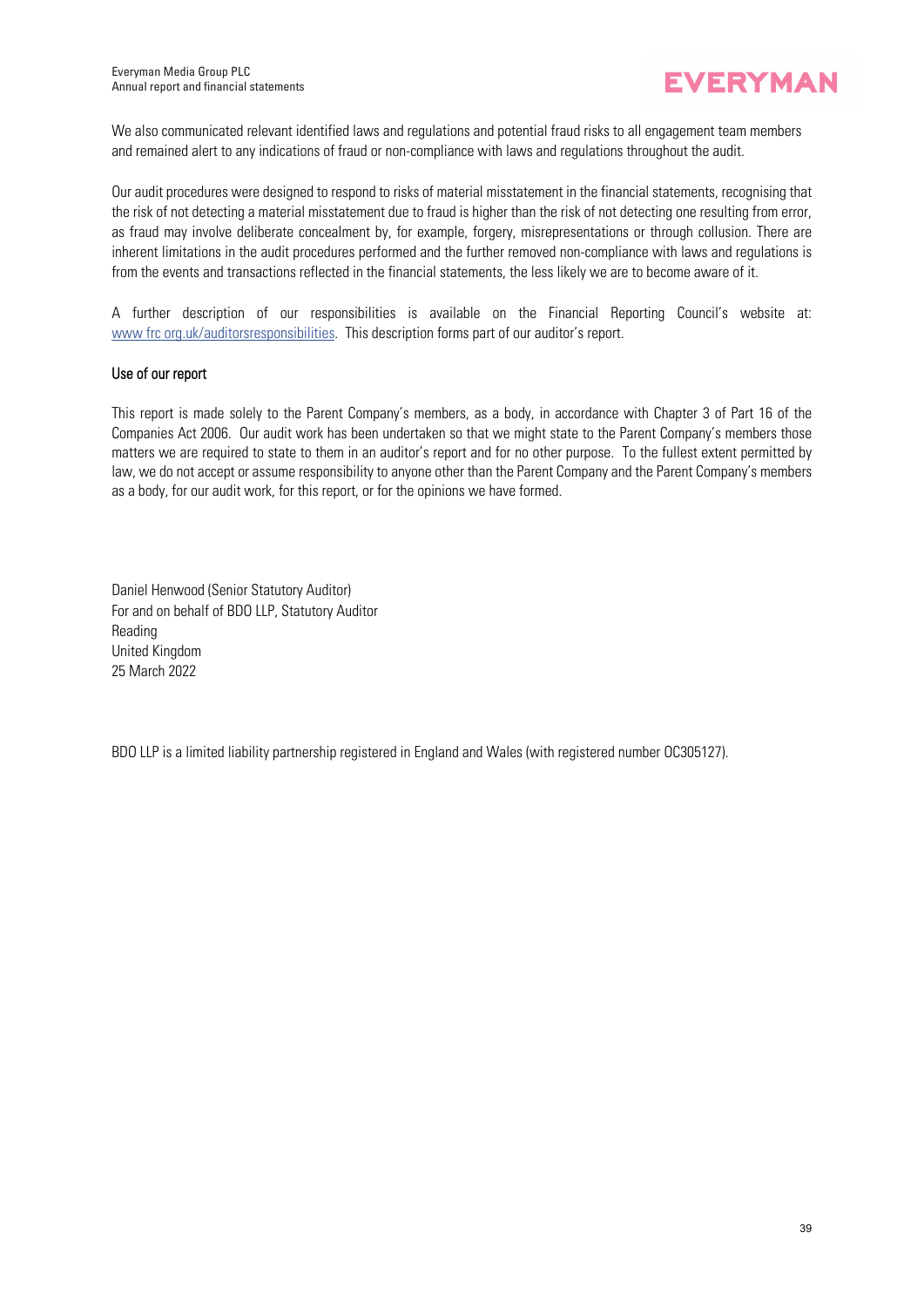

## **Consolidated statement of profit and loss and other comprehensive income for the year ended 30 December 2021**

|                                         |      |             | Restated*   |
|-----------------------------------------|------|-------------|-------------|
|                                         |      | Year ended  | Year ended  |
|                                         |      | 30 December | 31 December |
|                                         |      | 2021        | 2020        |
|                                         | Note | £000        | £000        |
| Revenue                                 | 6    | 49,027      | 24,224      |
| Cost of sales                           |      | (18, 129)   | (9, 147)    |
| Gross profit                            |      | 30,898      | 15,077      |
| Covid -19 Government Support            | 11   | 3,800       | 6,062       |
| Impairment reversal/ (loss)             | 17   | 2,504       | (5,635)     |
| Administrative expenses                 |      | (39, 363)   | (34, 342)   |
| <b>Operating loss</b>                   |      | (2, 161)    | (18, 838)   |
| Financial expenses                      | 12   | (3, 255)    | (2,939)     |
| Loss before tax                         |      | (5, 416)    | (21, 777)   |
| Tax (charge) / credit                   | 13   | (14)        | 1,658       |
| Loss for the year                       |      | (5, 430)    | (20, 119)   |
| Other comprehensive income for the year |      | 69          | (7)         |
| Total comprehensive income for the year |      | (5,361)     | (20, 126)   |
| Basic loss per share (pence)            | 14   | (5.96)      | (23.57)     |
| Diluted loss per share (pence)          | 14   | (5.96)      | (23.57)     |

All amounts relate to continuing activities.

\* See note 2 for details regarding the restatement.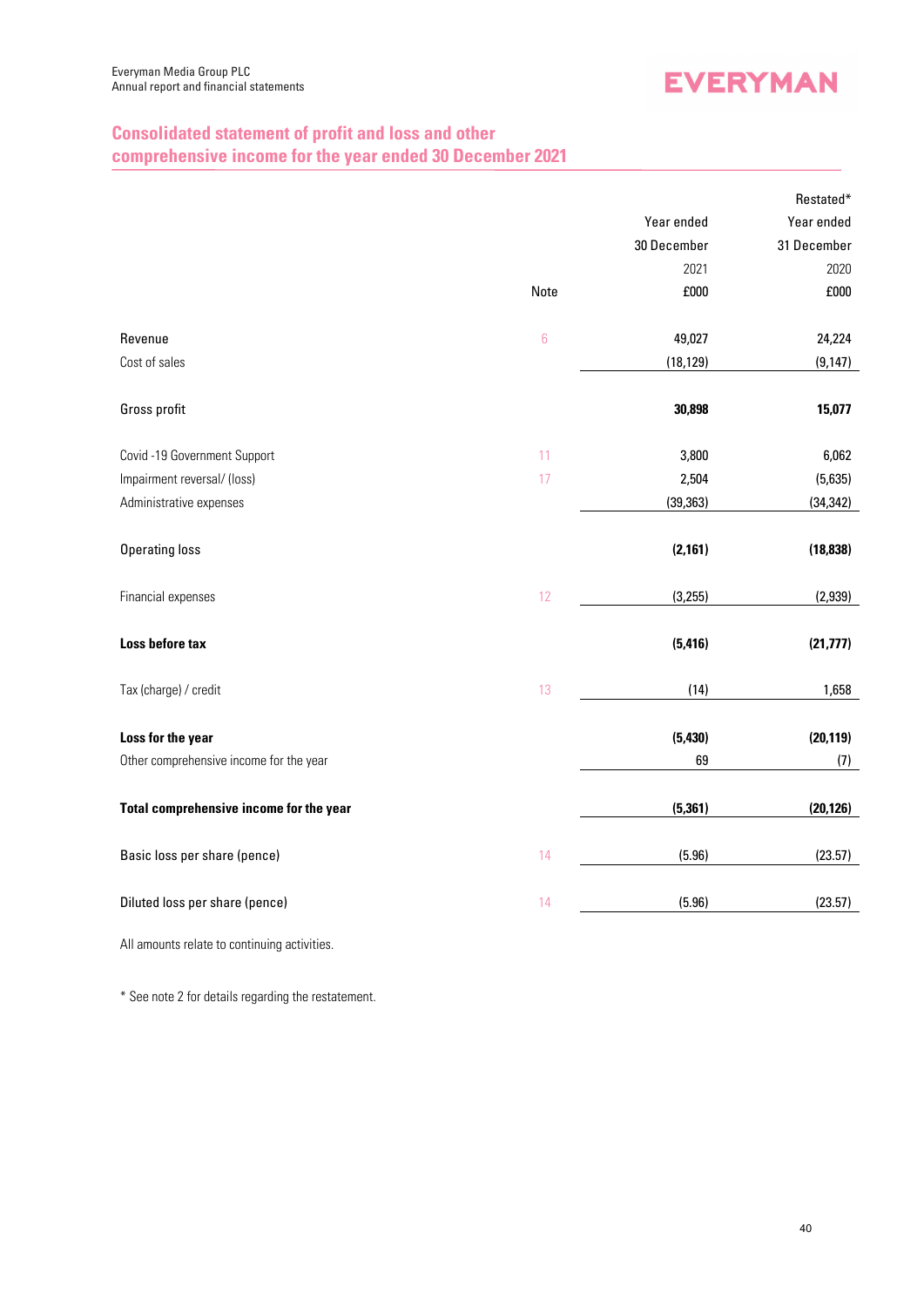

|                                                   |          |             | Restated*   |
|---------------------------------------------------|----------|-------------|-------------|
| Non-GAAP measure: adjusted profit from operations |          | Year ended  | Year ended  |
|                                                   |          | 30 December | 31 December |
|                                                   |          | 2021        | 2020        |
|                                                   |          | £000        | £000        |
| Adjusted profit/ (loss) from operations           |          | 8,281       | (293)       |
| Before:                                           |          |             |             |
| Depreciation and amortisation                     | 15/16/17 | (11, 727)   | (10, 531)   |
| Pre-opening expenses                              |          | (147)       | (208)       |
| Lease termination costs                           |          |             | (625)       |
| Abortive property costs COVID-19                  |          |             | (862)       |
| Impairment of fixed assets                        |          | 2,504       | (5,635)     |
| Share-based payment expense                       | 31       | (1,072)     | (671)       |
| Option-based social security                      |          |             | (13)        |
| Operating loss                                    |          | (2, 161)    | (18, 838)   |
|                                                   |          |             |             |

\*See note 2 for details regarding restatement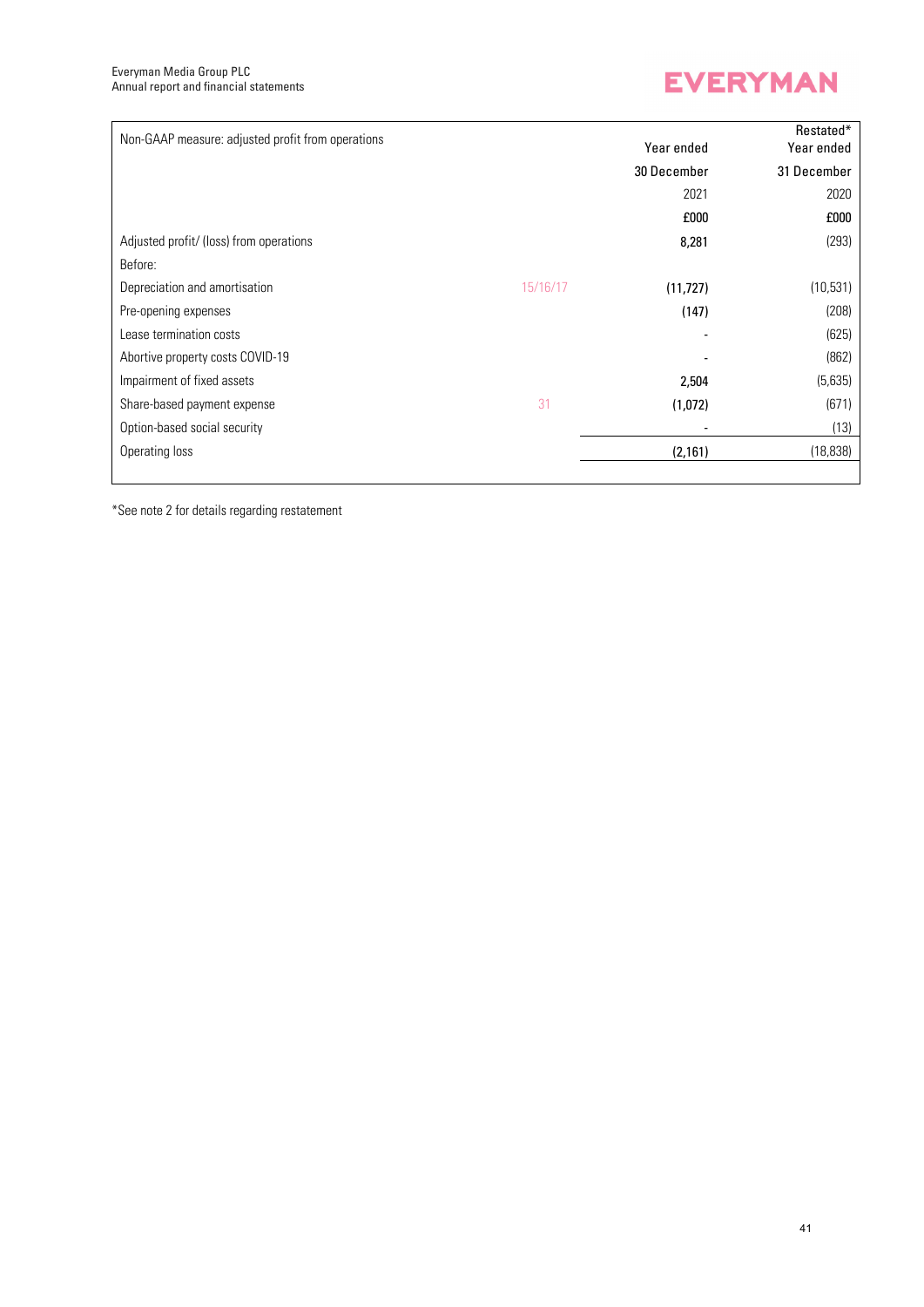

## **Consolidated balance sheet at 30 December 2021**

Registered in England and Wales Company number: 08684079

|                                              |      | 30 December | Restated*<br>31 December | Restated*<br>2 January |
|----------------------------------------------|------|-------------|--------------------------|------------------------|
|                                              |      | 2021        | 2020                     | 2020                   |
|                                              | Note | £000        | £000                     | £000                   |
| <b>Assets</b>                                |      |             |                          |                        |
| Non-current assets                           |      |             |                          |                        |
| Property, plant and equipment                | 15   | 81,848      | 81,565                   | 83,499                 |
| Right-of-use assets                          | 16   | 58,593      | 56,745                   | 58,945                 |
| Intangible assets                            | 17   | 8,906       | 9,140                    | 10,694                 |
| Deferred tax asset                           | 29   |             | 14                       |                        |
| Trade and other receivables                  | 21   | 177         | 173                      | 173                    |
|                                              |      | 149,524     | 147,637                  | 153,311                |
| Current assets                               |      |             |                          |                        |
| Inventories                                  | 19   | 711         | 381                      | 507                    |
| Trade and other receivables                  | 21   | 5,649       | 2,900                    | 4,463                  |
| Cash and cash equivalents                    | 20   | 4,240       | 328                      | 4,271                  |
|                                              |      | 10,600      | 3,609                    | 9,241                  |
| <b>Total assets</b>                          |      | 160, 124    | 151,246                  | 162,552                |
| <b>Liabilities</b>                           |      |             |                          |                        |
| Current liabilities                          |      |             |                          |                        |
| Other interest-bearing loans and borrowings  | 24   | 119         | 43                       | 122                    |
| Other provisions                             | 28   | 393         |                          |                        |
| Trade and other payables                     | 22   | 15,994      | 9,677                    | 14,408                 |
| Lease liabilities                            | 16   | 2,633       | 2,533                    | 2,372                  |
| Corporation tax liabilities                  | 23   |             |                          | 186                    |
|                                              |      | 19,139      | 12,253                   | 17,088                 |
| Non-current liabilities                      |      |             |                          |                        |
| Other interest-bearing loans and borrowings  | 24   | 12,500      | 9,000                    | 14,000                 |
| Other provisions                             | 28   | 1,118       | 1,035                    | 1,027                  |
| Lease liabilities                            | 16   | 79,147      | 76,535                   | 73,986                 |
| Deferred tax liabilities                     | 29   | ÷,          |                          | 1,362                  |
|                                              |      | 92,765      | 86,570                   | 90,375                 |
| <b>Total liabilities</b>                     |      | 111,904     | 98,823                   | 107,463                |
| <b>Net assets</b>                            |      | 48,220      | 52,423                   | 55,089                 |
| Equity attributable to owners of the Company |      |             |                          |                        |
| Share capital                                | 30   | 9,117       | 9,110                    | 7,352                  |
| Share premium                                | 30   | 57,097      | 57,038                   | 41,920                 |
| Merger reserve                               | 30   | 11,152      | 11,152                   | 11,152                 |
| Other reserve                                |      | 83          | (6)                      | 1                      |
| Retained earnings                            |      | (29, 229)   | (24, 871)                | (5, 336)               |
| <b>Total equity</b>                          |      | 48,220      | 52,423                   | 55,089                 |

\*See note 2 for details regarding the restatement.

These financial statements were approved by the Board of Directors on 25 March 2022 and signed on its behalf by:

Alex Scrimgeour CEO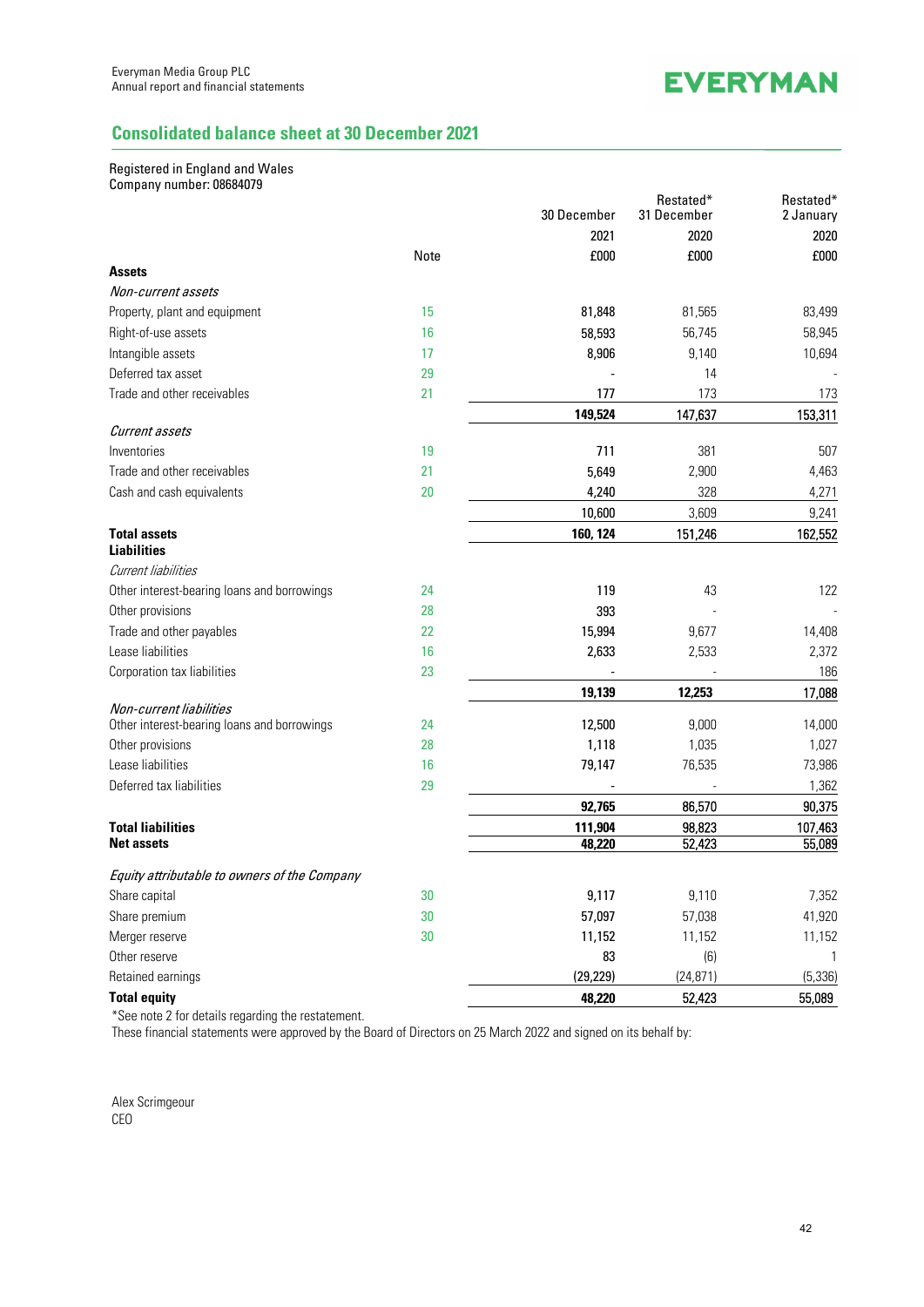

## **Consolidated statement of changes in equity for the year ended 30 December 2021**

|                                                                   | Note | Share<br>capital<br>£000 | Share<br>premium<br>£000 | Merger<br>reserve<br>£000 | Other<br>reserve<br>£000 | Retained<br>earnings<br>£000 | Total<br>Equity<br>£000 |
|-------------------------------------------------------------------|------|--------------------------|--------------------------|---------------------------|--------------------------|------------------------------|-------------------------|
| <b>Balance at 2 January 2020</b>                                  |      | 7,352                    | 41,920                   | 11,152                    | 1                        | (5,221)                      | 55,204                  |
| Prior period adjustment                                           |      |                          |                          |                           |                          | (115)                        | (115)                   |
| Balance at 2 January 2020 restated for prior<br>period adjustment |      | 7,352                    | 41,920                   | 11,152                    | 1                        | (5, 336)                     | 55,089                  |
| Loss for the year - restated*                                     |      |                          |                          |                           | $\overline{a}$           | (20, 119)                    | (20, 119)               |
| Retranslation of foreign currency<br>denominated subsidiaries     |      |                          |                          |                           | (7)                      |                              | (7)                     |
| Total comprehensive income                                        |      |                          |                          |                           | (6)                      | (20, 119)                    | (20, 126)               |
| Shares issued in the period                                       | 30   | 1,758                    | 15,813                   |                           |                          |                              | 17,571                  |
| Share issue expenses                                              |      |                          | (695)                    |                           |                          |                              | (695)                   |
| Share-based payments<br>Deferred tax on share-based payments      | 31   |                          |                          |                           |                          | 671<br>(87)                  | 671<br>(87)             |
| Total transactions with owners of the parent                      |      | 1,758                    | 15,118                   |                           |                          | 584                          | 17,460                  |
| Balance at 31 December 2020 - restated*                           |      | 9,110                    | 57,038                   | 11,152                    | (6)                      | (24, 871)                    | 52,423                  |
| Loss for the year<br>Retranslation of foreign currency            |      |                          |                          |                           |                          | (5, 430)                     | (5, 430)                |
| denominated subsidiaries                                          |      |                          |                          |                           | 69                       |                              | 69                      |
| Total comprehensive income                                        |      |                          |                          |                           | 69                       | (5, 430)                     | (5, 361)                |
| Shares issued in the period                                       | 30   | 7                        | 59                       |                           |                          |                              | 66                      |
| Share-based payments                                              | 31   |                          |                          |                           |                          | 1,072                        | 1,072                   |
| <b>Growth Shares</b>                                              |      |                          |                          |                           | 20                       |                              | 20                      |
| Total transactions with owners of the parent                      |      | $\overline{1}$           | 59                       |                           | 20                       | 1,072                        | 1,158                   |
| <b>Balance at 30 December 2021</b>                                |      | 9,117                    | 57,097                   | 11,152                    | 83                       | (29, 229)                    | 48,220                  |

\*See note 2 for details regarding the restatement.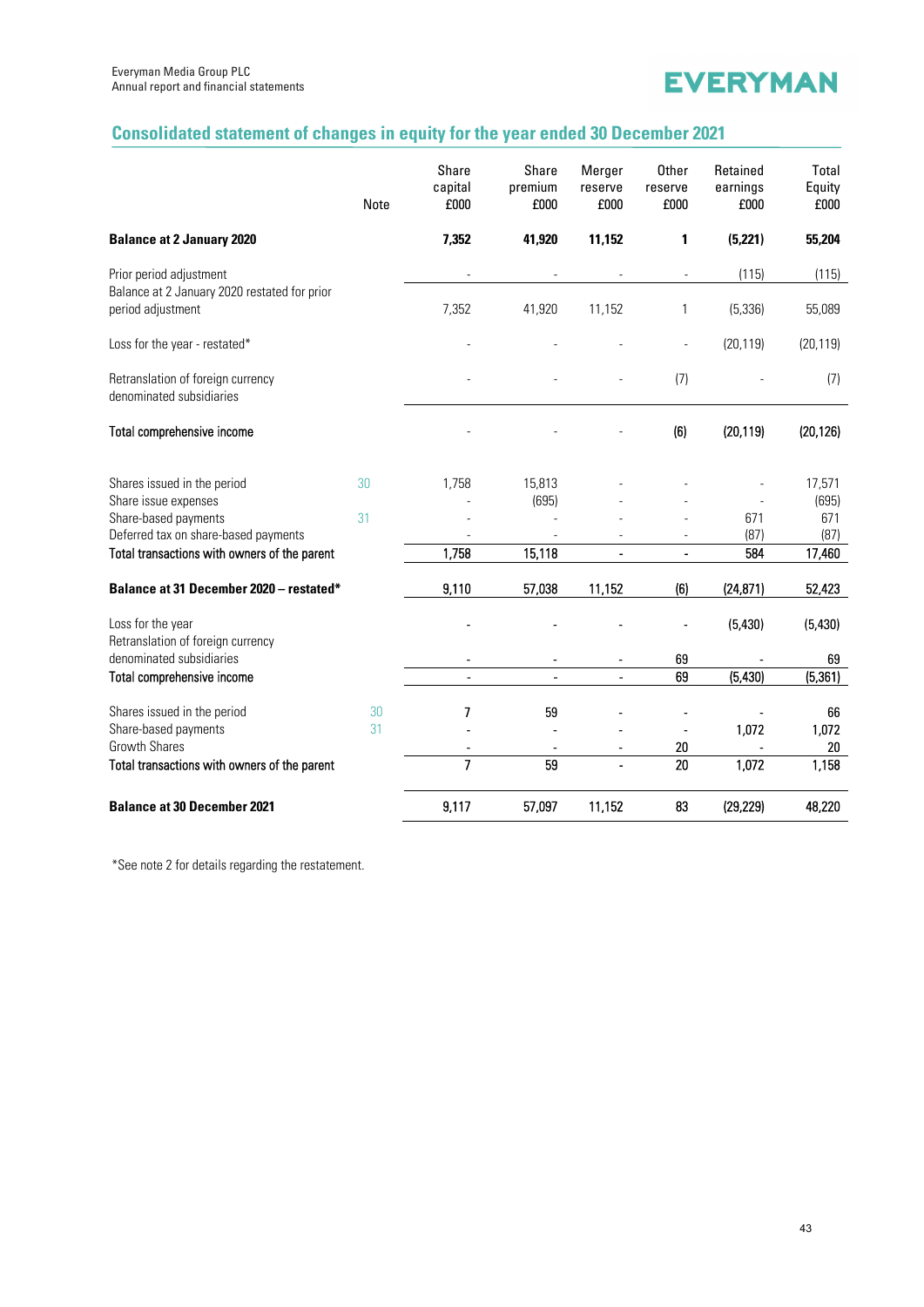## **Consolidated cash flow statement for the year ended 30 December 2021**

|                                                                                                                | Note           | 30 December<br>2021<br>£000 | Restated*<br>31 December<br>2020<br>£000 |
|----------------------------------------------------------------------------------------------------------------|----------------|-----------------------------|------------------------------------------|
| Cash flows from operating activities<br>Loss for the year<br>Adjustments for:                                  |                | (5,430)                     | (20, 119)                                |
| Financial expenses                                                                                             | 12             | 3,255                       | 2,939                                    |
| Income tax (credit)/expense                                                                                    | 13             | 14                          | (1,658)                                  |
| Operating (loss)                                                                                               |                | (2, 161)                    | (18, 838)                                |
| Depreciation and amortisation<br>Impairment of goodwill, property, plant and equipment and right-of-use assets | 15,16,17<br>17 | 11,727<br>(2,504)           | 10,531<br>5,635                          |
| Loss on disposal of property, plant and equipment                                                              | 15             | 488                         | 862                                      |
| Rent concessions                                                                                               |                | (701)                       | (1, 266)                                 |
| Equity-settled share-based payments                                                                            | 31             | 1,072                       | 671                                      |
| Changes in working capital:                                                                                    |                | 7,921                       | (2,405)                                  |
| Decrease/ (Increase) in inventories                                                                            |                | (326)                       | 126                                      |
| Decrease/ (Increase) in trade and other receivables                                                            |                | (2,844)                     | 1,568                                    |
| (Decrease)/Increase in trade and other payables                                                                |                | 7,067                       | (4,699)                                  |
| (Decrease)/ Increase in provisions                                                                             | 28             | 384                         | 8                                        |
| Net cash generated/ (used in) from operating activities                                                        |                | 12,202                      | (5,402)                                  |
| <b>Cash flows from investing activities</b>                                                                    |                |                             |                                          |
| Acquisition of property, plant and equipment                                                                   | 15             | (7, 391)                    | (8,074)                                  |
| Acquisition of intangible assets                                                                               | 17             | (422)                       | (470)                                    |
| Net cash used in investing activities                                                                          |                | (7, 813)                    | (8,544)                                  |
| Cash flows from financing activities                                                                           |                |                             |                                          |
| Proceeds from the issuance of shares                                                                           | 30             | 20                          | 16,876                                   |
| Proceeds from exercise of share options                                                                        | 30             | 66                          |                                          |
| Drawdown of bank borrowings                                                                                    | 24             | 6,000                       | 10,000                                   |
| Repayment of bank borrowings                                                                                   | 24             | (2,500)                     | (15,000)                                 |
| Lease payments - interest<br>Lease payments – capital                                                          |                | (2,587)<br>(1,526)          | (2, 561)<br>(405)                        |
| Landlord capital contributions received                                                                        |                | 500                         | 1,625                                    |
| Capitalised finance expenses                                                                                   |                |                             | 17                                       |
| Loan arrangement fees                                                                                          |                |                             | (136)                                    |
| Interest paid                                                                                                  |                | (519)                       | (370)                                    |
| Net cash (used in) / generated from financing activities                                                       |                | (546)                       | 10,046                                   |
| Exchange loss on cash and cash equivalents                                                                     |                | 69                          | (43)                                     |
| Cash and cash equivalents at the beginning of the year                                                         |                | 328                         | 4,271                                    |
|                                                                                                                |                |                             |                                          |
| Cash and cash equivalents at the end of the year                                                               |                | 4,240                       | 328                                      |

The Group had £27,500,000 of undrawn funds available (2020: £21,000,000) of the loan facility at the year end

\*See note 2 for details regarding the restatement.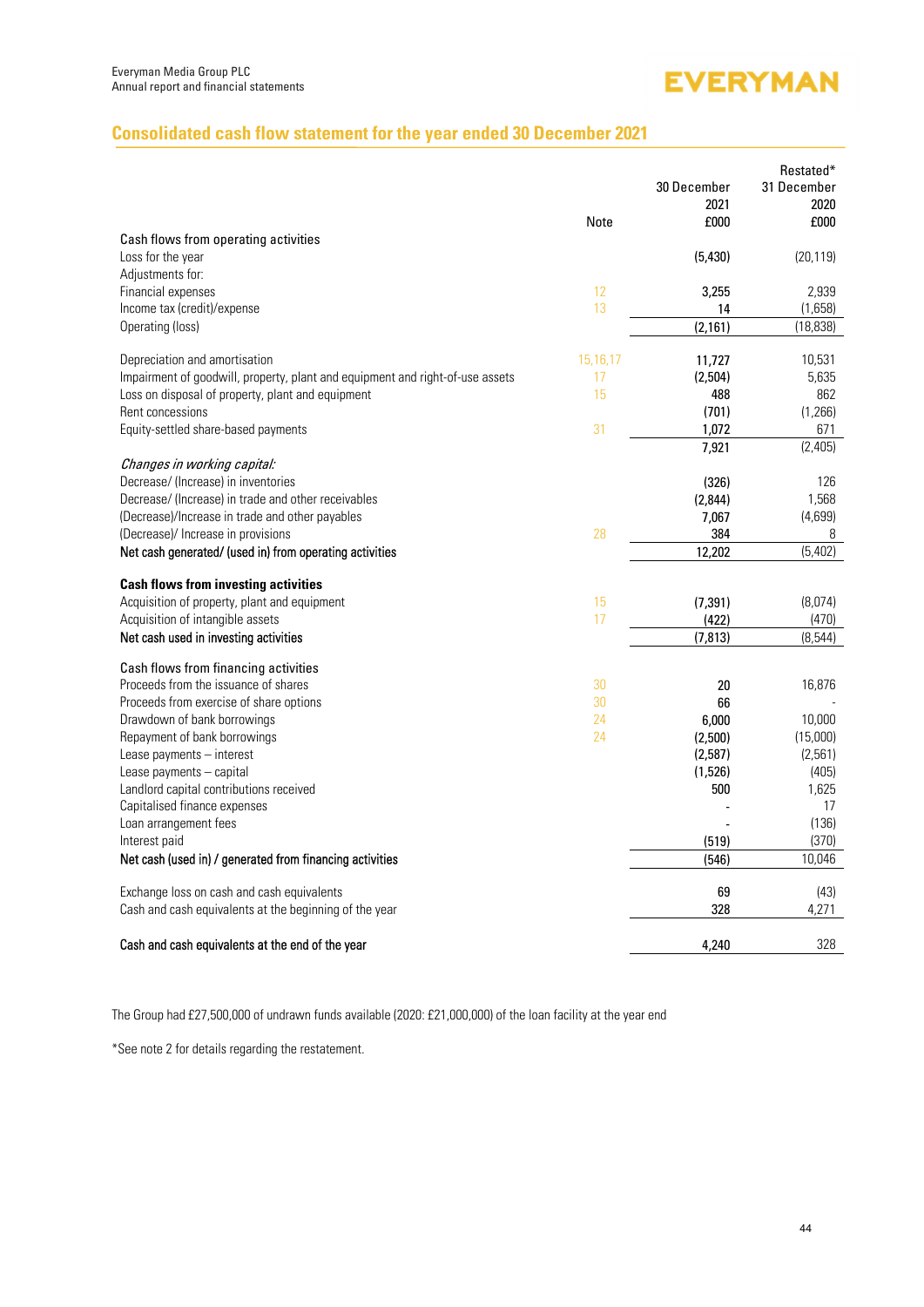

## **Company balance sheet as at 30 December 2021**

| Registered in England and Wales |
|---------------------------------|
| Company number: 08684079        |

| Company number: 08684079                     |        |              | Restated*    |
|----------------------------------------------|--------|--------------|--------------|
|                                              |        | 30 December  | 31 December  |
|                                              | Note   | 2021<br>£000 | 2020<br>£000 |
| <b>Assets</b>                                |        |              |              |
| Non-current assets                           |        |              |              |
| Trade and other receivables                  | 21     | 76,772       | 69,778       |
| Property, plant and equipment                | 15     | 43           | 94           |
| Right-of-use assets                          | 16     | 8,867        | 9,566        |
| Investments                                  | 18     | 31,994       | 31,994       |
| Deferred tax assets                          | 29     | 150          | 78           |
|                                              |        | 117,826      | 111,510      |
| Current assets                               |        |              |              |
| Trade and other receivables                  |        | 176          | 167          |
|                                              |        | 176          | 167          |
| <b>Total assets</b>                          |        | 118,002      | 111,677      |
| <b>Liabilities</b>                           |        |              |              |
| Current liabilities                          |        |              |              |
| Trade and other payables                     | 22     | 48           | 147          |
| Lease liabilities                            |        | 679          | 766          |
| Loans and borrowings                         | 24     | 119          | 43           |
|                                              |        | 846          | 956          |
| Non-current liabilities                      |        |              |              |
| Interest-bearing borrowings                  | 24     | 12,500       | 9,000        |
| Lease liabilities                            |        | 9,926        | 10,210       |
| Other provisions                             | 28     | 84           | 84           |
|                                              |        | 22,510       | 19,294       |
| <b>Total liabilities</b>                     |        | 23,356       | 20,250       |
| <b>Net assets</b>                            |        | 94,646       | 91,427       |
| <b>Equity</b>                                |        |              |              |
| Equity attributable to owners of the Company |        |              |              |
| Ordinary shares                              | $30\,$ | 9,117        | 9,110        |
| Share premium                                | $30\,$ | 57,097       | 57,038       |
| Merger reserve                               | $30\,$ | 20,336       | 20,336       |
| Retained earnings                            |        | 8,096        | 4,943        |
| <b>Total equity</b>                          |        | 94,646       | 91,427       |

\*See note 2 for details regarding the restatement.

The Company profit for the year was £2,528,000 (2020 restated: £1,825,000).

These financial statements were approved by the Board of Directors on 25 March 2022 and signed on its behalf by:

Alex Scrimgeour CEO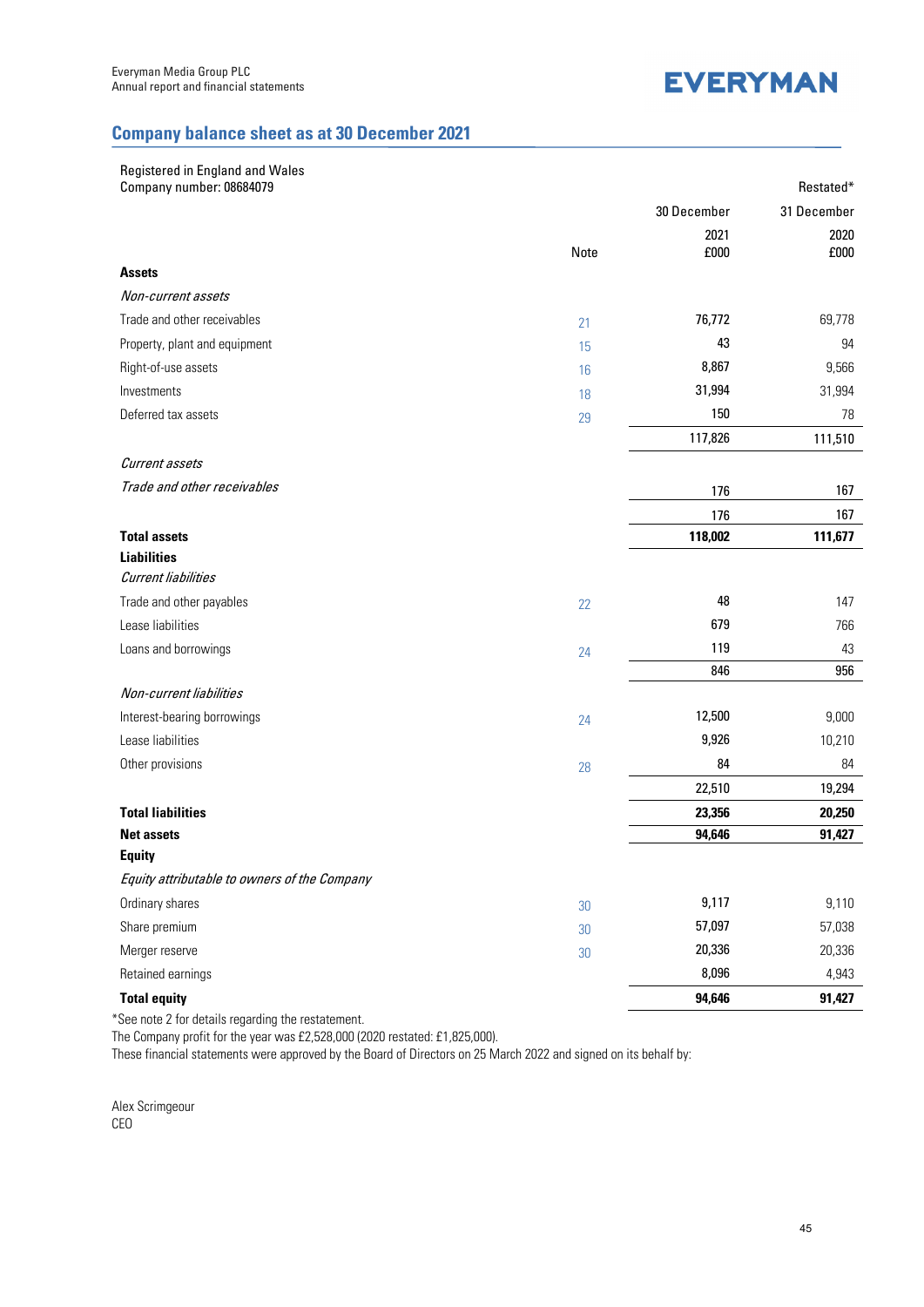#### Everyman Media Group PLC Annual report and financial statements

**Company statement of changes in equity for the year ended 30 December 2021** 

|                                              | <b>Note</b> | Share<br>capital<br>£000 | Share<br>premium<br>£000 | Merger<br>Reserve<br>£000 | Retained<br>earnings<br>£000 | Total<br>equity<br>£000 |
|----------------------------------------------|-------------|--------------------------|--------------------------|---------------------------|------------------------------|-------------------------|
| Balance at 2 January 2020 - restated         |             | 7,352                    | 41,920                   | 20,336                    | 2.447                        | 72,055                  |
| Profit for the year*restated                 |             |                          |                          |                           | 1,825                        | 1,825                   |
| Total comprehensive income                   |             |                          |                          |                           | 1,825                        | 1,825                   |
| Shares issued in the period                  | 30          | 1,758                    | 15,813                   |                           |                              | 17,571                  |
| Share issue expenses                         | 30          |                          | (695)                    |                           |                              | (695)                   |
| Share-based payment expense                  | 31          |                          |                          |                           | 671                          | 671                     |
| Total transactions with owners of the parent |             | 1,758                    | 15,118                   |                           | 671                          | 17,547                  |
| Balance at 31 December 2020 *restated        |             | 9,110                    | 57,038                   | 20,336                    | 4.943                        | 91,427                  |
| Profit for the year                          |             |                          |                          |                           | 2,528                        | 2,528                   |
| Total comprehensive income                   |             | $\blacksquare$           |                          |                           | 2,528                        | 2,528                   |
| Shares issued in the period                  | 30          | $\overline{7}$           | 59                       |                           |                              | 66                      |
| Share-based payment expense                  | 31          |                          | $\overline{\phantom{a}}$ |                           | 625                          | 625                     |
| Total transactions with owners of the parent |             | $\overline{7}$           | 59                       | ٠                         | 625                          | 691                     |
| Balance at 30 December 2021                  |             | 9,117                    | 57,097                   | 20,336                    | 8,096                        | 94,646                  |

\*See note 2 for details regarding the restatement.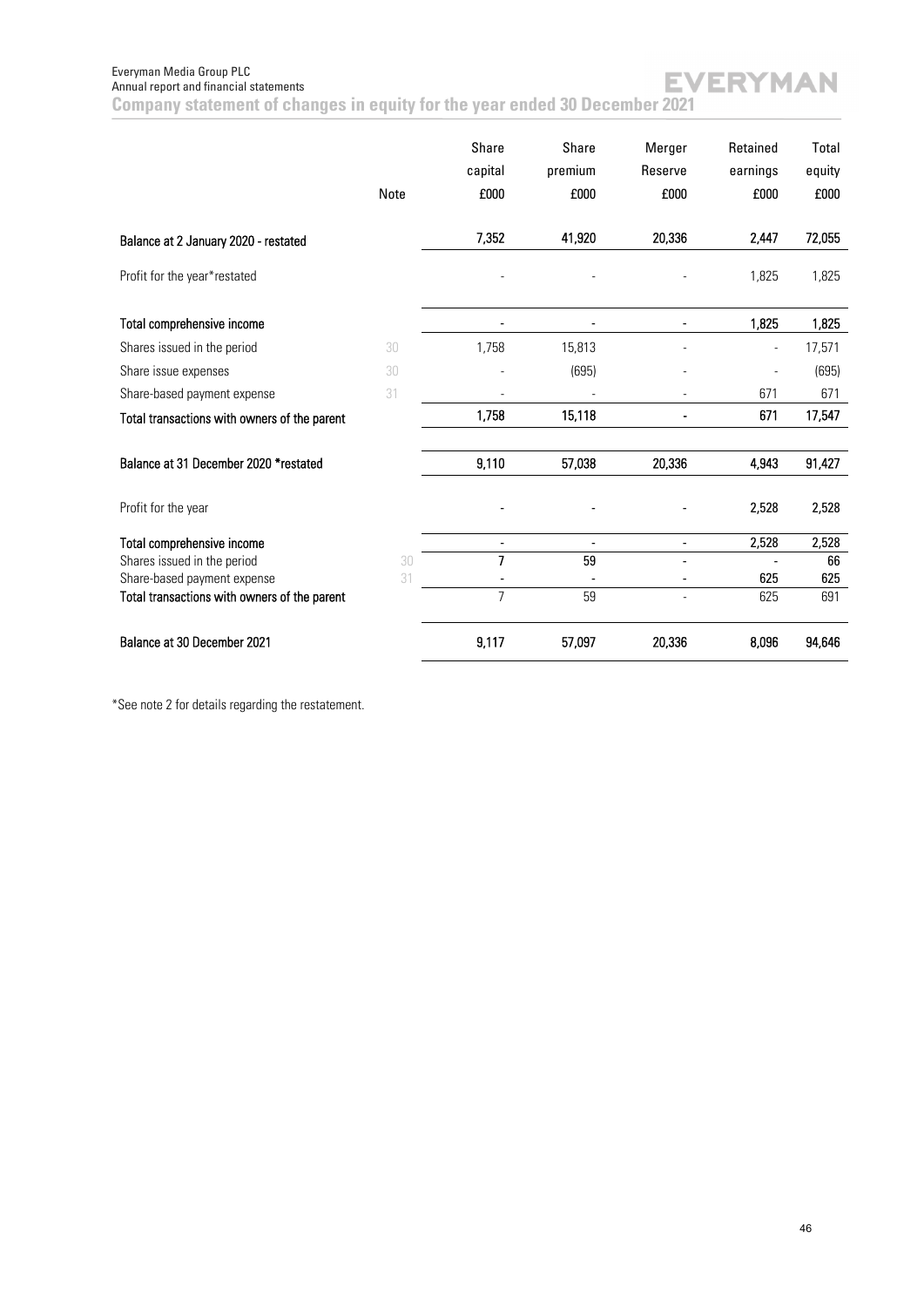## FVERYMAN

## **Notes to the financial statements**

## **1 General information**

Everyman Media Group PLC and its subsidiaries (together, the Group) are engaged in the ownership and management of cinemas in the United Kingdom. Everyman Media Group PLC (the Company) is a public company limited by shares registered, domiciled and incorporated in England and Wales, in the United Kingdom (registered number 08684079). The address of its registered office is Studio 4, 2 Downshire Hill, London NW3 1NR. All trade takes place in the United Kingdom.

## **2 Basis of preparation and accounting policies**

These financial statements have been prepared in accordance with UK adopted International Accounting Standards. The Company has elected to prepare its parent Company financial statements in accordance with FRS101.

The financial statements are prepared on the historical cost basis.

The preparation of financial statements in compliance with adopted IFRS requires the use of certain critical accounting estimates, it also required Group management to exercise judgements and estimates have been made in preparing the financial statements and their effect are disclosed in the notes below.

The accounting policies set out below have, unless otherwise stated, been applied consistently to all periods presented in these Group financial statements. The Group prepares its financial statements on a 52/53 week basis. The year end date is determined by the 52nd Thursday in the year. A 53rd week is reported where the year end date is no longer aligned with 7 days either side of 31st December. The year ended 30 December 2021 is a 52 week period as is the comparative prior year.

Amounts are rounded to the nearest thousand, unless otherwise stated.

### **Company basis of preparation**

The Company financial statements were prepared in accordance with Financial Reporting Standard 101 Reduced Disclosure Framework (FRS101).

In preparing these financial statements, the Company applies the recognition, measurement and disclosure requirements of International Financial Reporting Standards but makes amendments where necessary in order to comply with the Companies Act 2006 and has set out below where advantage of the FRS101 disclosure exemptions has been taken.

Under s408 of the Companies Act 2006 the Company is exempt from the requirement to present its own profit and loss account.

In these financial statements, the Company has applied the exemptions available under FRS101 in respect of the following disclosures:

- A cash flow statement and related notes.
- Disclosures in respect of transactions with wholly-owned subsidiaries.
- Disclosures in respect of capital management.
- Disclosures in respect of the compensation of key management personnel.
- New but not yet effective IFRS.

As the consolidated financial statements include the equivalent disclosures, the Company has also taken the exemptions under FRS101 available in respect of the following disclosures:

- IFRS2 Share Based Payments in respect of Group-settled share based payments.
- Certain disclosures required by IFRS13 Fair Value Measurement.
- Certain disclosures required by IFRS7 Financial Instruments.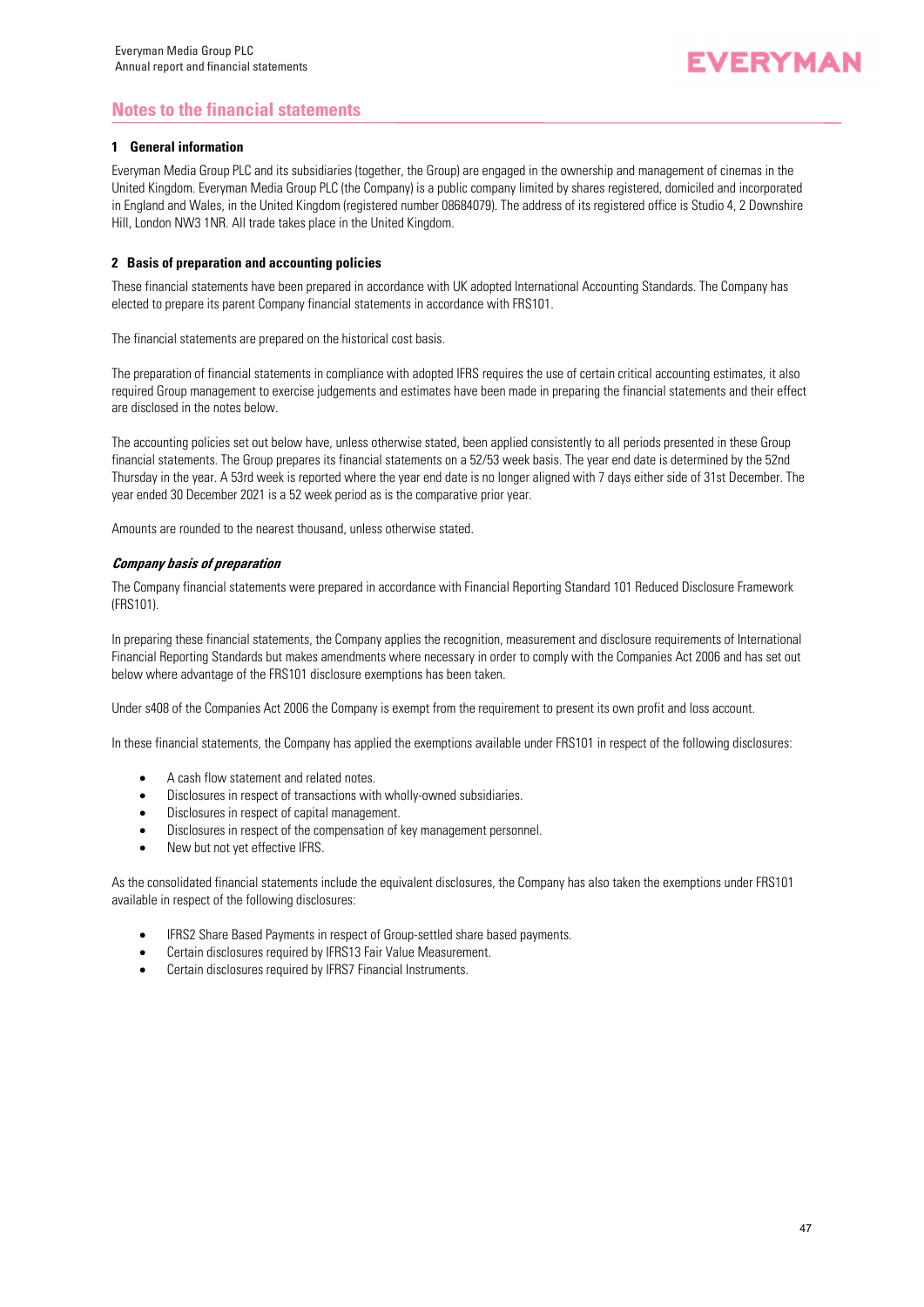# EVERYMAN

## **Going concern**

At the beginning of the year the Group had a Revolving Credit Facility ("RCF") in place for £30m, this was agreed on 16 January 2019 and is repayable in full on or before 15 January 2024. As at 31 December 2020, the Group had drawn down £9m of this facility and closed the year with £0.4m of cash, therefore the net opening debt position in January 2021 was £8.7m, with the undrawn facility at £21.4m. The banking covenants for the facility had been waived for the period April 2020 to March 2021, and a single liquidity covenant introduced for the period.

The Group's financing arrangements were amended in the first quarter of 2021 to provide longer term liquidity if required should the roadmap out of the pandemic extend further than anticipated. The arrangement consists of a £25m Revolving Credit Facility ("RCF") and a £15m Coronavirus Large Business Interruption Loan Scheme ("CLIBILS") and both are repayable in full on or before 15 January 2024.

The facility covenants were amended temporarily to provide liquidity through the pandemic, when the facility amendments were made in the first quarter of 2021. The liquidity covenant requires cash plus undrawn facility to exceed £7m, and there is a last twelve months rolling EBITDA covenant set at 30% below management estimates.

From June 2022, the covenants return to the pre-pandemic tests based on leverage and fixed cover charge. Since December 2021 the business has operated within all sets of covenants.

The continuing uncertainty due to the COVID-19 pandemic has been considered as part of the Group's adoption of the going concern basis. In particular the recovery profile of admissions in the sensitivity of forecasts. The forecast period considered is the 15 months from the balance sheet date up to 31 March 2023.

#### Base case Scenario

The Board approved budget and latest forecasts are based on a scenario where the business remains open with no further Government enforced closures. The forecast assumes admits return to pre-pandemic levels on a non-like-for-like basis in 2022, excluding the impact of increased capacity from venues opened since 2019. Increases in forecast costs reflect the current inflationary environment and the increases announced in national insurance rates. New openings are forecast at 4 for 2022, with the corresponding capital investments.

In this scenario the Group maintains significant headroom in its banking facilities.

#### Stress testing

The Board is cognisant of the potential for COVID-19 to impact further whilst the pandemic continues. Given this possibility the Board have considered a severe but plausible scenario of reduced admissions on the basis that COVID-19 may continue to affect consumer behaviour and there could potentially be further disruption to the film slate. A reduction in budgeted admissions of 20% each month from January 2022 has been modelled and a corresponding reduction in capital expenditure for non-committed projects This scenario would cause a breach in the leverage covenant in October 2022.

If this scenario were to arise there are a number of levers to secure the financial position and covenants that would be brought into play, including mothballing projects to reduce borrowings and reducing costs to reduce the impact on EBITDA. Taking mitigating actions into consideration, the leverage covenant would not be breached in October 2022.

The Directors believe that the Group is well placed to manage its financing and other business risks satisfactorily and have a reasonable expectation that the Group will have adequate resources to continue in operation for at least 12 months from the signing date of these consolidated financial statements. The Board considers that a 20% reduction in budgeted admissions is plausible but unlikely, particularly in light of business performance in January and February 2022 and the current film slate, and that the Group has sufficient levers to navigate the severe but plausible downside scenario described above. As a result, the Board does not believe this to represent a material uncertainty, therefore the Board consider it appropriate to adopt the going concern basis of accounting in preparing the financial statements. The forecasts are under continuous review given current market conditions. The business has the ability to remain trading for a period of at least 12 months from the date of signing of these financial statements.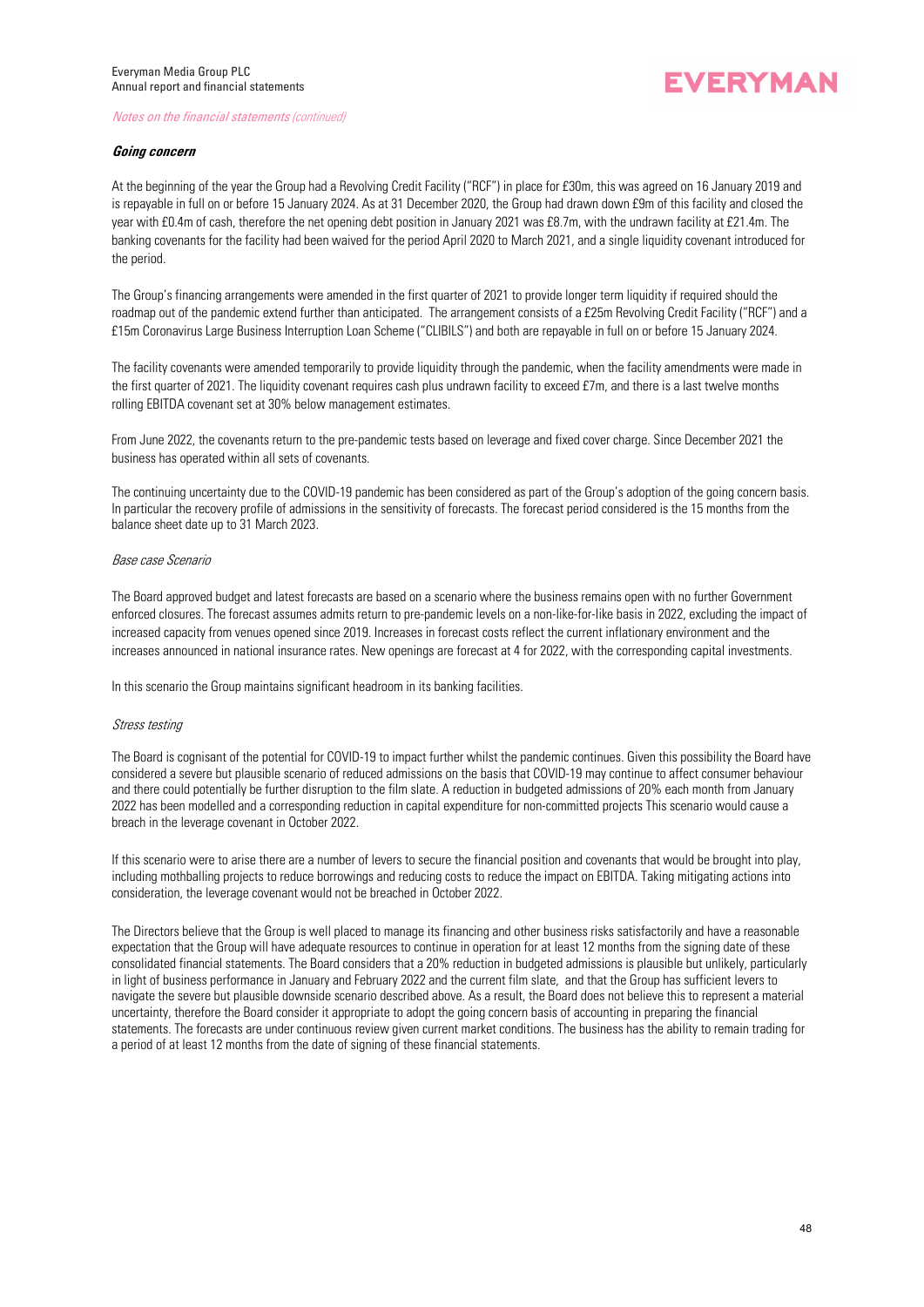#### Notes on the financial statements (continued)

#### **Use of non-GAAP profit and loss measures**

The Group believes that along with operating profit, the 'adjusted profit from operations' provides additional guidance to the statutory measures of the performance of the business during the financial year. The reconciliation between operating profit and non-GAAP loss from operations is shown on page 42.

Adjusted profit or loss from operations is calculated by adding back depreciation, amortisation, pre-opening expenses and certain nonrecurring or non-cash items. Adjusted profit is an internal measure used by management as they believe it better reflects the underlying performance of the Group beyond generally accepted accounting principles.

### **Basis of consolidation**

Where the Group has power, either directly or indirectly so as to have the ability to affect the amount of the investor returns and has exposure or rights to variable returns from its involvement with the investee, it is classified as a subsidiary. The balance sheet at 30 December 2021 incorporates the results of all subsidiaries of the Group for all years and periods, as set out in the basis of preparation.

Intra-Group balances and transactions, and any unrealised income and expenses arising from intra-Group transactions, are eliminated. Unrealised losses are eliminated in the same way as unrealised gains, but only to the extent that there is no evidence of impairment.

The consolidated financial statements include the results of the Company and all its subsidiary undertakings made up to the same accounting date.

#### **Merger reserve**

On 29 October 2013 the Company became the new holding company for the Group. This was put into effect through a share-for-share exchange of 1 Ordinary share of 10 pence in Everyman Media Group PLC for 1 Ordinary share of 10 pence in Everyman Media Holdings Limited (previously, Everyman Media Group Limited), the previous holding company for the Group. The value of 1 share in the Company was equivalent to the value of 1 share in Everyman Media Holdings Limited.

The accounting treatment for group reorganisations is presented under the scope of IFRS3. The introduction of the new holding company was accounted for as a capital reorganisation using the principles of reverse acquisition accounting under IFRS3. Therefore, the consolidated financial statements are presented as if Everyman Media Group PLC has always been the holding company for the Group. The Company was incorporated on 10 September 2013.

The use of merger accounting principles has resulted in a balance in Group capital and reserves which has been classified as a merger reserve and included in the Group's shareholders' funds.

The Company recognised the value of its investment in Everyman Media Holdings Limited at fair value based on the initial share placing price on admission to AIM. As permitted by s612 of the Companies Act 2006, the amount attributable to share premium was transferred to the merger reserve. The investment in the Company is recorded at fair value.

#### **Revenue recognition**

Revenue for the Group is measured at the fair value of the consideration received or receivable. The Group recognises revenue for services provided when the amount of revenue can be reliably measured and it is probable that future economic benefits will flow to the entity.

Most of the Group's revenue is derived from the sale of tickets for a film and the sale of food and beverage, and therefore the amount of revenue earned is determined by reference to the prices of those items. The Group's revenues from film and entertainment activities are recognised on completion of the showing of the relevant film. The Group's revenues for food and beverages are recognised at the point of sale as this is the time the performance obligations have been met. The Group's other revenues, which include commissions, are recognised when all performance obligations have been satisfied.

All advanced booking fees, gift cards and similar income which are received in advance of the related performance are classified as deferred revenue and shown as a liability until completion of the performance.

All contractual-based revenue from memberships is initially classified as deferred revenue. Revenue from memberships that provide a certain number of tickets per year is recognised over the year as utilised. Revenue from sponsorships and memberships providing unlimited access is recognised equally over the year. Advertising revenue is recognised at the point the advertisement is shown in the cinemas.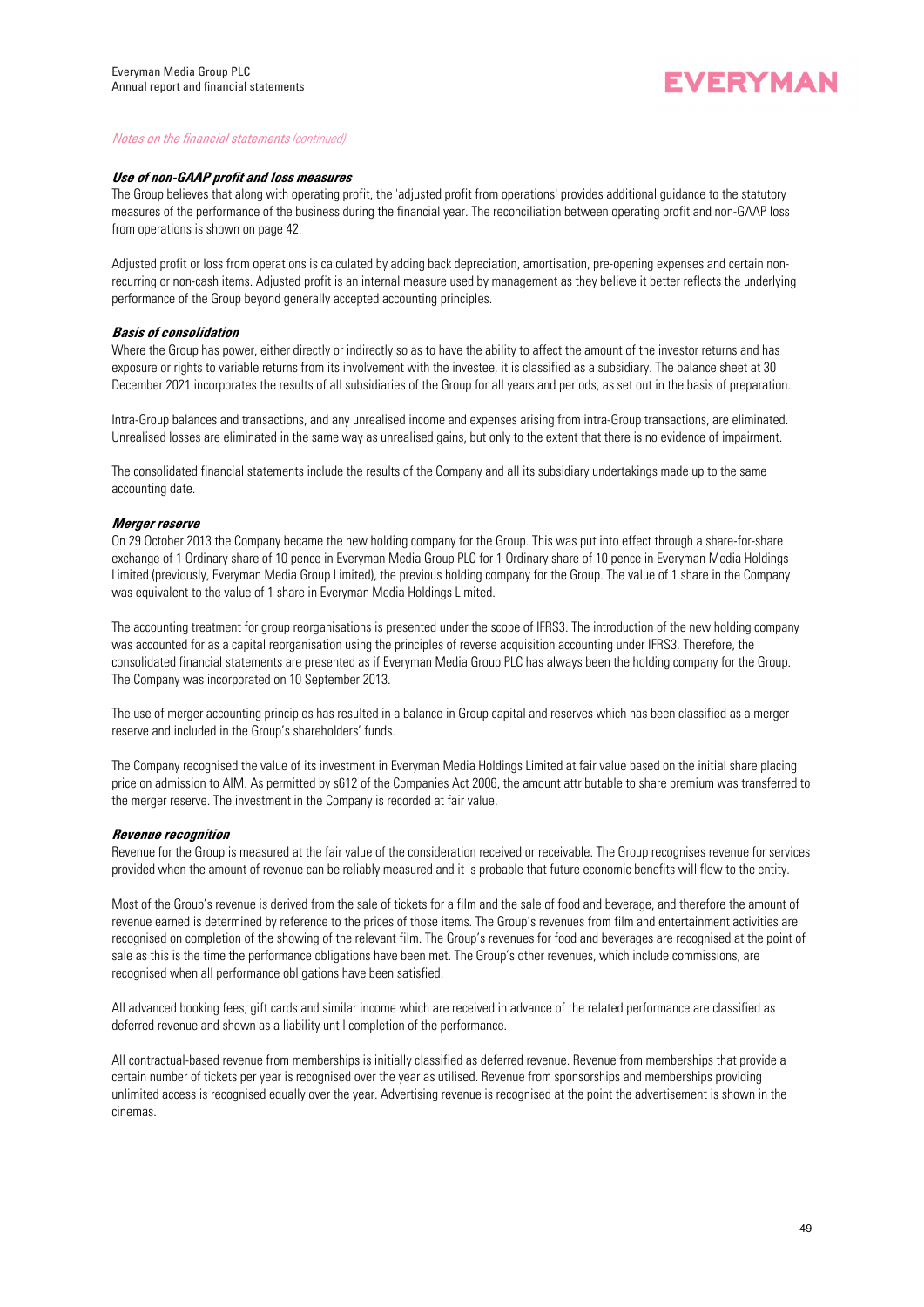Notes on the financial statements (continued)

### **Goodwill**

Goodwill is stated at cost less any accumulated impairment losses. Goodwill is allocated to cash-generating units and is not amortised but is tested annually for impairment. Goodwill represents the excess of the costs of a business combination over the total acquisition date fair values of the identifiable assets, liabilities and contingent liabilities acquired. Goodwill is capitalised as an intangible asset. Costs incurred in a business combination are expensed as incurred with the exception that for business combinations completed prior to 1 January 2010, cost comprised the fair value of assets given, liabilities assumed and equity instruments issued, plus any direct costs of acquisition.

The recoverable amount of an asset or cash-generating unit (CGU) is the greater of its value-in-use and its fair value less costs to sell. In assessing value-in-use, the estimated future cash flows are discounted to their present value using a pre-tax discount rate that reflects current market assessments of the time value of money and the risks specific to the asset. For the purpose of impairment testing, assets that cannot be tested individually are grouped together into the smallest group of assets that generates cash inflows from continuing use that are largely independent of the cash inflows of other assets or groups of assets (the CGU), this is usually an individual cinema venue. The goodwill acquired in a business combination, for the purpose of impairment testing, is allocated to CGUs. Subject to an operating segment ceiling test, for the purposes of goodwill impairment testing, CGUs to which goodwill has been allocated are aggregated so that the level at which impairment is tested reflects the lowest level at which goodwill is monitored for internal reporting purposes. Goodwill acquired in a business combination is allocated to groups of CGUs that are expected to benefit from the synergies of the combination.

An impairment loss is recognised if the carrying amount of an asset or its CGU exceeds its estimated recoverable amount. Impairment losses are recognised in the profit and loss. Impairment losses recognised in respect of CGUs are allocated first to reduce the carrying amount of any goodwill allocated to the units, and then to reduce the carrying amounts of the other assets in the unit/group of units on a pro-rata basis. Once good will has been impaired, the impairment cannot be reversed in future periods.

#### **Intangible assets**

Interests in property-based leases acquired in a business combination are recognised at acquisition date Incremental Borrowing Rate (IBR) with an adjustment to Right of Use asset for favourable/unfavourable terms. Amortisation is calculated on a straight-line basis to allocate the cost of property-based leases across the term of the relevant leasehold interest.

Amortisation on software in development does not commence until it is complete and available for use.

Software and website assets acquired by the Group are stated at cost less accumulated amortisation and impairment losses. Amortisation is provided on all software assets so as to write off their carrying value over the expected useful economic lives. The estimated useful lives are as follows:

| Leasehold interest | - straight line on cost over the remaining life of the lease |
|--------------------|--------------------------------------------------------------|
| Software assets    | - 3 to 5 years                                               |

During the period there was a development in IFRS relating to software capitalisation following an IFRIC agenda decision in April 2021. This decision relates to the treatment of customisation and configuration costs in cloud/SaaS computing arrangements. Historically implementation costs have been capitalised in line with Everyman accounting policy, however in light of the IFRIC decision the policy has been changed in 2021 to expense the costs to the P&L as incurred. There is no material impact of this change on in policy on costs capitalised in previous years.

#### **Property, plant and equipment**

Items of property, plant and equipment are recognised at cost less accumulated depreciation and accumulated impairment losses. As well as the purchase price, cost includes directly attributable costs.

Depreciation on assets under construction does not commence until they are complete and available for use. These assets represent fitouts. Depreciation is provided on all other leasehold improvements and all other items of property, plant and equipment so as to write off their carrying value over the expected useful economic lives. The estimated useful lives are as follows:

| Freehold properties    | - 50 vears                                                   |
|------------------------|--------------------------------------------------------------|
| Leasehold improvements | - straight line on cost over the remaining life of the lease |
| Plant and machinery    | - 5 vears                                                    |
| Fixtures and fittings  | - 8 vears                                                    |

Depreciation methods, useful lives and residual values are reviewed at each balance sheet date. Land is not depreciated.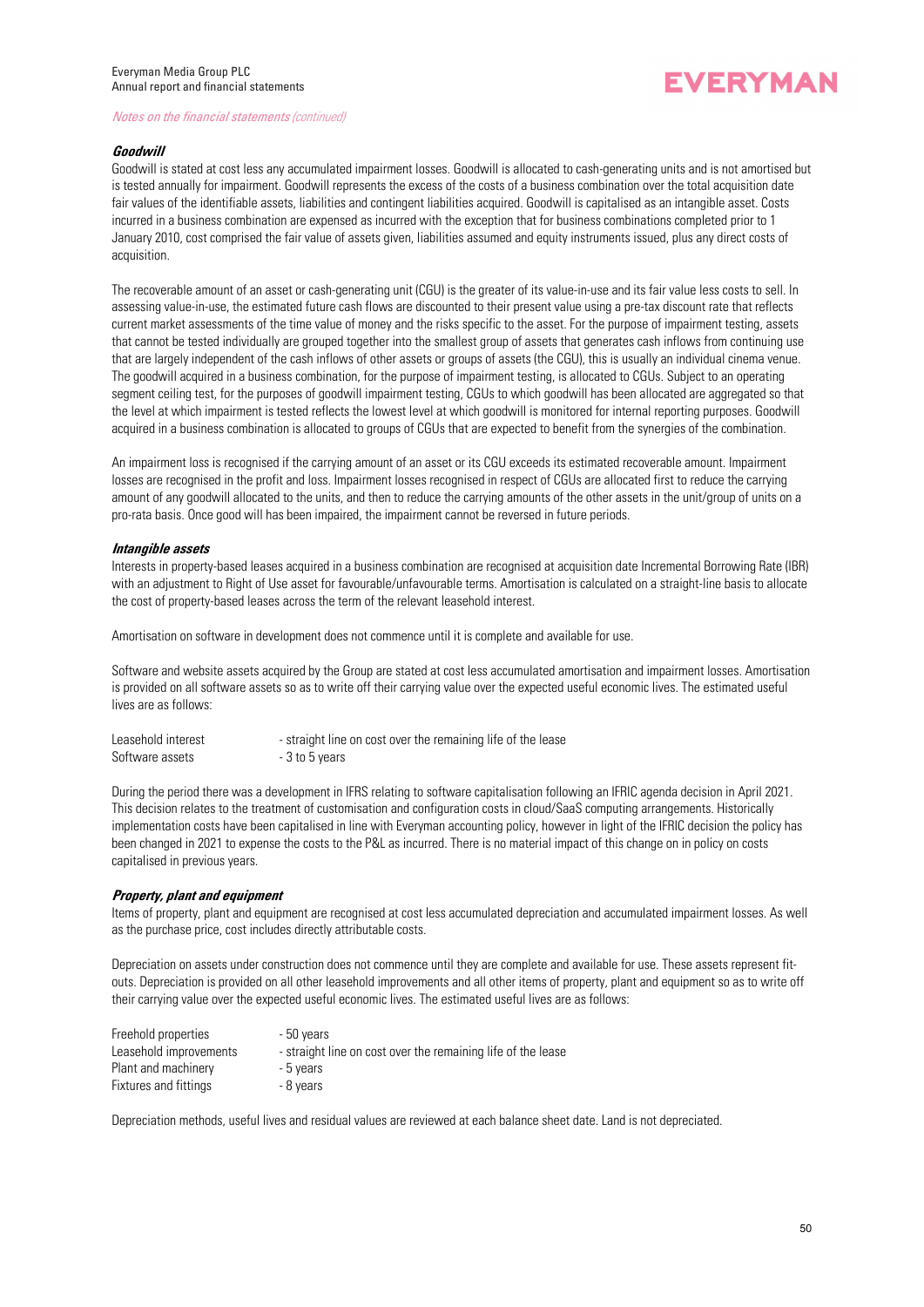Notes on the financial statements (continued)

### **Impairment (excluding inventories)**

Impairment tests on goodwill and other intangible assets with indefinite useful economic lives are undertaken annually at the financial year end. Other non-financial assets are subject to impairment tests whenever events or changes in circumstances indicate that their carrying amount may not be recoverable. Where the carrying value of an asset exceeds its recoverable amount (i.e. the higher of value in use and fair value less costs to sell), the asset is written down accordingly.

Where it is not possible to estimate the recoverable amount of an individual asset, the impairment test is carried out on the smallest group of assets to which it belongs for which there are separately identifiable cash flows; its cash generating units ('CGUs'). Goodwill is allocated on initial recognition to each of the Group's CGUs that are expected to benefit from a business combination that gives rise to the goodwill.

Impairment losses (including reversals of impairment losses or impairment gains) are included in profit or loss, except to the extent they reverse gains previously recognised in other comprehensive income. An impairment loss recognised for goodwill is not reversed.

### **Inventories**

Inventories are valued at the lower of cost and net realisable value. The cost incurred in bringing each product to its present location and condition is accounted for as follows:

| Food and beverages | - purchase cost on a first-in, first-out basis |
|--------------------|------------------------------------------------|
| Projection stock   | - purchase cost on a first-in, first-out basis |

Net realisable value is the estimated selling price in the ordinary course of business.

### **Provisions**

A provision is recognised in the balance sheet when the Group has a present legal or constructive obligation as a result of a past event, that can be reliably measured and it is probable that an outflow of economic benefits will be required to settle the obligation. Lease dilapidation provisions are recognised when entering into a lease where an obligation is created. This obligation may be to return the leasehold property to its original state at the end of the lease in accordance with the lease terms. Leasehold dilapidations are recognised at the net present value and discounted over the remaining lease period.

### **Leases**

At inception of a contract, the Group assesses whether a contract is, or contains, a lease. A contract is, or contains, a lease if the contract conveys the right to control the use of an identified asset for a period of time in exchange for consideration. To assess whether a contract conveys the right to control the use an identified asset, the Group assesses whether:

- the contract involves the use of an identified asset (this may be specified explicitly or implicitly, and should be physically distinct or represent substantially all of the capacity of a physically distinct asset). If the supplier has a substantive substitution right, then the asset is not identified;
- the Group has the right to obtain substantially all of the economic benefits from use of the asset throughout the period of use; and
- the Group has the right to direct the use of the asset. The Group has this right when it has the decision-making rights that are most relevant to changing how and for what purpose the asset is used.

At inception or on reassessment of a contract that contains a lease component, the Group allocates the consideration in the contract to each lease component on the basis of their relative stand-alone prices. However, for the leases of land and buildings in which it is a lessee, the Company has elected not to separate non-lease components and account for the lease and non-lease components as a single lease component.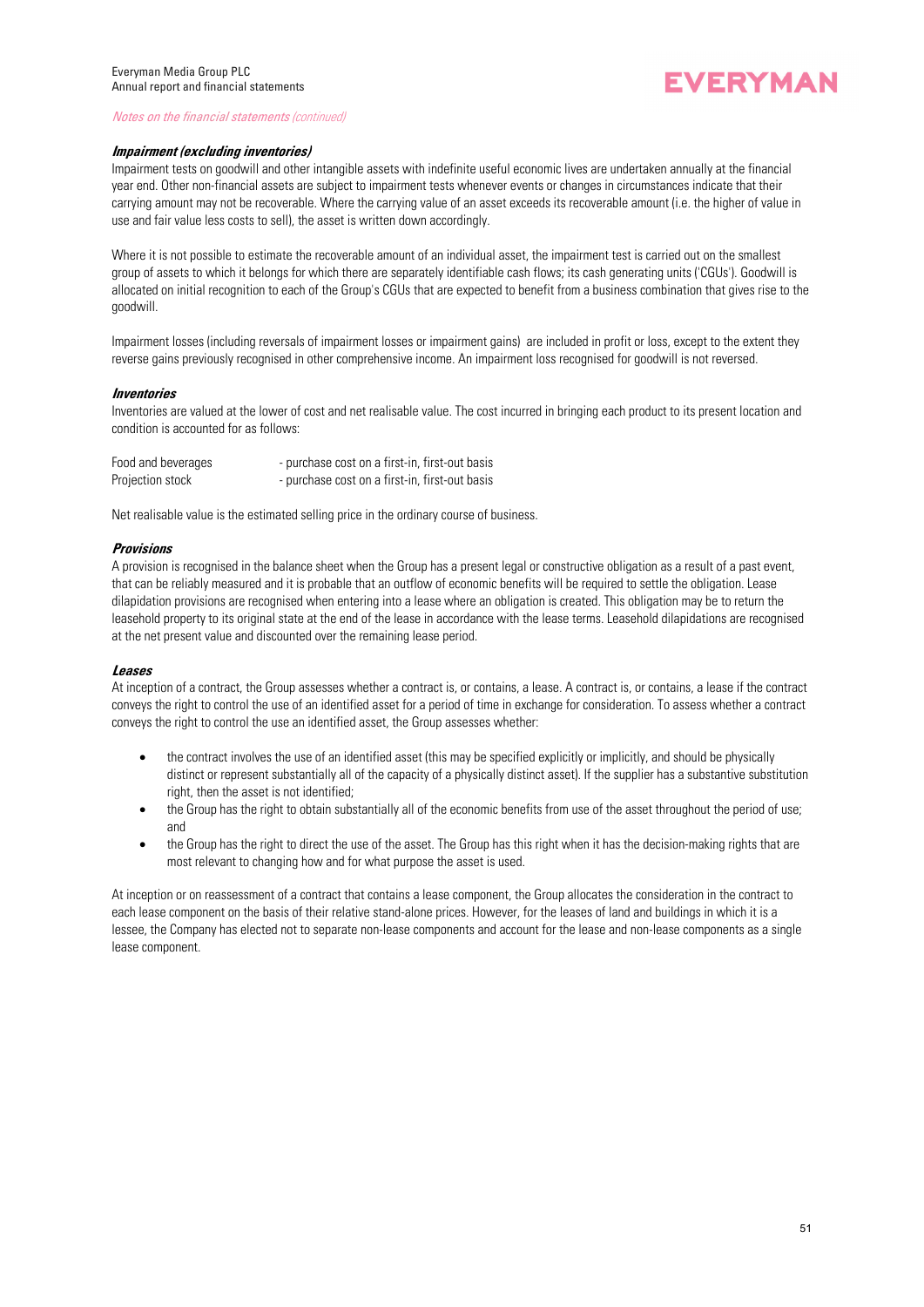# EVERYMAN

## **Leases (continued)**

### **Leases in which the Group is a lessee**

The Group recognises a right-of-use asset and a lease liability at the lease commencement date. The right-of-use asset is initially measured at cost, which comprises the initial amount of the lease liability adjusted for any lease payments made at or before the commencement date, plus any initial direct costs incurred and an estimate of costs to dismantle and remove the underlying asset or to restore the underlying asset or the site on which it is located, less any lease incentives received.

The right-of-use asset is subsequently depreciated using the straight-line method from the commencement date to the end of the lease term. The right-of-use asset is periodically reduced by impairment losses, if any, and adjusted for certain remeasurements of the lease liability.

The lease liability is initially measured at the present value of the lease payments at the commencement date, discounted using the interest rate implicit in the lease or, if that rate cannot be readily determined, the lessee's incremental borrowing rate.

Lease payments included in the measurement of the lease liability comprise the following:

- fixed payments
- variable lease payments that depend on an index or a rate, initially measured using the index or rate as at the commencement date
- amounts expected to be payable under a residual value guarantee

The lease liability is measured at amortised cost using the effective interest method. It is remeasured when there is a change in future lease payments arising from a change in an index or rate, if there is a change in the Group's estimate of the amount expected to be payable under a residual value guarantee, or if the Group changes its assessment of whether it will exercise a purchase, extension or termination option.

When the lease liability is remeasured, a corresponding adjustment is made to the carrying amount of the right-of-use asset, or is recorded in profit or loss if the carrying amount of the right-of-use asset has been reduced to zero.

#### **Short-term leases and leases of low-value assets**

The Group has elected not to recognise right-of-use assets and lease liabilities for short-term leases that have a lease term of 12 months or less and leases of low-value assets. The Group recognises these lease payments as an expense on a straight-line basis over the lease term.

### **IFRS 16: Leases – Covid-19 Related Rent concessions amendment**

The Group has adopted the amendment to IFRS 16 that provides an optional practical expedient for lessees from assessing whether a rent concession related to Covid-19 is a lease modification. Where the rent concession is a direct consequence of the Covid-19 pandemic, the revised consideration for the lease is substantially the same or less, the reduction affects only payments originally due on or before 30 June 2021, this was subsequently extended to 30 June 2022, and there were no other substantive changes to the lease then the concessions can be credited to the profit and loss in the period in which the event or condition that triggers the rent concession occurs, rather than as a lease modification. Further details relating to the application of the practical expedient are detailed within note 4.

#### **Taxation**

Tax on the profit and loss for the year comprises current and deferred tax. Tax is recognised in the profit and loss except to the extent that it relates to items recognised directly in equity, in which case it is recognised in equity. Current tax is the expected tax payable or receivable on the taxable income or loss for the year, using tax rates enacted or substantively enacted at the balance sheet date, and any adjustment to tax payable in respect of previous years.

Deferred tax assets and liabilities are recognised where the carrying amount of an asset or liability in the consolidated balance sheet differs from its tax base, except for differences arising on:

- The initial recognition of goodwill.
- The initial recognition of an asset or liability in a transaction which is not a business combination and at the time of the transaction affects neither accounting nor taxable profit.
- Investments in subsidiaries and jointly controlled entities where the Group is able to control the timing of the reversal of the difference and it is probable that the difference will not reverse in the foreseeable future.

Recognition of deferred tax assets is restricted to those instances where it is probable that taxable profit will be available against which the difference can be utilised.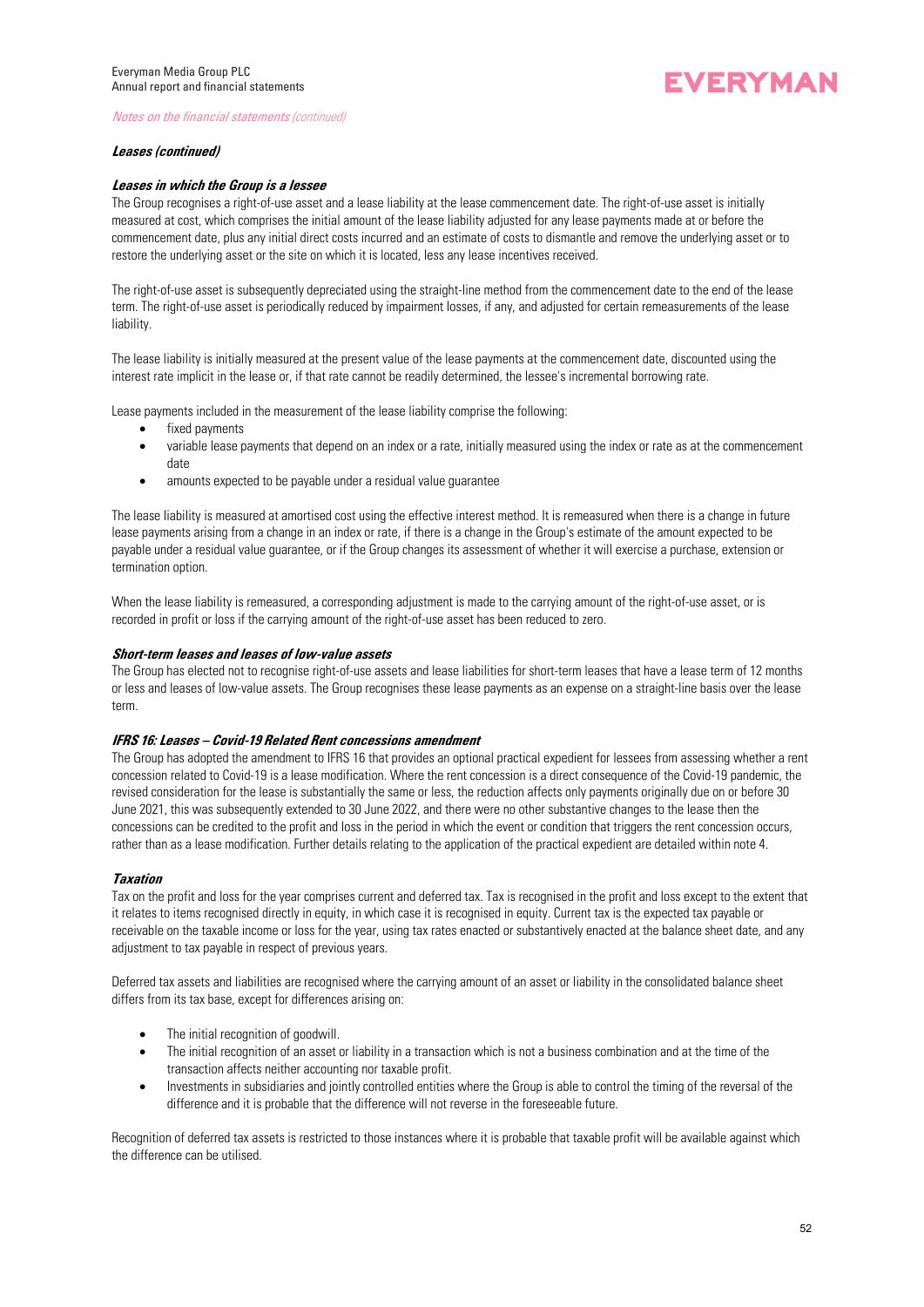Notes on the financial statements (continued)

### **Taxation (continued)**

The amount of the asset or liability is determined using tax rates that have been enacted or substantively enacted by the reporting date and are expected to apply when the deferred tax liabilities or assets are settled or recovered. Deferred tax balances are not discounted.

Deferred tax assets and liabilities are offset when the Group has a legally enforceable right to offset current tax assets and liabilities and the deferred tax assets and liabilities relate to taxes levied by the same tax authority on either:

- The same taxable Group company; or
- Different company entities which intend either to settle current tax assets and liabilities on a net basis or to realise the assets and settle the liabilities simultaneously, in each future period in which significant amounts of deferred tax assets and liabilities are expected to be settled or recovered.

#### **Operating segments**

The Board, the chief operating decision maker, considers that the Group's primary activity constitutes one reporting segment, as defined under IFRS8.

The total profit measures are operating profit and profit for the year, both disclosed on the face of the consolidated profit and loss. No differences exist between the basis of preparation of the performance measures used by management and the figures used in the Group financial information.

All of the revenues generated relate to cinema tickets, sale of food and beverages and ancillary income, an analysis of which appears in the notes below. All revenues are wholly generated within the UK. Accordingly, there are no additional disclosures provided to the financial information.

### **Pre-opening expenses**

Overhead expenses incurred prior to a new site opening are expensed to the profit and loss in the year that they are incurred. Similarly, the costs of training new staff during the pre-opening phase are expensed as incurred. These expenses are included within administrative expenses, right-of-use depreciation and financing expenses.

### **Employee benefits**

#### Furlough income

The business topped up employee pay to 80% of normal pay where the Government furlough income was less than 80% of that employees pay. The claims for furlough income are submitted in the month after the payroll costs have been incurred, therefore the income is recognised in the P&L on an accruals basis to match the payroll costs incurred in the month.

#### Defined contribution plans

A defined contribution plan is a post-employment benefit plan under which the company pays fixed contributions into a separate entity and will have no legal or constructive obligation to pay further amounts. Obligations for contributions to defined contribution pension plans are recognised as an expense in the profit and loss in the periods during which services are rendered by employees.

#### Share-based payments

Certain employees (including Directors and senior executives) of the Group receive remuneration in the form of equity-settled share-based payment transactions, whereby employees render services as consideration for equity instruments (equity-settled transactions, through the Growth Share Scheme, Approved and Unapproved Options Schemes). The cost of share-based payments is recharged by the Company to subsidiary undertakings in proportion to the services recognised.

Equity-settled share based schemes are measured at fair value, excluding the effect of non-market based vesting conditions, at the date on which they are granted. The fair value is determined by using an appropriate pricing model.

The cost of equity-settled transactions is recognised, together with a corresponding increase in equity, over the period in which the performance and/or service conditions are fulfilled, ending on the date on which the relevant employees become fully entitled to the award (the vesting date). The cumulative expense recognised for equity-settled transactions at each reporting date until the vesting date reflects the extent to which the vesting period has expired and the Group's best estimate of the number of equity instruments that will ultimately vest. The profit or loss charge or credit for a period represents the movement in cumulative expense recognised as at the beginning and end of that period.

No expense is recognised for awards that do not ultimately vest, except for awards where vesting is conditional upon a market condition, which are treated as vesting irrespective of whether or not the market condition is satisfied, provided that all other performance and/or service conditions are satisfied. The dilutive effect of outstanding options is reflected as additional share dilution in the computation of earnings per share.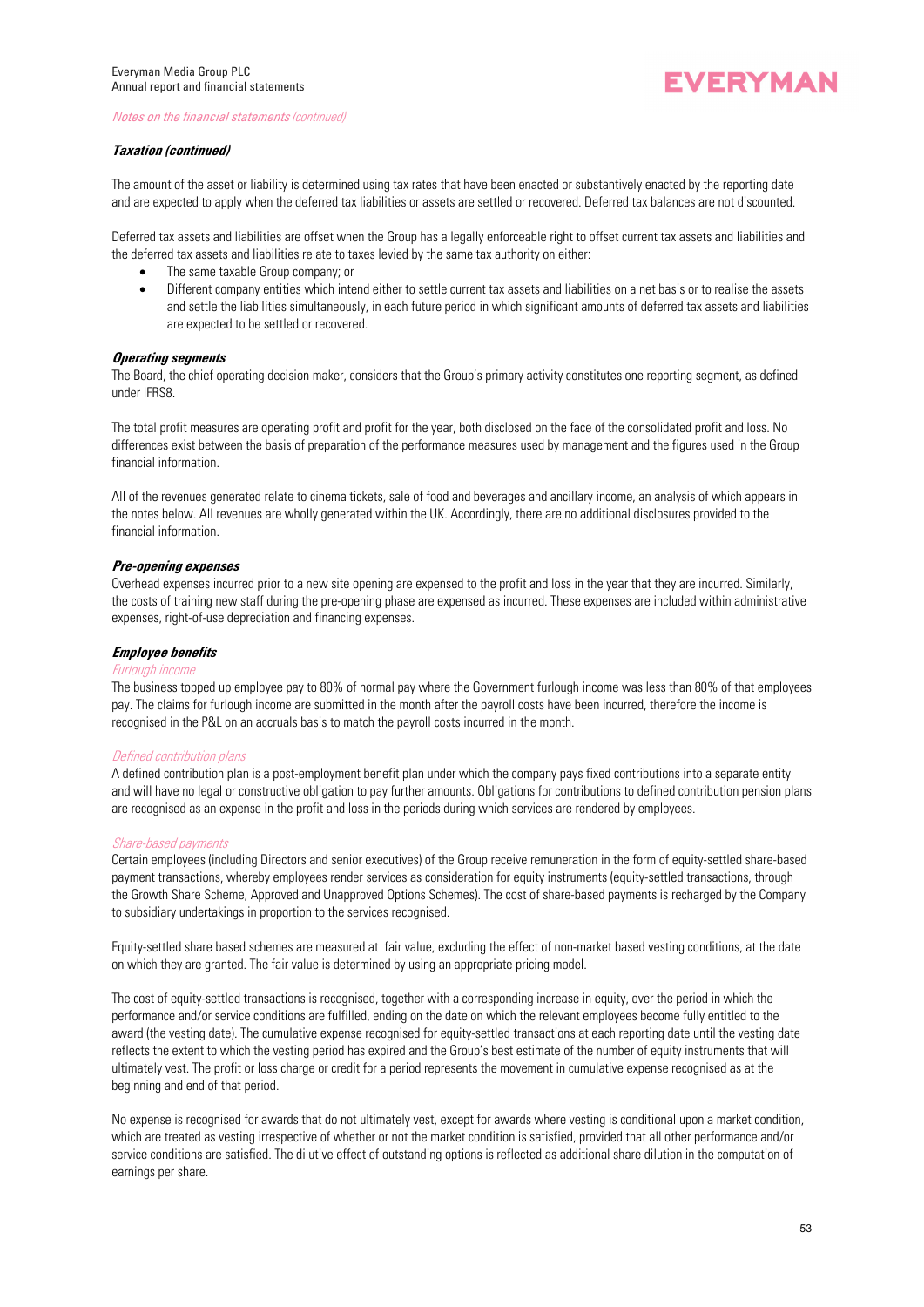Notes on the financial statements (continued)

## **Research and development**

Expenditure on development activities is capitalised if the product or process is technically and commercially feasible and the Group intends to and has the technical ability and sufficient resources to complete development, future economic benefits are probable and if the Group can measure reliably the expenditure attributable to the intangible asset during its development. Development activities involve a plan or design for the production of new or substantially improved products or processes. The expenditure capitalised includes the cost of materials and direct labour. Capitalised development expenditure is stated at cost less accumulated amortisation and less accumulated impairment losses.

## **Restatement of accounting for leases**

| Restatement of prior year reported<br>numbers<br>31 December 2020   | As previously<br>reported 31<br>December 2020 | <b>Restatement 1</b> | <b>Restatement 2</b> | <b>Restated 31</b><br>December 2020 |
|---------------------------------------------------------------------|-----------------------------------------------|----------------------|----------------------|-------------------------------------|
|                                                                     | £'000                                         | £'000                | f'000                | £'000                               |
| <b>Group Income Statement</b>                                       |                                               |                      |                      |                                     |
| Loss for the period                                                 | (20, 478)                                     | (84)                 | 443                  | (20, 119)                           |
| <b>Group Statement of Changes in Equity</b>                         |                                               |                      |                      |                                     |
| Loss for the period                                                 | (20, 478)                                     | (84)                 | 443                  | (20, 119)                           |
| <b>Balance Sheet</b>                                                |                                               |                      |                      |                                     |
| Right-of-use assets                                                 | 55,446                                        | 893                  | 406                  | 56,745                              |
| Lease Liabilities (Current)                                         | (2,641)                                       | 50                   | 58                   | (2,533)                             |
| Lease Liabilities (Non-Current)                                     | (75, 367)                                     | (1, 168)             |                      | (76, 535)                           |
| Trade and other payables                                            | (9, 476)                                      | 10                   | (211)                | (9,677)                             |
| Trade and other receivables                                         | 2,645                                         | 16                   | 239                  | 2,900                               |
| Deferred Tax                                                        | 63                                            |                      | (49)                 | 14                                  |
| Retained earnings                                                   | (25, 115)                                     | (199)                | 443                  | (24, 871)                           |
| <b>Net Assets and Total Equity</b>                                  | 52,179                                        | (199)                | 443                  | 52,423                              |
|                                                                     |                                               |                      |                      |                                     |
| Restatement of prior year reported<br>numbers<br>2 January 2020     | As previously<br>reported 2<br>January 2020   | <b>Restatement 1</b> | <b>Restatement 2</b> | <b>Restated 2</b><br>January 2020   |
|                                                                     | £'000                                         | £'000                | £'000                | £'000                               |
| <b>Group Statement of Changes in Equity</b><br>Total equity balance | 55,204                                        | (115)                |                      | 55,089                              |
| <b>Balance Sheet</b>                                                |                                               |                      |                      |                                     |
| Rights-of-use                                                       | 58,023                                        | 922                  |                      | 58,945                              |
| Lease Liabilities (Current)                                         | (2,421)                                       | 49                   |                      | (2, 372)                            |
| Lease Liabilities (Non-Current)                                     | (72, 900)                                     | (1,086)              |                      | (73, 986)                           |
| Retained earnings                                                   | (5, 221)                                      | (115)                |                      | (5, 336)                            |
| <b>Net Assets and Total Equity</b>                                  | 55,204                                        | (115)                | ä,                   | 55,089                              |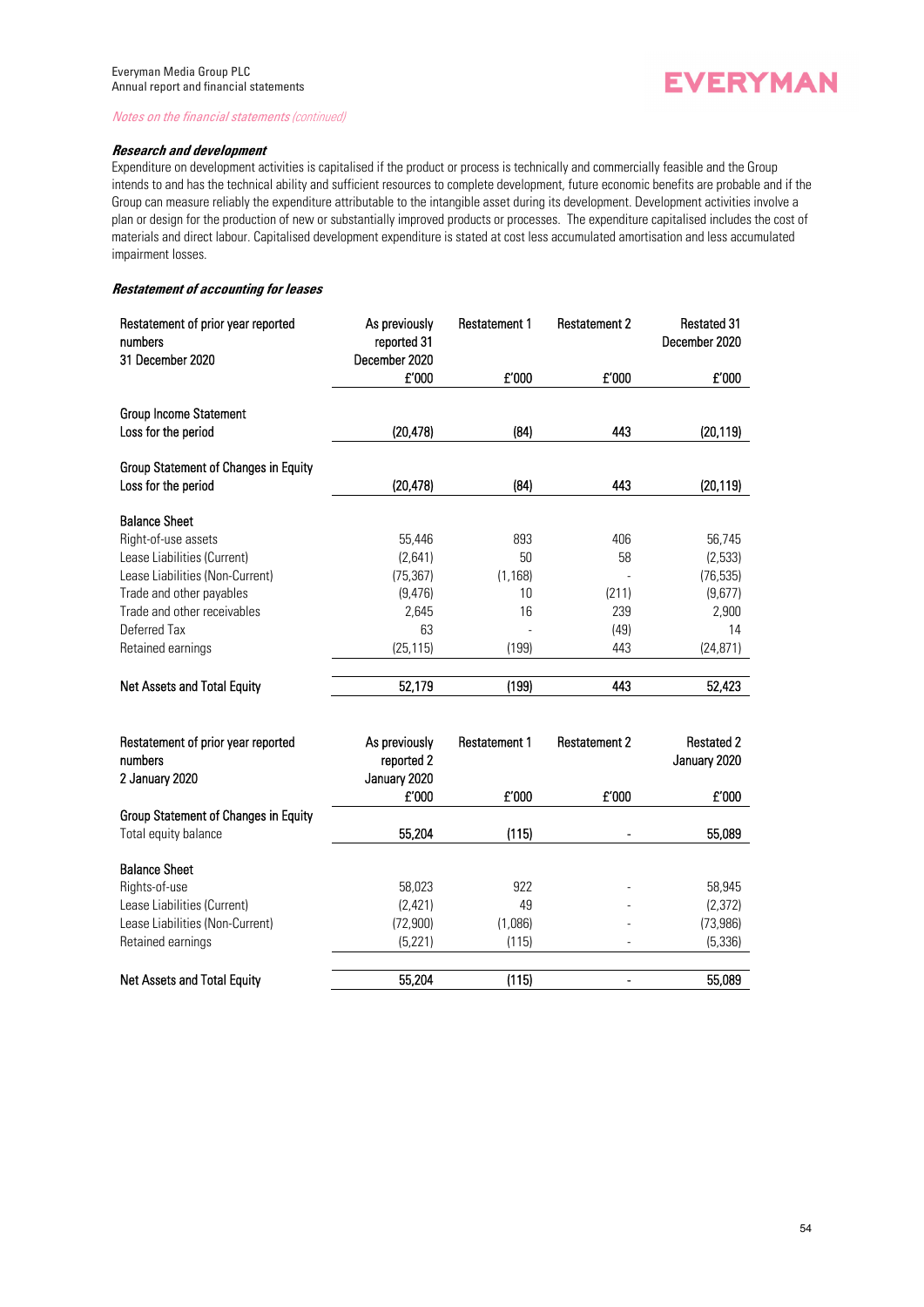Notes on the financial statements (continued)

## **Restatement 1 – Prior period error**

The previously reported results have been restated to correct errors identified in respect of two leases as follows:

### Canary Wharf

An assumption was made that rent would increase from March 2020, however, this was not the case. Due to this error the opening lease liability and right of use asset were wrong as the discounted cashflows were greater than actually payable.

Correcting this error led to a reduction in the right of use asset of £223,000 with a corresponding decrease in the lease liability of £344,000 and increase in retained earnings of £160,000.

This also gave rise to a decrease in depreciation charge of £45,000 and decrease in finance charge of £24,000. An adjustment to the gain on concession was made to reduce the gain by £21,000.

#### Chelmsford

Implicit in the lease is a contractual 2.5% compound increase in rent every 5 years. This meets the definition of an in-substance fixed payment and so should have been accounted for when discounting the future cash flows upon recognition of the lease. Accounting for this error has led to an increase in right of use asset of £1,174,000 with a corresponding increase of £1,462,000 to the lease liability and a decrease in retained earnings of £197,000.

Correcting this error led to an increase in depreciation charge of £103,000 and an increase in finance charge of £107,000.

The net impact of both adjustments in restatement one is a reduction in profit across 2019 and 2020 of £199,000.

### **Restatement 2 – Change in accounting policy – rent concessions**

After finalisation of the prior period financial statements there was a change to the Practical Expedient for rental concessions to include those effecting lease payments up to 30 June 2022. The original practical expedient was limited to arrangements that impacted rent payments up to 30 June 2021. This meant that some concessions that had previously been treated as modifications, could now be accounted for using the Practical Expedient.

Accounting for these concessions using the practical expedient gave rise to an increase in the Group right of use assets of £406,000 and an increase in the lease liability of £58,000.

Gain on concessions was increased £474,000, finance charge and depreciation increased and as a result of changing profits the deferred tax asset was reduced by £49,000

The net impact to Group profits in 2020 of restatement 2 was an increase of £443,000.

The impact of the change in accounting policy above impacts certain leases in the parent Company. The impact of the change in accounting policy on the parent Company balance sheet is to increase net assets by £18,000.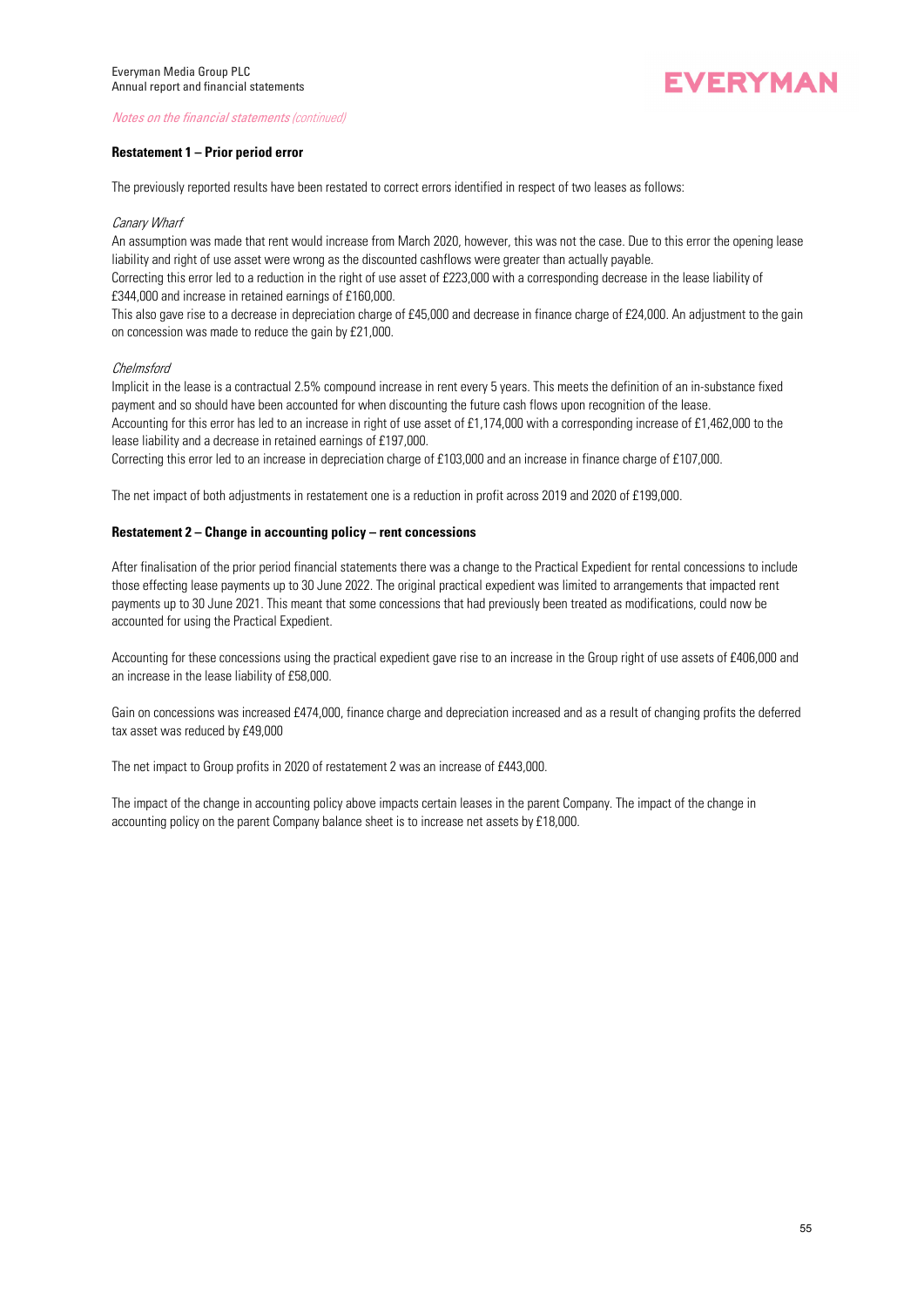## Notes on the financial statements (continued)

### **3 Financial Instruments – Risk Management**

The Group is exposed through its operations to the following financial risks:

- Credit risk
- Interest rate risk
- Liquidity Risk

In common with all other businesses, the Group is exposed to risks that arise from its use of financial instruments. This note describes the Group's objectives, policies and processes for managing those risks and the methods used to measure them. Further quantitative information in respect of these risks is presented throughout these financial statements.

There have been no substantive changes in the Group's exposure to financial instrument risks, it's objectives, policies and processes for managing those risks or the methods used to measure them from previous periods unless otherwise stated in this note.

The principal financial instruments used by the Group, from which financial instrument risk arises are as follows:

- Trade receivables
- Cash and cash equivalents
- Trade and other payables
- Floating rate bank revolving credit facilities and lease liabilities

#### **Recognition and initial measurement**

Trade receivables are initially recognised when originated. All other financial assets and liabilities are initially recognised when the Group becomes party to the contractual provisions of the instrument.

Financial assets (unless a trade receivable without a significant financing component) or financial liabilities are initially measured at fair value plus, for items not at fair value through the profit and loss, transaction costs that are directly attributable to their acquisition or issue. Trade receivables without a significant financing component are initially measured at the transaction price.

#### **Classification and subsequent measurement**

#### Financial assets classification

On initial recognition, financial assets are classified as measured at either amortised cost. Financial assets are not reclassified subsequent to their initial recognition unless the Group changes its business model for managing financial assets, in which case all affected financial assets are reclassified on the first day of the first reporting period following the change in the business model.

#### Financial assets and liabilities as per IFRS 9 requirement.

In financial assets the Group loans and receivables are recognised at the amount expected to be received. In the receivables, the Group have the trade receivables, stock, cash, and cash equivalents and these are included the current assets due to their short-term nature. Financial liabilities include the Group loans, trade payables and bank indebtedness. Trade payables are included in current liabilities due to their short-term nature.

Investments in subsidiaries are carried at cost less impairment.

#### Cash and cash equivalents classification

Cash and cash equivalents comprise cash balances, call deposits and cash amounts in transit due from credit cards which are settled within seven days from the date of the reporting period. Bank overdrafts that are repayable on demand and form an integral part of the Group's cash management are included as a component of cash and cash equivalents for the purpose only of the Statement of Cash Flows.

#### Financial assets subsequent measurement, gains and losses

Financial assets classified at amortised cost are subsequently measured at amortised cost using the effective interest method. The amortised cost is reduced by impairment losses. Interest income, foreign exchange gains and losses and impairment are recognised in the profit and loss. Any gain or loss on derecognition is recognised in the profit and loss.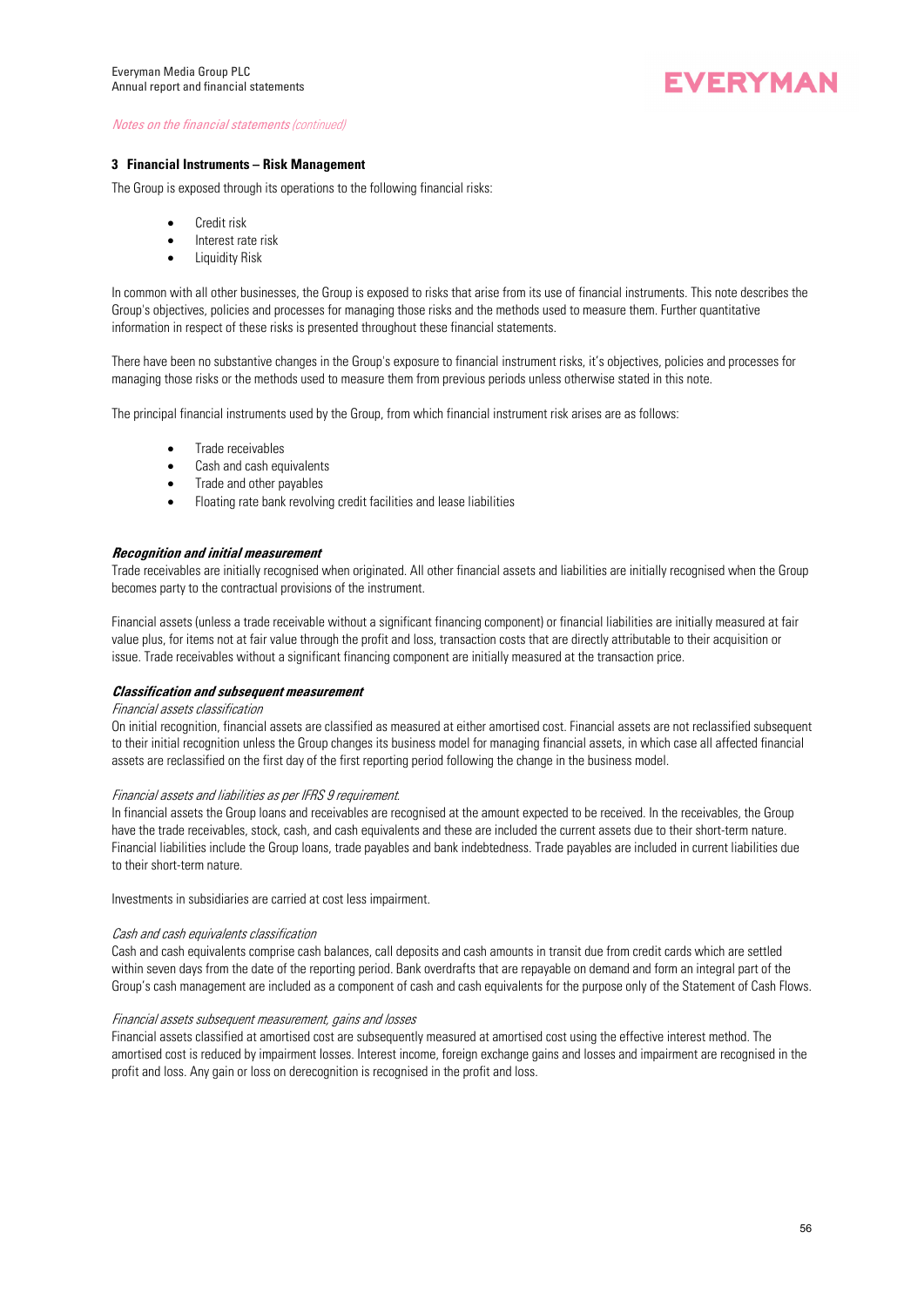Notes on the financial statements (continued)

#### **3 Financial Instruments – Risk Management (cont)**

#### Financial liabilities and equity

Financial instruments issued by the Group are treated as equity only to the extent that they meet the following conditions:

- They include no contractual obligations upon the Group to deliver cash or other financial assets or to exchange financial assets or financial liabilities with another party under conditions that are potentially unfavourable to the Group
- Where the instruments may be settled in the Group's own equity instruments, they are either a non-derivative that include no obligation to deliver a variable number of the Group's own equity instruments or they are a derivative that will be settled by the Group exchanging a fixed amount of cash or other financial assets for a fixed number of its own equity instruments.

To the extent that this definition is not met, the proceeds of issue are classified as a financial liability. Where the instrument so classified takes the legal form of the Group's own shares, the amounts presented in these financial statements for called up share capital and share premium account exclude amounts in relation to those shares.

#### **Impairment**

The Group recognises loss allowances for expected credit losses on financial assets measured at amortised cost, debt investments measured at fair value through other comprehensive income and contract assets (as defined in IFRS15).

The Group measures loss allowances at an amount equal to lifetime expected credit losses, except for other debt securities and bank balances for which credit risk (i.e. the risk of default occurring over the expected life of the financial instrument) has not increased significantly since initial recognition which are measured as 12 month expected credit losses.

Loss allowances for trade receivables and contract assets are always measured at an amount equal to lifetime expected credit losses.

When determining whether the credit risk of a financial asset has increased significantly since initial recognition and when estimating expected credit losses, the Group considers reasonable and supportable information that is relevant and available without undue cost or effort. This includes both quantitative and qualitative information and analysis, based on the Group's historical experience and informed credit assessment and including forward-looking information.

The Group assumes that the credit risk on a financial asset has increased significantly if it is more than 60 days past due. The Group considers a financial asset to be in default when the financial asset is more than 120 days past due.

Lifetime expected credit losses are those that result from all possible default events over the expected life of a financial instrument.12 month expected credit losses are the portion that result from default events that are possible within the 12 months after the reporting date (or a shorter period if the expected life of the instrument is less than 12 months). The maximum period considered when estimating expected credit losses is the maximum contractual period over which the Group is exposed to credit risk.

#### Measurement of expected credit losses

Expected credit losses are a probability-weighted estimate of credit losses. Credit losses are measured as the present value of all cash shortfalls (i.e. the difference between the cash flows due to the entity in accordance with the contract and the cash flows that the company expects to receive). Expected credit losses are discounted at the effective interest rate of the financial asset.

#### Credit-impaired financial assets

At each reporting date, the Group assesses whether financial assets carried at amortised cost and debt securities classified at fair value through other comprehensive income are credit-impaired. A financial asset is credit-impaired when one or more events that have a detrimental impact on the estimated future cash flows of the financial asset have occurred.

#### Written-off financial assets

The gross carrying amount of a financial asset is written-off (either partially or in full) to the extent that there is no realistic prospect of recovery.

#### Credit risk

Credit risk is the risk of financial loss to the Group if a customer or counterparty to a financial instrument fails to meet its contractual obligations. The Group is mainly exposed to credit risk from credit sales. It is Group policy, to assess the credit risk of new customers before entering material contracts.

Credit risk also arises from cash and cash equivalents and deposits with banks and financial institutions. For banks and financial institutions, only independently rated parties with minimum rating "A" are accepted. Further disclosures regarding trade and other receivables, which are neither past due nor impaired, are provided in note 21.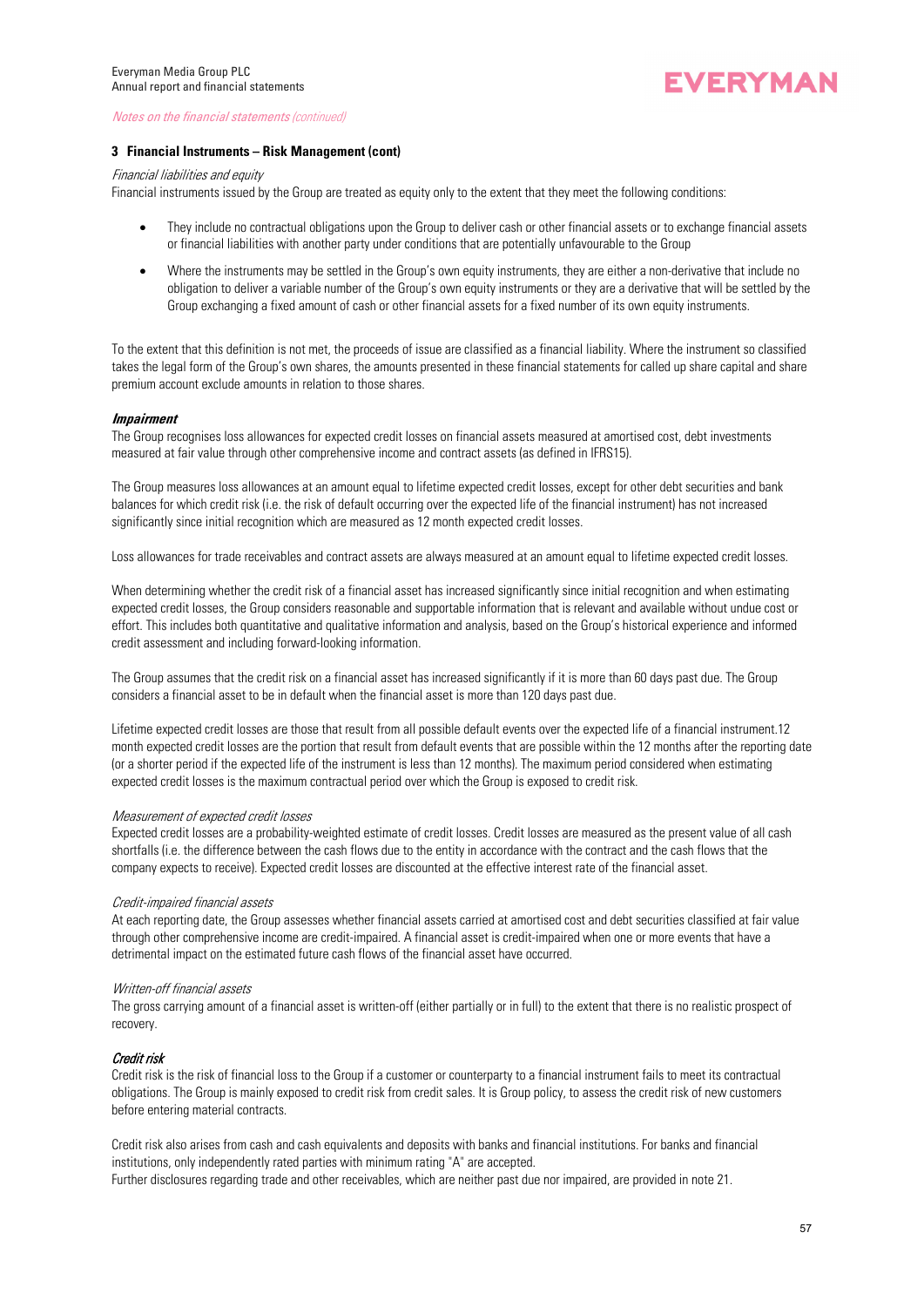Notes on the financial statements (continued)

### **3 Financial Instruments – Risk Management (cont)**

#### Interest rate risk

The Group is exposed to cash flow interest rate risk from its revolving credit facility at variable rates. During 2021 and 2020, the Group's borrowings at variable rate were denominated in GBP.

The Group analyses the interest rate exposure on a monthly basis. A sensitivity analysis is performed by applying various reasonable expectations on rate changes to the expected facility drawdown.

### Liquidity Risk

Liquidity risk arises from the Group's management of working capital and the finance charges and principal repayments on its debt instruments. It is the risk that the Group will encounter difficulty in meeting its financial obligations as they fall due. The Group's policy is to ensure that it will always have sufficient cash to allow it to meet its liabilities when they become due.

The Board receives rolling 12-month cash flow projections on a monthly basis as well as information regarding cash balances. At the end of the financial year, these projections indicated that the Group expected to have sufficient liquid resources to meet its obligations under all reasonably expected circumstances, through utilisation of its revolving credit facility.

#### **4 Changes in accounting policies**

#### New standards, interpretations and amendments adopted from 1 January 2021

New standards impacting the Group that have been adopted in the annual financial statements for the year ended 31 December 2021 are detailed below.

#### COVID-19 – Related Rent Concessions (Amendments to IFRS 16)

Effective 1 June 2020, IFRS 16 was amended to provide a practical expedient for lessees accounting for rent concessions that arise as a direct consequence of the COVID-19 pandemic and satisfy the following criteria, and was further amended on 31 March 2021:

- a) The change in lease payments results in revised consideration for the lease that is substantially the same as, or less then, the consideration for the lease immediately preceding the change;
- b) The reduction in lease payments only affects payments originally due on or before 30 June 2022; and
- c) There is no substantive change to other terms and conditions of the lease.

Rent concessions that satisfy these criteria may be accounted for in accordance with the practical expedient, which means the lessee does not assess whether the rent concession meets the definition of a lease modification. Lessees apply other requirements in IFRS 16 in accounting for the concession.

The Group has elected to utilise the practical expedient for all rent concessions that meet the criteria. The practical expedient has been applied retrospectively, meaning it has been applied to all rent concessions that satisfy the criteria, which in the case of the Group, occurred from March 2020 to December 2021.

Accounting for the rent concessions as lease modifications would have resulted in the Group remeasuring the lease liability to reflect the revised consideration using a revised discount rate, with the effect of the change in the lease liability recorded against the right-of-use asset. By applying the practical expedient, the Group is not required to determine a revised discount rate and the effect of the change in the lease liability is reflected in profit or loss in the period in which the event or condition that triggers the rent concession occurs. The effect of applying the practical expedient is disclosed in note 16.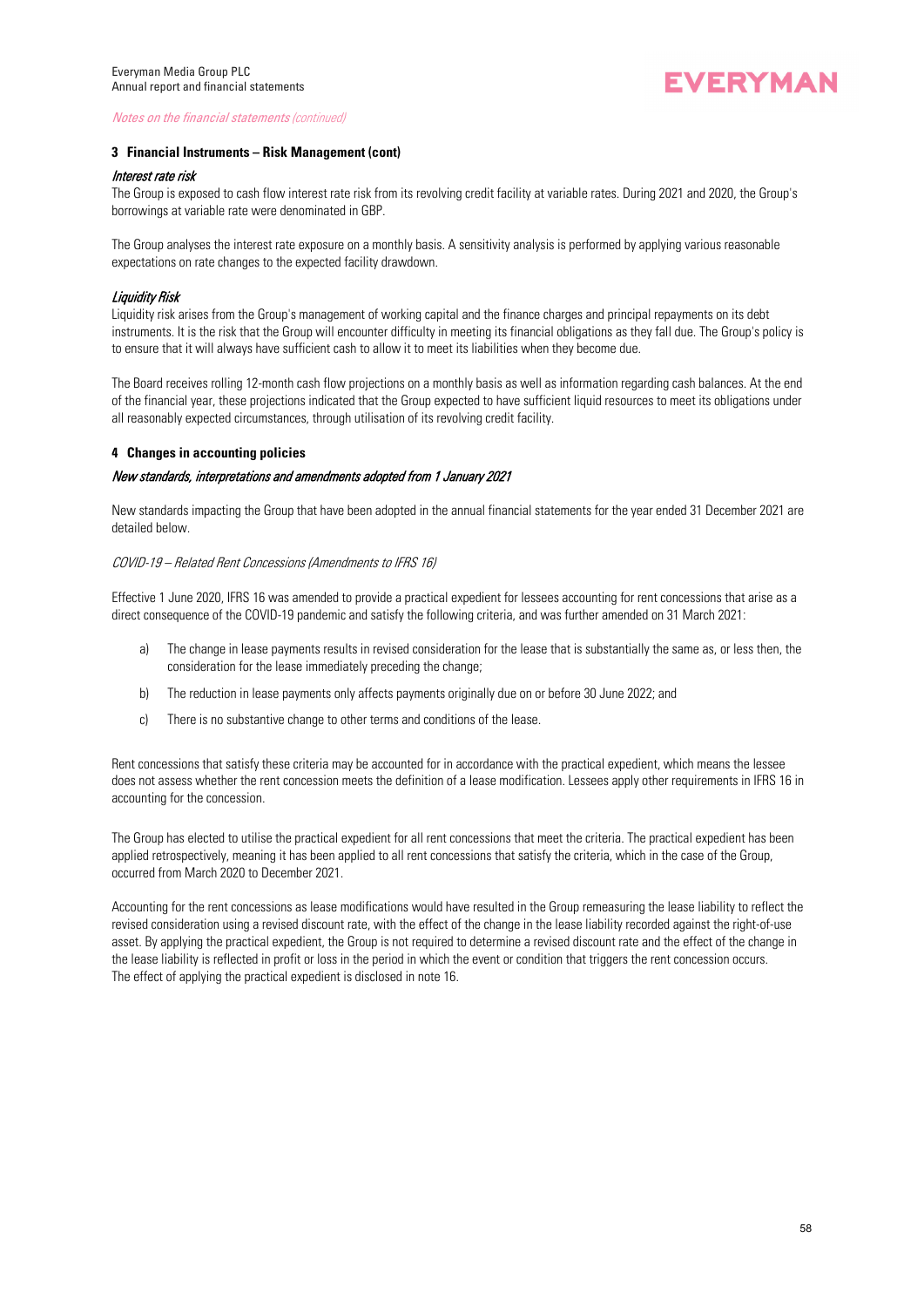Notes on the financial statements (continued)

### **4 Changes in accounting policies (cont)**

#### New standards, interpretations and amendments not yet effective

There are a number of standards, amendments to standards, and interpretations which have been issued by the IASB that are effective in future accounting periods that the Group has decided not to adopt early.

The following amendments are effective for the period beginning 1 January 2022:

- Onerous Contracts Cost of Fulfilling a Contract (Amendments to IAS 37);
- Property, Plant and Equipment: Proceeds before Intended Use (Amendments to IAS 16);
- Annual Improvements to IFRS Standards 2018-2020 (Amendments to IFRS 1, IFRS 9, IFRS 16 and IAS 41); and
- References to Conceptual Framework (Amendments to IFRS 3).

The following amendments are effective for the period beginning 1 January 2023:

- Disclosure of Accounting Policies (Amendments to IAS 1 and IFRS Practice Statement 2);
- Definition of Accounting Estimates (Amendments to IAS 8); and
- Deferred Tax Related to Assets and Liabilities arising from a Single Transaction (Amendments to IAS 12).

In January 2020, the IASB issued amendments to IAS 1, which clarify the criteria used to determine whether liabilities are classified as current or non-current. These amendments clarify that current or non-current classification is based on whether an entity has a right at the end of the reporting period to defer settlement of the liability for at least twelve months after the reporting period. The amendments also clarify that 'settlement' includes the transfer of cash, goods, services, or equity instruments unless the obligation to transfer equity instruments arises from a conversion feature classified as an equity instrument separately from the liability component of a compound financial instrument. The amendments were originally effective for annual reporting periods beginning on or after 1 January 2022. However, in May 2020, the effective date was deferred to annual reporting periods beginning on or after 1 January 2023.

 In response to feedback and enquiries from stakeholders, in December 2020, the IFRS Interpretations Committee (IFRIC) issued a Tentative Agenda Decision, analysing the applicability of the amendments to three scenarios. However, given the comments received and concerns raised on some aspects of the amendments, in April 2021, IFRIC decided not to finalise the agenda decision and referred the matter to the IASB. In its June 2021 meeting, the IASB tentatively decided to amend the requirements of IAS 1 with respect to the classification of liabilities subject to conditions and disclosure of information about such conditions and to defer the effective date of the 2020 amendment by at least one year.

Everyman Media Group Plc is currently assessing the impact of these new accounting standards and amendments. The Group does not believe that the amendments to IAS 1 in their present form, will have a significant impact on the classification of its liabilities

#### **Other**

The Group does not expect any other standards issued by the IASB, but not yet effective, to have a material impact on the Group.

#### **5 Critical accounting estimates and judgements**

The Group makes certain estimates and assumptions regarding the future. Estimates and judgements are continually evaluated based on historical experience and other factors, including expectations of future events that are believed to be reasonable under the circumstances. In the future, actual experience may differ from these estimates and assumptions. The estimates and assumptions that have a significant risk of causing a material adjustment to the carrying amounts of assets and liabilities within the next financial year are discussed below.

#### **Impairment of goodwill, right-of-use assets and property, plant and equipment**

The Group determines whether the above are impaired when impairment indicators exist or based on the annual impairment assessment. The annual assessment requires an estimate of the value in use of the CGUs to which the intangible and tangible fixed assets are allocated, which is predominantly at the individual cinema site level.

Estimating the value in use requires the Group to make an estimate of the expected future cash flows from each cinema and discount these to their net present value at an appropriate discount rate. All venues are located in the UK and therefore a single discount rate has been used for all CGUs. The resulting calculation is sensitive to the assumptions in respect of future cash flows and the discount rate applied. The Directors consider that the assumptions made represent their best estimate of the future cash flows generated by the CGUs and that the discount rates used are appropriate given the risks associated with the specific cash flows. A sensitivity analysis has been performed over the estimates (see Note 17).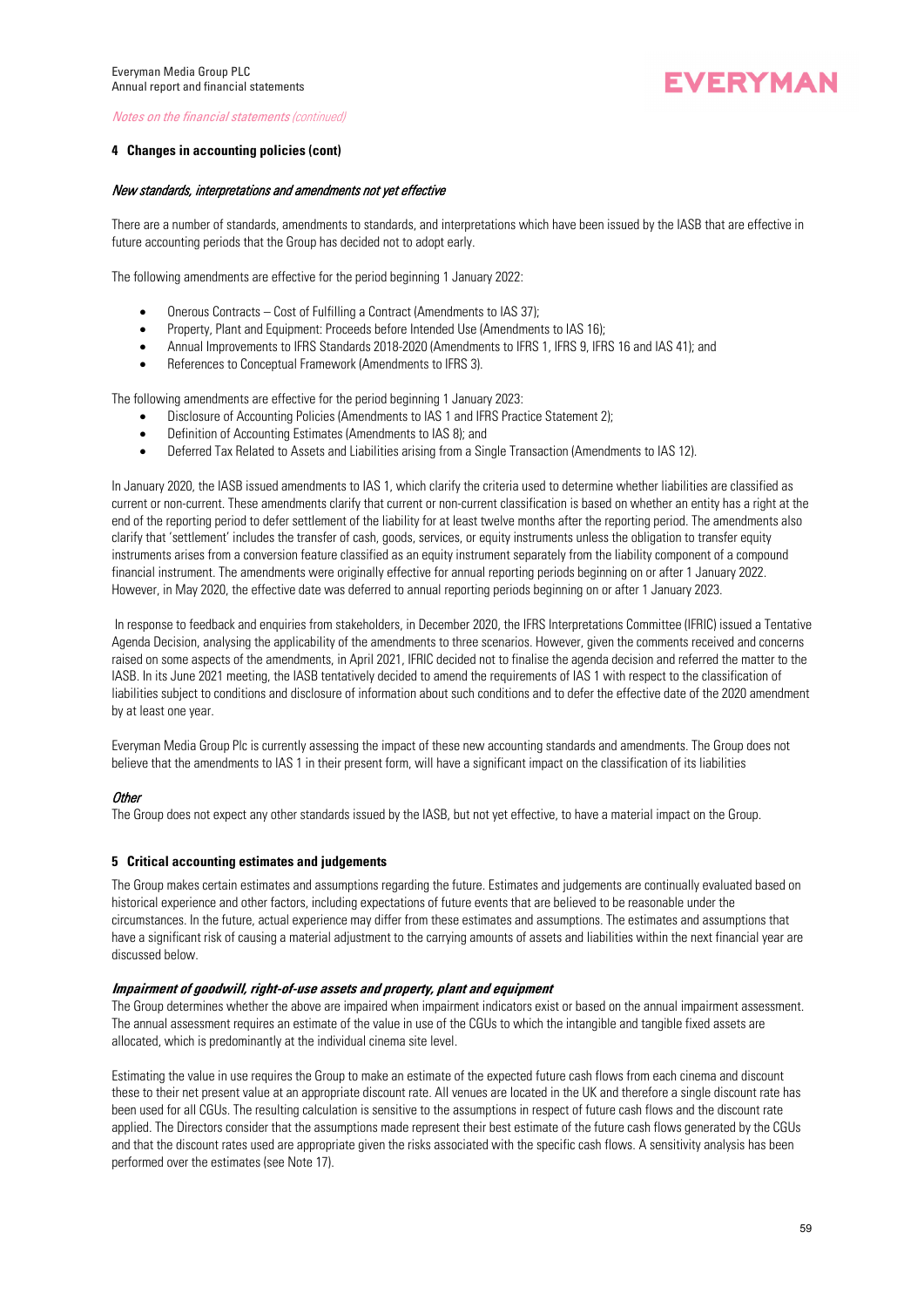Notes on the financial statements (continued)

### Lease dilapidations

Future costs of repair and reinstatement obligations have been estimated by management using quotes or historical costs incurred for similar work and judgement based on experience and technical knowledge of employees with detailed knowledge of the premises and experience managing the estate. The costs are reviewed at least annually and updated based on physical inspections performed periodically.

## **6 Revenue**

|                                                  | Year ended  | Year ended  |
|--------------------------------------------------|-------------|-------------|
|                                                  | 30 December | 31 December |
|                                                  | 2021        | 2020        |
|                                                  | £000        | £000        |
|                                                  |             |             |
| Film and entertainment                           | 25,150      | 13,565      |
| Food and beverages                               | 20,360      | 9,447       |
| Venue Hire, Advertising and<br>Membership Income | 3,517       | 1,212       |
|                                                  | 49,027      | 24,224      |

All trade takes place in the United Kingdom.

The following provides information about opening and closing receivables, contract assets and liabilities from contracts with customers.

| <b>Contract balances</b>               | 30 December | 31 December |
|----------------------------------------|-------------|-------------|
|                                        | 2021        | 2020        |
|                                        | £000        | £000        |
| Trade and other receivables * restated | 3,847       | 653         |
| Deferred income                        | 4.284       | 3,028       |

Deferred income relates to advanced consideration received from customers in respect of memberships, gift cards and advanced screenings.

\*See note 2 for details regarding the restatement

## **7 Loss before taxation**

Loss before taxation is stated after charging:

|                                                                                                         | Year ended  | Year ended  |
|---------------------------------------------------------------------------------------------------------|-------------|-------------|
|                                                                                                         | 30 December | 31 December |
|                                                                                                         | 2021        | re-stated   |
|                                                                                                         | £000        | £000        |
| Depreciation of tangible assets                                                                         | 8,030       | 6,972       |
| Amortisation of right-of-use assets                                                                     | 3,078       | 3,125       |
| Amortisation of intangible assets                                                                       | 619         | 420         |
| (Reversal)/ Impairment charge on intangibles, right- of- use asset<br>and property, plant and equipment | (2,504)     | 5,635       |
| Loss on disposal of property, plant and equipment                                                       | 533         | 862         |
| Operating lease (income)/expense                                                                        | (87)        | (98)        |
| Share-based payments                                                                                    | 1,072       | 671         |
| Rent concession gains from practical expedient                                                          | (701)       | (1, 265)    |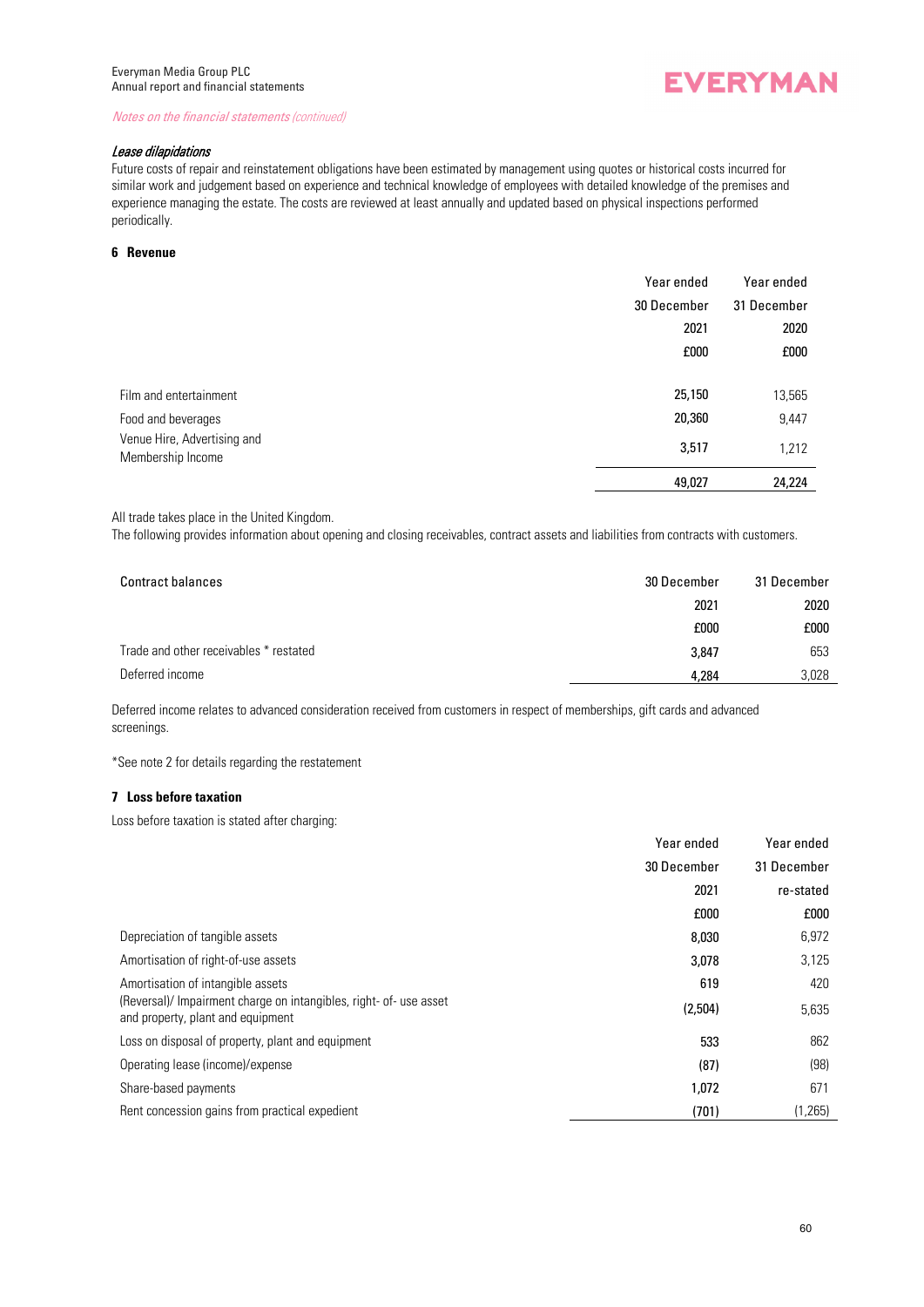

## **8 Staff numbers and employment costs**

The average number of employees (including Directors) during the year, analysed by category, was as follows:

|                                                                                                                                                                                                                                                                                                                                                                              | 30 December | 31 December |
|------------------------------------------------------------------------------------------------------------------------------------------------------------------------------------------------------------------------------------------------------------------------------------------------------------------------------------------------------------------------------|-------------|-------------|
|                                                                                                                                                                                                                                                                                                                                                                              | 2021        | 2020        |
|                                                                                                                                                                                                                                                                                                                                                                              | Number      | Number      |
| Management                                                                                                                                                                                                                                                                                                                                                                   | 186         | 183         |
| Operations                                                                                                                                                                                                                                                                                                                                                                   | 731         | 716         |
|                                                                                                                                                                                                                                                                                                                                                                              | 917         | 899         |
| $\mathbf{A} \cdot \mathbf{B}$ and $\mathbf{A} \cdot \mathbf{B}$ and $\mathbf{A} \cdot \mathbf{B}$ and $\mathbf{A} \cdot \mathbf{B}$ and $\mathbf{A} \cdot \mathbf{B}$ and $\mathbf{A} \cdot \mathbf{B}$ and $\mathbf{A} \cdot \mathbf{B}$ and $\mathbf{A} \cdot \mathbf{B}$ and $\mathbf{A} \cdot \mathbf{B}$ and $\mathbf{A} \cdot \mathbf{B}$ and $\mathbf{A} \cdot \math$ |             |             |

At the year end the number of employees (including Directors) was 1,342 (2020: 644) Management staff represent all full-time employees in the Group.

|                       | Year ended  | Year ended  |
|-----------------------|-------------|-------------|
|                       | 30 December | 31 December |
|                       | 2021        | 2020        |
|                       | £000        | £000        |
|                       |             |             |
| Wages and salaries    | 14,982      | 13,582      |
| Social security costs | 1,211       | 1,013       |
| Pension costs         | 224         | 195         |
| Share-based payments  | 1,072       | 671         |
| Other staff benefits  | 5           | 4           |
|                       | 17,494      | 15,465      |

There were pension liabilities as at 30 December 2021 of £66,000 (31 December 2020: £38,000).

## **9 Directors' remuneration**

The remuneration of the Directors, who are the key management personnel of the Group, is set out below in aggregate for each of the categories specified in IAS24 Related Party Disclosures:

|                       | Year ended  | Year ended               |
|-----------------------|-------------|--------------------------|
|                       | 30 December | 31 December              |
|                       | 2021        | 2020                     |
|                       | £000        | £000                     |
|                       |             |                          |
| Salaries/fees         | 748         | 627                      |
| Bonuses               | 115         | 50                       |
| Other benefits        | 18          | $\overline{4}$           |
| Pension contributions | 15          | $\overline{\phantom{a}}$ |
|                       | 896         | 681                      |
| Share-based payments  | 720         | 55                       |
|                       | 1,616       | 736                      |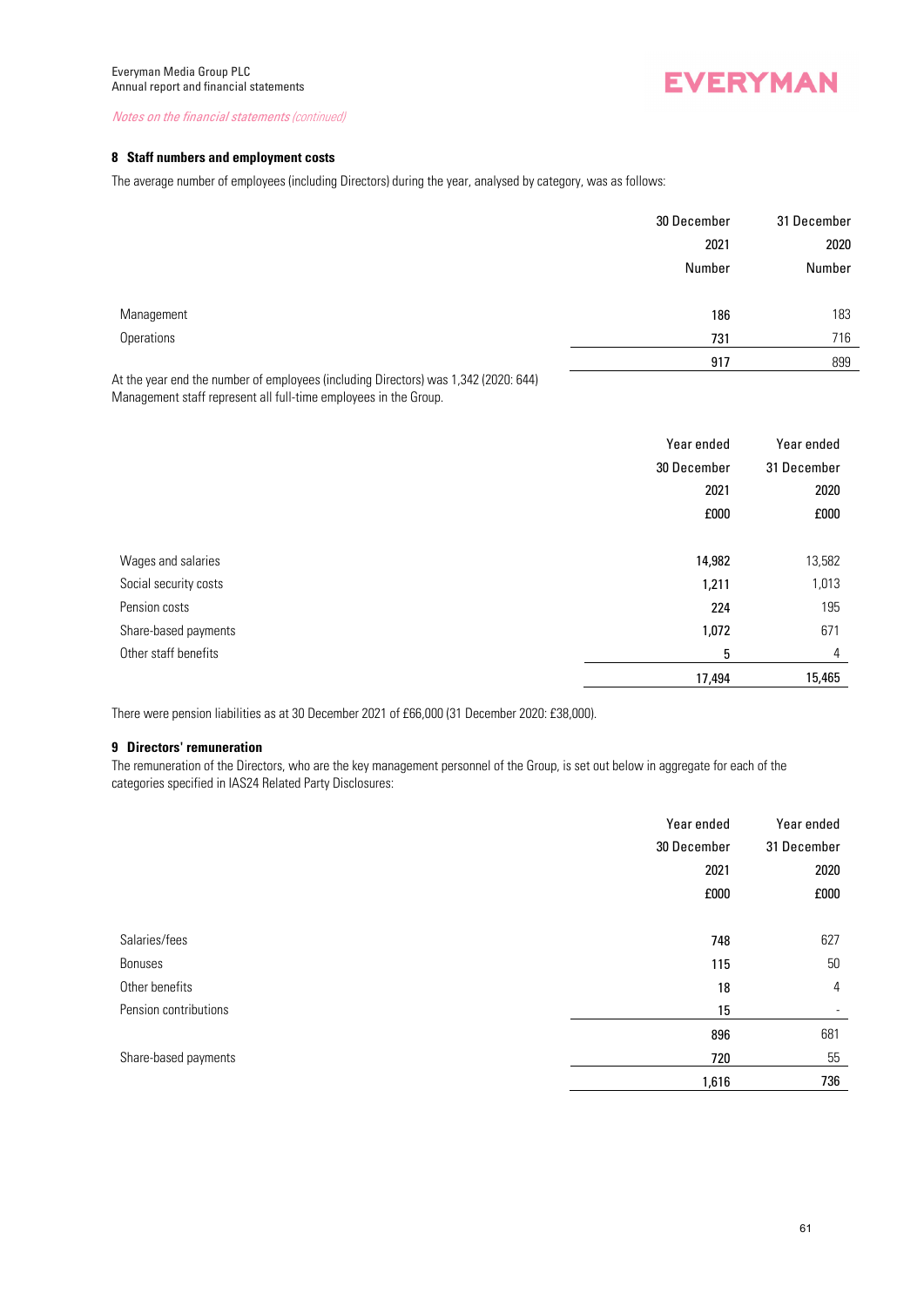

## **9 Directors' remuneration (cont)**

Information regarding the highest paid Director is as follows:

| Salaries/fees         | 244   | 140                      |
|-----------------------|-------|--------------------------|
| Bonuses               | 40    | 10                       |
| Other benefits        | 15    | 2                        |
| Pension contributions | 9     | $\overline{\phantom{a}}$ |
|                       | 308   | 152                      |
| Share-based payments  | 750   | 120                      |
|                       | 1,058 | 272                      |

Directors remuneration for each Director is disclosed in the Remuneration Committee report. The costs relating to the Directors remuneration are wholly incurred by Everyman Media Limited for the wider Group. No Directors exercised options over shares in the Company during the year (2020: None).

## 10 Auditor's remuneration

|                                                     | Year ended  | Year ended  |
|-----------------------------------------------------|-------------|-------------|
|                                                     | 30 December | 31 December |
|                                                     | 2021        | 2020        |
| Fees payable to the Company's auditor for:          | £000        | £000        |
|                                                     |             |             |
| Audit of the Company's financial statements         | 12          | 20          |
| Audit of the subsidiary undertakings of the Company | 77          | 69          |
| Taxation services to the Group                      | 20          |             |
|                                                     | 109         | 89          |
|                                                     |             |             |

## 11 Covid- 19 Government Support

|                                                | Year ended 30<br>December<br>2021<br>f'000 | Year ended 31<br>December<br>2020<br>£'000 |
|------------------------------------------------|--------------------------------------------|--------------------------------------------|
| Job Retention Scheme<br><b>Business Grants</b> | 2,801<br>999                               | 5,699<br>363                               |
|                                                | 3,800                                      | 6,062                                      |

## 12 Financial expenses

| £000                                                                                                                                                                                                                                                                                         |       |
|----------------------------------------------------------------------------------------------------------------------------------------------------------------------------------------------------------------------------------------------------------------------------------------------|-------|
|                                                                                                                                                                                                                                                                                              | £000  |
| Interest on bank loans and overdrafts<br>595                                                                                                                                                                                                                                                 | 276   |
| Less: Interest capitalised within assets under construction                                                                                                                                                                                                                                  | (17)  |
| Bank loan arrangement fees<br>85                                                                                                                                                                                                                                                             | 136   |
| Interest on lease liabilities * restated<br>2,587                                                                                                                                                                                                                                            | 2,529 |
| Interest on dilapidations provision<br>9                                                                                                                                                                                                                                                     | 8     |
| Reassessment of dilapidations NPV<br>(21)                                                                                                                                                                                                                                                    |       |
| Interest expense recognised in the profit and loss<br>3,255<br>. And the set of the set of the set of the set of the set of the set of the set of the set of the set of the set of the set of the set of the set of the set of the set of the set of the set of the set of the set of the se | 2,939 |

\*See note 2 for details regarding the restatement

Year ended Year ended 30 December 31 December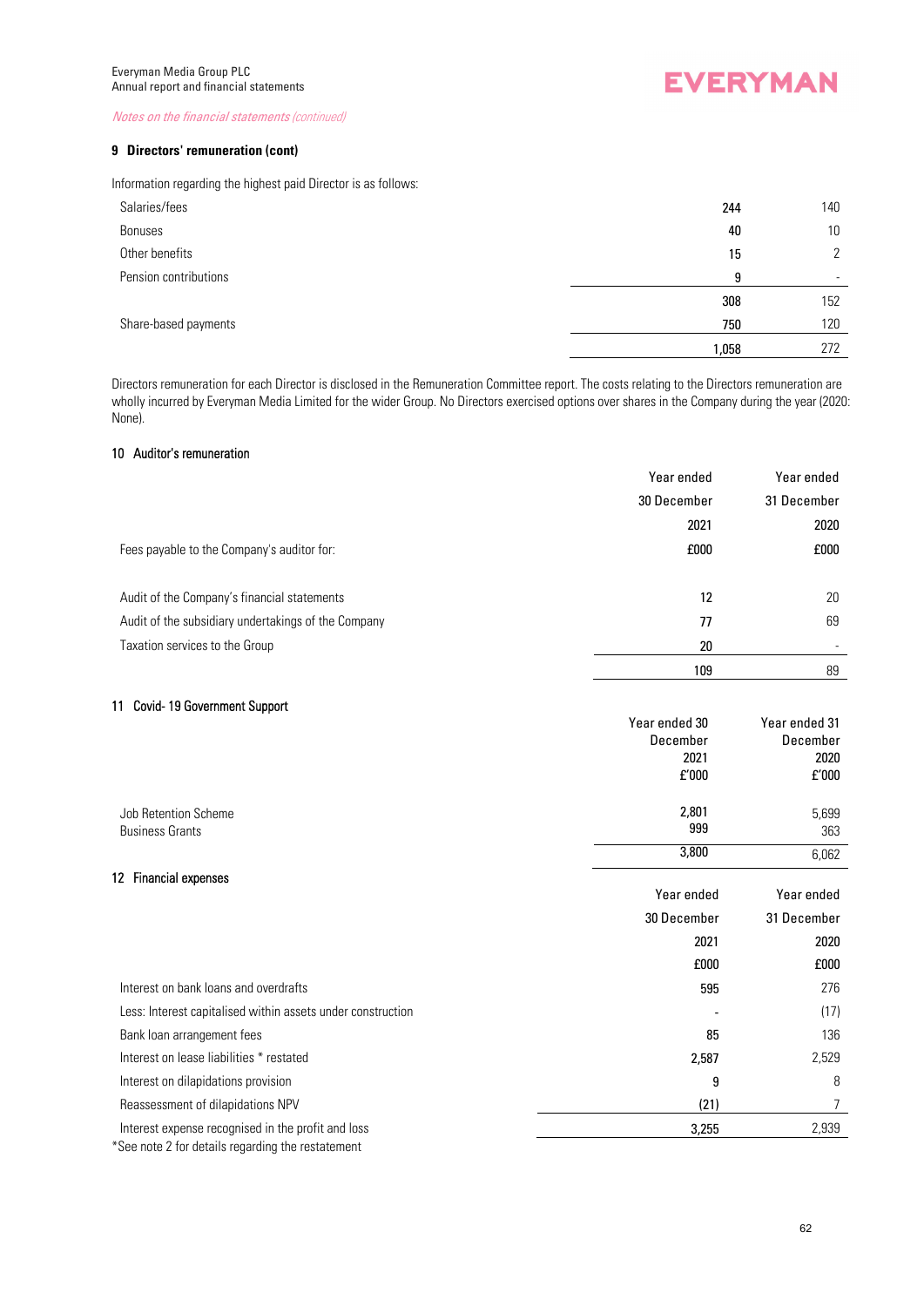

## 13 Taxation

|                                                   | Year ended       | Year ended<br>31 December 2020* |
|---------------------------------------------------|------------------|---------------------------------|
|                                                   | 30 December 2021 | Restated                        |
|                                                   | £000             | £000                            |
| Tax expense                                       |                  |                                 |
| Current tax                                       |                  |                                 |
| Adjustment in respect of prior years              |                  | (186)                           |
| Total current tax credit                          |                  | (186)                           |
| Deferred tax expense                              |                  |                                 |
| Origination and reversal of temporary differences | 416              | (2,067)                         |
| Adjustment in respect of prior years              | (101)            | 388                             |
| Effect of tax rate change                         | (301)            | 207                             |
| Total tax credit                                  | 14               | (1,658)                         |

The reasons for the difference between the actual tax charge for the period and the standard rate of corporation tax in the United Kingdom applied to the (loss)/ profit for the year are as follows:

| Reconciliation of effective tax rate                                | Year ended              | Year ended       |
|---------------------------------------------------------------------|-------------------------|------------------|
|                                                                     | <b>30 December 2021</b> | 31 December 2020 |
|                                                                     | £000                    | £000             |
| (Loss)/Profit before tax                                            | (5, 416)                | (21, 777)        |
| Tax at the UK corporation tax rate of 19.00%                        | (1,029)                 | (4, 138)         |
| Permanent differences (expenses not deductible for tax purposes)    | 750                     | 1,104            |
| Deferred tax not previously recognised                              |                         | 33               |
| Impact of difference in overseas tax rates                          |                         | 72               |
| De-recognition of losses                                            | 605                     | 700              |
| Effect of change in expected future statutory rates on deferred tax | (217)                   | 207              |
| Impact of a drop in share-based payments intrinsic value            | 5                       | 148              |
| Adjustment in respect of previous periods                           | (101)                   | 216              |
| Total tax (credit)/expense                                          | 14                      | (1,658)          |

A reduction to 17% (effective 1 April 2020) was substantively enacted on 6 September 2016. In March 2020, it was announced that a rate of 19% would continue to apply with effect from 1 April 20 and this change was substantively enacted from 17 March 2020.An increase in the UK corporation rate from 19% to 25% (effective 1 April 23) was substantively enacted on 24 May 21. This will increase the company's future current tax charge accordingly.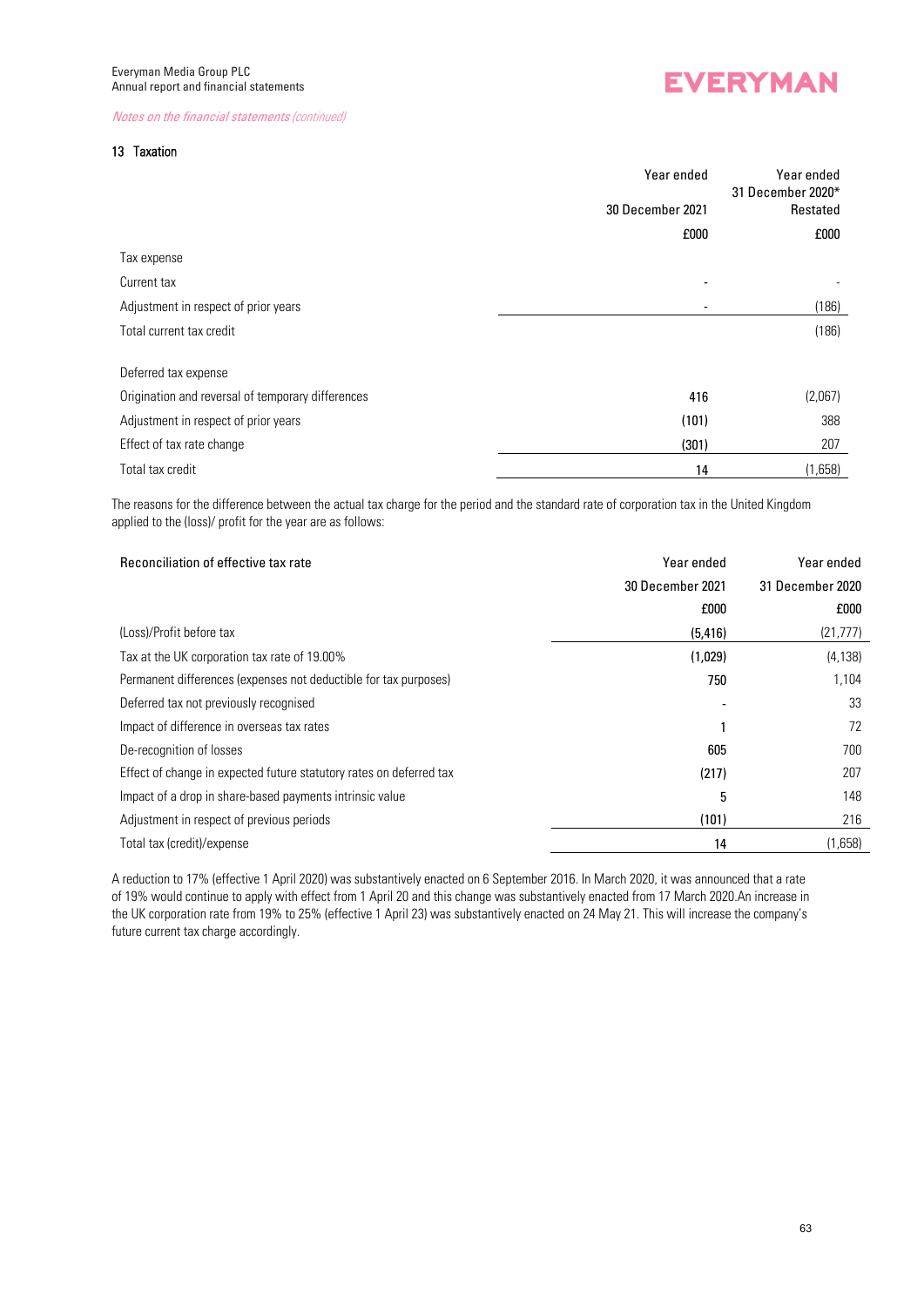

## 14 Earnings per share



|                                                                                    | Year ended       | Year ended<br>31 December |
|------------------------------------------------------------------------------------|------------------|---------------------------|
|                                                                                    | 30 December 2021 | 2020 re-stated            |
|                                                                                    | 2021             | 2020                      |
|                                                                                    | £000             | £000                      |
| Loss used in calculating basic and diluted earnings per share                      | (5, 430)         | (20, 119)                 |
| Number of shares (000's)                                                           |                  |                           |
| Weighted average number of shares for the purpose of basic earnings per share      | 91,129           | 85,372                    |
| Number of shares (000's)                                                           |                  |                           |
| Weighted average number of shares for the purpose of diluted earnings per share    | 91,129           | 85,372                    |
| Basic loss per share (pence)                                                       | (5.96)           | (23.57)                   |
| Diluted loss per share (pence)                                                     | (5.96)           | (23.57)                   |
| Weighted average number of shares for the purpose of basic                         |                  |                           |
| earnings per share                                                                 | 30 December      | 31 December               |
|                                                                                    | 2021             | 2020                      |
|                                                                                    | Weighted average | Weighted average          |
|                                                                                    | no. 000's        | no. 000's                 |
| Issued at beginning of the year                                                    | 91,095           | 73,518                    |
| Share options exercised                                                            | 34               | 76                        |
| Shares issued as consideration for acquisition with no change of control           |                  | 11,778                    |
| Weighted average number of shares at end of the year                               | 91,129           | 85,372                    |
| Weighted average number of shares for the purpose of diluted<br>earnings per share |                  |                           |
| Basic weighted average number of shares                                            | 91,129           | 85,372                    |
| Effect of share options in issue                                                   |                  |                           |
| Weighted average number of shares at end of the year                               | 91,129           | 85,372                    |

Basic earnings per share values are calculated by dividing net profit/(loss) for the year attributable to Ordinary equity holders of the parent by the weighted average number of Ordinary shares outstanding during the year. The shares issued in the year in the above table reflect the weighted number of shares rather than the actual number of shares issued.

The Company has 7m potentially issuable Ordinary shares (2020: 6.6m) all of which relate to the potential dilution from share options issued to the Directors and certain employees and contractors, under the Group's incentive arrangements. In the current year these options are anti-dilutive as they would reduce the loss per share and so haven't been included in the diluted earnings per share.

The Company made a post-tax profit for the year of £2,528,000 (2020 restated: £1,825,000).

\*See note 2 for details regarding the restatement.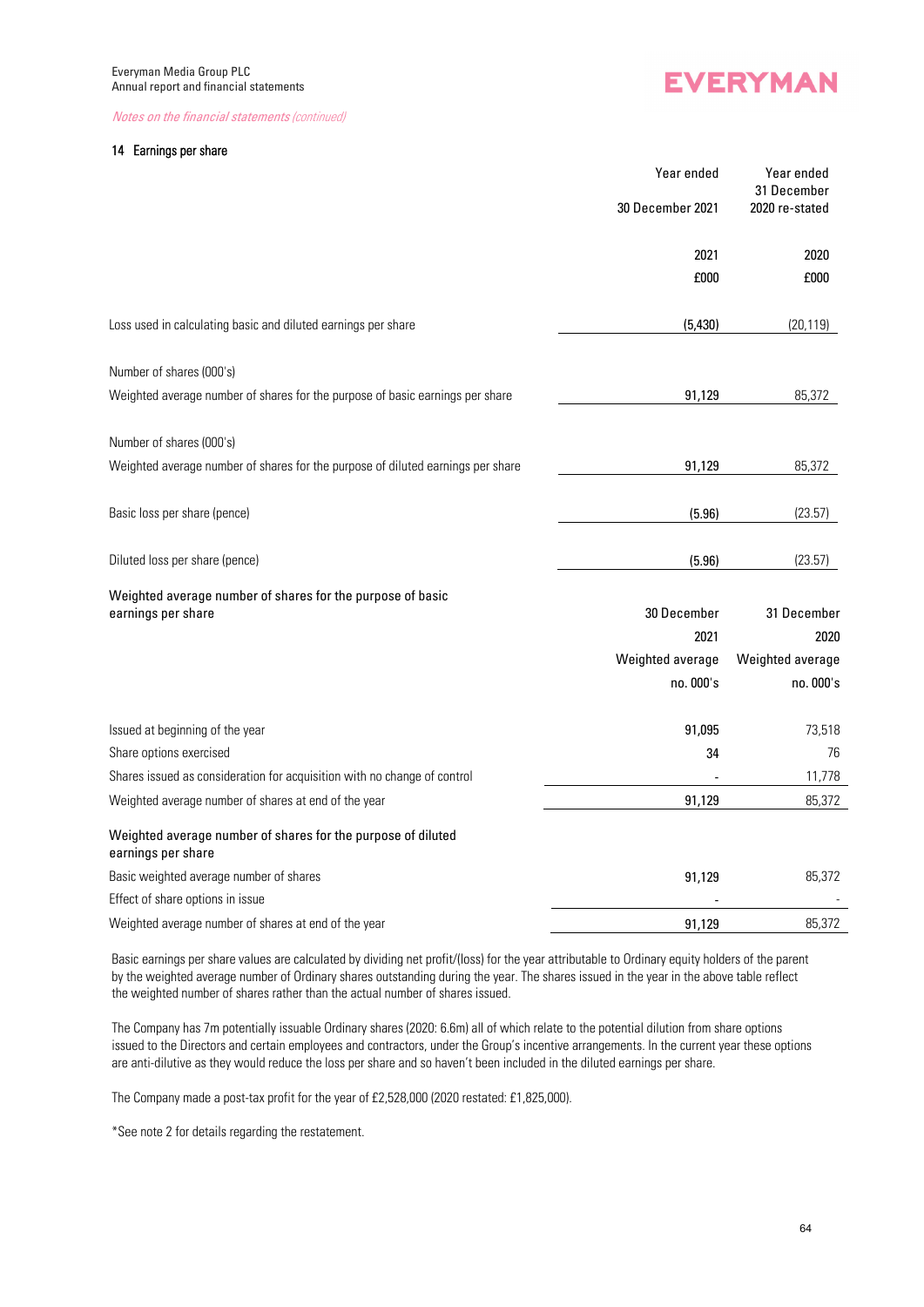# **EVERYMAN**

## 15 Property, plant and equipment

| v |
|---|
|---|

|                        | Land &<br><b>Buildings</b><br>£000 | Leasehold<br>improvements<br>£000 | Plant &<br>machinery<br>£000 | Fixtures &<br>Fittings<br>£000 | Assets under<br>construction<br>£000 | Total<br>£000 |
|------------------------|------------------------------------|-----------------------------------|------------------------------|--------------------------------|--------------------------------------|---------------|
| Cost                   |                                    |                                   |                              |                                |                                      |               |
| At 2 January 2020      | 6,529                              | 69,525                            | 14,646                       | 9,362                          | 2,440                                | 102,502       |
| Acquired in the year   |                                    | 1,809                             | 1,471                        | 417                            | 4,377                                | 8,074         |
| Disposals              |                                    |                                   | (380)                        |                                | (482)                                | (862)         |
| Transfer on completion |                                    | 4,289                             | 261                          | 161                            | (4, 711)                             |               |
| At 31 December 2020    | 6,529                              | 75,623                            | 15,998                       | 9,940                          | 1,624                                | 109,714       |
| Acquired in the year   |                                    | 1,648                             | 954                          | 395                            | 4,394                                | 7,391         |
| Disposals              |                                    | (1, 189)                          | (4, 382)                     | (1, 156)                       | (59)                                 | (6,786)       |
| Transfer on completion | $\overline{\phantom{a}}$           | 96                                |                              |                                | (96)                                 |               |
| At 30 December 2021    | 6,529                              | 76,178                            | 12,570                       | 9,179                          | 5,863                                | 110,319       |
| Depreciation           |                                    |                                   |                              |                                |                                      |               |
| At 2 January 2020      | 48                                 | 9,337                             | 6,320                        | 3,298                          |                                      | 19,003        |
| Charge for the year    | 111                                | 3,233                             | 2,633                        | 995                            |                                      | 6,972         |
| Impairment             | $\overline{a}$                     | 1,845                             | 220                          | 109                            | $\overline{a}$                       | 2,174         |
| At 31 December 2020    | 159                                | 14,415                            | 9,173                        | 4,402                          | $\overline{\phantom{0}}$             | 28,149        |
| Charge for the year    | 48                                 | 4,104                             | 2,574                        | 1,304                          |                                      | 8,030         |
| Impairment             |                                    | (1, 124)                          | (75)                         | (167)                          |                                      | (1, 366)      |
| On Disposals           |                                    | (925)                             | (4, 312)                     | (1, 105)                       | Ĭ.                                   | (6, 342)      |
| At 30 December 2021    | 207                                | 16,470                            | 7,360                        | 4,434                          | $\overline{\phantom{a}}$             | 28,471        |
| Net book value         |                                    |                                   |                              |                                |                                      |               |
| At 30 December 2021    | 6,322                              | 59,708                            | 5,210                        | 4,745                          | 5,863                                | 81,848        |
| At 31 December 2020    | 6,433                              | 61,143                            | 6,825                        | 5,538                          | 1,626                                | 81,565        |
| At 2 January 2020      | 6,481                              | 60,188                            | 8,326                        | 6,064                          | 2,440                                | 83,499        |

For impairment considerations of tangible fixed assets this was considered using the value in use basis disclosed in Note 17.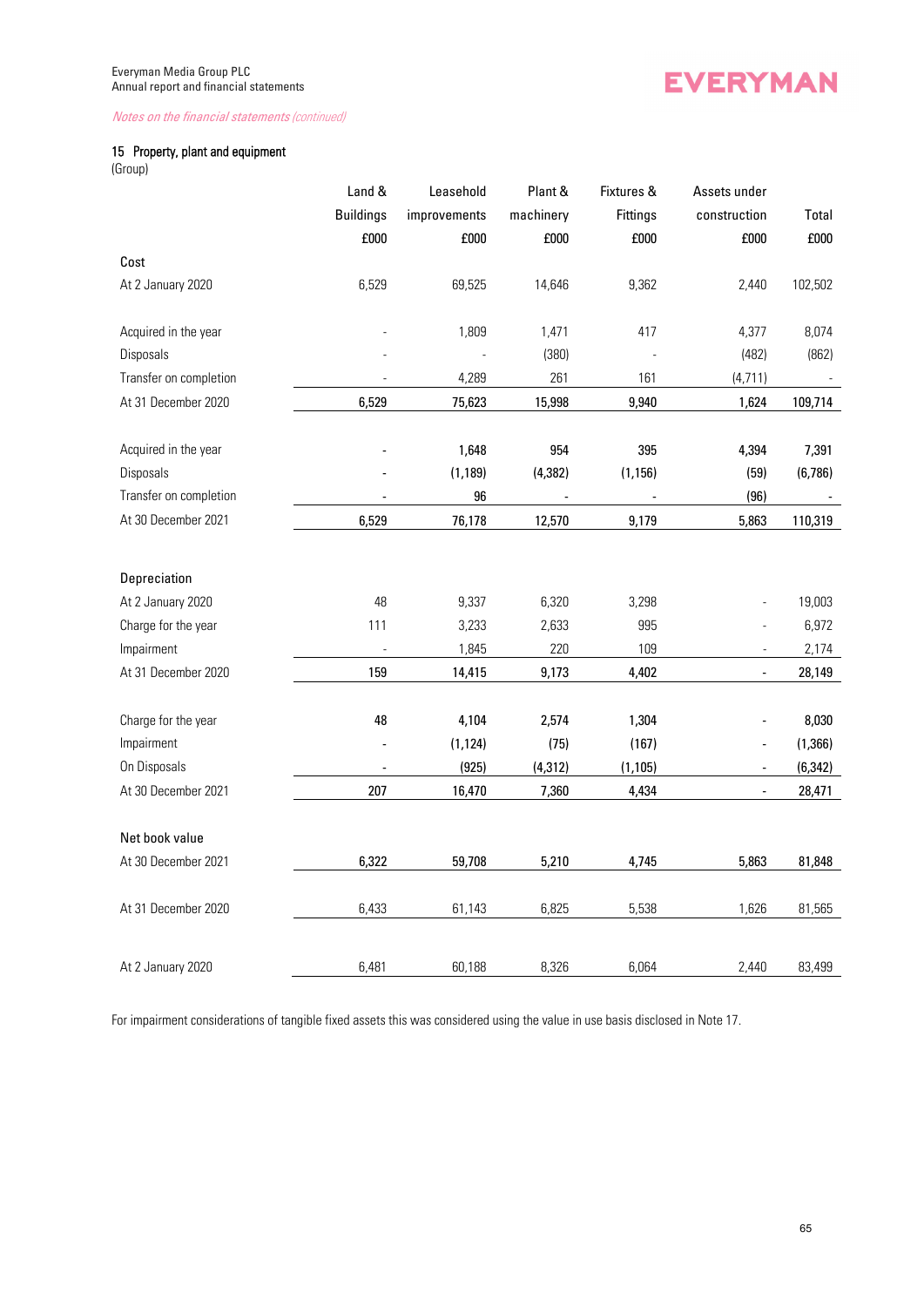## Notes on the financial statements (continued)

#### 15 Property, plant and equipment (continued)

(Company only)

|                      | Plant &                  | Fixtures & |                |
|----------------------|--------------------------|------------|----------------|
|                      | machinery                | Fittings   | Total          |
|                      | £000                     | £000       | £000           |
| Cost                 |                          |            |                |
| At 2 January 2020    | 485                      | 255        | 740            |
| Acquired in the year |                          | ÷,         | $\blacksquare$ |
| At 31 December 2020  | 485                      | 255        | 740            |
| Acquired in the year |                          |            |                |
| At 30 December 2021  | 485                      | 255        | 740            |
| Depreciation         |                          |            |                |
| At 2 January 2020    | 392                      | 129        | 521            |
| Charge for the year  | 93                       | 32         | 125            |
| At 31 December 2020  | 485                      | 161        | 646            |
| Charge for the year  | $\overline{\phantom{a}}$ | 51         | 51             |
| At 30 December 2021  | 485                      | 212        | 697            |
| Net book value       |                          |            |                |
| At 30 December 2021  |                          | 43         | 43             |
| At 31 December 2020  |                          | 94         | 94             |
| At 2 January 2020    | 93                       | 126        | 219            |

#### 16 Leases

Lease liabilities are measured at the present value of the contractual payments due to the lessor over the lease term, with the discount rate determined by reference to the rate inherent in the lease unless (as is typically the case) this is not readily determinable, in which case the Group's incremental borrowing rate on commencement of the lease is used. On initial recognition a weighted average incremental borrowing rate of 3.2% was applied to all leases across the portfolio.

On initial recognition, the carrying value of the lease liability also includes:

• amounts expected to be payable under any residual value guarantee;

Right of use assets are initially measured at the amount of the lease liability, reduced for any lease incentives received, and increased for:

- lease payments made at or before commencement of the lease:
- initial direct costs incurred; and
- the amount of any provision recognised where the Group is contractually required to dismantle, remove or restore the leased asset (typically leasehold dilapidations – see note 28).

Subsequent to initial measurement lease liabilities increase as a result of interest charged at a constant rate on the balance outstanding and are reduced for lease payments made. Right-of-use assets are amortised on a straight-line basis over the remaining term of the lease or over the remaining economic life of the asset if, rarely, this is judged to be shorter than the lease term.

If the Group revises its estimate of the term of any lease it adjusts the carrying amount of the lease liability to reflect the payments to make over the revised term, which are discounted using a revised discount rate. An equivalent adjustment is made to the carrying value of the right-of-use asset, with the revised carrying amount being amortised over the remaining (revised) lease term. If the carrying amount of the right-of-use asset is adjusted to zero, any further reduction is recognised in profit or loss.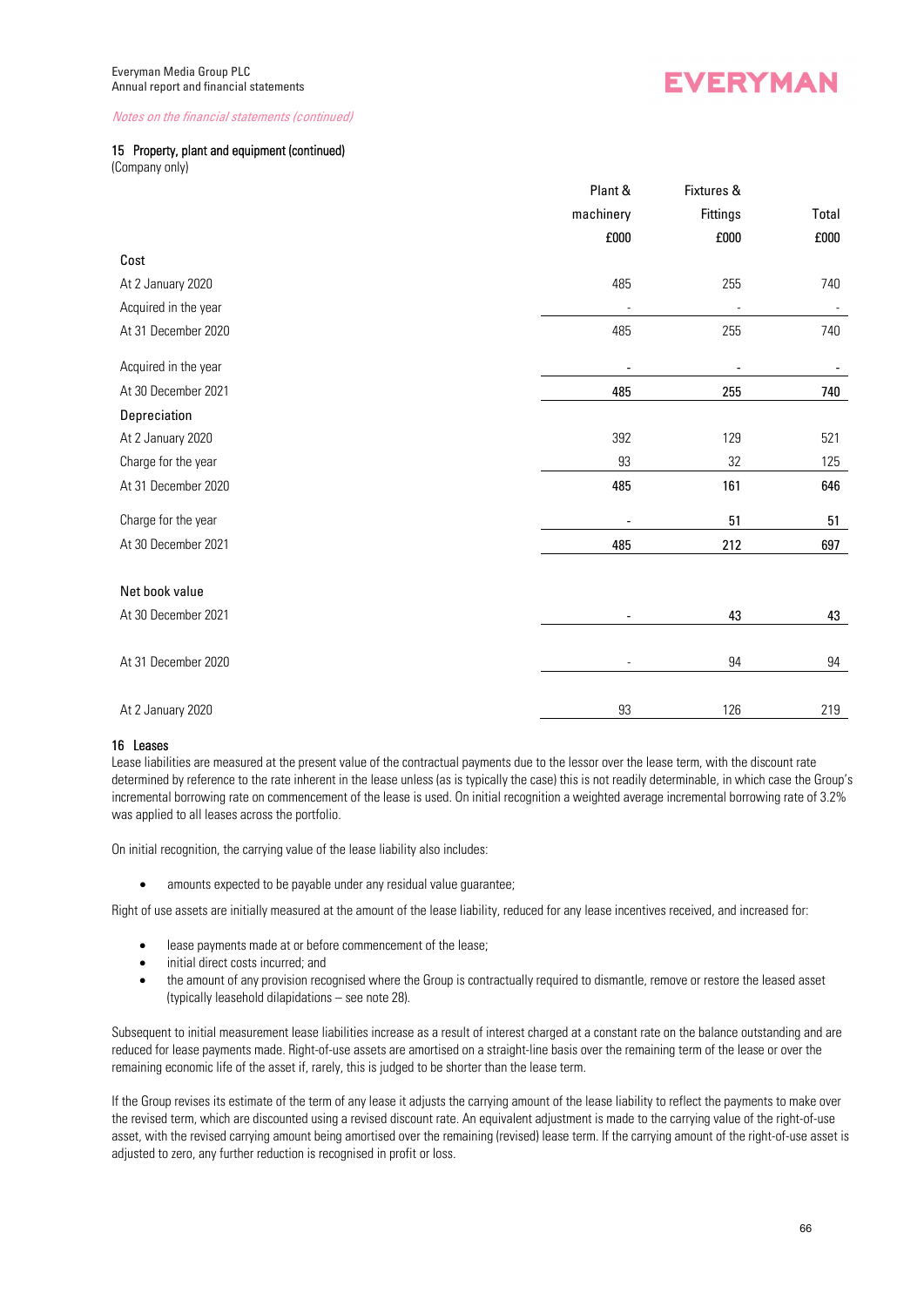# **EVERYMAN**

## 16 Leases (cont)

## Nature of leasing activities

The Group leases a number of properties in the towns and cities from which it operates. In some locations, depending on the lease contract signed, the lease payments may increase each year by inflation or and in others they are reset periodically to market rental rates. For some property leases the periodic rent is fixed over the lease term.

The Group also leases certain vehicles. Leases of vehicles comprise only fixed payments over the lease terms.

The percentages in the table below reflect the current proportions of lease payments that are either fixed or variable. The sensitivity reflects the impact on the carrying amount of lease liabilities and right-of-use assets if there was an uplift of 5% on the balance sheet date to lease payments that are variable.

| 30 December 2021                                        | Lease    | Fixed    | Variable | Sensitivity |
|---------------------------------------------------------|----------|----------|----------|-------------|
|                                                         | contract | payments | payments | £'000       |
|                                                         | numbers  | $\%$     | $\%$     |             |
| Property leases with payments linked to inflation       | 19       |          | 51%      | $+2.635$    |
| Property leases with periodic uplifts to market rentals | 16       |          | 41%      | $+1.255$    |
| Property leases with fixed payments                     |          | 7%       |          |             |
| Vehicle leases                                          |          | $1\%$    |          |             |
|                                                         | 40       | 8%       | 92%      | +3.890      |

The percentages in the table below reflect the proportions of lease payments that are either fixed or variable for the comparative period.

| 31 December 2020                                        | Lease<br>contract<br>numbers | Fixed<br>payments<br>$\%$ | Variable<br>payments<br>% | Sensitivity<br>£'000 |
|---------------------------------------------------------|------------------------------|---------------------------|---------------------------|----------------------|
| Property leases with payments linked to inflation       |                              |                           | 46%                       | $+2,333$             |
| Property leases with periodic uplifts to market rentals | 16                           | -                         | 49%                       | $+1.313$             |
| Property leases with fixed payments                     |                              | 4%                        |                           |                      |
| Vehicle leases                                          |                              | $1\%$                     |                           |                      |
|                                                         | 38                           | 5%                        | 95%                       | $+3.646$             |

#### **Right-of-Use Assets**

| (Group)                                        |                           |                                |             |
|------------------------------------------------|---------------------------|--------------------------------|-------------|
|                                                | Land & Buildings<br>f'000 | <b>Motor Vehicles</b><br>£'000 | Total £'000 |
| At 2 January 2020                              | 57,984                    | 39                             | 58,023      |
| Prior Year adjustments:                        |                           |                                |             |
| Additions                                      | 951                       |                                | 951         |
| Amortisation                                   | (29)                      |                                | (29)        |
| As at 2 January 2020* restated                 | 58,906                    | 39                             | 58,945      |
| Additions                                      | 712                       |                                | 712         |
| Amortisation* restated                         | (3, 122)                  | (17)                           | (3, 139)    |
| Impairment                                     | (1, 857)                  |                                | (1,857)     |
| Effect of modification to lease term* restated | 2,084                     |                                | 2,084       |
| At 31 December 2020* restated                  | 56,723                    | 22                             | 56,745      |
| Additions                                      | 4,357                     | 30                             | 4,387       |
| Amortisation                                   | (3,055)                   | (23)                           | (3,078)     |
| Impairment                                     | 1,133                     |                                | 1,133       |
| Effect of modification to lease terms          | (594)                     | ٠                              | (594)       |
| At 30 December 2021                            | 58,564                    | 29                             | 58,593      |

\*See note 2 for details regarding the restatement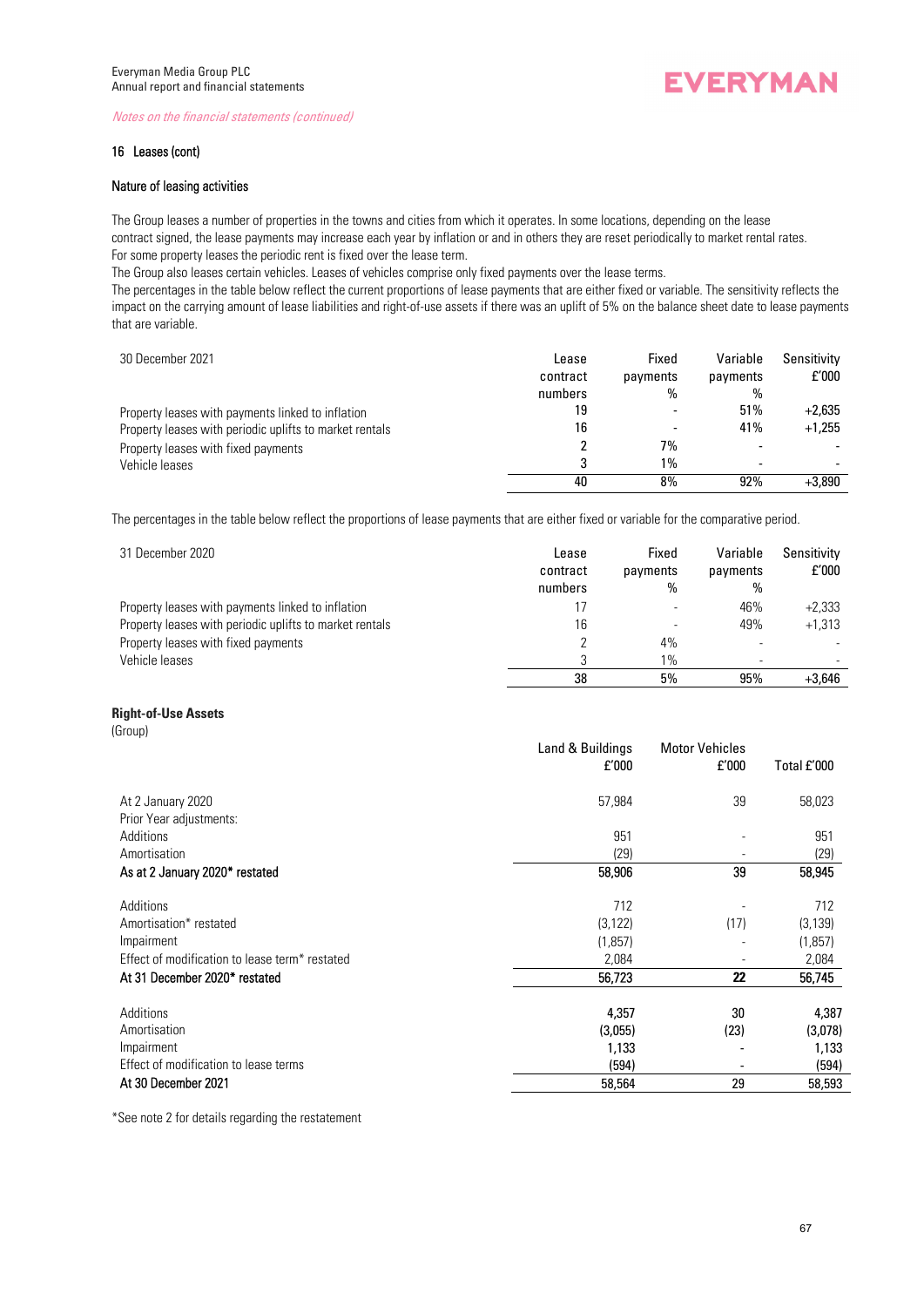## 16 Leases (cont)

#### **Right-of-Use Assets**

| (Company only)                        |                  |
|---------------------------------------|------------------|
|                                       | Land & Buildings |
|                                       | £'000            |
|                                       |                  |
| At 3 January 2020                     | 8,756            |
| Amortisation                          | (546)            |
| Effect of modification to lease terms | 1,356            |
| At 31 December 2020                   | 9,566            |
| Amortisation                          | (519)            |
| Effect of modification to lease terms | (180)            |
| At 30 December 2021                   | 8,867            |
|                                       |                  |

## **Lease Liabilities**

(Group)

|                                                   | Land &<br><b>Buildings</b><br>£'000 | Motor<br>Vehicles<br>£'000 | Total £'000     |
|---------------------------------------------------|-------------------------------------|----------------------------|-----------------|
| At 2 January 2020                                 | 75,290                              | 31                         | 75,321          |
| Effect of modifications to lease terms            | 1,037                               |                            | 1,037           |
| At 2 January 2020* restated                       | 76,327                              | 31                         | 76,358          |
| Additions                                         | 2,297                               |                            | 2,297           |
| Interest expense* restated                        | 2,528                               |                            | 2,529           |
| Effect of modification to lease terms* restated   | 2,084                               |                            | 2,084           |
| Rent concession gains* restated (see notes below) | (1, 265)                            |                            | (1, 265)        |
| Lease payments* restated                          | (2,921)                             | (14)                       | (2,935)         |
| At 31 December 2020* restated<br>Additions        | 79,050<br>5,503                     | 18<br>30                   | 79,068<br>5,533 |
| Interest expense                                  | 2,586                               |                            | 2,587           |
| Effect of modification to lease terms             | (594)                               |                            | (594)           |
| Rent concession gains (see note below)            | (701)                               |                            | (701)           |
| Lease payments                                    | (4,088)                             | (25)                       | (4, 113)        |
| At 30 December 2021                               | 81,756                              | 24                         | 81,780          |
|                                                   |                                     |                            | 01.033333333330 |

| Lease liabilities      | 30 December 2021<br>£'000 | 31 December 2020<br>re-stated*<br>£'000 |
|------------------------|---------------------------|-----------------------------------------|
| Current<br>Non-current | 2,633<br>79,147<br>81,780 | 2,533<br>76,535<br>79,068               |

\*See note 2 for details regarding the restatement

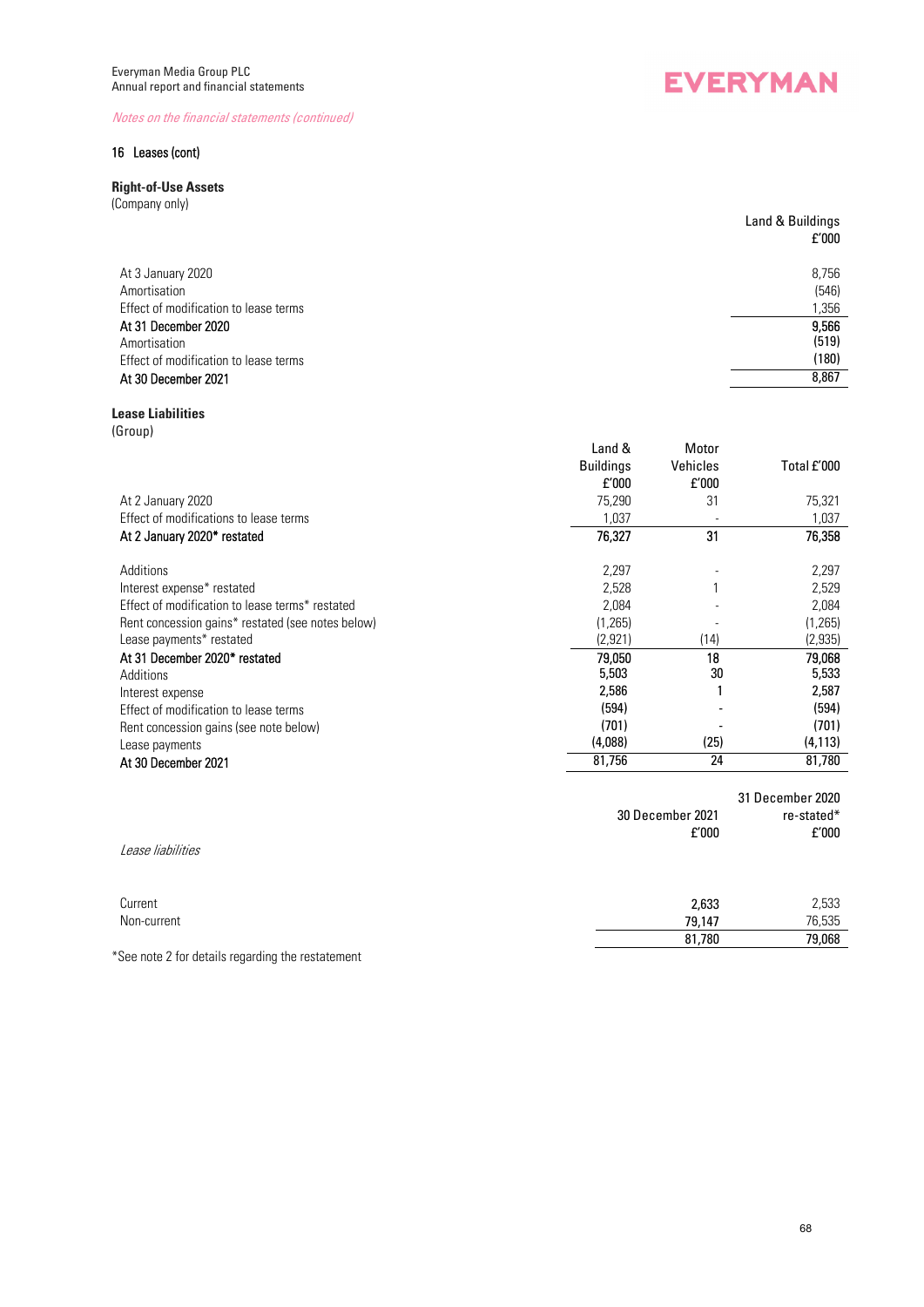# **EVERYMAN**

 $\overline{a}$ 

 $\overline{30}$  December 1

## 16 Leases (cont)

#### **Rent Concessions**

Due to Government policy, the Group had to suspend trading across all venues at the beginning of the year until 17 May.

The Group has received numerous forms of rent concessions from lessors due to the Group being unable to operate for significant periods of time, including:

- − Rent forgiveness (e.g. reductions in rent contractually due under the terms of lease agreements); and
- − Deferrals of rent (e.g. payment of April June rent on an amortised basis from January to March 2021).

As discussed in note 2 the Group has elected to apply the practical expedient introduced by the amendments to IFRS 16 to all rent concessions that satisfy the criteria. Substantially all of the rent concessions entered into during the year satisfy the criteria to apply the practical expedient. For any of the modifications that did not meet the practical expedient requirements; the lease liability was remeasured using the discount rate applicable at the date of modification, with the right of use being adjusted by the same amount.

The application of the practical expedient has resulted in the reduction of total lease liabilities of £701,000 (Restated 2020: £1,265,000). The effect of this reduction has been recorded as a gain in the period in which the event or condition that triggered those payments occurred.

#### Maturity analysis of lease payments

|                                                      | 30 December | 31 December |
|------------------------------------------------------|-------------|-------------|
|                                                      | 2021        | 2020        |
|                                                      | f'000       | £'000       |
| Contractual future cash outflows                     |             |             |
| Land and buildings                                   |             |             |
| Less than one year                                   | 5,291       | 3,745       |
| Between one and five years                           | 22,794      | 21,259      |
| Over five years                                      | 87,239      | 88,270      |
|                                                      | 115,324     | 113,274     |
|                                                      |             |             |
| Motor Vehicles                                       |             |             |
| Less than one year                                   | 13          | 14          |
| Between one and five years                           | 11          | 4           |
|                                                      | 24          | 18          |
|                                                      |             |             |
| Recognised in profit and loss                        |             |             |
|                                                      | 30 December | 31 December |
|                                                      | 2021        | 2020        |
|                                                      | £'000       | £'000       |
| Interest on lease liabilities                        | 2,587       | 2,554       |
| Expenses relating to short-term and low-value leases | 38          | 21          |
| Lease expenses                                       | 2.625       | 2,575       |
|                                                      |             |             |

#### Maturity analysis of lease receipts

(Receipts arising from the Group being a lessor)

|                                 | 30 December | 31 December |
|---------------------------------|-------------|-------------|
|                                 | 2021        | 2020        |
|                                 | £'000       | f'000       |
| Contractual future cash inflows |             |             |
| Land and buildings              |             |             |
| Less than one year              | 65          | 100         |
| Between one and five years      | 16          | 400         |
| Over five years                 |             | 550         |
|                                 | 81          | 1,050       |

The reduction in future cash inflows at 30 December 2021 arises from a change in the leasing arrangement for the property.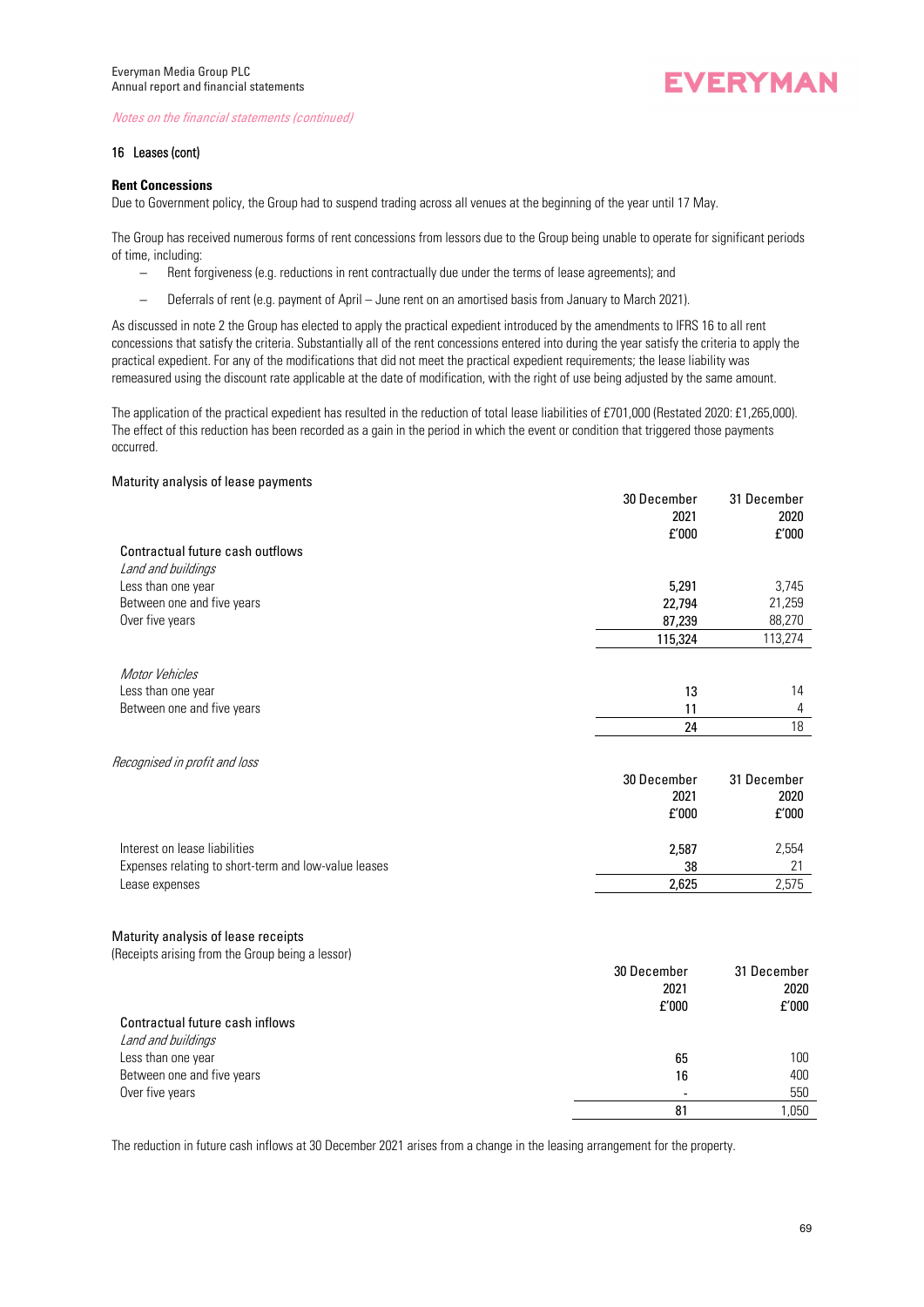## 16 Leases (cont)



| <b>Lease Liabilities</b><br>(Company only)        |                              | Land &<br>buildings<br>£'000            |
|---------------------------------------------------|------------------------------|-----------------------------------------|
| At 2 January 2020                                 |                              | 9,920                                   |
| Effect of modification to lease terms             |                              | 1,356                                   |
| Rent concession gains*restated                    |                              | (17)                                    |
| Interest expense                                  |                              | 320                                     |
| Lease payments* restated                          |                              | (603)                                   |
| At 31 December 2020* restated                     |                              | 10,976                                  |
| Effect of modification to lease terms             |                              | (180)                                   |
| Rent concession gains                             |                              | (70)                                    |
| Interest expense                                  |                              | 344                                     |
| Lease payments                                    |                              | (465)                                   |
| At 30 December 2021                               |                              | 10,605                                  |
| Lease liabilities                                 | 30 December 2021<br>£'000    | 31 December 2020<br>re-stated*<br>f'000 |
| Current                                           | 679                          | 766                                     |
| Non-current                                       | 9,926                        | 10,210                                  |
|                                                   | 10,605                       | 10,976                                  |
| *See note 2 for details regarding the restatement |                              |                                         |
| As a lessee                                       |                              |                                         |
|                                                   | 30 December<br>2021<br>£'000 | 31 December<br>2020<br>£'000            |

| Contractual future cash outflows |        |        |
|----------------------------------|--------|--------|
| Land and buildings               |        |        |
| Less than one year               | 1.009  | 699    |
| Between one and five years       | 3.120  | 3.138  |
| Over five years                  | 10.061 | 11,694 |
|                                  | 14.190 | 15,531 |

Lease payments for land and buildings are a combination of fixed and variable payments (including any scheduled increases). Remaining lease liabilities are reassessed following annual rent reviews based on an external index (such as the RPI). The weighted average lease length of land and buildings is 18 years.

Recognised in profit and loss

|                               | 30 December | 31 December |
|-------------------------------|-------------|-------------|
|                               | 2021        | 2020        |
|                               | f'000       | £'000       |
| Interest on lease liabilities | 344         | 321         |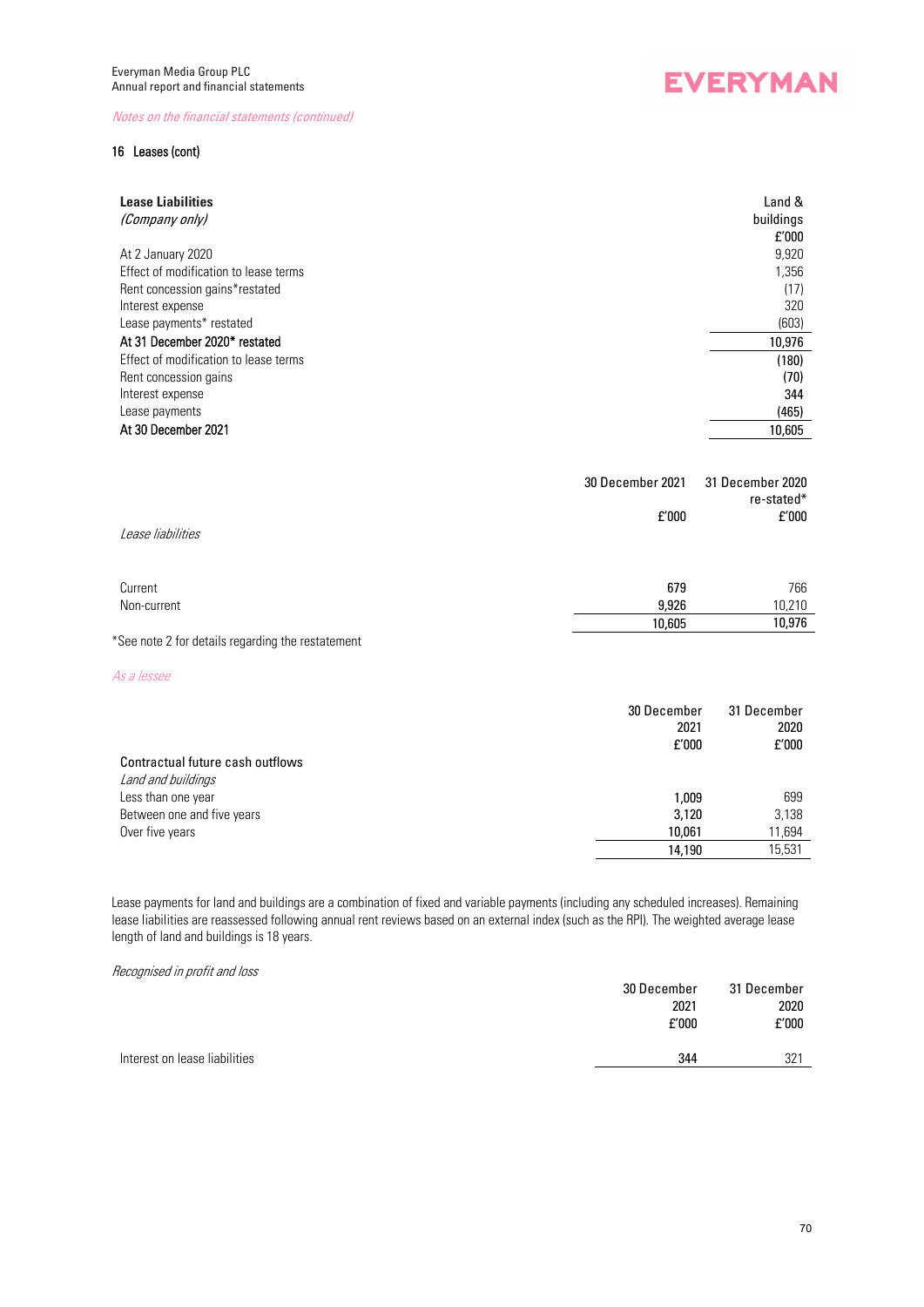

#### 17 Goodwill, intangible assets and impairment

The Group is required to test, on an annual basis, whether goodwill has suffered any impairment. The recoverable amount is determined based on value in use calculations. The use of this method requires the estimation of future cash flows and the determination of a discount rate in order to calculate the present value of the cash flows.

(Group)

|                                  | Goodwill<br>${\tt f}^{\prime}000$ | Software<br>Assets £'000 | Total £'000 |
|----------------------------------|-----------------------------------|--------------------------|-------------|
| Cost                             |                                   |                          |             |
| At 2 January 2020                | 8,951                             | 2,521                    | 11,472      |
| Acquired in the year             |                                   | 470                      | 470         |
| At 31 December 2020              | 8,951                             | 2,991                    | 11,942      |
| Acquired in the year             |                                   | 423                      | 423         |
| Disposed in the year             |                                   | (546)                    | (546)       |
| Transfer on completion           |                                   |                          |             |
| At 30 December 2021              | 8,951                             | 2,868                    | 11,819      |
| Amortisation and impairment      |                                   |                          |             |
| At 2 January 2020                |                                   | 778                      | 778         |
| Charge for the year              |                                   | 420                      | 420         |
| Impairment                       | 1,599                             | 5                        | 1,604       |
| At 31 December 2020              | 1,599                             | 1,203                    | 2,802       |
| Charge for the year              |                                   | 619                      | 619         |
| Charge on disposals for the year |                                   | (503)                    | (503)       |
| Impairment                       |                                   | (5)                      | (5)         |
| At 30 December 2021              | 1,599                             | 1,314                    | 2,913       |
| Net book value                   |                                   |                          |             |
| At 30 December 2021              | 7,352                             | 1,554                    | 8,906       |
| At 31 December 2020              | 7,352                             | 1,788                    | 9,140       |
| At 2 January 2020                | 8,951                             | 1,743                    | 10,694      |

#### **Impairment Review**

The Group evaluates assets for impairment annually or when indicators of impairment exist. As of 30 December 2021, there was no indicator that an impairment exists as forecasts were improved from the year ended 31 December 2020. As required by IAS 36, the Group assessed whether there was an indication that a previously recognised impairment no longer exists or may have decreased. A reversal of an impairment loss should only be recognised if there has been a change in the estimates used to determine the asset's recoverable amount since the last impairment loss was recognised.

The recoverable amount of a CGU is the higher of value-in-use or fair value less cost of disposal. The Group determines the recoverable amount with reference to its value-in-use. Where the recoverable amount is less than the carrying value, an impairment charge to reduce the assets down to recoverable amount is recognised.

Each cash-generating unit (CGU) which represents each site acquired. Value-in-use was calculated as the net present value of the projected risk-adjusted post-tax cash flows plus a terminal value of the CGU. A post-tax discount rate was applied to calculate the net present value of pre-tax cash flows. The discount rate was calculated using a market participant weighted average cost of capital. Whilst there is some sensitivity to the inputs, the methodology is not significantly impacted by reasonable fluctuations in inputs. Goodwill and indefinite life intangible assets considered significant in comparison to the Group's total carrying amount of such assets have been allocated to CGUs or groups of CGUs as follows: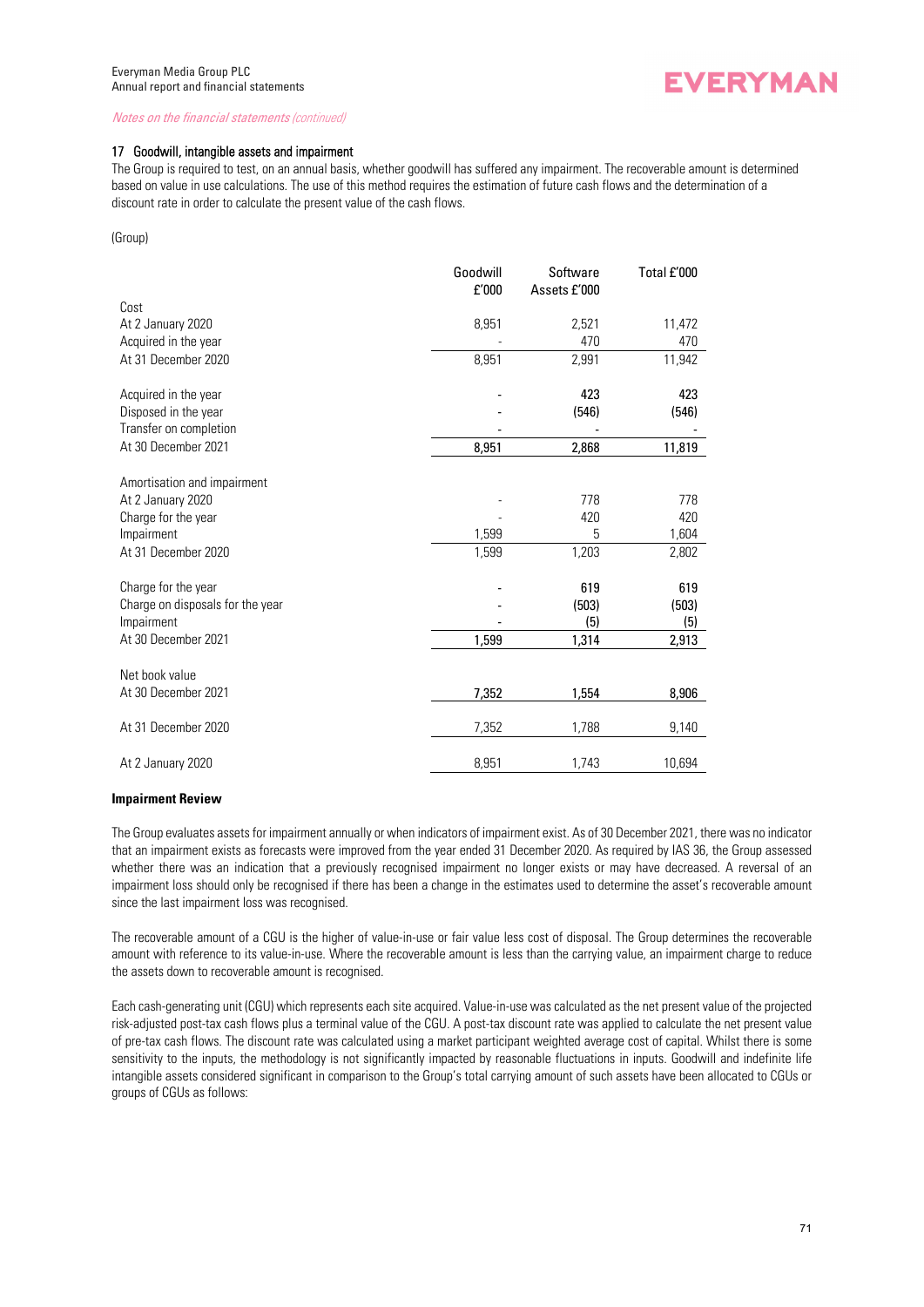

### 17 Goodwill, Intangible assets and Impairment (cont)

|                     | 30 December | 31 December |
|---------------------|-------------|-------------|
|                     | 2021        | 2020        |
|                     | £000        | £000        |
|                     |             |             |
| <b>Baker Street</b> | 103         | 103         |
| Barnet              | 1,309       | 1,309       |
| Esher               | 2,804       | 2,804       |
| Gerrards Cross      | 1,309       | 1,309       |
| Islington           | 86          | 86          |
| Muswell Hill        | 1,215       | 1,215       |
| Oxted               | 102         | 102         |
| Reigate             | 113         | 113         |
| Walton-On-Thames    | 94          | 94          |
| Winchester          | 217         | 217         |
|                     | 7,352       | 7,352       |

The recoverable amount of each CGU has been calculated with reference to its value-in-use. The key assumptions of this calculation are shown below:

|                           | 30 December | 31 December |
|---------------------------|-------------|-------------|
|                           | 2021        | 2020        |
| Discount rate             | 9.8%        | 9.8%        |
| Long term growth rate     | 2%          | 2%          |
| Number of years projected | 5 years     | 5 years     |

The Group considered the budgets and forecasts in light of the trading environment and reasonable expectations going forward which has resulted in forecast future revenue increasing versus the expectations at 31 December 2020, and therefore determined the recoverable amount for all of its cash generating units. The recoverable amount is the higher of fair value less costs of disposal and value in use.

The cash flow forecasts were probability weighted based on the following scenarios:

- 1. Base Case (65% weighting): Venues remain open going forward, with non-like-for-like admissions, and CGU cash generation levels returning to pre-pandemic levels by 2022 Cash generation levels per CGU are assumed to grow at 3% in 2023 and then 5% per annum in 2024-2026.
- 2. Positive case (15% weighting): The assumptions in this case are the same as the base case except that cash generation levels per CGU increase by 5% in 2023 and 8% between 2024-2026.
- 3. Downside case (20% weighting): The assumptions in this case are the same as the base case except that cash generation levels per CGU and reduced by 10% in 2022, and then annual growth from the lower base is at 3% for 2023-2026. The terminal value includes a growth rate of 2%, which is set to be consistent with the UK historic growth rate.

Under IAS 38, goodwill cannot be written back once impaired and therefore the £1,559,000 goodwill impaired in 2020 was excluded from the calculations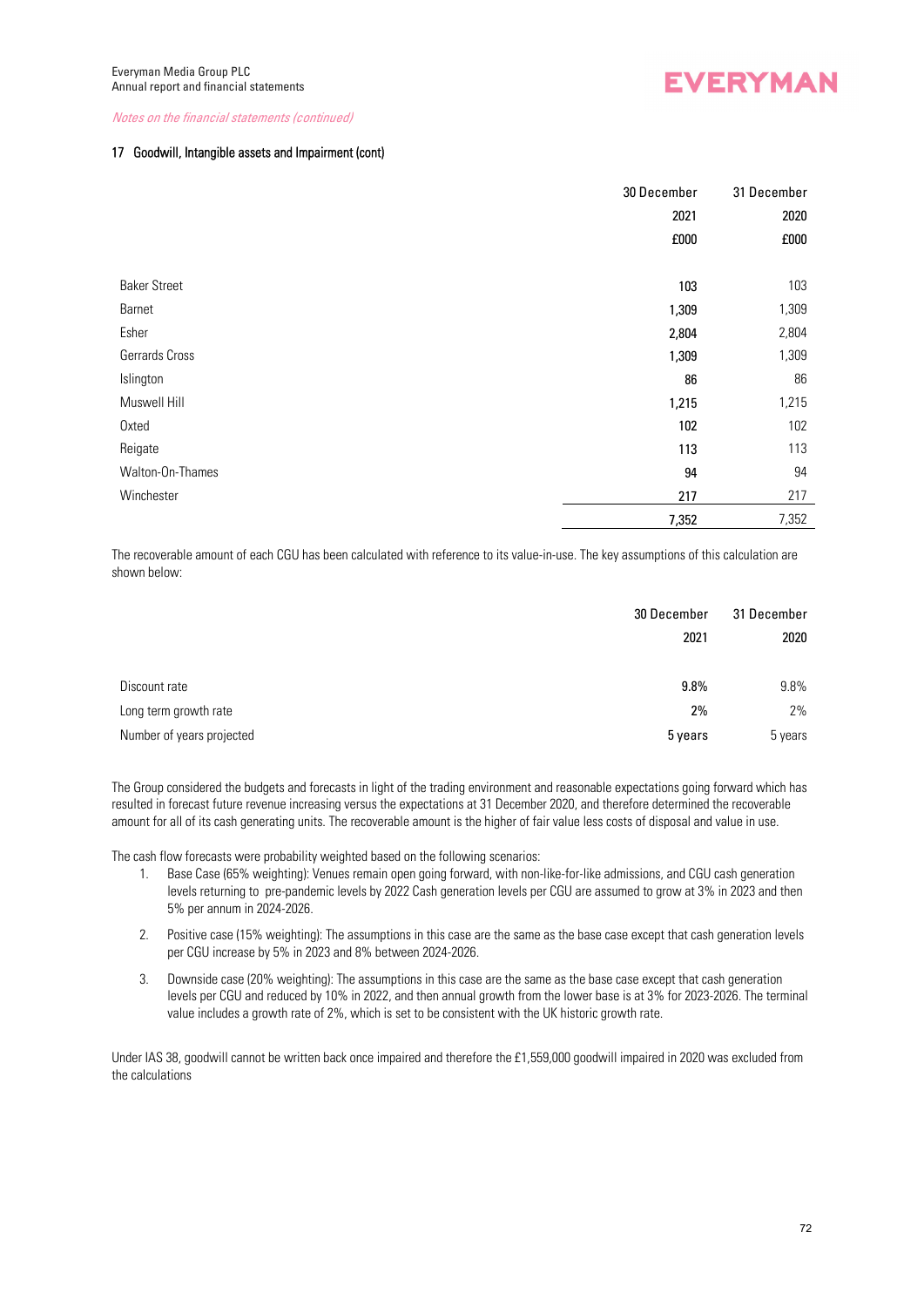

## 17 Goodwill, Intangible assets and Impairment (cont)

The results of this review showed all 4 cash generating units that were impaired in 2020 had higher recoverable amounts at 31 December 2021 and therefore a reversal of £2,504,000 previously recognised impairment has been made. This is shown in the table below.

| Venue (CGU)  | 2020 impairment (excl | 2021 write back | 2021 carried forward |
|--------------|-----------------------|-----------------|----------------------|
|              | goodwill)             |                 | impairment           |
|              | f'000                 | f'000           | f'000                |
| Belsize Park | 372                   | (51)            | 321                  |
| Leeds        | 2,216                 | (1,005)         | 1,211                |
| Liverpool    | 955                   | (955)           |                      |
| York         | 493                   | (493)           |                      |
| Total        | 4,036                 | (2,504)         | ,532                 |

The write back of the Group's assets is summarised as follows:

| Class of Asset                  | 31 December 2020 | 2021 write back | 30 December 2021 |
|---------------------------------|------------------|-----------------|------------------|
|                                 | Impairment       |                 | Impairment       |
|                                 | f'000            | f'000           | f'000            |
| Goodwill                        | 1.599            |                 | 1,599            |
| Right-of-use assets             | .857             | (1, 133)        | 724              |
| Corporate assets                | 99               |                 | 99               |
| Leasehold improvements, PPE F&F | 2,080            | (1, 371)        | 709              |
| Total                           | 5,635            | (2,504)         | 3,131            |

The amount by which the impairment changes is sensitive to the discount rate used and the assumptions on future trading levels, the potential impact is demonstrated in the scenarios below (independent of each other);

- Increasing the discount rate by 1%in the base case results in
	- (I) 1 further venue being impaired, and
	- (II) An impairment increase of £513,000.
- Adjustment in the assumptions used in in the base case (i.e. the most likely case) cash flow scenario, decreasing the 2022 expected cashflows by 10% for each venue results in:
	- (I) 1 further venue being impaired, and
	- (II) An increase in the impairment charge of £614,000

### 18 Investments

(Company only)

|                                          | Total  |
|------------------------------------------|--------|
|                                          | £000   |
|                                          |        |
| At 31 December 2020 and 30 December 2021 | 31,994 |

The Company also has an intercompany debtor's balances of £68.8m. As part of the Group impairment review, the future cash flows from each of the venues were forecast and an NPV of these flows calculated. The total value of these were £313.6m which would indicate that sufficient profits and cash will be generated to repay the monies owed to the Company if required.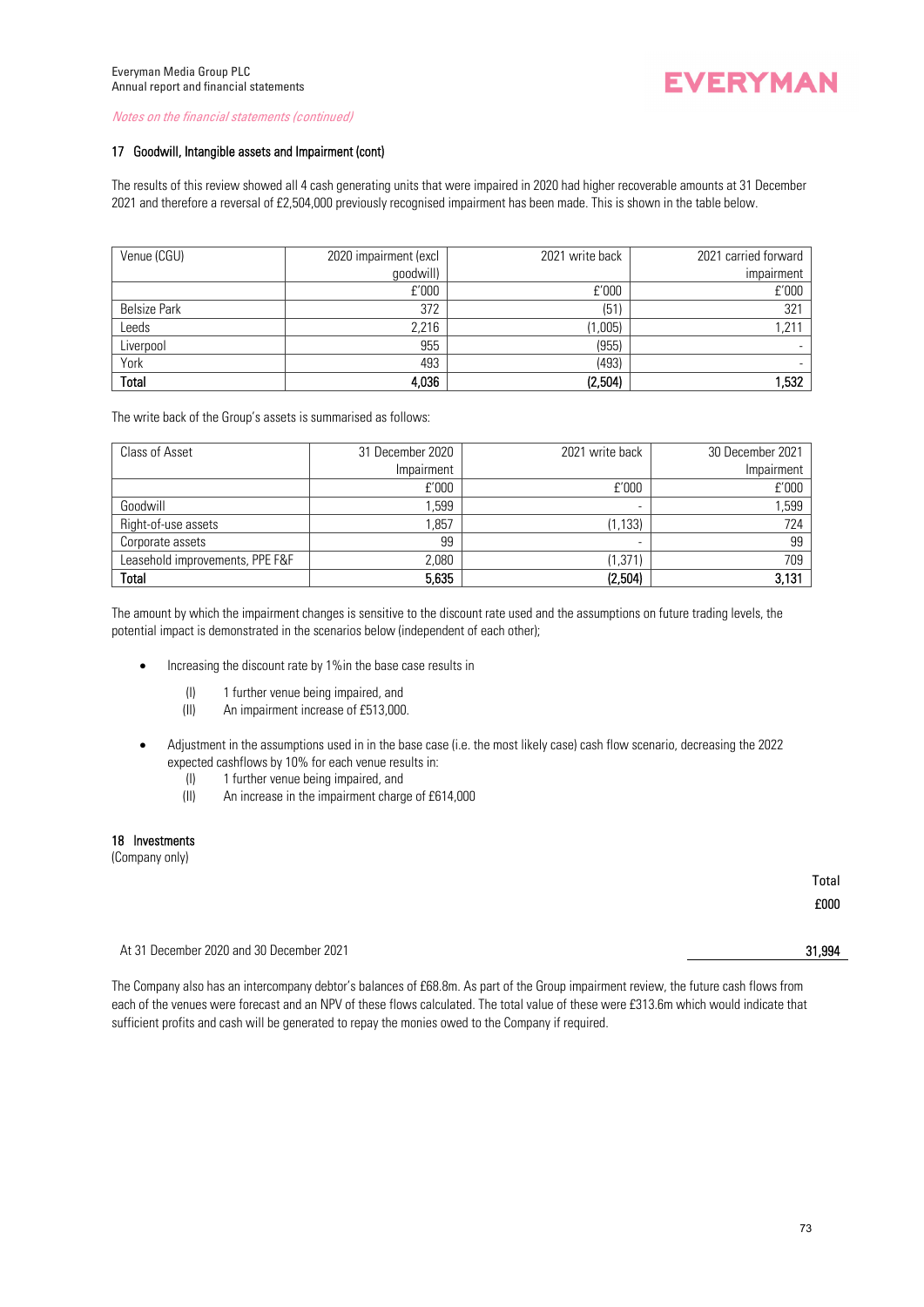## 18 Investments (cont)

The subsidiaries of the Company are as follows (all of which are included on consolidation and all are registered at 2 Downshire Hill, London NW3 INR):

|                                 | Principal                       | Country of    | Class of                                               | Proportion of |
|---------------------------------|---------------------------------|---------------|--------------------------------------------------------|---------------|
| Name                            | Activity                        | incorporation | share held                                             | shares held   |
| Everyman Media Holdings Limited | Cinema management and ownership | UK            | Ordinary<br>A ordinary shares<br>Series 1, 2, 3, 4 and | 100%          |
|                                 |                                 |               | 5*                                                     | 94%           |
| Everyman Media Limited**        | Cinema management and ownership | UK            | Ordinary                                               | 100%          |
| CISAC Limited**                 | Dormant                         | UK            | Ordinary                                               | 100%          |
| Foxdon Limited**                | Cinema management and ownership | ROI           | Ordinary                                               | 100%          |
| ECPee Limited***                | Property management             | UK            | Ordinary                                               | 100%          |
| Bloom Martin Limited***         | Dormant                         | UK            | Ordinary                                               | 100%          |
| Bloom Theatres Limited****      | Dormant                         | UK            | Ordinary                                               | 100%          |
| Mainline Pictures Limited****   | Dormant                         | UK            | Ordinary                                               | 100%          |

\* 2m A ordinary shares series 4 and 5 are held by Alex Scrimgeour

\* Shareholding is held by Everyman Media Holdings Ltd

\*\* Shareholding is held by Everyman Media Ltd

\*\*\* Shareholding is held by Bloom Martin Ltd

The A Ordinary shares have no rights to a dividend. Everyman Media Group PLC directly holds all the Ordinary shares (£27,015) and A Ordinary shares (£6,557) of Everyman Media Holdings Limited.

Everyman Media Limited has 285,000 Ordinary shares of £1.00 each in issue, all of which are held by Everyman Media Holdings Limited and therefore indirectly held by Everyman Media Group PLC. All other subsidiaries are also indirectly-held investments. Everyman Media Holdings Limited acquired 100 Ordinary shares, being the entire issued share capital of Foxdon Limited (a limited company established and resident in the Republic of Ireland and dormant at the date of acquisition) for €100 on 24 June 2019. With respect to the class and proportion of shares held in existing subsidiaries, the amounts remain the same for the year ended 30 December 2021 and the year ended 31 December 2020. Bloom Martin Limited, Bloom Theatres Limited and Mainline Pictures Limited are all dormant companies and exempt from the requirement for an audit for the year.

The class and proportion of shares held in all other subsidiaries remain the same for the year ended 30 December 2021 and the year ended 31 December 2020.

The registered office address of all investments incorporated in the UK is Studio 4, 2 Downshire Hill, London NW3 1NR. Foxdon Limited's registered office is 33 Sir John Rogerson's Quay, Dublin 2, D02 XK09. All companies listed above are included in the consolidated financial statements. All consolidated companies have the same financial year and apply the same accounting policies.

## 19 Inventories

|                    | 30 December | 31 December |
|--------------------|-------------|-------------|
|                    | 2021        | 2020        |
|                    | £000        | £000        |
| Food and beverages | 638         | 327         |
| Projection         | 73          | 54          |
|                    | 711         | 381         |

Finished goods recognised as cost of sales in the year amounted to £5,054,000 (2020: £2,452,000). The write-down of inventories to net realisable value amounted to £nil (2020: £nil).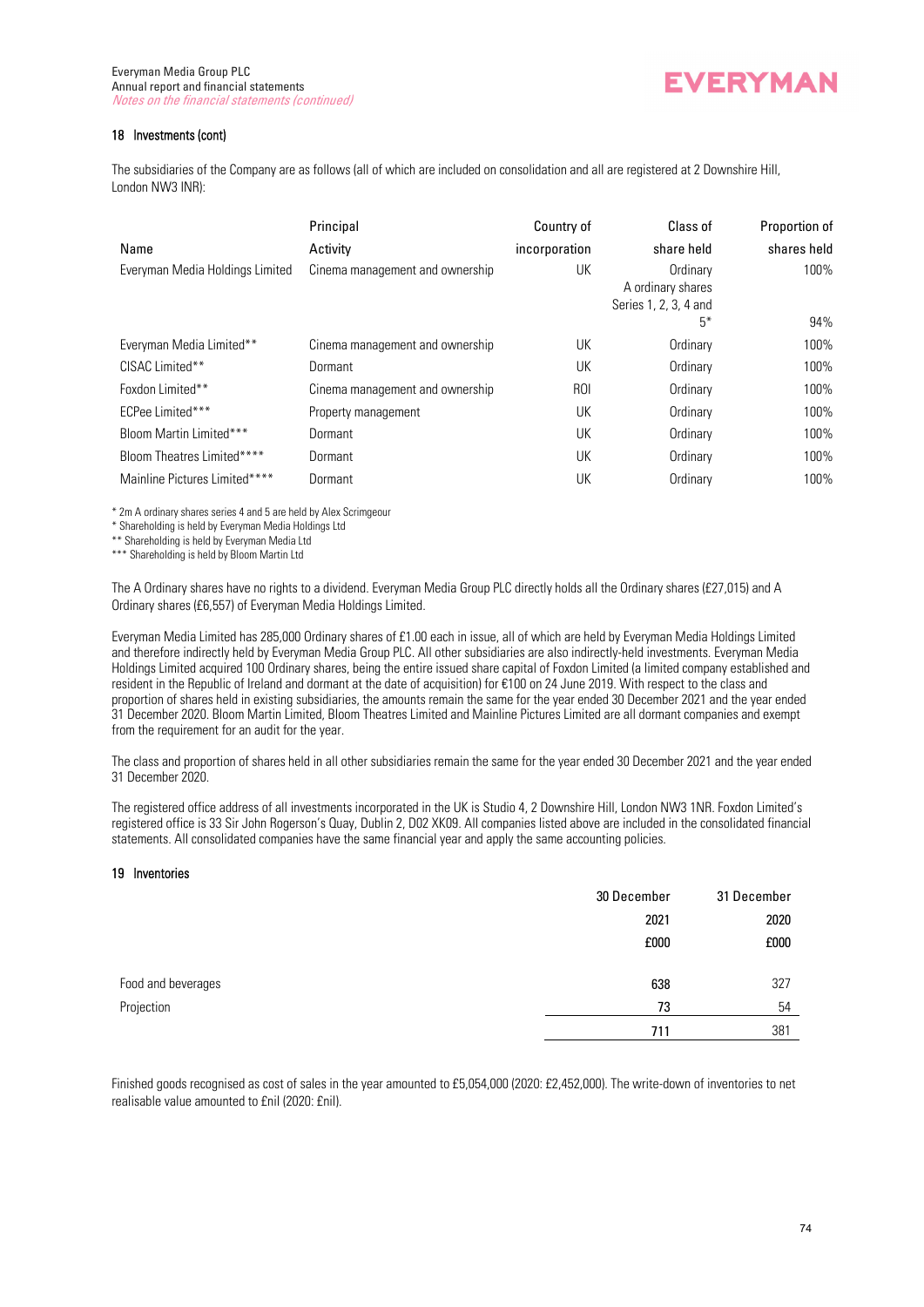

### 20 Cash and cash equivalents

|                         | 30 December | 31 December |
|-------------------------|-------------|-------------|
|                         | 2021        | 2020        |
|                         | £000        | £000        |
| Per balance sheet       | 4,240       | 328         |
| Per cash flow statement | 4,240       | 328         |

## 21 Trade and other receivables

(Group)

|                                           |             | Restated    |
|-------------------------------------------|-------------|-------------|
|                                           | 30 December | 31 December |
|                                           | 2021        | 2020        |
|                                           | £000        | £000        |
|                                           |             |             |
| Included in current assets * restated     | 5,649       | 2,900       |
| Included in non-current assets            | 177         | 173         |
|                                           | 5,826       | 3,073       |
| Trade and other receivables               | 3,847       | 653         |
| Social security and other taxation        | 1           |             |
| Other debtors                             | 210         | 209         |
| Government Grant - Job retention scheme   |             | 427         |
| Prepayments and accrued income * restated | 1,768       | 1,784       |
|                                           | 5,826       | 3,073       |

There were no receivables that were considered to be impaired. There is no significant difference between the fair value of the other receivables and the values stated above. Other debtors include deposits paid in respect of long-term leases and contributions from landlords towards fit-outs.

\*See note 2 for details regarding the restatement

### Trade and other receivables

(Company only)

|                                       | 30 December | 31 December |
|---------------------------------------|-------------|-------------|
|                                       | 2021        | 2020        |
|                                       | £000        | £000        |
|                                       |             |             |
| Included in non-current assets        | 76,772      | 69,778      |
|                                       |             |             |
| Amounts due from company undertakings | 76,772      | 69,778      |

All amounts other than those from Company undertakings are due for payment within one year. Interest is charged on inter-company loans at the same rate as that charged to the Group by its lenders, currently 3.3%. The loans are repayable on 15 January 2024.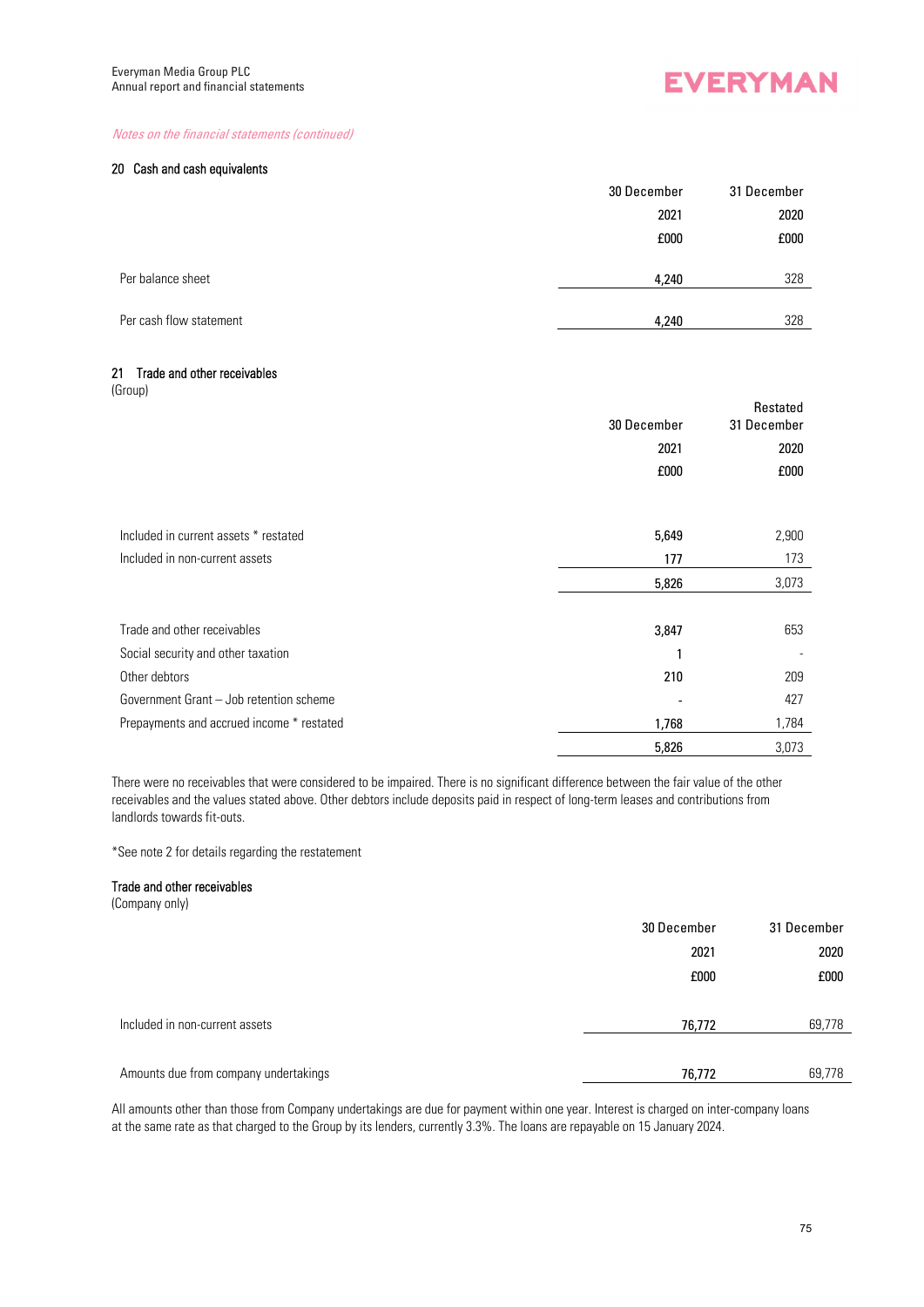# 22 Trade and other payables

(Group)



|                                    | 30 December | 31 December    |
|------------------------------------|-------------|----------------|
|                                    | 2021        | 2020 re-stated |
|                                    | £000        | £000           |
| Trade creditors                    | 3,640       | 2,909          |
| Social security and other taxation | 1,051       |                |
| Other creditors                    | 10          | 12             |
| Accrued expenses* restated         | 7,009       | 3,726          |
| Deferred income                    | 4,284       | 3,028          |
|                                    | 15,994      | 9,677          |

\*See note 2 for details regarding the restatement

# Trade and other payables

(Company only)

|                                                | 30 December | 31 December |
|------------------------------------------------|-------------|-------------|
|                                                | 2021        | 2020        |
|                                                | £000        | £000        |
|                                                |             |             |
| Included in current liabilities – accrued rent | 48          | 147         |

### 23 Corporation tax liabilities

(Group)

|                                                             | 30 December<br>2021<br>f'000 | 31 December<br>2020<br>£'000 |
|-------------------------------------------------------------|------------------------------|------------------------------|
| Corporation tax gross movements                             |                              |                              |
| Opening balance                                             |                              | 186                          |
| Recognised in profit and loss                               |                              |                              |
| Current tax                                                 |                              | (180)                        |
| Adjustments in respect of prior periods                     |                              |                              |
| Charge to profit and loss                                   |                              | (180)                        |
| Movement on share option intrinsic value<br>Closing balance |                              | (6)                          |
|                                                             |                              |                              |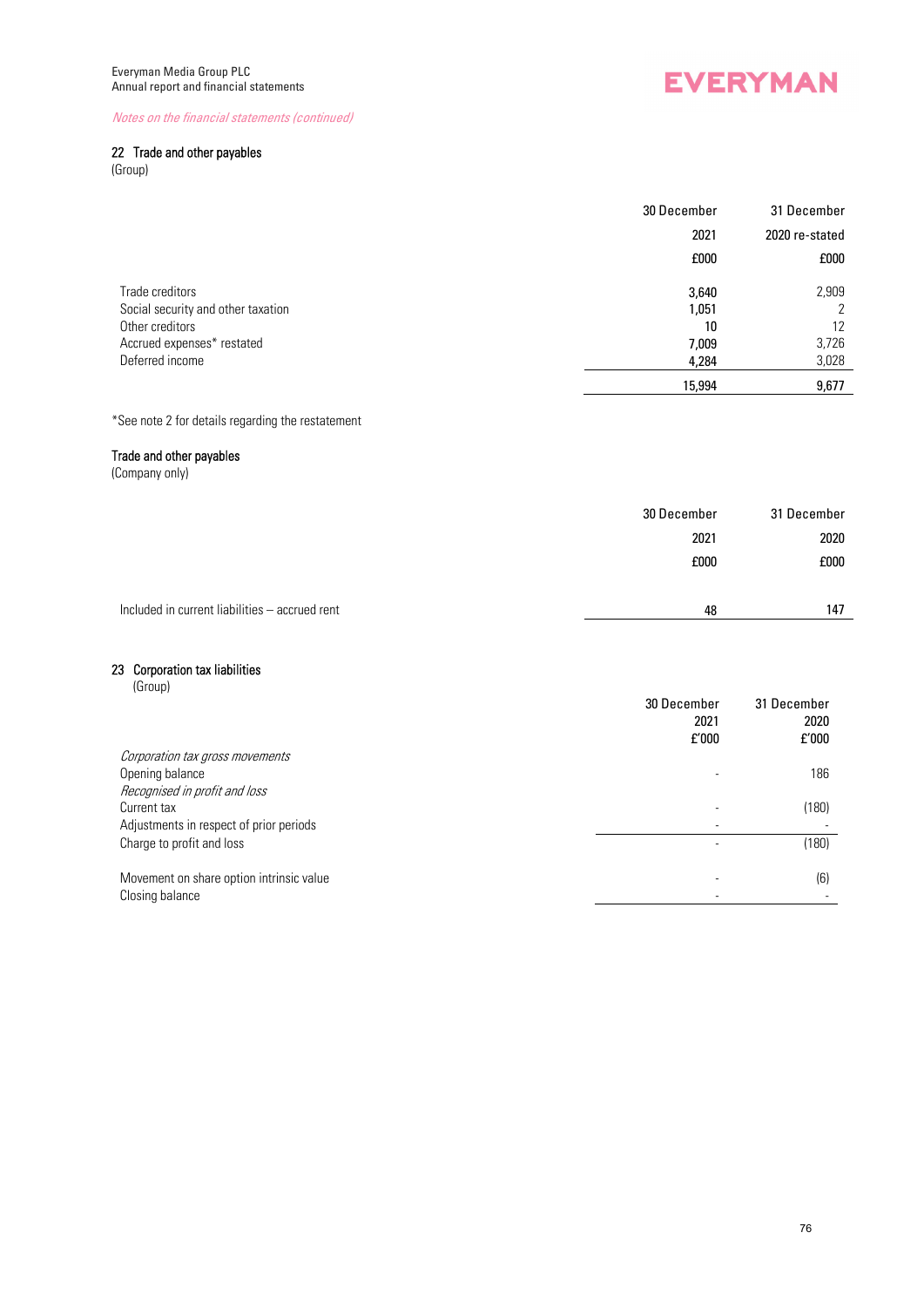### Corporation tax liabilities

(Company only)



|                                                            | 30 December<br>2021<br>£'000 | 31 December<br>2020<br>£'000 |
|------------------------------------------------------------|------------------------------|------------------------------|
| At 31 December 2020                                        |                              | 60                           |
| Recognised in profit and loss<br>Charge to profit and loss |                              | (60)                         |
| Closing balance                                            |                              |                              |

# 24 Other interest-bearing loans and borrowings

(Group and Company)

|                        | 30 December | 31 December |
|------------------------|-------------|-------------|
|                        | 2021        | 2020        |
|                        | £000        | £000        |
| Bank borrowings        |             |             |
| Current                | 119         | 43          |
| Non-current            | 12,500      | 9,000       |
| <b>Total Bank Debt</b> | 12,619      | 9,043       |
| Cash                   | (4, 240)    | (328)       |
| Net Bank Debt          | 8,379       | 8,715       |
|                        |             |             |

The Company agreed a £25 million RCF and £15m CLIBILS RCF loan facility with Barclays Bank PLC and Santander UK PLC in March 2021. Interest is charged at LIBOR/SONIA on the drawn-down balance on a 365/ACT D-basis (the nominal interest rate ranging between 1.65% and 2.65%). The capital sum is repayable in full on or before 15 January 2024.

Commitment fees are charged quarterly on any balances not drawn at 35% of the applicable rate of drawn funds. The face value is deemed to be the carrying value. The Group had drawn down £12.5 million of the £40 million debt facility as at 30 December 2021 (2020: £9 million).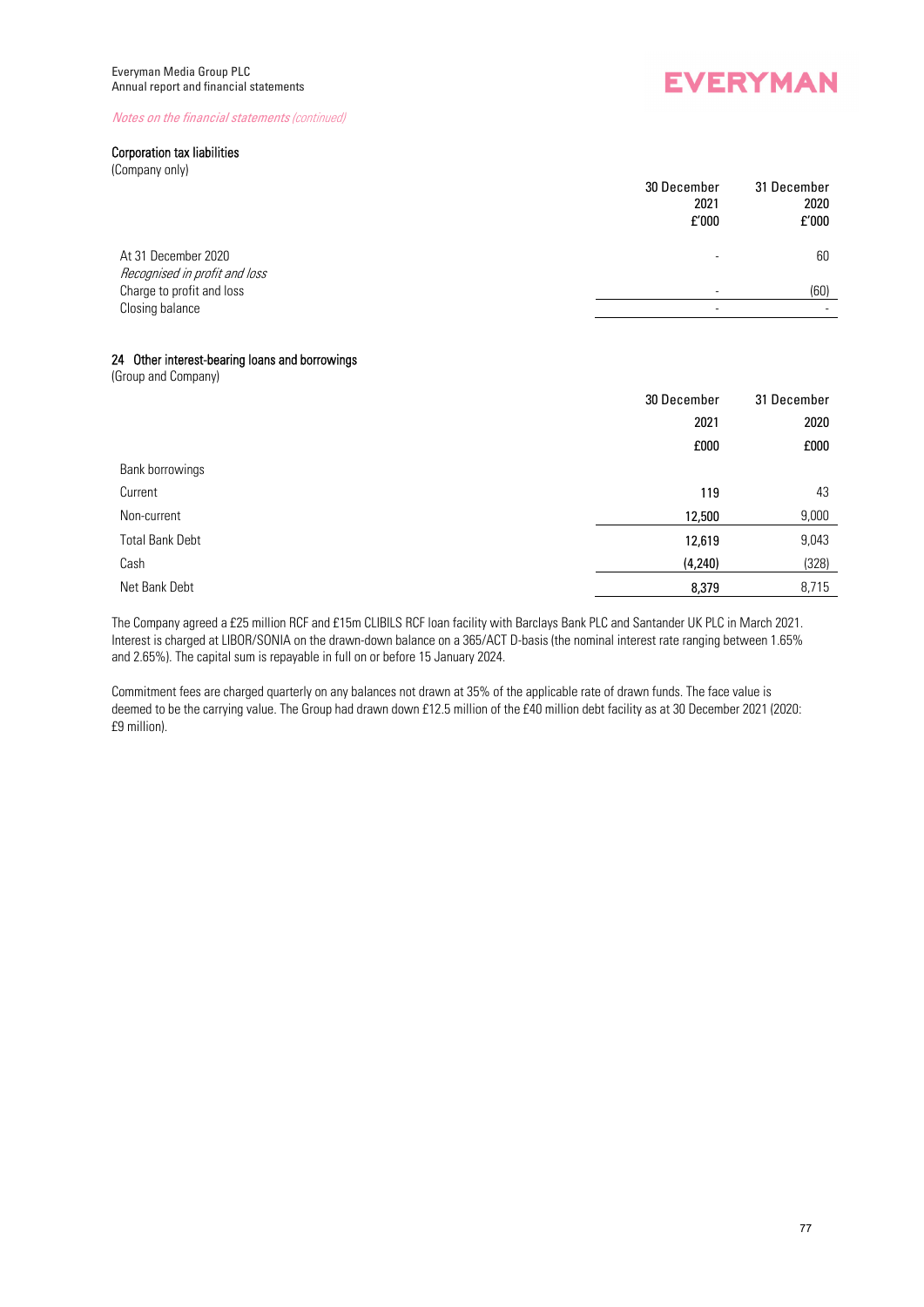## Notes on the financial statements (continued)

# 25 Financial assets and financial liabilities

Changes in liabilities from financing activities

|                                                   | 30 December | Restated* 31<br>December |
|---------------------------------------------------|-------------|--------------------------|
|                                                   | 2021        | 2020                     |
|                                                   | £000        | £000                     |
| Opening balance                                   | 88,111      | 90,480                   |
| Changes from financing cash flows:                |             |                          |
| Proceeds from borrowings                          | 6,000       | 10,000                   |
| Repayment of borrowings - principal               | (2,500)     | (15,000)                 |
| Repayment of borrowings - Interest                | (519)       | (299)                    |
| Interest on borrowings                            | 595         | 221                      |
| Lease liabilities non cash movement               | 6,825       | 5,644                    |
| Lease liabilities cash movement                   | (4, 113)    | (2,935)                  |
|                                                   | 94,399      | 88,111                   |
| *See note 2 for details regarding the restatement |             |                          |

In respect of interest-earning financial assets and interest-bearing financial liabilities, the following indicates their effective interest rates at the end of the year and the periods in which they mature:

|                                   | Effective | Maturing | Maturing     | Maturing     |
|-----------------------------------|-----------|----------|--------------|--------------|
|                                   | interest  | within   | between 1 to | between 2 to |
|                                   | rate      | 1 year   | 2 years      | 5 years      |
|                                   | $\%$      | £000     | £000         | £000         |
| At 31 December 2020               |           |          |              |              |
| Bank borrowings                   | 2.65%     | 43       |              | 9,000        |
| Bank current and deposit balances | 0.01%     | 328      |              |              |
|                                   |           |          |              |              |
| At 30 December 2021               |           |          |              |              |
| Bank borrowings                   | 2.72%     | 119      | -            | 12,500       |
| Bank current and deposit balances | 0.01%     | 4,240    |              |              |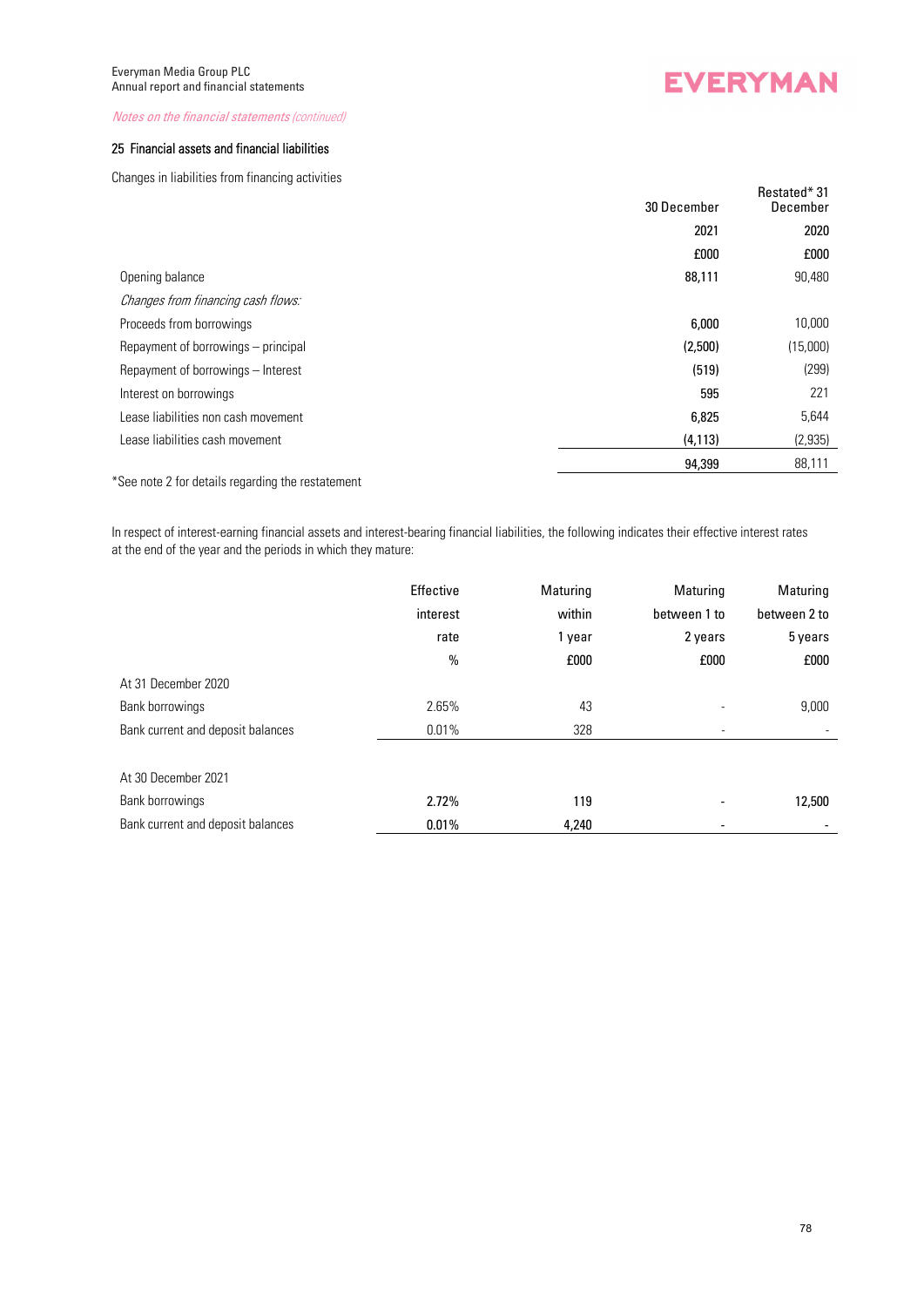### Notes on the financial statements (continued)

## 25 Financial assets and financial liabilities (cont)

The following table demonstrates the sensitivity to a reasonably plausible change in interest rates, with all other variables held constant, of the Group's profit and loss before tax through the impact on floating rate borrowings and bank deposits and cash flows:

|                                   | Change in | 30 December  | 31 December  |
|-----------------------------------|-----------|--------------|--------------|
|                                   | rate      | 2021         | 2020         |
|                                   | $\%$      | ${\tt f000}$ | ${\tt E000}$ |
|                                   |           |              |              |
| Bank borrowings                   |           | 12,619       | 9,043        |
|                                   |           |              |              |
|                                   | $-1.0%$   | (126)        | $90\,$       |
|                                   | $-0.5%$   | (63)         | 45           |
|                                   | $0.5\%$   | 63           | (45)         |
|                                   | 1.0%      | 126          | (90)         |
|                                   | 1.5%      | 189          | (136)        |
|                                   |           |              |              |
| Bank current and deposit balances |           | 4,240        | 328          |
|                                   |           |              |              |
|                                   | $-1.0%$   | (37)         | (3)          |
|                                   | $-0.5%$   | (19)         | (1)          |
|                                   | $0.5\%$   | 19           | $\mathbf{1}$ |
|                                   | 1.0%      | 37           | $\sqrt{3}$   |
|                                   | 1.5%      | 56           | $\mathbf 5$  |
|                                   |           |              |              |

# 26 Financial instruments

Investments, financial assets and financial liabilities, cash and cash equivalents and other interest-bearing loans and borrowings are measured at amortised cost and the Directors believe their present value is a reasonable approximation to their fair value.

|                                                  | 30 December | 31 December |
|--------------------------------------------------|-------------|-------------|
|                                                  | 2021        | 2020        |
|                                                  | £000        | £000        |
| Financial liabilities measured at amortised cost |             |             |
| Bank borrowings                                  | 12,619      | 9,043       |
| <b>Trade Creditors</b>                           | 3.640       | 2,909       |
| Leases * restated                                | 81,780      | 79,068      |
| Other Creditors                                  | 8           | 12          |
| Accrued expenses                                 | 7,009       | 3,525       |

\*See note 2 for details regarding the restatement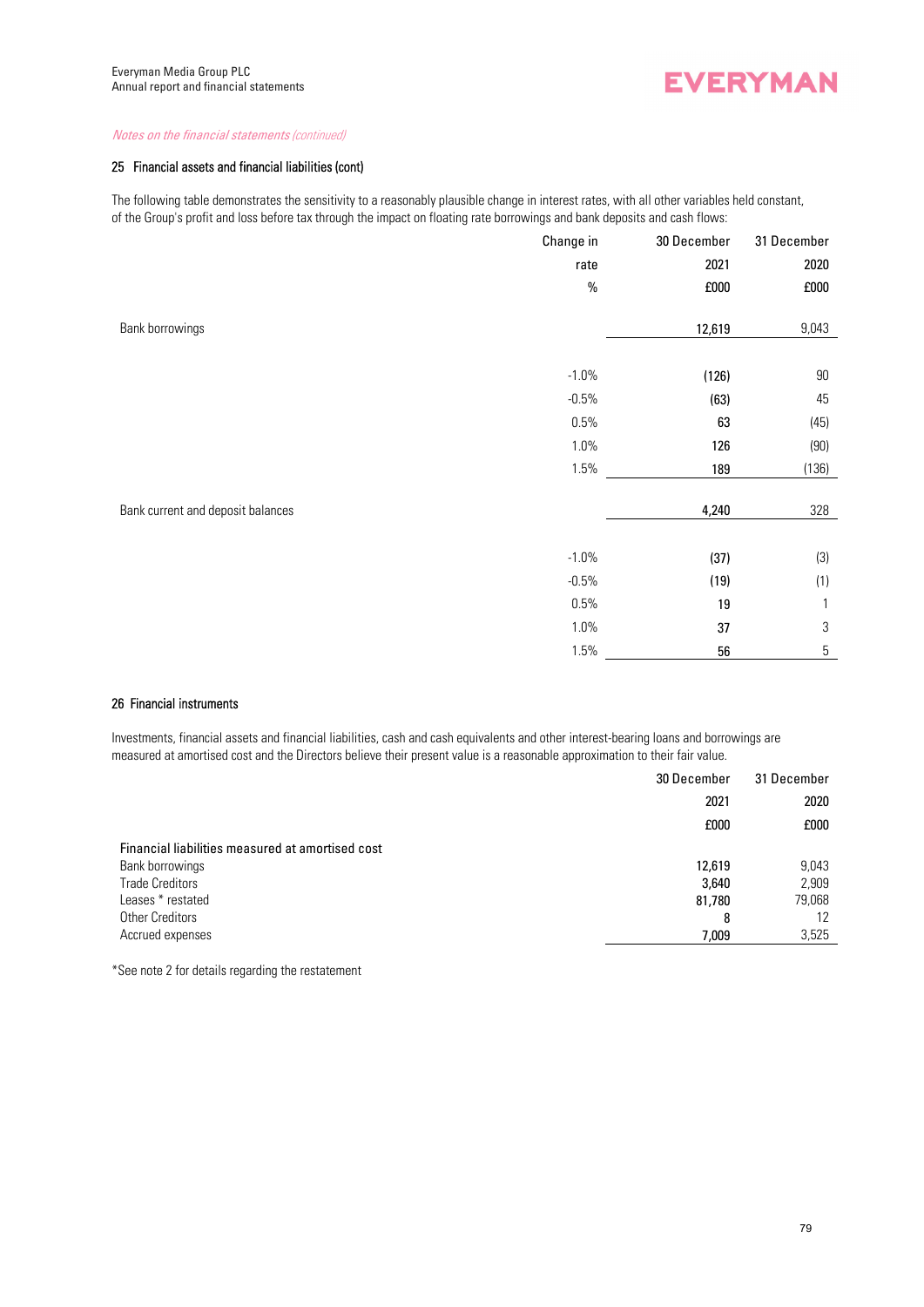

### 26 Financial instruments (cont)

### Financial instruments not measured at fair value

Fair value is calculated based on the present value of future principal and interest cash flows, discounted at the market rate of interest at the balance sheet date.

| Non-derivative financial liabilities | 30 December    | 31 December |
|--------------------------------------|----------------|-------------|
|                                      | 2021           | 2020        |
|                                      | £000           | £000        |
| <b>Bank facility</b>                 |                |             |
| Carrying amount                      | 12,619         | 9,043       |
|                                      |                |             |
| Contractual cash flows:              |                |             |
| Less than one year                   | $\overline{2}$ | 308         |
| Between one and two years            | 496            | 405         |
| Between three and five years         | 14,125         | 9,810       |
|                                      | 14,623         | 10,523      |

Floating charges have been put in place over the net assets of the Group as collateral against the loan balance.

### Risk management

#### (Group)

 The Board has overall responsibility for the determination of the Group's risk management objectives and policies. The overall objective of the Board is to set policies that seek to reduce risk as far as possible without unduly affecting the Group's competitiveness and flexibility. The Group has not issued or used any financial instruments of a speculative nature and the Group does not contract derivative financial instruments such as forward currency contracts, interest rate swaps or similar instruments.

The Group is exposed to the following financial risks:

- Credit risk
- Liquidity risk
- Interest rate risk

To the extent financial instruments are not carried at fair value in the consolidated Balance Sheet, net book value approximates to fair value at 30 December 2021 and 31 December 2020.

Trade and other receivables are measured at amortised cost. Book values and expected cash flows are reviewed by the Board and any impairment charged to the consolidated statement of profit and loss and other comprehensive income in the relevant period.

Cash and cash equivalents are held in sterling and placed on deposit in UK banks. Trade and other payables are measured at book value and held at amortised cost. There have been no impairment losses recognised on these assets.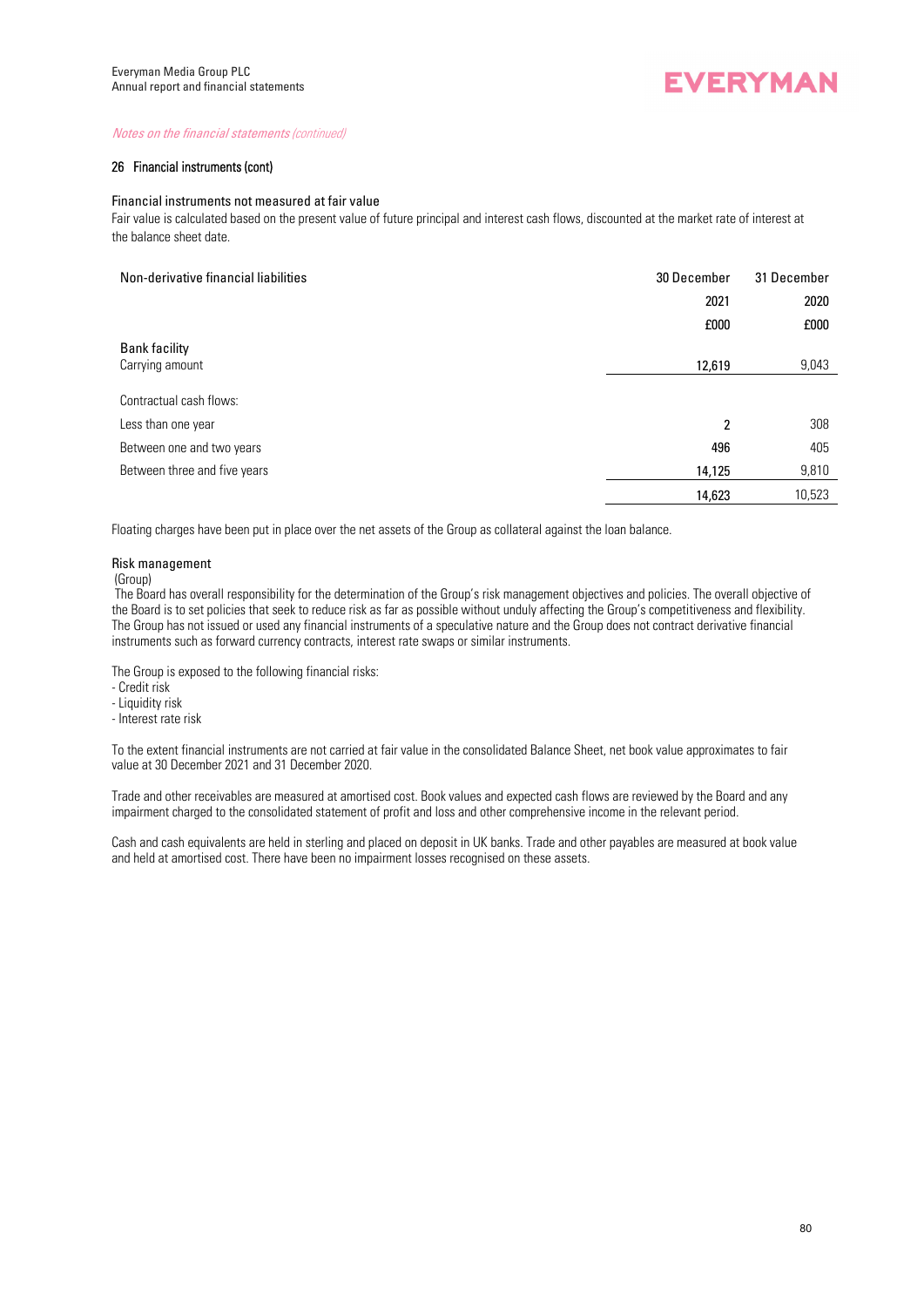

### 26 Financial instruments (cont)

### Accounting classification

The following table shows the carrying amounts and fair values of financial assets and financial liabilities. It does not include the fair value information for financial assets and financial liabilities not measured at fair value if the carrying amount is a reasonable approximation of fair value.

|                                                  |             | 31 December* |
|--------------------------------------------------|-------------|--------------|
|                                                  | 30 December | restated     |
| Carrying amount                                  | 2021        | 2020         |
|                                                  | £000        | £000         |
| Financial assets measured at amortised cost      |             |              |
| Trade and other receivables                      | 3,847       | 653          |
| Cash and cash equivalents                        | 4.240       | 328          |
|                                                  | 8,087       | 981          |
| Financial liabilities measured at amortised cost |             |              |
| Secured bank loans                               | 12,619      | 9,043        |
| Trade and other payables                         | 11,447      | 6,647        |
|                                                  | 24,066      | 15,690       |

### 27 Financial risks

### Credit risk

Credit risk is the risk of financial loss to the Group if a customer or counterparty to a financial instrument fails to meet its contractual obligations and arises principally from the Group's receivables from customers and investment securities.

The Group is exposed to credit risk in respect of its receivables from its subsidiary companies. The recoverability of these balances is dependent upon the performance of these subsidiaries in future periods. The performance of the Company's subsidiaries is closely monitored by the Company's Board of Directors.

At 30 December 2021 the Group has trade receivables of £4,243,000 (2020: £768,000). Trade receivables arise mainly from advertising and sponsorship revenue. The Group is exposed to credit risk in respect of these balances such that, if one or more of the customers encounters financial difficulties, this could materially and adversely affect the Group's financial results. The Group attempts to mitigate credit risk by assessing the credit rating of new customers prior to entering into contracts and by entering into contracts with customers with agreed credit terms. At 30 December 2021 the Directors have recognised expected credit losses of £Nil (2020: £109,000).

The maximum exposure to credit risk at the balance sheet date by class of financial instrument was:

|                       | 30 December              | 31 December |
|-----------------------|--------------------------|-------------|
|                       | 2021                     | 2020        |
|                       | £000                     | £000        |
| Ageing of receivables |                          |             |
| <30 days              | 3,927                    | 625         |
| 31-60 days            | 84                       | 8           |
| 61-120 days           | 232                      | 43          |
| $>120$ days           | $\overline{\phantom{0}}$ | 92          |
|                       | 4,243                    | 768         |

In determining the recoverability of trade receivables the Group considers any change in the credit quality of the trade receivable from the date credit was initially granted up to the reporting date. Credit risk is limited due to the customer base being diverse and unrelated. There has not been any impairment other than existing provisions in respect of trade receivables during the year (2020: £nil). There were no material expected credit losses in the year.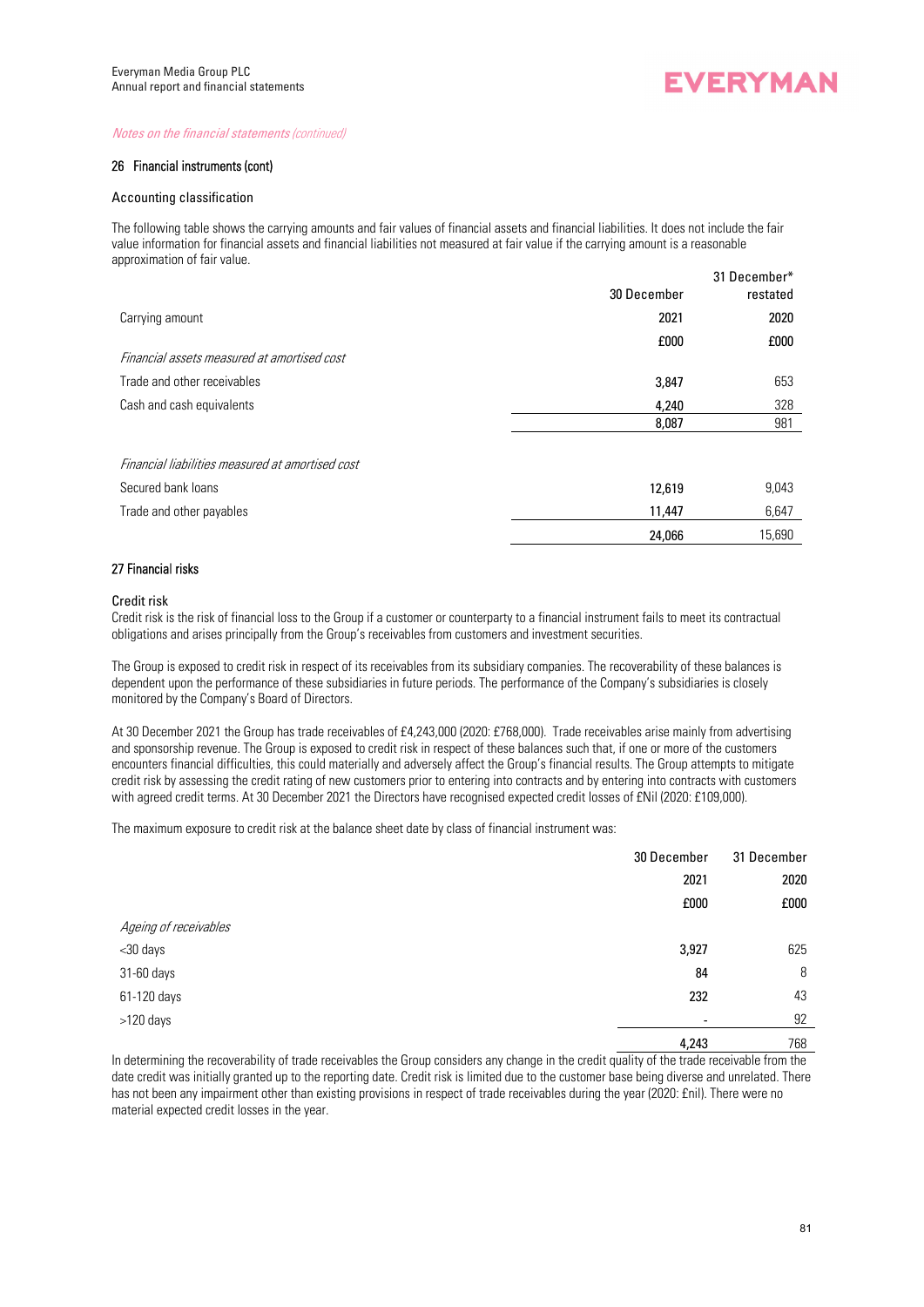# **EVERYMAN**

# 27 Financial risk (cont)

### Liquidity risk

Liquidity risk arises from the Group's management of working capital. It is the risk that the Group will encounter difficulty in meeting its financial obligations as they fall due. The Group's policy is to ensure that it will always have sufficient cash to allow it to meet its liabilities when they become due. To achieve this aim, it seeks to maintain cash balances to meet its expected cash requirements as determined by regular cash flow forecasts prepared by management.

At the balance sheet date, the Group had a £25m RCF and £15m CLIBILS RCF in place and had drawn down £12.5m, leaving £27.5m undrawn. As part of extending banking facilities from a £30m RCF at the end of 2020 to the facilities above, new liquidity and EBITDA loss covenants were agreed which are in place until June 2022 to support the business through the pandemic. The liquidity covenant requires cash plus undrawn facility to exceed £7m, and there is a last twelve months rolling EBITDA covenant set at 30% below management estimates. The Board reviews forecast scenarios on an ongoing basis and believes the business can operate with sufficient headroom.

From June the arrangements revert to the original covenants, from December 2021 the business has been operating within the original covenants and the current forecasts show that the business will remain within the covenants going forward.

The Group forecasts show significant headroom in all covenants for the next 12 months.

### Exposure to liquidity risk

The following are the remaining contractual maturities of financial liabilities at the reporting date. The amounts shown are gross, not discounted and include contractual interest payments and exclude the impact of netting agreements.

|                                      |          | Contractual cash flows |                          |                      |                          |         |
|--------------------------------------|----------|------------------------|--------------------------|----------------------|--------------------------|---------|
| 30 December 2021                     | Carrying | Less than              | Between one              | <b>Between three</b> | Over<br>five             |         |
|                                      | amount   | one year               | and two years            | and five years       | years                    | Total   |
|                                      | £000     | £000                   | £000                     | £000                 | £000                     | £000    |
| Non-derivative financial liabilities |          |                        |                          |                      |                          |         |
| Secured bank facility                | 12,619   | 2                      | 496                      | 13,992               | $\overline{\phantom{0}}$ | 14,490  |
| Trade creditors                      | 3,640    | 3,640                  |                          |                      |                          | 3,640   |
| Leases                               | 81,780   | 5,290                  | 5,990                    | 16,804               | 87,239                   | 115,323 |
| Other creditors                      | 10       | 10                     |                          |                      | $\overline{\phantom{a}}$ | 10      |
| Accrued expenses                     | 7,009    | 7,009                  | $\overline{\phantom{a}}$ |                      | $\overline{\phantom{0}}$ | 7,009   |
|                                      | 105,058  | 15,951                 | 6,486                    | 30,796               | 87,239                   | 140,472 |

|                                      |          | Contractual cash flows |               |                |           |         |
|--------------------------------------|----------|------------------------|---------------|----------------|-----------|---------|
| 31 December 2020                     | Carrying | Less than              | Between one   | Between three  | Over five |         |
|                                      | amount   | one year               | and two years | and five years | years     | Total   |
|                                      | £000     | £000                   | £000          | £000           | £000      | £000    |
| Non-derivative financial liabilities |          |                        |               |                |           |         |
| Secured bank facility                | 9,043    | 308                    | 405           | 9,810          |           | 10,523  |
| Trade creditors                      | 2.909    | 2,909                  |               |                |           | 2,909   |
| Leases                               | 79,068   | 3,363                  | 3.452         | 15.431         | 82.487    | 104,733 |
| Other creditors                      | 12       | 12                     |               |                |           | 12      |
| Accrued expenses                     | 3,726    | 3,525                  |               |                |           | 3,525   |
|                                      | 94,758   | 10,117                 | 3,857         | 25,241         | 82,487    | 121,702 |

\*See note 2 for details regarding the restatement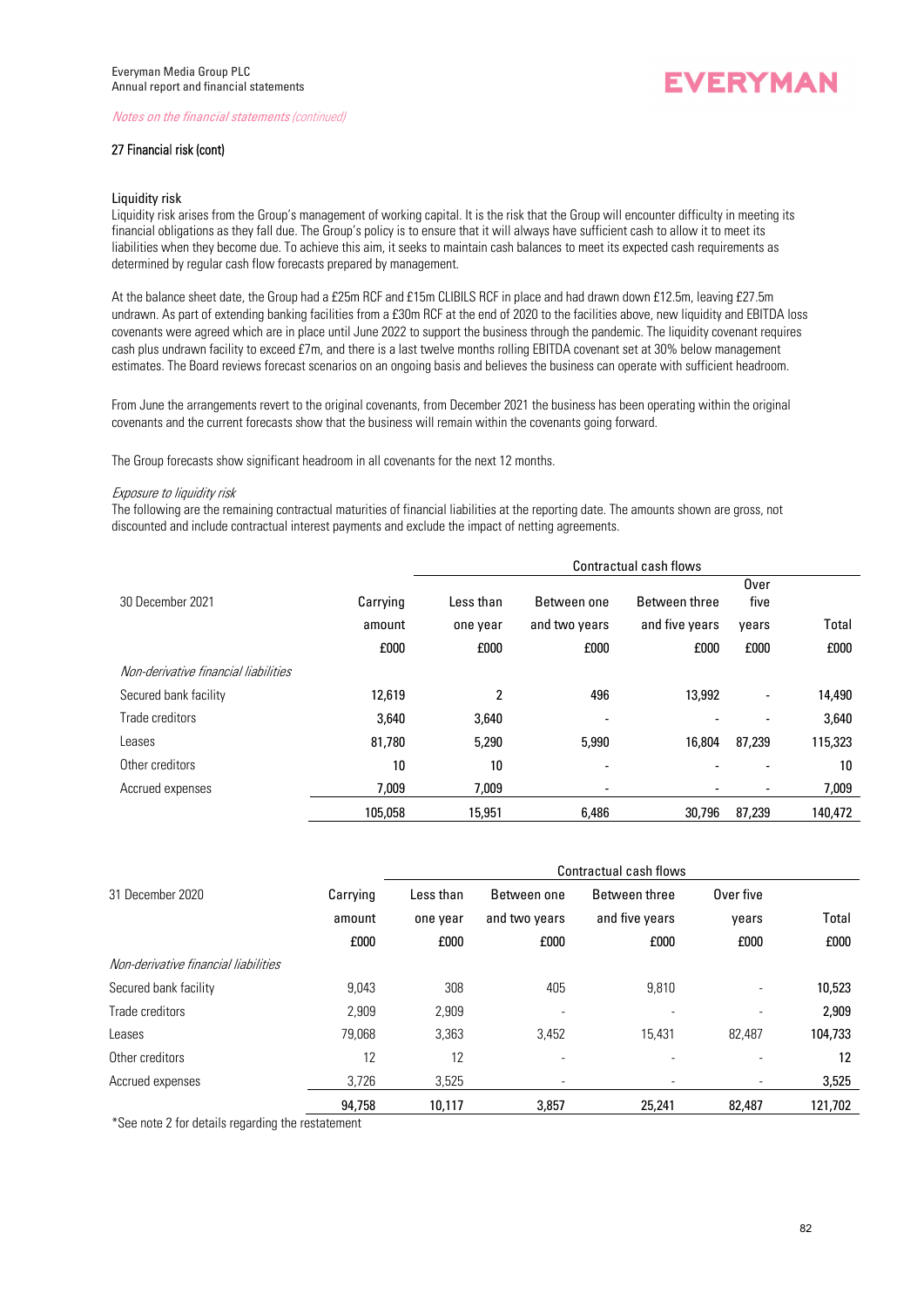# 27 Financial risk (cont)

### Interest rate risk

Interest rate risk arose from the Group's holding of interest-bearing loans linked to LIBOR/SONIA. The Group is also exposed to interest rate risk in respect of its cash balances held pending investment in the growth of the Group's operations. The effect of interest rate changes in the Group's interest-bearing assets and liabilities are set out in note 26.

### Capital management

The Group's capital is made up of share capital, share premium, merger reserve and retained earnings totalling £48.2m (2020 restated: £52.4m).

The Group's objectives when maintaining capital are:

- To safeguard the entity's ability to continue as a going concern so that it can continue to provide returns for shareholders and benefits for other stakeholders.

- To provide an adequate return to shareholders by pricing products and services commensurately with the level of risk.

The capital structure of the Group consists of shareholders equity as set out in the consolidated statement of changes in equity. All funding required to set-up new cinema sites and for working capital purposes are financed from existing cash resources where possible. Management will also consider future fundraising or bank finance where appropriate.

### 28 Provisions

(Group)

|                           | Other provisions         | Leasehold            | Total |
|---------------------------|--------------------------|----------------------|-------|
|                           | f.000                    | <b>Dilapidations</b> | £,000 |
|                           |                          | f,000                |       |
| As at 31 December 2020    | $\overline{\phantom{0}}$ | 1,035                | 1,035 |
| Utilised in the year      |                          | (5)                  | (5)   |
| Other increases/decreases | 393                      | 79                   | 472   |
|                           | ۰                        | 9                    | 9     |
| Unwinding of discount     |                          |                      |       |
| As at 30 December 2021    | 393                      | 1.118                | 1.511 |
|                           |                          |                      |       |

| Due within one year or less    | 393 | $\overline{\phantom{a}}$ | 393  |
|--------------------------------|-----|--------------------------|------|
| Due within one to five years   | -   | 241                      | 241  |
| Due after more than five years |     | 877                      | 877  |
|                                | 393 | 1.118                    | .511 |

### Provisions

(Company only)

|                                | Leasehold Dilapidations<br>f,000 |
|--------------------------------|----------------------------------|
| As at 31 December 2020         | 84                               |
| As at 30 December 2021         | 84                               |
|                                |                                  |
| Due within one year or less    |                                  |
| Due within one to five years   | 84                               |
| Due after more than five years |                                  |
|                                | 84                               |

Leasehold dilapidations relate to the estimated cost of returning leasehold property to its original state at the end of the lease in accordance with lease terms. The cost is recognised as depreciation of leasehold improvements over the remaining term of the lease. The main uncertainty relates to estimating the cost that will be incurred at the end of the lease term, the average remaining lease term for leases held at 30 December 2021 was 22 years (2020: 21 years).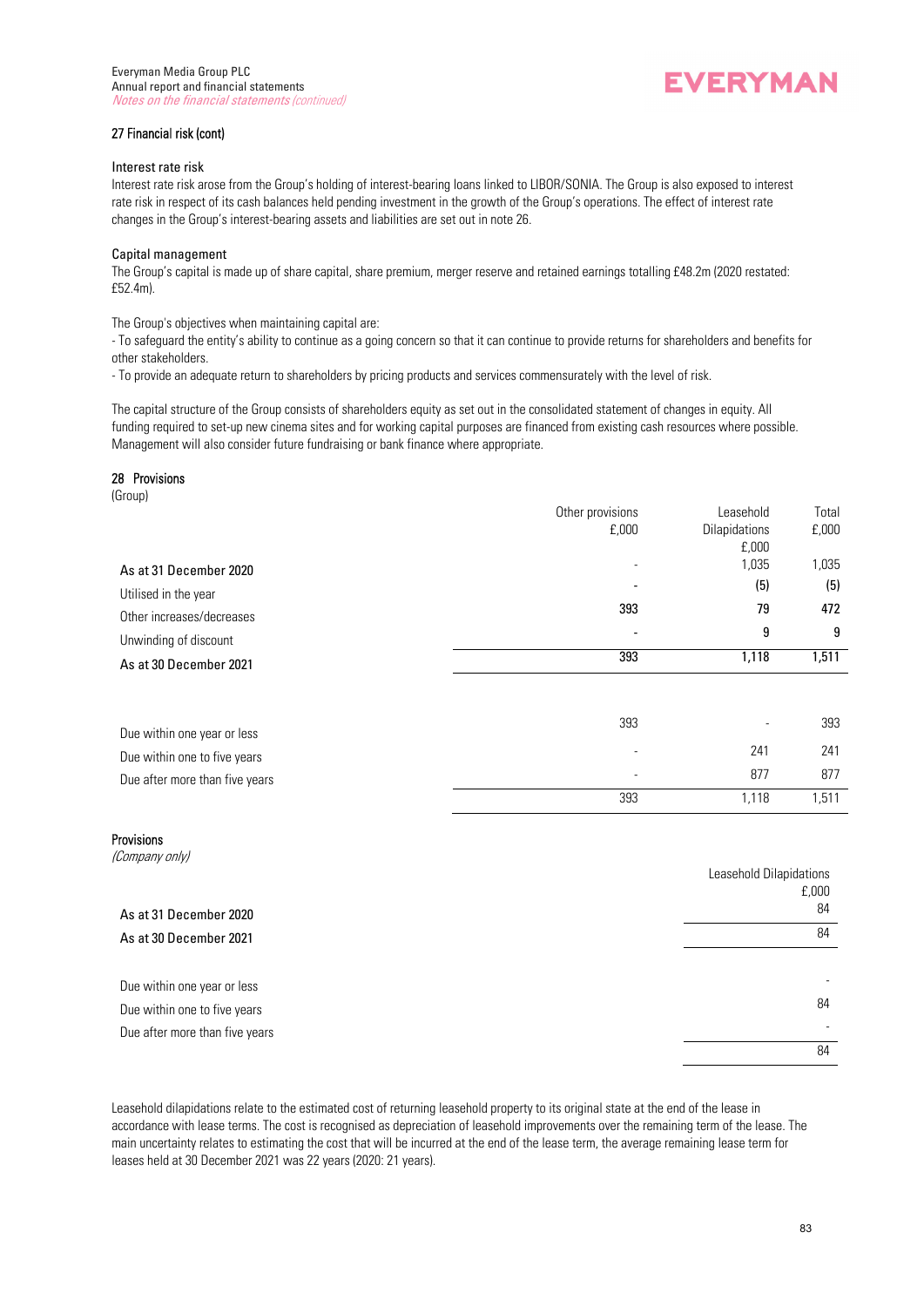

#### 29 Deferred tax

(Group)

|                                                                         | 30 December | 31 December |
|-------------------------------------------------------------------------|-------------|-------------|
|                                                                         | 2021        | 2020        |
|                                                                         | £000        | £000        |
| Included in non-current assets                                          |             | (14)        |
| Deferred tax gross movements                                            |             |             |
| Opening balance deferred tax liability                                  | (14)        | 1,362       |
| Recognised in profit and loss                                           |             |             |
| Arising on loss carried forward                                         | (426)       | (3, 218)    |
| Net book value in excess of tax written down value                      | 784         | 1,656       |
| Movement on share option intrinsic value                                | (257)       | 124         |
| Amortisation of IFRS accumulated restatement                            | (144)       | (1)         |
| Lease acquired                                                          | (29)        | 4           |
| Other temporary differences                                             | 86          | (26)        |
| Credit/Charge to profit and loss                                        | 14          | (1,461)     |
| Recognised in equity                                                    |             |             |
| Movement on share option intrinsic value                                |             | 85          |
| Recognition of temporary differences on IFRS 16 accumulated restatement |             |             |
|                                                                         |             | 85          |
| Differences in foreign exchange                                         |             |             |
| Closing balance deferred tax asset                                      |             | (14)        |
| The deferred tax asset comprises:                                       |             |             |
| Temporary differences on property, plant and equipment                  | 4,627       | 3,842       |
| Temporary differences on IFRS 16 accumulated restatement                | (646)       | (502)       |
| Temporary differences on leases acquired                                | 62          | 91          |
| Share-option scheme intrinsic value                                     | (273)       | (14)        |
| Available losses                                                        | (4,030)     | (3,604)     |
| Unrealisable deferred tax assets                                        |             |             |
| Other temporary and deductible differences                              | 260         | 173         |
|                                                                         |             | (14)        |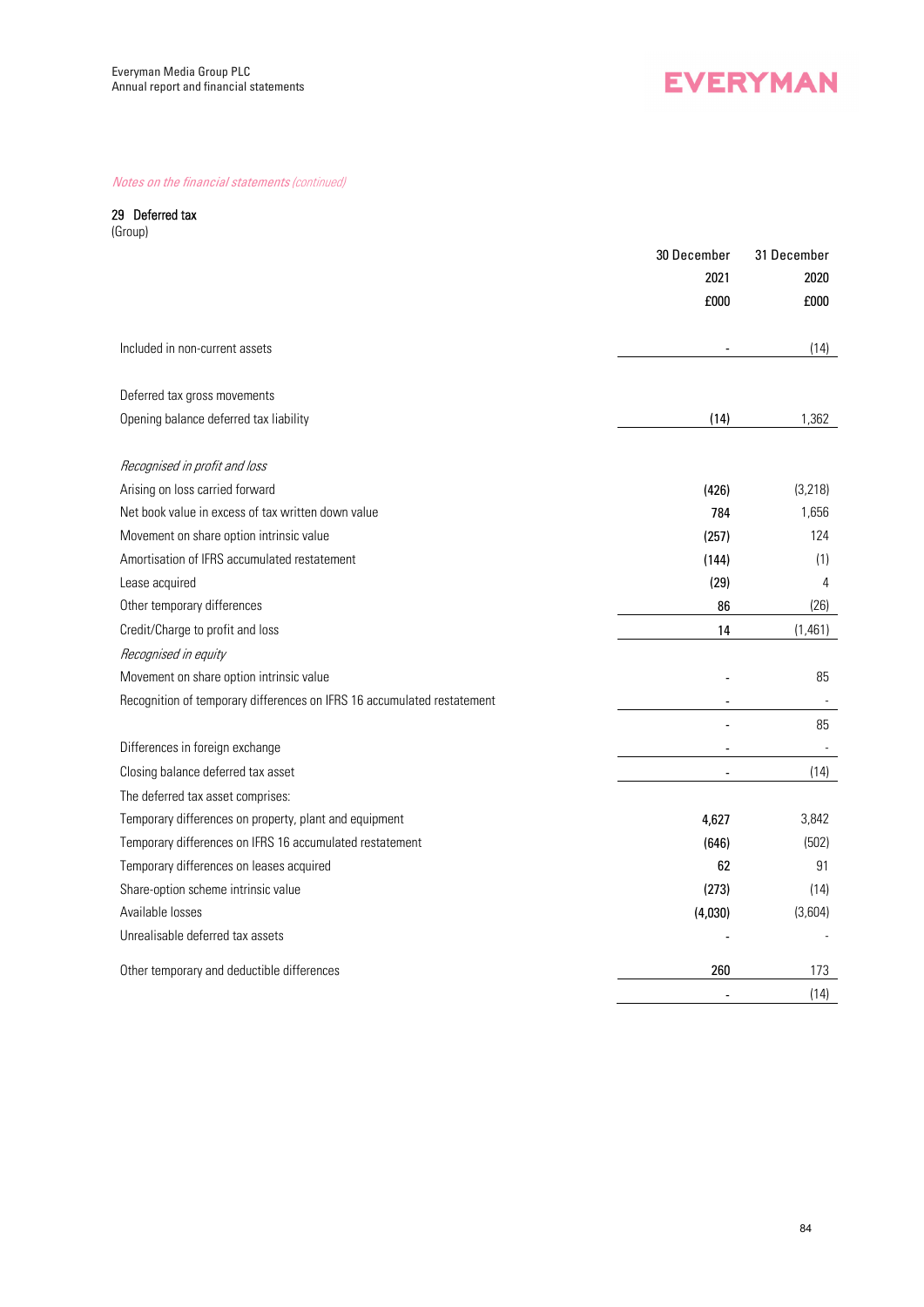Notes on the financial statements (continued)

# 29 Deferred tax (continued)

Deferred tax is calculated in full on temporary differences under the liability method using the tax rates that have been substantively enacted for future periods, being 25% from 1 April 2023. The deferred tax liability has arisen due to the timing difference on property, plant and equipment, the deferral of capital gains tax arising from the sale of a property and other temporary and deductible differences. Deferred tax assets have been recognised in respect of tax losses and other temporary differences giving rise to deferred tax assets where the Directors believe it is probable that they will be recovered. The Group has unused tax losses of £21,000,000 in relation to UK losses and £17,600 in relation to Irish losses.

### (Company only)

|                                                                         | 30 December | 31 December |
|-------------------------------------------------------------------------|-------------|-------------|
|                                                                         | 2021        | 2020        |
|                                                                         | £000        | £000        |
| Included in non-current assets                                          | (150)       | (78)        |
| Deferred tax gross movements                                            |             |             |
| Opening balance                                                         | (78)        | (48)        |
| Recognised in the profit and loss                                       |             |             |
| Net book value in excess of tax written down value                      | (21)        | (29)        |
| Leases acquired                                                         | (29)        |             |
| Amortisation of IFRS 16 accumulated restatement                         | (22)        | (5)         |
| Amortisation of acquisition-related deferred tax                        |             | 5           |
| Credit to profit and loss                                               | (72)        | (29)        |
| Recognised in equity                                                    |             |             |
| Recognition of temporary differences on IFRS 16 accumulated restatement |             | (1)         |
| Closing balance                                                         | (150)       | (78)        |
|                                                                         | 30 December | 31 December |
|                                                                         | 2021        | 2020        |
|                                                                         | £000        | £000        |
| The deferred tax asset comprises:                                       |             |             |
| Temporary differences on property, plant and equipment                  | (99)        | (76)        |
| Temporary differences on IFRS 16 accumulated restatement                | (114)       | (94)        |
| Temporary differences on leases acquired                                | 63          | 92          |
|                                                                         | (150)       | (78)        |

The Company has a deferred tax liability due to the timing difference on property, plant and equipment. The Company has recognised unutilised tax allowances of £nil (2020: £nil) at expected tax rates in future periods.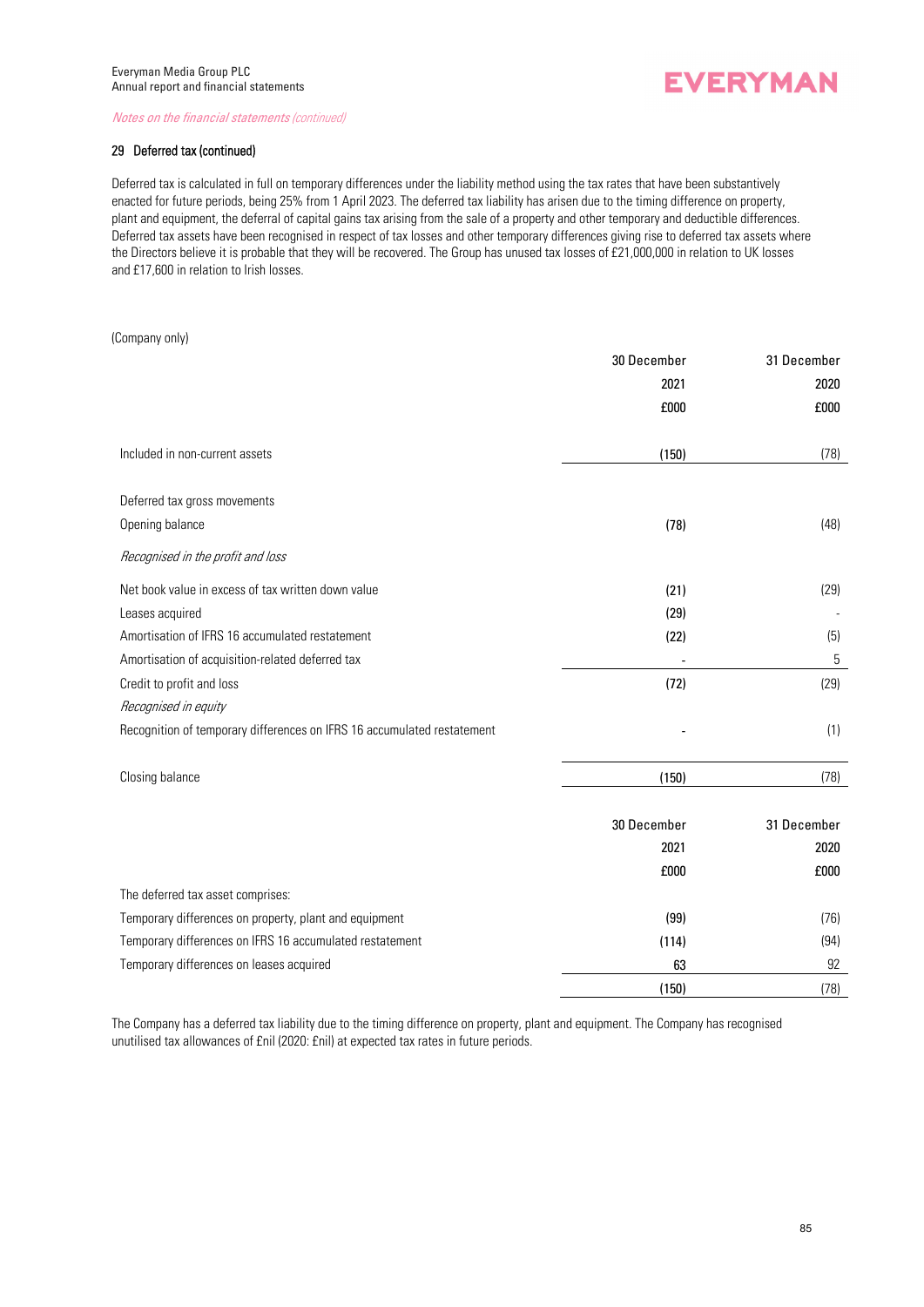

## 30 Share capital and reserves

|                                                   |         | 30 December | 31 December |
|---------------------------------------------------|---------|-------------|-------------|
|                                                   | Nominal | 2021        | 2020        |
|                                                   | value   | £000        | £000        |
| Authorised, issued and fully paid Ordinary shares | £0.10   |             |             |
| At the start of the year                          |         | 9,110       | 7,352       |
| Issued in the year                                |         | 7           | 1,758       |
| At the end of the year                            |         | 9,117       | 9,110       |
| Number of shares                                  |         | 30 December | 31 December |
|                                                   | Nominal | 2021        | 2020        |
|                                                   | value   | Number      | Number      |
| Authorised, issued and fully paid Ordinary shares | £0.10   |             |             |
| At the start of the year                          |         | 91,095,469  | 73,517,969  |
| Issued in the year                                |         | 67,500      | 17,577,500  |
| At the end of the year                            |         | 91,162,969  | 91,095,469  |

The holders of Ordinary shares are entitled to one vote per share. During the year the Company issued 67,500 Ordinary shares at prices ranging from 93.5p to 100p.

## Merger reserve

In accordance with s612 of the Companies Act, the premium on Ordinary shares issued in relation to acquisitions is recorded as a merger reserve.

### Share premium

Share premium is stated net of share issue costs.

### Dividends

No dividends were declared or paid during the period (2021: £nil)

## 31 Share-based payment arrangements

The Group operates four equity-settled share-based remuneration schemes for employees. The schemes combine a long term incentive scheme, an EMI scheme and an unapproved scheme for certain senior management, executive Directors, non-executive Directors and certain contractors.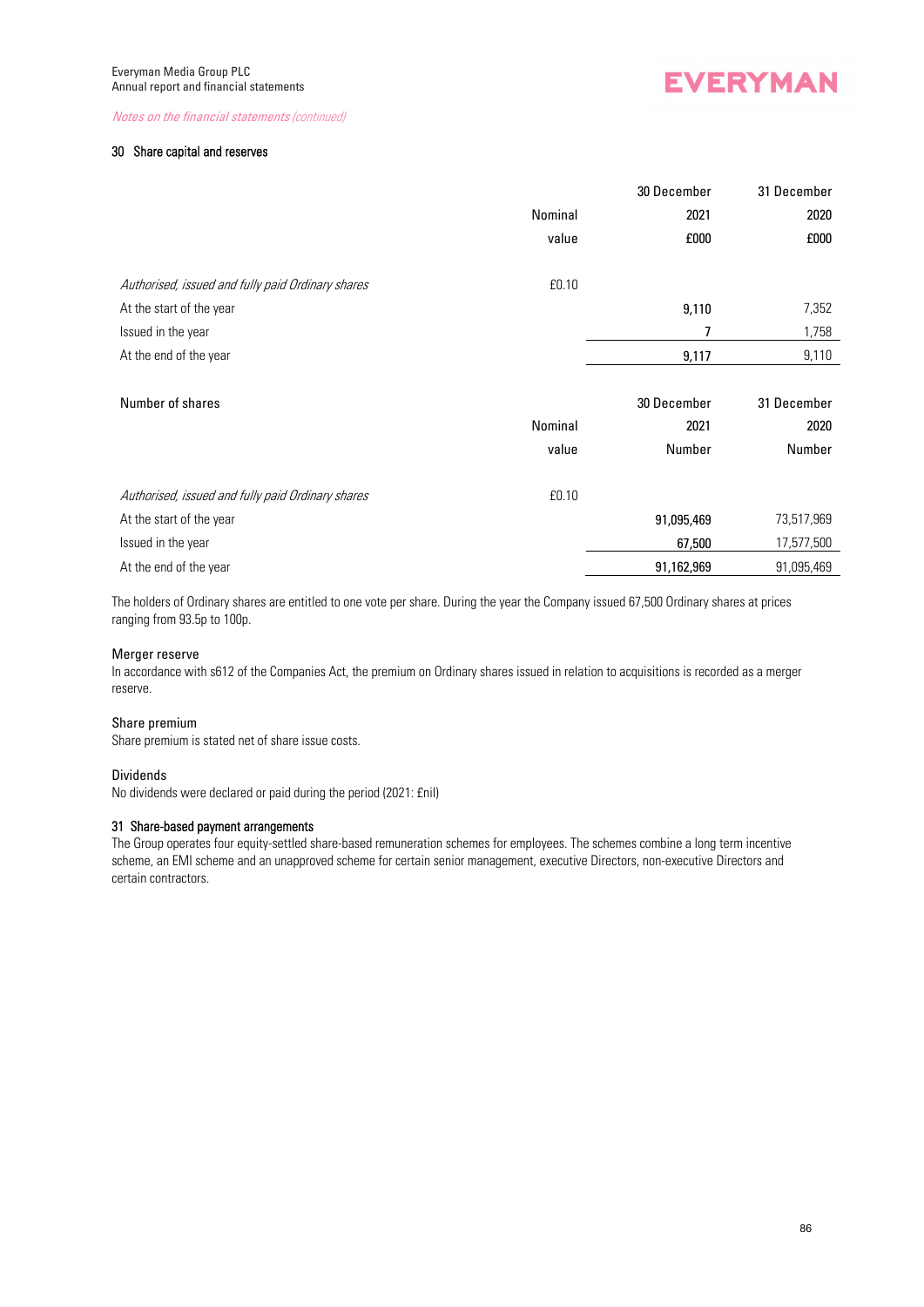### 31 Share-based payment arrangements (cont)

The terms and conditions of the grants are as follows:

|                                                    |            | Method of      | Instruments<br>outstanding | Vesting      | Contractual<br>life |
|----------------------------------------------------|------------|----------------|----------------------------|--------------|---------------------|
| Persons entitled                                   | Grant date | Settlement     | 000's                      | Conditions*  | of options          |
| Management employees, Directors and                |            |                |                            |              |                     |
| contractors<br>Management employees, Directors and | 29.10.2013 | Equity-settled | 98                         | $\mathbf{1}$ | 10 years            |
| contractors                                        | 29.10.2013 | Equity-settled | 150                        | 2            | 10 years            |
| <b>Directors</b>                                   | 04.11.2013 | Equity-settled | 50                         | 2            | 10 years            |
| Management employees, Directors and<br>contractors | 29.10.2015 | Equity-settled | 218                        | 9            | 10 years            |
| Management employees                               | 15.12.2016 | Equity-settled | 95                         | 10           | 10 years            |
| Management employees                               | 10.01.2017 | Equity-settled | 30                         | 10           | 10 years            |
| <b>Directors</b>                                   | 13.03.2017 | Equity-settled | 250                        | 10           | 10 years            |
| Management employees and                           |            |                |                            |              |                     |
| contractors                                        | 11.10.2017 | Equity-settled | 425                        | 10           | 10 years            |
| Management employees and Directors                 | 23.11.2017 | Equity-settled | 41                         | 11           | 10 years            |
| Management employees and Directors                 | 23.04.2018 | Equity-settled | 21                         | 12           | 10 years            |
| Management employees and                           |            |                |                            |              |                     |
| contractors<br>Management employees                | 02.10.2018 | Equity-settled | 263                        | 10           | 10 years            |
|                                                    | 03.10.2018 | Equity-settled | 12                         | 13           | 10 years            |
| Management employees                               | 05.11.2018 | Equity-settled | 1                          | 13           | 10 years            |
| Management employees and Directors                 | 24.09.2019 | Equity-settled | 803                        | 10           | 10 years            |
| Management employees and Directors                 | 30.04.2020 | Equity-settled | 655                        | 10           | 10 years            |
| Management employees                               | 30.09.2020 | Equity-settled | 250                        | 10           | 10 years            |
| <b>Directors</b>                                   | 12.11.2020 | Equity-settled | 1,600                      | 10           | 10 years            |
| Management employees and Directors                 | 22.12.2020 | Equity-settled | 180                        | 10           | 10 years            |
| <b>Directors</b>                                   | 08.04.2021 | Equity-settled | 1,000                      | 16           | 10 years            |
| Management employees                               | 15.06.2021 | Equity-settled | 250                        | 17           | 10 years            |
| Management employees and Directors                 | 30.07.2021 | Equity-settled | 445                        | 18           | 10 years            |
| Management employees                               | 23.09.2021 | Equity-settled | 16                         | 18           | 10 years            |
| Management employees                               | 22.11.2021 | Equity-settled | 75                         | 10           | 10 years            |
|                                                    |            |                |                            |              |                     |
|                                                    |            |                | 6,928                      |              |                     |

\*1 EMI options. These vest in equal tranches on the first, second and third anniversaries of the date of grant.

\*2 Unapproved options. These vest in equal tranches on the first, second and third anniversaries of the date of grant. \*9 Unapproved options. These vest in equal tranches on the first, second and third anniversaries of the date of grant. Each tranche is exercisable if the Company share price exceeds £1.30, £1.50 and £1.80 respectively for 15 consecutive trading days.

\*10 Unapproved options. These vest on the third anniversary of the date of grant.

\*11 Unapproved options as part of the long-term incentive plan. These vest on the fifth anniversary of the date of grant. Half of the options are exercisable if the share price exceeds £2.10 for 2 consecutive trading days within 60 days following the announcement of the preliminary results for 2017. The other half of the options are exercisable if the Adjusted Profit measure for 2017 exceeds £6.4m, £6.5m and £6.6m respectively.

\*12 Unapproved options as part of the long-term incentive plan. These vest 4 years and 7 months from the date of grant. 45% of the options are exercisable if the share price exceeds £2.95 for 2 consecutive trading days within 60 days following the announcement of the preliminary results for 2018. The other 55% of the options are exercisable if the Adjusted Profit measure for 2018 exceeds £8.8m and incrementally to £9.5m.

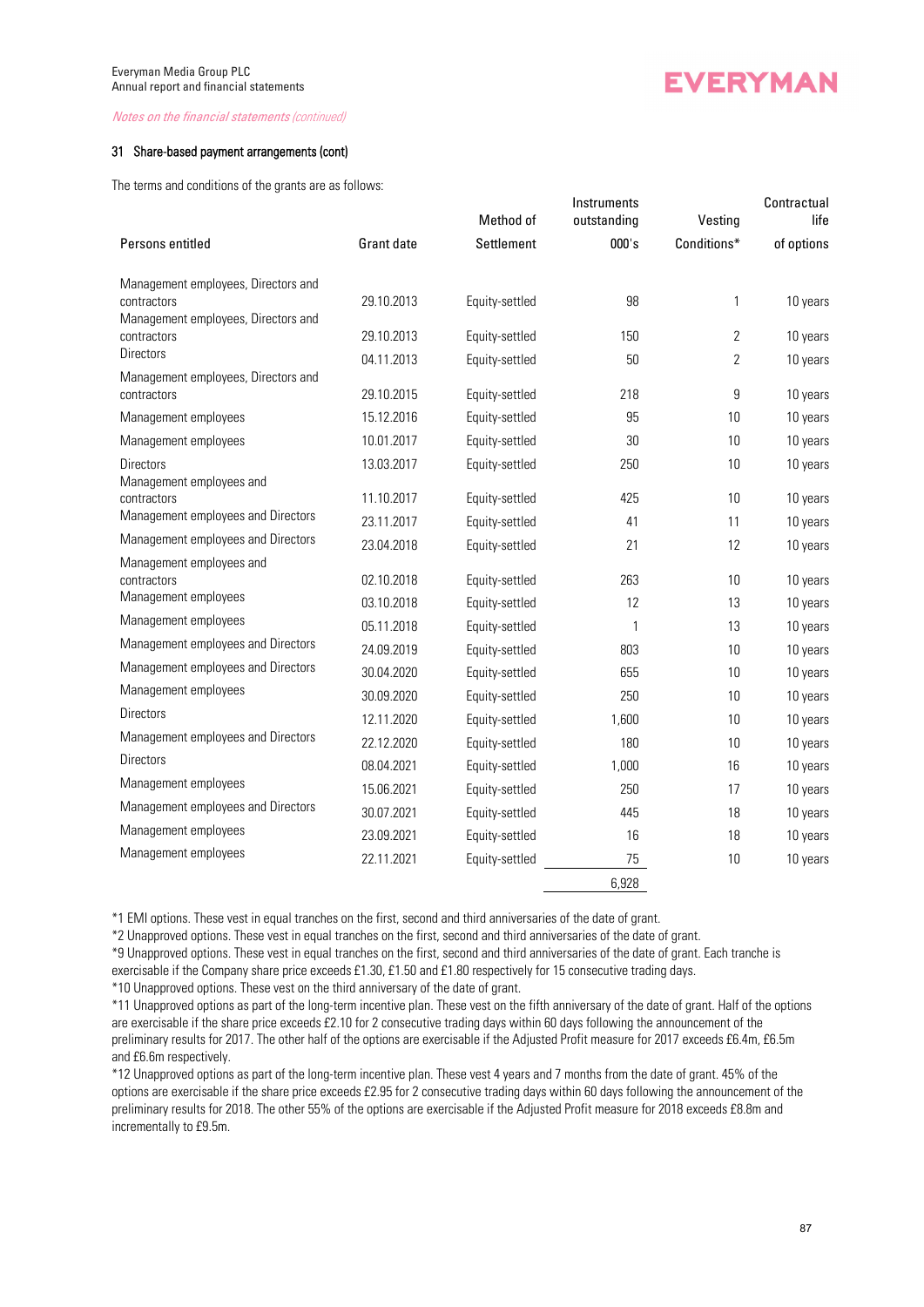Notes on the financial statements (continued)

### 31 Share-based payment arrangements (cont)

\*13 Unapproved options as part of the long-term incentive plan. These vest 4 years and 2 months from the date of grant. 45% of the options are exercisable if the share price exceeds £2.95 for 2 consecutive trading days within 60 days following the announcement of the preliminary results for 2018. The other 55% of the options are exercisable if the Adjusted Profit measure for 2018 exceeds £8.8m and incrementally to £9.5m.

\*16 Unapproved Options. These vested on the 31st December 21 and can be exercised subject to continued employment. Exercisable price of £1.50.

\*17 150,000 of the Non-Qualifying Options shall become exercisable in accordance with Rule 5.2.1 of the Plan on the third anniversary of the Date of Grant (13 June 2024) if the share price target of 225 pence is achieved for 28 consecutive days. The remaining 100,000 of the Non-Qualifying Options shall become exercisable in accordance with Rule 5.2.1 of the Plan on the third anniversary of the Date of Grant

(13 June 2024) if the share price target of 300 pence is achieved for 28 consecutive days.

\*18 LTIP with one condition which is that the share price has to reach £1.85 for 2 consecutive days within 60 days of publishing our 2021 year end results. If the condition is met, the options are exercisable from 27th Nov 2022.

Equity-settled share-based payments are measured at fair value (excluding the effect of non-market-based vesting conditions) as determined through use of the Black-Scholes technique, at the date of grant. The fair value determined at the grant date of the equitysettled share-based payments is expensed on a straight-line basis over the vesting period, based on the Group and Company's estimate of shares that will eventually vest and adjusted for the effect of non-market-based vesting conditions.

The inputs into the Black-Scholes model for the share option plans issued in the year are as follows:

| Option scheme conditions for options issued in the year:                       | 30 December | 30 December    | 31 December | 31 December    |
|--------------------------------------------------------------------------------|-------------|----------------|-------------|----------------|
|                                                                                | 2021        | 2021           | 2020        | 2020           |
|                                                                                | Performance | No performance | Performance | No performance |
|                                                                                | criteria    | criteria       | criteria    | criteria       |
|                                                                                |             |                |             |                |
| Weighted average share price at grant date (pence)                             | 143.60      | 151.23         | 104.04      | 104.09         |
| Weighted average option exercise prices (pence)                                | 143.60      | 152.46         | 104.04      | 104.09         |
| Expected volatility                                                            | 97.24%      | 77.80%         | 75.58%      | 74.12%         |
| Expected option life<br>Weighted average contractual life of outstanding share | 1 years     | 6 years        | 5 years     | 4 years        |
| options                                                                        | 10 years    | 10 years       | 10 years    | 10 years       |
| Risk-free interest rate                                                        | 0.21%       | 0.19%          | 0.21%       | 0.63%          |
| Expected dividend yield                                                        | $0.0\%$     | $0.0\%$        | $0.0\%$     | $0.0\%$        |
| Fair value of options granted in the year (pence)                              | 0.42        | 0.88           | 1.57        | 0.59           |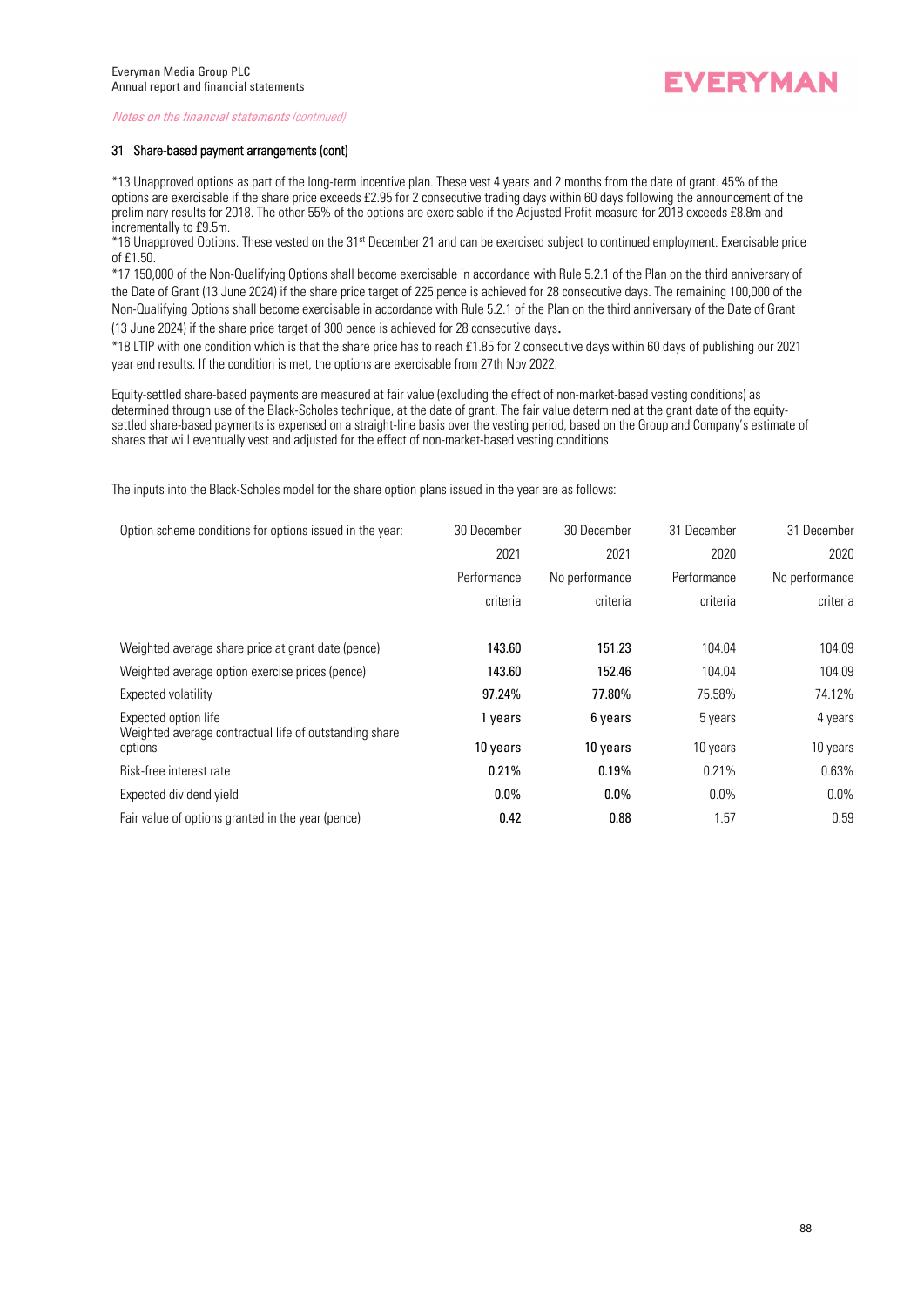### Notes on the financial statements (continued)

### 31 Share-based payment arrangements (cont)

|                                      |                | Weighted average exercise<br>price per share in the year<br>ended |             |                |
|--------------------------------------|----------------|-------------------------------------------------------------------|-------------|----------------|
|                                      | 30<br>December | 31<br>December                                                    | 30 December | 31<br>December |
|                                      | 2021           | 2020                                                              | 2021        | 2020           |
|                                      | Pence          | Pence                                                             | Number      | Number         |
|                                      |                |                                                                   |             |                |
| Options at the beginning of the year | 109.50         | 146.9                                                             | 6,559,818   | 4,277,861      |
| Options issued in the year           | 0.72           | 0.88                                                              | 1,860,888   | 3,818,864      |
| Options exercised in the year        | 0.94           | 0.94                                                              | (67, 500)   | (77,500)       |
| Option forfeited in the year         | 0.89           | 1.23                                                              | (1,428,203) | (1,459,407)    |
| Options at the end of the year       | 142.00         | 109.5                                                             | 6,925,003   | 6,559,818      |

No options lapsed beyond their contractual life in the year (Year ended 2020: nil).

### Growth Shares

Under the A Growth Share Scheme, the CEO has been issued with 2,000,000 A shares in Everyman Media Holdings Limited. The rights attaching to the A shares include a put option which, when exercised, enable the shareholder to convert the shares into ordinary shares of the Company. The Growth Shares in Everyman Media Holdings Ltd will vest subject to the achievement of share price targets. 1,000,000 Growth Shares in Everyman Media Holdings Ltd will vest if the Company has an average closing mid-market price of £2.25 or more over any 15 consecutive trading days ("Target 1"). The remaining 1,000,000 Growth Shares in Everyman Media Holdings Ltd willl vest if the Company has an average closing mid-market price of £3.00 or more over any 15 consecutive trading days ("Target 2").

To the extent that the performance targets have been met, the Growth Shares in Everyman Media Holdings Limited will entitle Mr Scrimgeour to receive an amount equivalent to the market value of an ordinary share in the Company less £1. The vested Growth Shares shall be exchanged for ordinary shares in the Company on or after 31 December 2022 if Target 1 has been achieved and on or after 31 December 2023 if Target 2 has been achieved, provided that if a change of control of the Company occurs at any time, any vested Growth Shares which have not been exchanged by then, shall be exchanged on the change of control of the Company.

The share based payment charge of the A Growth Shares in the year ended 30 December 2021 was £0.4m (2020: £nil) The Monte Carlo model was used for fair valuing the A growth Share awards at the date of grant, the inputs in the model were as follows:

|                         | A Growth Share Scheme |           |  |
|-------------------------|-----------------------|-----------|--|
|                         | Target 1              | Target 2  |  |
| Number of shares        | 1,000,000             | 1,000,000 |  |
| Share price target      | £2.25                 | £3.00     |  |
| Expected volatility     | 45%                   | 45%       |  |
| Risk free interest rate | 0.10%                 | 0.10%     |  |
| Option life (years)     | 5                     | 5         |  |
| Starting share price    | £1.41                 |           |  |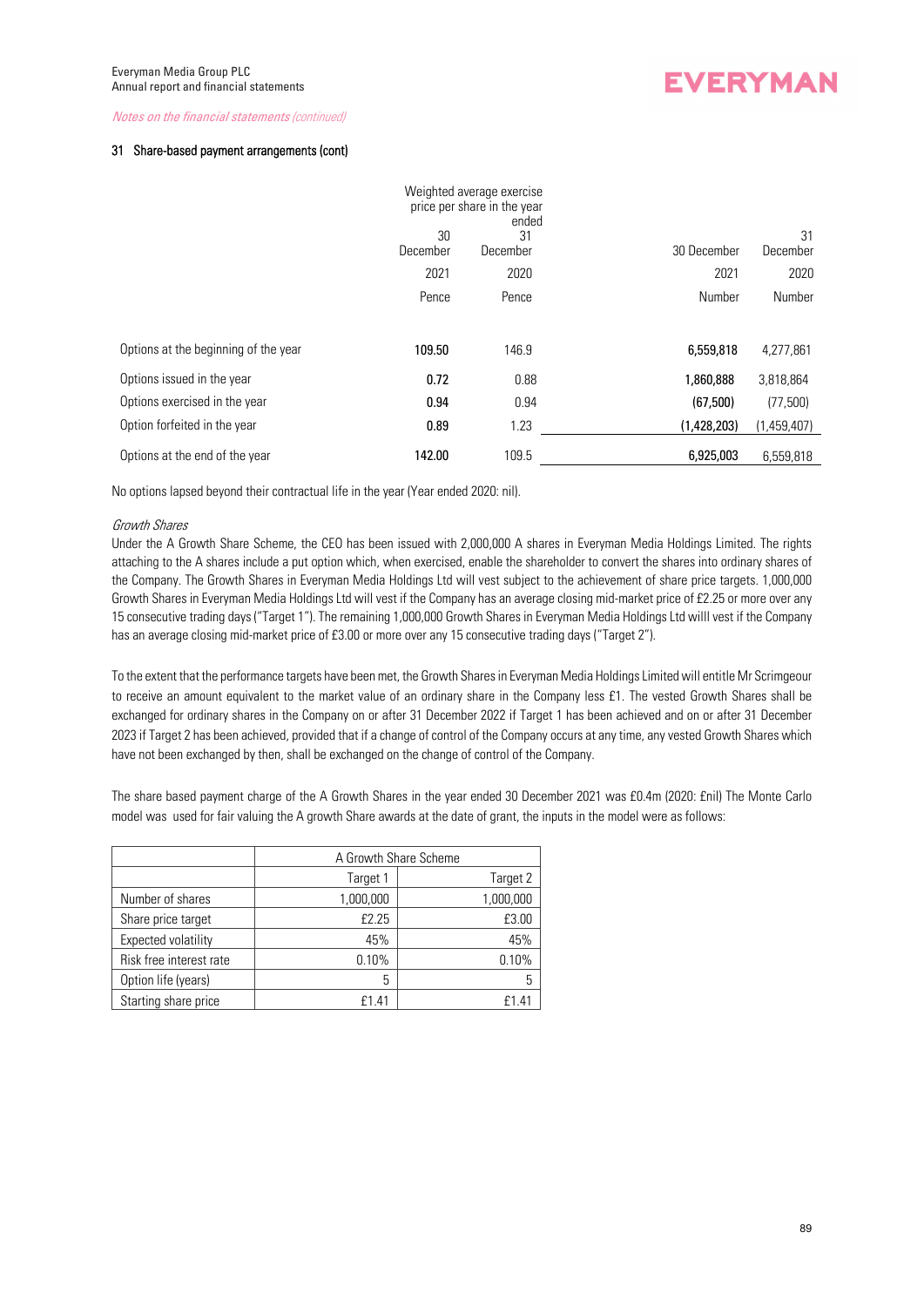

## 31 Share-based payment arrangements (cont)

| Share-based payments charged to the profit and loss | 30 December | 31 December |
|-----------------------------------------------------|-------------|-------------|
|                                                     | 2021        | 2020        |
|                                                     | £000        | £000        |
|                                                     |             |             |
| Share options charge                                | 625         | 671         |
| Growth shares charge                                | 447         |             |
| Administrative costs                                | 1,072       | 671         |
|                                                     |             |             |

The charge for the Company was £nil (2020: £nil) after recharging subsidiary undertakings with a charge of £1,072,000 (2020: £671,000). The relevant charge is included within administrative costs. The weighted average share price at the date of exercise of options was £104.04.

There are 1,488,103 options exercisable at 30 December 2021 in respect of the current arrangements (2020: 1,455,147). 67,500 options were exercised in the year (2020: 77,500).

Volatility for options issued was determined by reference to movements in the share price over 5 years prior to the grant date. The market value conditions, where applicable, are reflected in the forfeited options following 60 days of the announcement of the annual results since the performance conditions are met/not met prior to the vesting period and as such no estimate of potential achievement of market values is required.

### 32 Commitments

There were capital commitments for tangible assets at 30 December 2021 of £9,407,000 (2020: £8,891,000). This amount is net of landlord contributions of £7,820,000 (2020: £4,320,000).

### 33 Events after the balance sheet date

There have been no significant events after the balance sheet date.

### 34 Related party transactions

In the year to 30 December 2021 the Group engaged services from entities related to the Directors and key management personnel of £566,000 (2020: £433,000) comprising consultancy services of £10,000 (2020: £8,000), office rental of £98,000 (2020: £46,000) and venue rental for Bristol, Harrogate and Maida Vale of £458,000 (2020: £249,000). Due to the pandemic the Group received rent discounts on the related properties amounting to a saving in 2021 of £123,000 (2020: £242,000). There were no other related party transactions. There are no key management personnel other than the Directors.

The Group's commitment to leases is set out in the above notes. Within the total of £116,000,000 is an amount of £650,000 relating to office rental, £4,800,000 relating to Stratford-Upon-Avon, £2,100,000 relating to Bristol and £4,900,000 relating to Harrogate. The landlords of the sites are entities related to the Directors of the Company.

### 35 Ultimate controlling party

The Company has a diverse shareholding and is not under the control of any one person or entity.